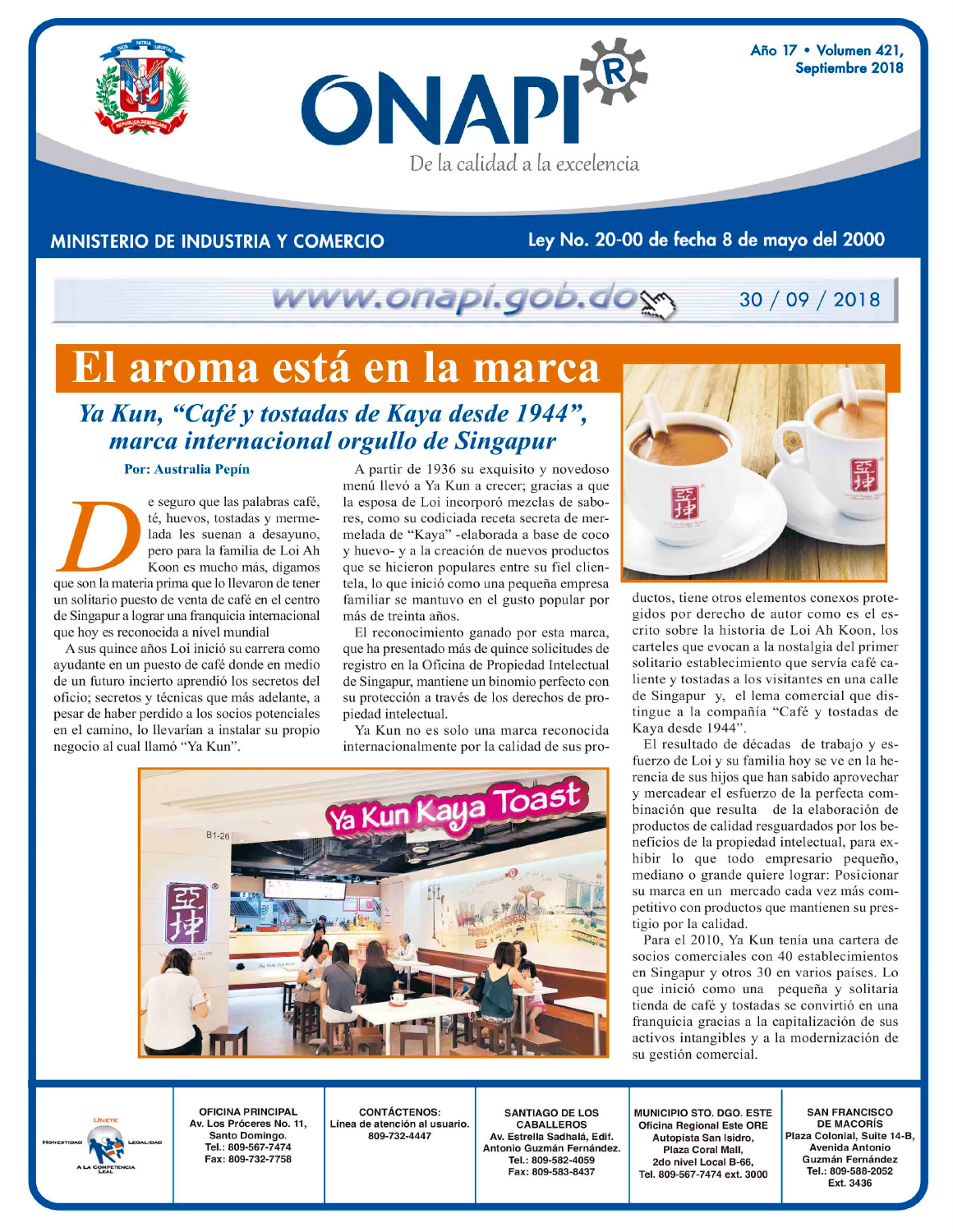## **PUBLIC ACIÓN SOLICITUD SIGNOS DISTINTIVOS (MARC AS)**

D etalle de productos y ser vicios cor respondientes a la publicación de fecha %" De EV1bf[V\_ TdWde 2016 conforme el tratado sobre derecho de marca ( TLT ).

| [210] EXPEDIENTE [220] FECHA |                        | [511] C.I. | [561] MARCA                                                                                          | [730] SOLICITANTE                                                                        | <b>PRODUCTOS / SERVICIOS</b>                                                                                                                                                                                                                                                                                                                                                                                                                                                                                                                                                  |
|------------------------------|------------------------|------------|------------------------------------------------------------------------------------------------------|------------------------------------------------------------------------------------------|-------------------------------------------------------------------------------------------------------------------------------------------------------------------------------------------------------------------------------------------------------------------------------------------------------------------------------------------------------------------------------------------------------------------------------------------------------------------------------------------------------------------------------------------------------------------------------|
| E/2018-31941                 | 24/8/2018              |            | DEX IBERICA GELFUNG (DENOMINATIVA)                                                                   | DEX IBERICA DOMINICANA, S. R. L.                                                         | -PRODUCTOS QUIMICOS PARA LA CONSERVACION DE ALIMENTOS.                                                                                                                                                                                                                                                                                                                                                                                                                                                                                                                        |
| E/2018-28925                 | 24/8/2018              |            | DEX IBERICA NUTRIDEX (DENOMINATIVA)                                                                  | DEX IBERICA DOMINICANA, S.R.L                                                            | PRODUCTOS QUÍMICOS.                                                                                                                                                                                                                                                                                                                                                                                                                                                                                                                                                           |
| E/2018-33566<br>E/2018-33562 | 15/8/2018<br>15/8/2018 |            | ERSAN MEJORADOR DE PH-ÁCIDO MAC (DENOMINATIVA)<br>ERSAN MEJORADOR DE PH-ALCALINO MALC (DENOMINATIVA) | FERTILIZANTES SANTO DOMINGO, S.A. (FERSAN)<br>FERTILIZANTES SANTO DOMINGO, S.A. (FERSAN) | -ABONO PARA LAS TIERRAS, FERTILIZANTES.<br>-ABONO PARA LAS TIERRAS, FERTILIZANTES                                                                                                                                                                                                                                                                                                                                                                                                                                                                                             |
| E/2017-46443                 | 3/7/2018               |            | <b>GERMATON (DENOMINATIVA)</b>                                                                       | <b>AGROLUZ, S.R.L</b>                                                                    | -PRODUCTOS QUÍMICOS PARA LA AGRICULTURA.                                                                                                                                                                                                                                                                                                                                                                                                                                                                                                                                      |
| E/2018-26474                 | 5/9/2018               |            | <b>IAGER (DENOMINATIVA)</b>                                                                          | DER BAUER SERVICIOS AGROPECUARIOS, S.R.L.                                                | -PRODUCTOS QUÍMICOS PARA LA INDUSTRIA, LA CIENCIA Y LA FOTOGRAFÍA, ASÍ COMO PARA<br>A AGRICULTURA, LA HORTICULTURA Y LA SILVICULTURA; RESINAS ARTIFICIALES EN BRUTO,<br>MATERIAS PLÁSTICAS EN BRUTO: ABONOS PARA EL SUELO: COMPOSICIONES EXTINTORAS:<br>PREPARACIONES PARA TEMPLAR Y SOLDAR METALES: PRODUCTOS OUÍMICOS PARA CONSERVAR<br>ALIMENTOS; MATERIAS CURTIENTES; ADHESIVOS (PEGAMENTOS) PARA LA INDUSTRIA. .                                                                                                                                                         |
| E/2018-33666                 | 15/8/2018              |            | Manuelita Biorganik (MIXTA)                                                                          | Manuelita S.A.                                                                           | -MEJORADOR DE SUELOS CON FINES AGRICOLAS<br>I-SAL PARA USO INDUSTRIAL.                                                                                                                                                                                                                                                                                                                                                                                                                                                                                                        |
| E/2018-26014<br>E/2018-35586 | 25/6/2018<br>0/8/2018  |            | MORTON SALT (DENOMINATIVA)<br><b>OLYGLU (DENOMINATIVA)</b>                                           | COMPLEJO INDUSTRIAL & COMERCIAL, S.R.L. (COINCO)<br><b>RUBEN DARIO ABREU PEREZ</b>       | PRODUCTOS QUÍMICOS PARA LA INDUSTRIA, LA CIENCIA Y LA FOTOGRAFÍA, ASÍ COMO PARA<br>A AGRICULTURA, LA HORTICULTURA Y LA SILVICULTURA; RESINAS ARTIFICIALES EN BRUTO,<br>MATERIAS PLÁSTICAS EN BRUTO; COMPOSICIONES PARA LA EXTINCIÓN DE INCENDIOS Y LA<br>PREVENCIÓN DE INCENDIOS; PREPARACIONES PARA TEMPLAR Y SOLDAR METALES; SUSTANCIAS<br>PARA CURTIR CUEROS Y PIELES DE ANIMALES: ADHESIVOS (PEGAMENTOS) PARA LA INDUSTRIA:<br>MASILLAS Y OTRAS MATERIAS DE RELLENO EN PASTA; COMPOST, ABONOS, FERTILIZANTES;<br>PREPARACIONES BIOLÓGICAS PARA LA INDUSTRIA Y LA CIENCIA  |
| E/2018-26452                 | 27/6/2018              |            | PROCOTE (DENOMINATIVA)                                                                               | YARA INTERNATIONAL ASA                                                                   | I-PRODUCTOS OUÍMICOS PARA SU USO EN AGRICULTURA, INDUSTRIA, HORTICULTURA Y<br>SILVICULTURA; FERTILIZANTES Y ESTIÉRCOL; ABONOS; REGULADORES DEL CRECIMIENTO DE<br>LAS PLANTAS; PREPARACIONES PARA EL TRATAMIENTO DE SEMILLAS Y GRANOS DE SEMILLAS;<br>PREPARACIONES PARA EL TRATAMIENTO DEL SUELO; PRODUCTOS QUÍMICOS PARA EL<br>RECUBRIMIENTO DE FERTILIZANTES Y SEMILLAS Y GRANOS DE SEMILLAS; CAL GRANULADA;<br>ADITIVOS QUÍMICOS; NITRATOS, EXCEPTO ALIMENTOS MEDICADOS O SUPLEMENTOS PARA<br>ANIMALES Y PRODUCTOS RELACIONADOS. .                                         |
| E/2018-35464                 | 30/8/2018              |            | 5.Q (DENOMINATIVA)                                                                                   | <b>RAMON ALBERTO POLANCO ARIAS</b>                                                       | -PEGAMENTOS, REFRIGERANTES, ADITIVOS Y PRODUCTOS PARA EL MANTENIMIENTO Y CUIDADO                                                                                                                                                                                                                                                                                                                                                                                                                                                                                              |
| E/2018-26455                 | 27/6/2018              |            | STOPIT (DENOMINATIVA)                                                                                | ARA INTERNATIONAL ASA                                                                    | <b>NUTOMOTRIZ.</b><br>-PRODUCTOS QUÍMICOS PARA SU USO EN LA AGRICULTURA, INDUSTRIA, HORTICULTURA Y<br>SILVICULTURA, ACUICULTURA Y LA CRÍA DE ANIMALES; FERTILIZANTES Y ESTIÉRCOL; ABONOS;<br>REGULADORES DEL CRECIMIENTO DE LAS PLANTAS; PREPARACIONES PARA EL TRATAMIENTO DE<br>SEMILLAS Y GRANOS DE SEMILLAS; PREPARACIONES PARA EL TRATAMIENTO DEL SUELO;<br>PRODUCTOS QUÍMICOS PARA EL RECUBRIMIENTO DE FERTILIZANTES Y SEMILLAS Y GRANOS DE<br>SEMILLAS; CAL GRANULADA; ADITIVOS QUÍMICOS; NITRATOS                                                                      |
| E/2018-25415                 | 21/6/2018              |            | TOP-Salt (MIXTA)                                                                                     | COMPLEJO INDUSTRIAL & COMERCIAL, S.R.L. (COINCO)                                         | 1-SAL PARA USO INDUSTRIAL.                                                                                                                                                                                                                                                                                                                                                                                                                                                                                                                                                    |
| E/2018-36169                 | 1/9/2018               |            | -PAND (MIXTA)                                                                                        | itoller Enterprises, Inc.                                                                | PRODUCTOS QUÍMICOS PARA LA INDUSTRIA, LA CIENCIA Y LA FOTOGRAFÍA, ASÍ COMO PARA<br>LA AGRICULTURA, LA HORTICULTURA Y LA SILVICULTURA; RESINAS ARTIFICIALES EN BRUTO,<br>MATERIAS PLÁSTICAS EN BRUTO; COMPOSICIONES PARA LA EXTINCIÓN DE INCENDIOS Y LA<br>PREVENCIÓN DE INCENDIOS; PREPARACIONES PARA TEMPLAR Y SOLDAR METALES; SUSTANCIAS<br>PARA CURTIR CUEROS Y PIELES DE ANIMALES; ADHESIVOS (PEGAMENTOS) PARA LA INDUSTRIA;<br>MASILLAS Y OTRAS MATERIAS DE RELLENO EN PASTA; COMPOST, ABONOS, FERTILIZANTES;<br>PREPARACIONES BIOLÓGICAS PARA LA INDUSTRIA Y LA CIENCIA |
| E/2018-33486                 | 15/8/2018              |            | Fusion Color (MIXTA)                                                                                 | Industrias Fusion Color, S.A.S.                                                          | -PINTURAS, BARNICES, LACAS; PRODUCTOS CONTRA LA HERRUMBRE Y EL DETERIORO DE LA<br>MADERA; COLORANTES, TINTES; TINTAS DE IMPRENTA, TINTAS DE MARCADO Y TINTAS DE<br>GRABADO; RESINAS NATURALES EN BRUTO; METALES EN HOJAS Y EN POLVO PARA LA PINTURA,<br>LA DECORACIÓN, LA IMPRENTA Y TRABAJOS ARTÍSTICOS                                                                                                                                                                                                                                                                      |
| E/2018-35555                 | 30/8/2018              |            | SMART COAT (DENOMINATIVA)                                                                            | PEÑA GUILLEN, S.A.                                                                       | 2-PINTURAS, BARNICES, LACAS; PRODUCTOS CONTRA LA HERRUMBRE Y EL DETERIORO DE LA<br>MADERA; COLORANTES, TINTES; TINTAS DE IMPRENTA, TINTAS DE MARCADO Y TINTAS DE<br>GRABADO; RESINAS NATURALES EN BRUTO; METALES EN HOJAS Y EN POLVO PARA LA PINTURA,<br>LA DECORACIÓN, LA IMPRENTA Y TRABAJOS ARTÍSTICOS                                                                                                                                                                                                                                                                     |
| E/2018-26881<br>E/2018-34561 | 23/8/2018<br>23/8/2018 |            | ALLENDE (DENOMINATIVA)<br>me botanique Pour La Savonnerie (MIXTA)                                    | OPTIMAL CARE SA<br>KATTY CRISTINA GÓMEZ PIMENTEL                                         | -TOALLITAS HÚMEDAS.<br>3-ELABORACIÓN DE PRODUCTOS NATURALES Y ARTESANALES PARA EL CUIDADO Y LA HIGIENE                                                                                                                                                                                                                                                                                                                                                                                                                                                                        |
|                              |                        |            |                                                                                                      |                                                                                          | DEL CUERPO.                                                                                                                                                                                                                                                                                                                                                                                                                                                                                                                                                                   |
| E/2018-29745                 | 11/9/2018              |            | AMENERZCH PROFESSIONAL (DENOMINATIVA)                                                                | NERY ANTONIA HERNÁNDEZ PERALTA                                                           | 3-PRODUCTOS COSMÉTICOS Y PREPARACIONES DE TOCADOR NO MEDICINALES; DENTÍFRICOS<br>NO MEDICINALES; PRODUCTOS DE PERFUMERÍA, ACEITES ESENCIALES; PREPARACIONES PARA<br>BLANQUEAR Y OTRAS SUSTANCIAS PARA LAVAR LA ROPA; PREPARACIONES PARA LIMPIAR, PULIR<br>DESENGRASAR Y RASPAR                                                                                                                                                                                                                                                                                                |
| E/2018-35254                 | 28/8/2018              |            | AROMAX (MIXTA)                                                                                       | YOHANNA SANTANA MERCEDES                                                                 | 3-PRODUCTOS COSMÉTICOS Y PREPARACIONES DE TOCADOR NO MEDICINALES: DENTÍFRICOS<br>NO MEDICINALES; PRODUCTOS DE PERFUMERÍA, ACEITES ESENCIALES; PREPARACIONES PARA<br>BLANOUEAR Y OTRAS SUSTANCIAS PARA LAVAR LA ROPA: PREPARACIONES PARA LIMPIAR, PULIR<br>DESENGRASAR Y RASPAR                                                                                                                                                                                                                                                                                                |
| E/2018-27533                 | 2/8/2018               |            | <b>NON CHARM (DENOMINATIVA)</b>                                                                      | AVON PRODUCTS, INC.                                                                      | -PRODUCTOS COSMÉTICOS Y PREPARACIONES DE TOCADOR NO MEDICINALES; DENTÍFRICOS<br>NO MEDICINALES; PRODUCTOS DE PERFUMERÍA, ACEITES ESENCIALES; PREPARACIONES PARA<br>BLANQUEAR Y OTRAS SUSTANCIAS PARA LAVAR LA ROPA; PREPARACIONES PARA LIMPIAR, PULIR,<br>DESENGRASAR Y RASPAR                                                                                                                                                                                                                                                                                                |
| E/2018-34392<br>E/2018-32434 | 22/8/2018<br>24/8/2018 |            | AZELAC (DENOMINATIVA)<br><b>BIOGENA (DENOMINATIVA)</b>                                               | SESDERMA, SL<br>GENOVI FELICIANA SANCHEZ POPOTEUR                                        | 3-PRODUCTOS COSMÉTICOS PARA USO HUMANO<br>3-PRODUCTOS COSMÉTICOS Y PREPARACIONES DE TOCADOR NO MEDICINALES; DENTÍFRICOS<br>NO MEDICINALES; PRODUCTOS DE PERFUMERÍA, ACEITES ESENCIALES; PREPARACIONES PARA<br>BLANOUEAR Y OTRAS SUSTANCIAS PARA LAVAR LA ROPA: PREPARACIONES PARA LIMPIAR, PULIR.<br>DESENGRASAR Y RASPAR                                                                                                                                                                                                                                                     |
| E/2018-34367                 | 22/8/2018              |            | BRILLANTE MATIC (DENOMINATIVA)                                                                       | CESAR IGLESIAS, S.A.                                                                     | 3-DETERGENTES Y OTRAS SUSTANCIAS PARA LAVAR LA ROPA                                                                                                                                                                                                                                                                                                                                                                                                                                                                                                                           |
| E/2018-33629                 | 15/8/2018              |            | ibeles COSMETICS (MIXTA)                                                                             | FRANCISCO ALFREDO SEGURA CUEVAS, JATNIEL EMILIO                                          | 3-LINEA PRODUCTOS DE BELLEZA Y COSMÉTICOS                                                                                                                                                                                                                                                                                                                                                                                                                                                                                                                                     |
| E/2018-30974                 | 13/8/2018              |            | LUABA CEX GEL (DENOMINATIVA)                                                                         | <b>SEGURA CUEVAS</b><br>JULIO CESAR CASTILLO VARGAS                                      | 3-JABONES Y GEL ANTIBACTERIAL, PRODUCTOS HIGIÉNICOS Y SANITARIOS PARA USO MÉDICO.                                                                                                                                                                                                                                                                                                                                                                                                                                                                                             |
| E/2018-35050                 | 27/8/2018              |            | EIMI (DENOMINATIVA)                                                                                  | HFC Prestige International Holding Switzerland Sarl                                      | 3-LOCIONES CAPILARES; PREPARACIONES PARA LA LIMPIEZA, CUIDADO, TRATAMIENTO Y<br>EMBELLECIMIENTO DEL CABELLO Y CUERO CABELLUDO; PRODUCTOS PARA PEINAR;<br>PREPARACIONES PARA DAR COLOR, TEÑIR, DECOLORAR Y ENTINTAR EL CABELLO                                                                                                                                                                                                                                                                                                                                                 |
| E/2018-34173                 | 21/8/2018              |            | INNA Innovation Agüero (MIXTA)                                                                       | JOSE ALBERTO AGUERO MARTINEZ                                                             | 3-PRODUCTOS COSMÉTICOS Y PREPARACIONES DE TOCADOR NO MEDICINALES; DENTÍFRICOS<br>NO MEDICINALES; PRODUCTOS DE PERFUMERÍA, ACEITES ESENCIALES; PREPARACIONES PARA<br>BLANQUEAR Y OTRAS SUSTANCIAS PARA LAVAR LA ROPA; PREPARACIONES PARA LIMPIAR, PULIR<br>DESENGRASAR Y RASPAR                                                                                                                                                                                                                                                                                                |
| E/2018-12589                 | 22/5/2018              |            | ORFA (DENOMINATIVA)                                                                                  | JORGE RAFAEL GOMEZ PEÑA                                                                  | 3-GEL PARA EL CABELLO, CREMA PARA AFEITAR Y TALCO                                                                                                                                                                                                                                                                                                                                                                                                                                                                                                                             |
|                              |                        |            |                                                                                                      |                                                                                          |                                                                                                                                                                                                                                                                                                                                                                                                                                                                                                                                                                               |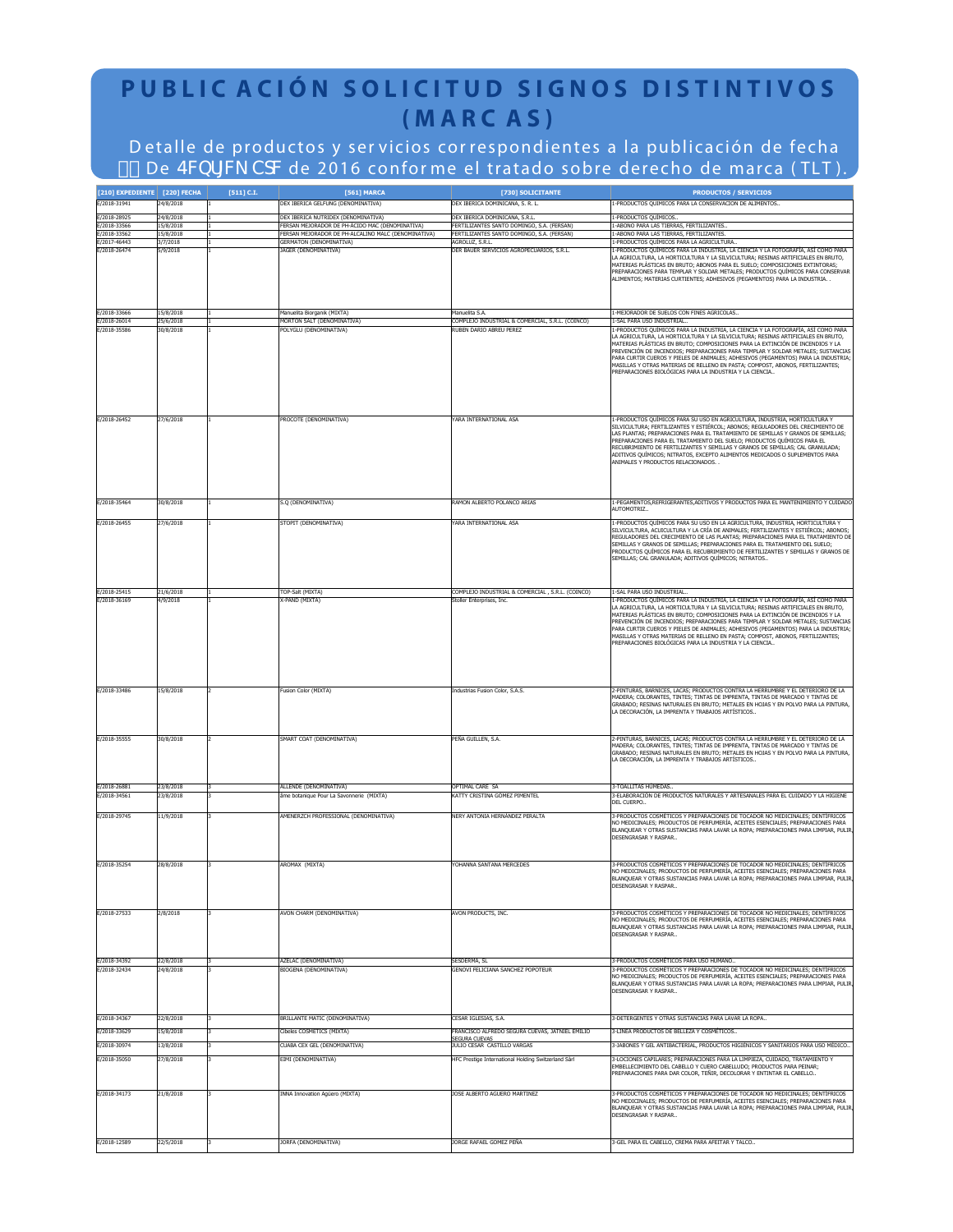| [210] EXPEDIENTE [220] FECHA |                        | [511] C.I. | [561] MARCA                                               | [730] SOLICITANTE                                                        | <b>PRODUCTOS / SERVICIOS</b>                                                                                                                                                                                                                                                                                                                                                                                                                                                                                                                                                                                                                   |
|------------------------------|------------------------|------------|-----------------------------------------------------------|--------------------------------------------------------------------------|------------------------------------------------------------------------------------------------------------------------------------------------------------------------------------------------------------------------------------------------------------------------------------------------------------------------------------------------------------------------------------------------------------------------------------------------------------------------------------------------------------------------------------------------------------------------------------------------------------------------------------------------|
| E/2018-32337                 | /8/2018                |            | ISHE INSTANT WRINKLE REMOVER (DENOMINATIVA)               | Shop Latino Network S de R.L. de C.V.                                    | -CREMAS FACIALES; LOCIÓN FACIAL; MASCARAS FACIALES; HUMECTANTES FACIALES; CREMAS<br>LOCIONES PARA EL CUIDADO DE LA PIEL NO MEDICINALES; PREPARACIONES PARA EL CUIDADO<br>DE LA PIEL NO MEDICINALES, A SABER, SOLUCIONES Y UNGÜENTOS PARA APLICAR EN EL<br>CUERPO Y LA CARA; SUERO FACIAL Y OCULARES NO MEDICINAL QUE TIENE ANTIOXIDANTES;<br>REPARACIONES COSMÉTICAS MINIMIZADORAS DE ARRUGAS PARA USO FACIAL TÓPICO. .                                                                                                                                                                                                                        |
| E/2018-19517<br>E/2018-31139 | 1/8/2018<br>21/8/2018  |            | ollipop COSMETICOS (MIXTA)<br><b>IAESA</b> (DENOMINATIVA) | <b>XINPING WENG</b><br>MICHEL SARDOU DUPLESSIS                           | 3-COSMÉTICOS.<br>-PRODUCTOS COSMÉTICOS Y PREPARACIONES DE TOCADOR NO MEDICINALES; DENTÍFRICOS<br>VO MEDICINALES; PRODUCTOS DE PERFUMERÍA, ACEITES ESENCIALES; PREPARACIONES PARA<br>BLANQUEAR Y OTRAS SUSTANCIAS PARA LAVAR LA ROPA; PREPARACIONES PARA LIMPIAR, PULIR<br>DESENGRASAR Y RASPAR                                                                                                                                                                                                                                                                                                                                                 |
| E/2018-27622<br>E/2018-24214 | 28/8/2018<br>2/7/2018  |            | <b>DSWALDO PLUS (DENOMINATIVA)</b><br>PURA Rojas (MIXTA)  | OSWALDO ALEXANDER ESPINO SOSA<br><b>HOAN ARIEL ROJAS</b>                 | -LOCIONES PARA EL CABELLO<br>3-PRODUCTOS DE BELLEZA, COSMÉTICOS Y DETERGENTES.                                                                                                                                                                                                                                                                                                                                                                                                                                                                                                                                                                 |
| E/2018-32289                 | /8/2018                |            | S.Q (DENOMINATIVA)                                        | RAMON ALBERTO POLANCO ARIAS                                              | 3-AMBIENTADORES, BRILLADORES DE GOMAS Y TABLEROS, SILICONAS BRILLADORAS Y                                                                                                                                                                                                                                                                                                                                                                                                                                                                                                                                                                      |
|                              |                        |            |                                                           |                                                                          | PRODUCTOS DE MANTENIMIENTO Y LIMPIEZA AUTOMOTRIZ                                                                                                                                                                                                                                                                                                                                                                                                                                                                                                                                                                                               |
| E/2018-34060<br>Z/2018-34139 | 20/8/2018<br>21/8/2018 |            | Smuk (DENOMINATIVA)<br>SUDANTA (DENOMINATIVA)             | <b>ISAURA MARIA BINET DE LOS SANTOS</b><br>MARIANO MORILLO PEREZ         | 3-COSMETICOS.<br>-CREMA DENTAL                                                                                                                                                                                                                                                                                                                                                                                                                                                                                                                                                                                                                 |
| E/2018-33741<br>E/2018-25210 | 17/8/2018<br>29/8/2018 |            | / CABRERA (MIXTA)<br>Walky Clean (MIXTA)                  | VIVIANA CAROLINA CABRERA TORRES<br>RAMÓN ANTONIO MEJÍA LIRIANO           | 3-CREMAS PARA EL CUIDADO DE LA PIEL, COSMÉTICAS.<br><b>B-PRODUCTOS DE LIMPIEZA</b>                                                                                                                                                                                                                                                                                                                                                                                                                                                                                                                                                             |
| E/2018-25210                 | 29/8/2018              |            | Walky Clean (MIXTA)                                       | RAMÓN ANTONIO MEJÍA LIRIANO                                              | 3-PRODUCTOS DE LIMPIEZA                                                                                                                                                                                                                                                                                                                                                                                                                                                                                                                                                                                                                        |
| E/2018-17828                 | 3/5/2018               |            | AUTOPROFI (DENOMINATIVA)                                  | Verner URBAN                                                             | -COMBUSTIBLES PARA MOTOR; ACEITES Y GRASAS INDUSTRIALES; ACEITES PARA MOTORES<br>AUTOMOTRICES; ADITIVOS NO QUÍMICOS PARA COMBUSTIBLES Y COMBUSTIBLES DE MOTOR,<br>PARA MOTORES ENGRANAJE Y ACEITES DE MOTOR; PRODUCTOS NO QUÍMICOS MEJORADORES<br>DE FLUJO Y LIMPIADORES DE SISTEMA DE COMBUSTIBLE PARA MOTORES DIESEL Y A GASOLINA<br>POTENCIADORES (NO QUÍMICOS) DE RENDIMIENTO DE ACEITES; LUBRICANTES ADHESIVOS Y<br>GRASA LUBRICANTE PARA EL SERVICIO DE REVISIÓN Y MANTENIMIENTO DE VEHÍCULOS A<br>MOTOR, MOTOCICLETAS, BICICLETAS, MÁQUINAS INDUSTRIALES Y PARTES DE LOS MISMOS;<br>COMPOSICIONES PARA ABSORBER POLVO, HUMEDECER Y UNIR |
| E/2018-34190<br>F/2018-26783 | 21/8/2018<br>28/6/2018 |            | Carbo Baya (MIXTA)<br><b>EPSA (MIXTA)</b>                 | JHP DOMINICAN TIMBER SRL<br>COMPAÑÍA ESPAÑOLA DE PETROLEOS S.A.U.        | l-CARBÓN VEGETAL<br>-ACEITES Y GRASAS PARA USO INDUSTRIAL; LUBRICANTES; COMPOSICIONES PARA ABSORBER,                                                                                                                                                                                                                                                                                                                                                                                                                                                                                                                                           |
|                              |                        |            |                                                           |                                                                          | ROCIAR Y ASENTAR EL POLVO; COMBUSTIBLES (INCLUIDA LA GASOLINA PARA MOTORES) Y<br>MATERIALES DE ALLIMBRADO: VELAS Y MECHAS DE ILLIMINACIÓN                                                                                                                                                                                                                                                                                                                                                                                                                                                                                                      |
| E/2018-26786                 | 28/6/2018              |            | (TAR CEPSA (MIXTA)                                        | COMPAÑÍA ESPAÑOLA DE PETROLEOS, S.A.U.                                   | -ACEITES Y GRASAS PARA USO INDUSTRIAL; LUBRICANTES; COMPOSICIONES PARA ABSORBER,<br>ROCIAR Y ASENTAR EL POLVO; COMBUSTIBLES (INCLUIDA LA GASOLINA PARA MOTORES) Y<br>MATERIALES DE ALUMBRADO: VELAS Y MECHAS DE ILUMINACIÓN                                                                                                                                                                                                                                                                                                                                                                                                                    |
| E/2018-31219                 | 22/8/2018              |            | (FIGURATIVA)                                              | <b>VELINOR AG</b>                                                        | -<br>- PREPARACIONES FARMACÉUTICAS GASTROINTESTINALES; AGENTES FARMACÉUTICOS DE<br>IMPIEZA GASTROINTESTINAL; MEDICAMENTOS PARA EL TRATAMIENTO DE ENFERMEDADES<br>GASTROINTESTINALES; PRODUCTOS FARMACÉUTICOS PARA LA LIMPIEZA DEL INTESTINO                                                                                                                                                                                                                                                                                                                                                                                                    |
| E/2018-35952<br>E/2018-35269 | 3/9/2018<br>28/8/2018  |            | (FIGURATIVA)<br>ACLERIA (DENOMINATIVA)                    | <b>ASTRAZENECA AB</b><br>MEGA LABS S.A.                                  | S-PREPARACIONES Y SUSTANCIAS FARMACÉUTICAS<br>-PRODUCTOS FARMACÉUTICOS, PREPARACIONES PARA USO MÉDICO Y VETERINARIO;                                                                                                                                                                                                                                                                                                                                                                                                                                                                                                                           |
|                              |                        |            |                                                           |                                                                          | PRODUCTOS HIGIÉNICOS Y SANITARIOS PARA USO MÉDICO; ALIMENTOS Y SUSTANCIAS<br>DIETÉTICAS PARA USO MÉDICO O VETERINARIO, ALIMENTOS PARA BEBÉS; SUPLEMENTOS<br>ALIMENTICIOS PARA PERSONAS O ANIMALES; EMPLASTOS, MATERIAL PARA APÓSITOS; MATERIAL<br>PARA EMPASTES E IMPRONTAS DENTALES; DESINFECTANTES; PRODUCTOS PARA ELIMINAR<br>ANIMALES DAÑINOS; FUNGICIDAS, HERBICIDAS                                                                                                                                                                                                                                                                      |
| E/2018-28572                 | 11/7/2018              |            | <b>ILIGN (DENOMINATIVA)</b>                               | he Procter & Gamble Company                                              | -PREPARACIONES FARMACÉUTICAS; SUPLEMENTOS DIETÉTICOS; PREPARACIONES EN POLVO,<br>ÍQUIDAS, EN CÁPSULAS, EN GEL Y EN TABLETAS PARA EL ALIVIO DE SÍNTOMAS ASOCIADOS A<br>RASTORNOS DIGESTIVOS, ESTOMACALES, DEL INTESTINO Y GASTROINTESTINALES.                                                                                                                                                                                                                                                                                                                                                                                                   |
| E/2018-23705<br>E/2018-35217 | 23/8/2018<br>28/8/2018 |            | ARTUCAL (DENOMINATIVA)<br>ATIGREL (DENOMINATIVA)          | ARTURA PHARMACEUTICALS PVT. LTD<br>HOSPIFAR, S.R.L.                      | 5-SUPLEMENTO ÓSEO<br>-PRODUCTOS FARMACÉUTICOS, PREPARACIONES PARA USO MÉDICO Y VETERINARIO;                                                                                                                                                                                                                                                                                                                                                                                                                                                                                                                                                    |
|                              |                        |            |                                                           |                                                                          | PRODUCTOS HIGIÉNICOS Y SANITARIOS PARA USO MÉDICO; ALIMENTOS Y SUSTANCIAS<br>DIETÉTICAS PARA USO MÉDICO O VETERINARIO, ALIMENTOS PARA BEBÉS; SUPLEMENTOS<br>ALIMENTICIOS PARA PERSONAS O ANIMALES; EMPLASTOS, MATERIAL PARA APÓSITOS; MATERIAL<br>PARA EMPASTES E IMPRONTAS DENTALES; DESINFECTANTES; PRODUCTOS PARA ELIMINAR<br>ANIMALES DAÑINOS; FUNGICIDAS, HERBICIDAS.                                                                                                                                                                                                                                                                     |
| E/2018-30775                 | 26/7/2018              |            | <b>BISOPRORBIS (DENOMINATIVA)</b>                         | ABORATORIOS ORBIS, S.A. / FRANCISCO ANTONIO                              | 5-PRODUCTOS FARMACÉUTICOS Y VETERINARIOS                                                                                                                                                                                                                                                                                                                                                                                                                                                                                                                                                                                                       |
| E/2018-24317                 | 3/8/2018               |            | BOSCAL (DENOMINATIVA)<br>BOVIFORT RF (DENOMINATIVA)       | Rodriguez Guzman<br>VAVAGRO DOMINICANA, S.R.L.                           | i-FUNGICIDAS<br>-PRODUCTOS FARMACÉUTICOS, PREPARACIONES PARA USO MÉDICO Y VETERINARIO                                                                                                                                                                                                                                                                                                                                                                                                                                                                                                                                                          |
| E/2018-36093<br>E/2018-33589 | 1/9/2018<br>31/8/2018  |            | BRINEURA (DENOMINATIVA)                                   | PEDRO RAMÓN DE JESÚS PANTALEÓN RODRÍGUEZ<br>BIOMARIN PHARMACEUTICAL INC. | -<br>PREPARACIONES FARMACÉUTICAS PARA EL TRATAMIENTO DE ENFERMEDADES Y TRASTORNOS                                                                                                                                                                                                                                                                                                                                                                                                                                                                                                                                                              |
|                              |                        |            |                                                           |                                                                          | GENÉTICOS; PREPARACIONES FARMACÉUTICAS PARA USO EN TERAPIA ENZIMÁTICA                                                                                                                                                                                                                                                                                                                                                                                                                                                                                                                                                                          |
| E/2018-35191                 | 6/9/2018               |            | Brutab 6S (DENOMINATIVA)                                  | BRULIN & CO., INC./" BHC" (en lo adelante                                | 5-DESINFECTANTE HOSPITALARIO EN TABLETAS EFERVESCENTES                                                                                                                                                                                                                                                                                                                                                                                                                                                                                                                                                                                         |
| E/2018-32660                 | 31/8/2018              |            | BUCILSEV (DENOMINATIVA)                                   | SEVEN PHARMA DR S.R.I.                                                   | -PRODUCTOS FARMACÉUTICOS, PREPARACIONES PARA USO MÉDICO Y VETERINARIO;<br>RODUCTOS HIGIÉNICOS Y SANITARIOS PARA USO MÉDICO; ALIMENTOS Y SUSTANCIAS<br>DIETÉTICAS PARA USO MÉDICO O VETERINARIO, ALIMENTOS PARA BEBÉS; SUPLEMENTOS<br>ALIMENTICIOS PARA PERSONAS O ANIMALES; EMPLASTOS, MATERIAL PARA APÓSITOS; MATERIAL<br>PARA EMPASTES E IMPRONTAS DENTALES: DESINFECTANTES: PRODUCTOS PARA ELIMINAR<br>ANIMALES DAÑINOS; FUNGICIDAS, HERBICIDAS                                                                                                                                                                                             |
| E/2017-46794<br>E/2018-18270 | 12/12/2017<br>7/5/2018 |            | CANDELA (MIXTA)<br>CAVIDAGEL (DENOMINATIVA)               | INSECTICIDAS INTERNACIONALES DOMINICANA, S.A<br>PHARMAPLAST, S. A. E.    | 5-HERBICIDAS DE USO AGRÍCOLA<br>-PREPARACIONES FARMACÉUTICAS Y OTRAS PREPARACIONES PARA USO MÉDICO O                                                                                                                                                                                                                                                                                                                                                                                                                                                                                                                                           |
| E/2018-30770                 | 26/7/2018              |            | CETRORBIS (DENOMINATIVA)                                  | ABORATORIOS ORBIS, S.A. / FRANCISCO ANTONIO                              | VETERINARIO.<br>-PRODUCTOS FARMACÉUTICOS Y VETERINARIOS                                                                                                                                                                                                                                                                                                                                                                                                                                                                                                                                                                                        |
| E/2018-30776                 | 16/7/2018              |            | LINDORBIS (DENOMINATIVA)                                  | RODRIGUEZ GUZMAN<br>ABORATORIOS ORBIS, S.A. / FRANCISCO ANTONIO          | -PRODUCTOS FARMACÉUTICOS Y VETERINARIOS                                                                                                                                                                                                                                                                                                                                                                                                                                                                                                                                                                                                        |
| E/2017-37354                 | 24/8/2018              |            | LIOBET (DENOMINATIVA)                                     | <b>RODRIGUEZ GUZMAN</b><br>ABORATORIO SAN LUIS, S.A.                     | -PRODUCTOS FARMACÉUTICOS Y VETERINARIOS; PRODUCTOS HIGIÉNICOS Y SANITARIOS PARA<br>JSO MÉDICO; ALIMENTOS Y SUSTANCIAS DIETÉTICAS PARA USO MÉDICO O VETERINARIO,<br>LIMENTOS PARA BEBÉS; COMPLEMENTOS ALIMENTICIOS PARA PERSONAS O ANIMALES;<br>EMPLASTOS, MATERIAL PARA APÓSITOS; MATERIAL PARA EMPASTES E IMPRONTAS DENTALES;<br>DESINFECTANTES; PRODUCTOS PARA ELIMINAR ANIMALES DAÑINOS; FUNGICIDAS, HERBICIDAS.                                                                                                                                                                                                                            |
| E/2018-33047                 | 10/8/2018              |            | CURFLEX (DENOMINATIVA)                                    | PHARMA DEVELOPMENT S.A.                                                  | 5-PRODUCTO FARMACÉUTICO DE USO HUMANO PARA REGENERADOR DE CARTÍLAGO                                                                                                                                                                                                                                                                                                                                                                                                                                                                                                                                                                            |
| E/2018-21840                 | 20/8/2018              |            | DANALAC (DENOMINATIVA)                                    | DISFARCAMP, S.R.L.                                                       | -PRODUCTOS FARMACÉUTICOS, PREPARACIONES PARA USO MÉDICO Y VETERINARIO:<br>RODUCTOS HIGIÉNICOS Y SANITARIOS PARA USO MÉDICO; ALIMENTOS Y SUSTANCIAS<br>DIETÉTICAS PARA USO MÉDICO O VETERINARIO, ALIMENTOS PARA BEBÉS; SUPLEMENTOS<br>ALIMENTICIOS PARA PERSONAS O ANIMALES; EMPLASTOS, MATERIAL PARA APÓSITOS; MATERIAL<br>PARA EMPASTES E IMPRONTAS DENTALES; DESINFECTANTES; PRODUCTOS PARA ELIMINAR<br>ANIMALES DAÑINOS; FUNGICIDAS, HERBICIDAS                                                                                                                                                                                             |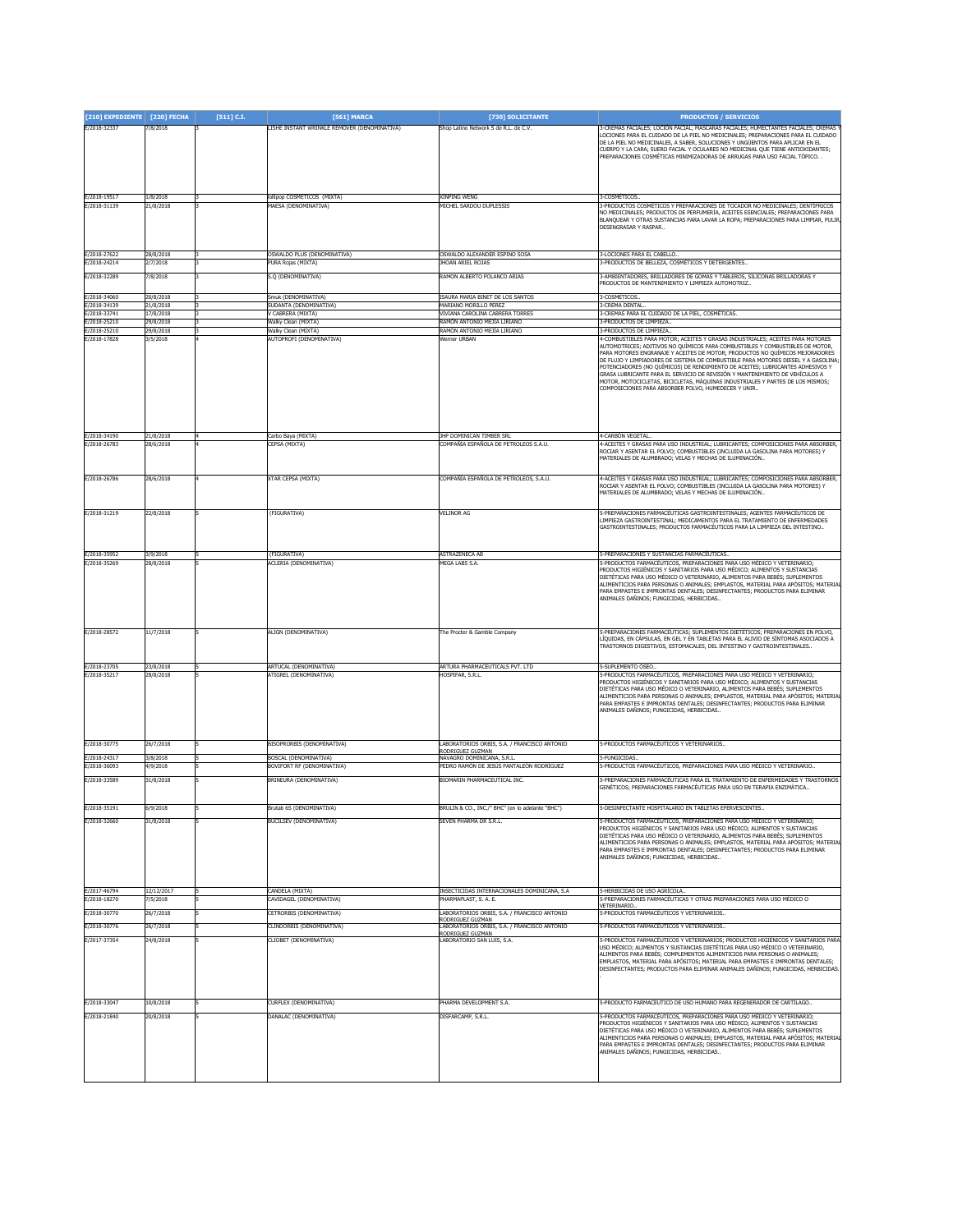| [210] EXPEDIENTE [220] FECHA |                        | [511] C.I. | [561] MARCA                                             | [730] SOLICITANTE                                    | <b>PRODUCTOS / SERVICIOS</b>                                                                                                                                                                                                                                                                                                                                                                                                                                                                                                                                                                                                                                                                                                                                                                                                                                                                                                                                                                                                                                                                                                                                                                                                                                                                                                                                                                                                                                               |
|------------------------------|------------------------|------------|---------------------------------------------------------|------------------------------------------------------|----------------------------------------------------------------------------------------------------------------------------------------------------------------------------------------------------------------------------------------------------------------------------------------------------------------------------------------------------------------------------------------------------------------------------------------------------------------------------------------------------------------------------------------------------------------------------------------------------------------------------------------------------------------------------------------------------------------------------------------------------------------------------------------------------------------------------------------------------------------------------------------------------------------------------------------------------------------------------------------------------------------------------------------------------------------------------------------------------------------------------------------------------------------------------------------------------------------------------------------------------------------------------------------------------------------------------------------------------------------------------------------------------------------------------------------------------------------------------|
| E/2018-31410                 | 7/9/2018               |            | DAURISMO (DENOMINATIVA)                                 | PFIZER INC.                                          | 5-PRODUCTOS FARMACÉUTICOS, PREPARACIONES PARA USO MÉDICO Y VETERINARIO:<br>PRODUCTOS HIGIÉNICOS Y SANITARIOS PARA USO MÉDICO; ALIMENTOS Y SUSTANCIAS<br>DIETÉTICAS PARA USO MÉDICO O VETERINARIO, ALIMENTOS PARA BEBÉS; SUPLEMENTOS<br>ALIMENTICIOS PARA PERSONAS O ANIMALES; EMPLASTOS, MATERIAL PARA APÓSITOS; MATERIAL<br>PARA EMPASTES E IMPRONTAS DENTALES; DESINFECTANTES; PRODUCTOS PARA ELIMINAR<br>ANIMALES DAÑINOS; FUNGICIDAS, HERBICIDAS                                                                                                                                                                                                                                                                                                                                                                                                                                                                                                                                                                                                                                                                                                                                                                                                                                                                                                                                                                                                                       |
| E/2018-30768                 | 26/7/2018              |            | DICLORBIS (DENOMINATIVA)                                | ABORATORIOS ORBIS, S.A. / FRANCISCO ANTONIO          | 5-PRODUCTOS FARMACÉUTICOS Y VETERINARIOS                                                                                                                                                                                                                                                                                                                                                                                                                                                                                                                                                                                                                                                                                                                                                                                                                                                                                                                                                                                                                                                                                                                                                                                                                                                                                                                                                                                                                                   |
| E/2018-37109                 | 11/9/2018              |            | DRYSAN (DENOMINATIVA)                                   | RODRIGUEZ GUZMAN<br>Ecolab USA, Inc.                 | 5-DESINFECTANTE LÍQUIDO PARA USO EN SUPERFICIES DURAS NO POROSAS CON Y SIN                                                                                                                                                                                                                                                                                                                                                                                                                                                                                                                                                                                                                                                                                                                                                                                                                                                                                                                                                                                                                                                                                                                                                                                                                                                                                                                                                                                                 |
|                              |                        |            |                                                         |                                                      | CONTACTO CON ALIMENTOS EN INSTALACIONES DE PROCESAMIENTO DE ALIMENTOS Y<br>BEBIDAS.                                                                                                                                                                                                                                                                                                                                                                                                                                                                                                                                                                                                                                                                                                                                                                                                                                                                                                                                                                                                                                                                                                                                                                                                                                                                                                                                                                                        |
| E/2017-19517                 | 24/5/2017              |            | DULAZER (DENOMINATIVA)                                  | ZODIAC INTERNATIONAL CORPORATION                     | 5-PREPARACIONES FARMACÉUTICAS Y VETERINARIAS; PREPARACIONES HIGIÉNICAS Y<br>SANITARIAS PARA USO MÉDICO; ALIMENTOS Y SUSTANCIAS DIETÉTICAS PARA USO MÉDICO O<br>VETERINARIO, ALIMENTOS PARA BEBÉS; COMPLEMENTOS ALIMENTICIOS PARA PERSONAS Y<br>ANIMALES; EMPLASTOS, MATERIAL PARA APÓSITOS; MATERIAL PARA EMPASTES E IMPRONTAS<br>DENTALES; DESINFECTANTES; PREPARACIONES PARA ELIMINAR ANIMALES DAÑINOS;<br>FUNGICIDAS, HERBICIDAS                                                                                                                                                                                                                                                                                                                                                                                                                                                                                                                                                                                                                                                                                                                                                                                                                                                                                                                                                                                                                                        |
| E/2018-35273                 | 28/8/2018              |            | DUOLENE (DENOMINATIVA)                                  | MEGA LABS S.A                                        | 5-PRODUCTOS FARMACÉUTICOS, PREPARACIONES PARA USO MÉDICO Y VETERINARIO:<br>PRODUCTOS HIGIÉNICOS Y SANITARIOS PARA USO MÉDICO; ALIMENTOS Y SUSTANCIAS<br>DIETÉTICAS PARA USO MÉDICO O VETERINARIO, ALIMENTOS PARA BEBÉS; SUPLEMENTOS<br>ALIMENTICIOS PARA PERSONAS O ANIMALES; EMPLASTOS, MATERIAL PARA APÓSITOS; MATERIAL<br>PARA EMPASTES E IMPRONTAS DENTALES; DESINFECTANTES; PRODUCTOS PARA ELIMINAR<br>ANIMALES DAÑINOS: FUNGICIDAS, HERBICIDAS                                                                                                                                                                                                                                                                                                                                                                                                                                                                                                                                                                                                                                                                                                                                                                                                                                                                                                                                                                                                                       |
| E/2018-35274                 | 28/8/2018              |            | ELUCIX (DENOMINATIVA)                                   | MEGA LABS S.A.                                       | 5-PRODUCTOS FARMACÉUTICOS, PREPARACIONES PARA USO MÉDICO Y VETERINARIO;<br>PRODUCTOS HIGIÉNICOS Y SANITARIOS PARA USO MÉDICO; ALIMENTOS Y SUSTANCIAS<br>DIETÉTICAS PARA USO MÉDICO O VETERINARIO, ALIMENTOS PARA BEBÉS; SUPLEMENTOS<br>ALIMENTICIOS PARA PERSONAS O ANIMALES; EMPLASTOS, MATERIAL PARA APÓSITOS; MATERIAL<br>PARA EMPASTES E IMPRONTAS DENTALES; DESINFECTANTES; PRODUCTOS PARA ELIMINAR<br>ANIMALES DAÑINOS; FUNGICIDAS, HERBICIDAS                                                                                                                                                                                                                                                                                                                                                                                                                                                                                                                                                                                                                                                                                                                                                                                                                                                                                                                                                                                                                       |
| F/2018-13679                 | 31/8/2018              |            | EPROTERO (DENOMINATIVA)                                 | SEVEN PHARMA DR S.R.L.                               | 5-PREPARACIONES FARMACÉUTICAS Y OTRAS PREPARACIONES PARA USO MÉDICO O<br>VETERINARIO.                                                                                                                                                                                                                                                                                                                                                                                                                                                                                                                                                                                                                                                                                                                                                                                                                                                                                                                                                                                                                                                                                                                                                                                                                                                                                                                                                                                      |
| E/2018-30983                 | 27/7/2018              |            | ERGYCALM (DENOMINATIVA)                                 | NUTERGENOMA, S.R.L.                                  | 5-PRODUCTOS FARMACÉUTICOS, PREPARACIONES PARA USO MÉDICO Y VETERINARIO;<br>PRODUCTOS HIGIÉNICOS Y SANITARIOS PARA USO MÉDICO: ALIMENTOS Y SUSTANCIAS<br>DIFTÉTICAS PARA USO MÉDICO O VETERINARIO. ALIMENTOS PARA BEBÉS: SUPLEMENTOS<br>ALIMENTICIOS PARA PERSONAS O ANIMALES; EMPLASTOS, MATERIAL PARA APÓSITOS; MATERIAL<br>PARA EMPASTES E IMPRONTAS DENTALES; DESINFECTANTES; PRODUCTOS PARA ELIMINAR<br>ANIMALES DAÑINOS; FUNGICIDAS, HERBICIDAS                                                                                                                                                                                                                                                                                                                                                                                                                                                                                                                                                                                                                                                                                                                                                                                                                                                                                                                                                                                                                       |
| E/2018-30986                 | 27/7/2018              |            | ERGYDREN (DENOMINATIVA)                                 | NUTERGENOMA, S.R.L.                                  | 5-PRODUCTOS FARMACÉUTICOS, PREPARACIONES PARA USO MÉDICO Y VETERINARIO;<br>RODUCTOS HIGIÉNICOS Y SANITARIOS PARA USO MÉDICO; ALIMENTOS Y SUSTANCIAS<br>DIETÉTICAS PARA USO MÉDICO O VETERINARIO, ALIMENTOS PARA BEBÉS; SUPLEMENTOS<br>ALIMENTICIOS PARA PERSONAS O ANIMALES; EMPLASTOS, MATERIAL PARA APÓSITOS; MATERIAL<br>PARA EMPASTES E IMPRONTAS DENTALES; DESINFECTANTES; PRODUCTOS PARA ELIMINAR<br>ANIMALES DAÑINOS; FUNGICIDAS, HERBICIDAS                                                                                                                                                                                                                                                                                                                                                                                                                                                                                                                                                                                                                                                                                                                                                                                                                                                                                                                                                                                                                        |
| E/2018-30982                 | 27/7/2018              |            | ERGYVIOL (DENOMINATIVA)                                 | NUTERGENOMA, S.R.L.                                  | 5-PRODUCTOS FARMACÉUTICOS, PREPARACIONES PARA USO MÉDICO Y VETERINARIO:<br>PRODUCTOS HIGIÉNICOS Y SANITARIOS PARA USO MÉDICO; ALIMENTOS Y SUSTANCIAS<br>DIETÉTICAS PARA USO MÉDICO O VETERINARIO, ALIMENTOS PARA BEBÉS; SUPLEMENTOS<br>ALIMENTICIOS PARA PERSONAS O ANIMALES; EMPLASTOS, MATERIAL PARA APÓSITOS; MATERIAL<br>PARA EMPASTES E IMPRONTAS DENTALES; DESINFECTANTES; PRODUCTOS PARA ELIMINAR<br>ANIMALES DAÑINOS; FUNGICIDAS, HERBICIDAS                                                                                                                                                                                                                                                                                                                                                                                                                                                                                                                                                                                                                                                                                                                                                                                                                                                                                                                                                                                                                       |
| E/2018-14421                 | 10/8/2018              |            | ESLOCLON (DENOMINATIVA)                                 | ESLOROM PHARMA, S.R.L.                               | -PRODUCTOS FARMACÉUTICOS.                                                                                                                                                                                                                                                                                                                                                                                                                                                                                                                                                                                                                                                                                                                                                                                                                                                                                                                                                                                                                                                                                                                                                                                                                                                                                                                                                                                                                                                  |
| E/2018-18264                 | /5/2018                |            | ESPUMA GENTLE (DENOMINATIVA)                            | PHARMAPLAST, S. A. E.                                | 5-PREPARACIONES FARMACÉUTICAS Y OTRAS PREPARACIONES PARA USO MÉDICO O<br><b>/ETERINARIO.</b>                                                                                                                                                                                                                                                                                                                                                                                                                                                                                                                                                                                                                                                                                                                                                                                                                                                                                                                                                                                                                                                                                                                                                                                                                                                                                                                                                                               |
| E/2018-23928                 | 12/6/2018              |            | FemeGyn Gel (MIXTA)                                     | LATIN FARMA, SOCIEDAD ANÓNIMA                        | -PRODUCTOS DE USO HUMANO PARA LA HIGIENE ÍNTIMA                                                                                                                                                                                                                                                                                                                                                                                                                                                                                                                                                                                                                                                                                                                                                                                                                                                                                                                                                                                                                                                                                                                                                                                                                                                                                                                                                                                                                            |
| E/2018-23934                 | 12/6/2018              |            | FemeGyn Wipes (MIXTA)                                   | ATIN FARMA, SOCIEDAD ANÓNIMA                         | 5-PRODUCTOS DE USO HUMANO PARA LA HIGIENE ÍNTIMA                                                                                                                                                                                                                                                                                                                                                                                                                                                                                                                                                                                                                                                                                                                                                                                                                                                                                                                                                                                                                                                                                                                                                                                                                                                                                                                                                                                                                           |
| E/2018-36237                 | 5/9/2018               |            | Femelys (MIXTA)                                         | LATIN FARMA, SOCIEDAD ANÓNIMA                        | 5-PRODUCTOS FARMACÉUTICOS PARA USO HUMANO QUE DISMINUYEN LOS SÍNTOMAS DE LA<br>MENOPAUSIA                                                                                                                                                                                                                                                                                                                                                                                                                                                                                                                                                                                                                                                                                                                                                                                                                                                                                                                                                                                                                                                                                                                                                                                                                                                                                                                                                                                  |
| E/2018-34014                 | 20/8/2018              |            | FIXAMICIN CLEAN (DENOMINATIVA)                          | Tecnoquímicas, S.A.                                  | 5-PRODUCTOS FARMACÉUTICOS Y PREPARACIONES MEDICINALES PARA USO HUMANO                                                                                                                                                                                                                                                                                                                                                                                                                                                                                                                                                                                                                                                                                                                                                                                                                                                                                                                                                                                                                                                                                                                                                                                                                                                                                                                                                                                                      |
| E/2018-34013                 | 20/8/2018              |            | FIXAMICIN DEXACIPRO (DENOMINATIVA)                      | Tecnoquímicas, S.A.                                  | 5-PRODUCTOS FARMACÉUTICOS Y PREPARACIONES MEDICINALES PARA USO HUMANO                                                                                                                                                                                                                                                                                                                                                                                                                                                                                                                                                                                                                                                                                                                                                                                                                                                                                                                                                                                                                                                                                                                                                                                                                                                                                                                                                                                                      |
| E/2018-34015                 | 20/8/2018              |            | FIXAMICIN DOL (DENOMINATIVA)                            | Tecnoquímicas, S.A.                                  | 5-PRODUCTOS FARMACÉUTICOS Y PREPARACIONES MEDICINALES PARA USO HUMANO                                                                                                                                                                                                                                                                                                                                                                                                                                                                                                                                                                                                                                                                                                                                                                                                                                                                                                                                                                                                                                                                                                                                                                                                                                                                                                                                                                                                      |
| E/2018-19721                 | 6/9/2018               |            | <b>GINSTAR (DENOMINATIVA)</b>                           | Baliarda S.A.                                        | 5-PRODUCTOS FARMACÉUTICOS DE USO HUMANO                                                                                                                                                                                                                                                                                                                                                                                                                                                                                                                                                                                                                                                                                                                                                                                                                                                                                                                                                                                                                                                                                                                                                                                                                                                                                                                                                                                                                                    |
| E/2018-24316<br>E/2018-33900 | 13/6/2018<br>17/8/2018 |            | GRUPER (DENOMINATIVA)<br><b>HEDECTON (DENOMINATIVA)</b> | NAVAGRO DOMINICANA, S.R.L.<br>Krewel Meuselbach GmbH | 5-HERBICIDAS.<br>5-MEDICAMENTOS PARA USO HUMANO.                                                                                                                                                                                                                                                                                                                                                                                                                                                                                                                                                                                                                                                                                                                                                                                                                                                                                                                                                                                                                                                                                                                                                                                                                                                                                                                                                                                                                           |
| E/2018-36174                 | 4/9/2018               |            | HEMOFIL M (DENOMINATIVA)                                | Baxalta Incorporated                                 | 5-FACTOR ANTIHEMOFÍLICO (HUMANO) PARA ADMINISTRACIÓN INTRAVENOSA.                                                                                                                                                                                                                                                                                                                                                                                                                                                                                                                                                                                                                                                                                                                                                                                                                                                                                                                                                                                                                                                                                                                                                                                                                                                                                                                                                                                                          |
| E/2018-23703                 | 23/8/2018              |            | IMMUSHIELD (DENOMINATIVA)                               | ARTURA PHARMACEUTICALS PVT. LTD                      | 5-VITAMINAS Y MINERALES POTENCIADORES DEL SISTEMA INMUNOLÓGICO.                                                                                                                                                                                                                                                                                                                                                                                                                                                                                                                                                                                                                                                                                                                                                                                                                                                                                                                                                                                                                                                                                                                                                                                                                                                                                                                                                                                                            |
| E/2017-44596                 | 24/11/2017             |            | INTEGRA (DENOMINATIVA)                                  | J.S. PHARMACEUTICAL CORPORATION.                     | 5-SUPLEMENTOS DIETÉTICOS Y NUTRICIONALES.                                                                                                                                                                                                                                                                                                                                                                                                                                                                                                                                                                                                                                                                                                                                                                                                                                                                                                                                                                                                                                                                                                                                                                                                                                                                                                                                                                                                                                  |
| E/2018-34981                 | 27/8/2018              |            | TRUSDI (DENOMINATIVA)                                   | H. Lundbeck A/S                                      | 5-PRODUCTOS FARMACÉUTICOS Y PREPARACIONES Y SUSTANCIAS MÉDICAS; VACUNAS;<br>PREPARACIONES Y SUSTANCIAS FARMACÉUTICAS PARA LA PREVENCIÓN Y EL TRATAMIENTO DE<br>TRASTORNOS Y ENFERMEDADES EN, GENERADAS POR O OUE ACTÚAN SOBRE EL SISTEMA<br>NERVIOSO CENTRAL: PREPARACIONES Y SUSTANCIAS FARMACÉUTICAS OUE ACTÚAN SOBRE EL<br>SISTEMA NERVIOSO CENTRAL; ESTIMULANTES DEL SISTEMA NERVIOSO CENTRAL;<br>PREPARACIONES Y SUSTANCIAS FARMACÉUTICAS PARA LA PREVENCIÓN Y EL TRATAMIENTO DE<br>TRASTORNOS Y ENFERMEDADES PSIQUIÁTRICAS Y NEUROLÓGICAS; PREPARACIONES Y<br>SUSTANCIAS FARMACÉUTICAS PARA LA PREVENCIÓN Y EL TRATAMIENTO DE LA DEMENCIA,<br>ENFERMEDAD Y TRASTORNO DE ALZHEIMER, MAREOS, CONVULSIONES, APOPLEJÍA, DEPRESIÓN,<br>DETERIORO COGNITIVO, TRASTORNOS Y ENFERMEDADES COGNITIVAS, TRASTORNOS DEL<br>ESTADO DE ÁNIMO, PSICOSIS, ANSIEDAD, APATÍA, EPILEPSIA, SÍNDROME DE LENNOX-GASTAUT<br>(LGS), ESCLEROSIS, PORFIRIA, ENFERMEDAD Y TRASTORNO DE HUNTINGTON, INSOMNIO,<br>ENFERMEDAD Y TRASTORNO DE PARKINSON, CAÍDAS, TRASTORNOS Y ENFERMEDADES DEL<br>MOVIMIENTO, TEMBLORES, ESQUIZOFRENIA, TRASTORNO Y ENFERMEDAD BIPOLAR, MANÍA,<br>TDAH, TRASTORNO DE ESTRÉS POSTRAUMÁTICO, AGITACIÓN, AGRESIÓN, AUTISMO,<br>MELANCOLÍA, TOC, SÍNDROME DE TOURETTE, PSP, INQUIETUD, ACATISIA, FATIGA,<br>SOMNOLENCIA, NÁUSEAS, CÁNCER, MIGRAÑA, DOLOR, ALCOHOLISMO Y DEPENDENCIA;<br>PREPARACIONES, SUSTANCIAS, REACTIVOS Y AGENTES PARA USO MÉDICO Y DE DIAGNÓSTICO |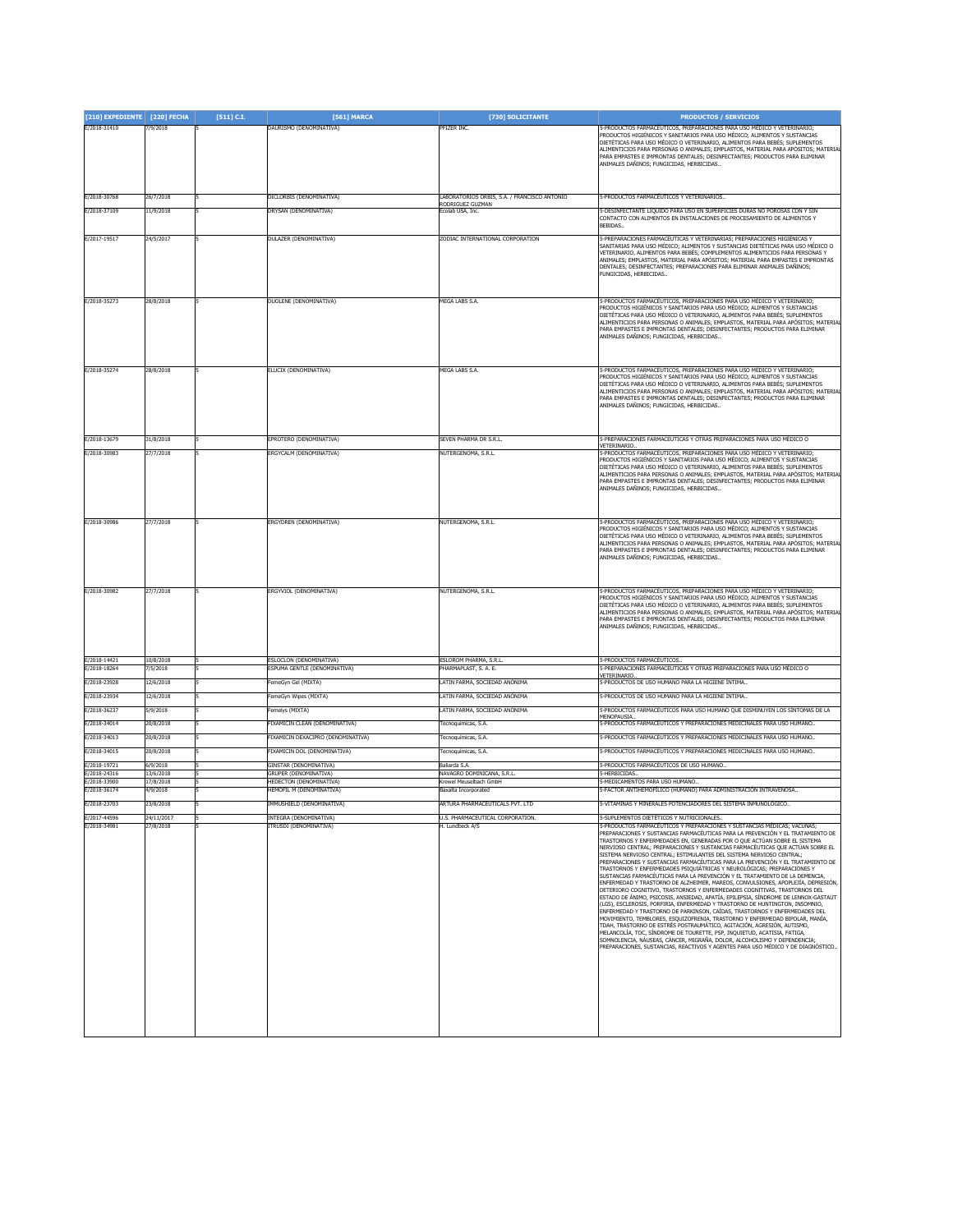| [210] EXPEDIENTE [220] FECHA |                        | $[511]$ C.I. | [561] MARCA                                          | [730] SOLICITANTE                                  | <b>PRODUCTOS / SERVICIOS</b>                                                                                                                                                                                                                                                                                                                                                                                                                                                                                                                                                                                                                                                                                                                                                                                                                                                                                                                                                                                                                                                                                                                                                                                                                                                                                                                                                                                                                                               |
|------------------------------|------------------------|--------------|------------------------------------------------------|----------------------------------------------------|----------------------------------------------------------------------------------------------------------------------------------------------------------------------------------------------------------------------------------------------------------------------------------------------------------------------------------------------------------------------------------------------------------------------------------------------------------------------------------------------------------------------------------------------------------------------------------------------------------------------------------------------------------------------------------------------------------------------------------------------------------------------------------------------------------------------------------------------------------------------------------------------------------------------------------------------------------------------------------------------------------------------------------------------------------------------------------------------------------------------------------------------------------------------------------------------------------------------------------------------------------------------------------------------------------------------------------------------------------------------------------------------------------------------------------------------------------------------------|
| E/2018-34982                 | 27/8/2018              |              | <b>ITUIDY (DENOMINATIVA)</b>                         | H. Lundbeck A/S                                    | 5-PRODUCTOS FARMACÉUTICOS Y PREPARACIONES Y SUSTANCIAS MÉDICAS: VACUNAS:<br>PREPARACIONES Y SUSTANCIAS FARMACÉUTICAS PARA LA PREVENCIÓN Y EL TRATAMIENTO DE<br>TRASTORNOS Y ENFERMEDADES EN, GENERADAS POR O QUE ACTÚAN SOBRE EL SISTEMA<br>NERVIOSO CENTRAL: PREPARACIONES Y SUSTANCIAS FARMACÉUTICAS OUE ACTÚAN SOBRE EL<br>SISTEMA NERVIOSO CENTRAL; ESTIMULANTES DEL SISTEMA NERVIOSO CENTRAL;<br>PREPARACIONES Y SUSTANCIAS FARMACÉUTICAS PARA LA PREVENCIÓN Y EL TRATAMIENTO DE<br>TRASTORNOS Y ENFERMEDADES PSIQUIÁTRICAS Y NEUROLÓGICAS; PREPARACIONES Y<br>SUSTANCIAS FARMACÉUTICAS PARA LA PREVENCIÓN Y EL TRATAMIENTO DE LA DEMENCIA,<br>ENFERMEDAD Y TRASTORNO DE ALZHEIMER, MAREOS, CONVULSIONES, APOPLEJÍA, DEPRESIÓN,<br>DETERIORO COGNITIVO, TRASTORNOS Y ENFERMEDADES COGNITIVAS, TRASTORNOS DEL<br>ESTADO DE ÁNIMO, PSICOSIS, ANSIEDAD, APATÍA, EPILEPSIA, SÍNDROME DE LENNOX-GASTAUT<br>(LGS), ESCLEROSIS, PORFIRIA, ENFERMEDAD Y TRASTORNO DE HUNTINGTON, INSOMNIO,<br>ENFERMEDAD Y TRASTORNO DE PARKINSON, CAÍDAS, TRASTORNOS Y ENFERMEDADES DEL<br>MOVIMIENTO, TEMBLORES, ESQUIZOFRENIA, TRASTORNO Y ENFERMEDAD BIPOLAR, MANÍA,<br>TDAH, TRASTORNO DE ESTRÉS POSTRAUMÁTICO, AGITACIÓN, AGRESIÓN, AUTISMO,<br>MELANCOLÍA, TOC, SÍNDROME DE TOURETTE, PSP, INQUIETUD, ACATISIA, FATIGA,<br>SOMNOLENCIA, NÁUSEAS, CÁNCER, MIGRAÑA, DOLOR, ALCOHOLISMO Y DEPENDENCIA;<br>PREPARACIONES, SUSTANCIAS, REACTIVOS Y AGENTES PARA USO MÉDICO Y DE DIAGNÓSTICO |
| E/2018-29966                 | 20/7/2018              |              | JARINU MAX (DENOMINATIVA)                            | PHARMACEUTICAL TECHNOLOGY S.A.                     | 5-PRODUCTOS FARMACÉUTICOS, PREPARACIONES PARA USO MÉDICO Y VETERINARIO;<br>PRODUCTOS HIGIÉNICOS Y SANITARIOS PARA USO MÉDICO; ALIMENTOS Y SUSTANCIAS<br>DIETÉTICAS PARA USO MÉDICO O VETERINARIO, ALIMENTOS PARA BEBÉS; SUPLEMENTOS<br>ALIMENTICIOS PARA PERSONAS O ANIMALES; EMPLASTOS, MATERIAL PARA APÓSITOS; MATERIAL<br>PARA EMPASTES E IMPRONTAS DENTALES; DESINFECTANTES; PRODUCTOS PARA ELIMINAR<br>ANIMALES DAÑINOS; FUNGICIDAS, HERBICIDAS                                                                                                                                                                                                                                                                                                                                                                                                                                                                                                                                                                                                                                                                                                                                                                                                                                                                                                                                                                                                                       |
| E/2018-9794                  | 3/3/2018               |              | actiFlora fem (MIXTA)                                | ABORATORIOS ROWE, S.R.L.                           | 5-PRODUCTOS PARA LA RESTAURACIÓN Y MANTENIMIENTO DE LA FLORA VAGINAL.                                                                                                                                                                                                                                                                                                                                                                                                                                                                                                                                                                                                                                                                                                                                                                                                                                                                                                                                                                                                                                                                                                                                                                                                                                                                                                                                                                                                      |
| E/2018-13663                 | 31/8/2018              |              | AZINTERO (DENOMINATIVA)                              | Seven Pharma Dr S.R.L.                             | 5-PREPARACIONES FARMACÉUTICAS Y OTRAS PREPARACIONES PARA USO MÉDICO O<br>VETERINARIO                                                                                                                                                                                                                                                                                                                                                                                                                                                                                                                                                                                                                                                                                                                                                                                                                                                                                                                                                                                                                                                                                                                                                                                                                                                                                                                                                                                       |
| E/2018-35974                 | 3/9/2018               |              | LEVECOM (DENOMINATIVA)                               | Baliarda S.A.                                      | 5-PRODUCTOS FARMACÉUTICOS, PREPARACIONES PARA USO MÉDICO Y VETERINARIO;<br>PRODUCTOS HIGIÉNICOS Y SANITARIOS PARA USO MÉDICO; ALIMENTOS Y SUSTANCIAS<br>DIETÉTICAS PARA USO MÉDICO O VETERINARIO, ALIMENTOS PARA BEBÉS; SUPLEMENTOS<br>ALIMENTICIOS PARA PERSONAS O ANIMALES; EMPLASTOS, MATERIAL PARA APÓSITOS; MATERIAI<br>PARA EMPASTES E IMPRONTAS DENTALES; DESINFECTANTES; PRODUCTOS PARA ELIMINAR<br>ANIMALES DAÑINOS; FUNGICIDAS, HERBICIDAS                                                                                                                                                                                                                                                                                                                                                                                                                                                                                                                                                                                                                                                                                                                                                                                                                                                                                                                                                                                                                       |
| E/2018-33661                 | 15/8/2018              |              | LINTOMET (DENOMINATIVA)                              | LABORATORIOS SAVAL S.A.                            | 5-PRODUCTOS FARMACÉUTICOS, PREPARACIONES PARA USO MÉDICO Y VETERINARIO:<br>PRODUCTOS HIGIÉNICOS Y SANITARIOS PARA USO MÉDICO: ALIMENTOS Y SUSTANCIAS<br>DIETÉTICAS PARA USO MÉDICO O VETERINARIO, ALIMENTOS PARA BEBÉS; SUPLEMENTOS<br>ALIMENTICIOS PARA PERSONAS O ANIMALES; EMPLASTOS, MATERIAL PARA APÓSITOS; MATERIAL<br>PARA EMPASTES E IMPRONTAS DENTALES; DESINFECTANTES; PRODUCTOS PARA ELIMINAR<br>ANIMALES DAÑINOS; FUNGICIDAS, HERBICIDAS                                                                                                                                                                                                                                                                                                                                                                                                                                                                                                                                                                                                                                                                                                                                                                                                                                                                                                                                                                                                                       |
| E/2018-33662                 | 5/8/2018               |              | LINTOMINA (DENOMINATIVA)                             | LABORATORIOS SAVAL S.A.                            | 5-PRODUCTOS FARMACÉUTICOS, PREPARACIONES PARA USO MÉDICO Y VETERINARIO;<br>PRODUCTOS HIGIÉNICOS Y SANITARIOS PARA USO MÉDICO; ALIMENTOS Y SUSTANCIAS<br>DIETÉTICAS PARA USO MÉDICO O VETERINARIO, ALIMENTOS PARA BEBÉS; SUPLEMENTOS<br>ALIMENTICIOS PARA PERSONAS O ANIMALES; EMPLASTOS, MATERIAL PARA APÓSITOS; MATERIAL<br>PARA EMPASTES E IMPRONTAS DENTALES; DESINFECTANTES; PRODUCTOS PARA ELIMINAR<br>ANIMALES DAÑINOS; FUNGICIDAS, HERBICIDAS                                                                                                                                                                                                                                                                                                                                                                                                                                                                                                                                                                                                                                                                                                                                                                                                                                                                                                                                                                                                                       |
| E/2018-33663                 | 15/8/2018              |              | LINTONINA (DENOMINATIVA)                             | LABORATORIOS SAVAL S.A.                            | 5-PRODUCTOS FARMACÉUTICOS, PREPARACIONES PARA USO MÉDICO Y VETERINARIO:<br>PRODUCTOS HIGIÉNICOS Y SANITARIOS PARA USO MÉDICO: ALIMENTOS Y SUSTANCIAS<br>DIETÉTICAS PARA USO MÉDICO O VETERINARIO, ALIMENTOS PARA BEBÉS; SUPLEMENTOS<br>ALIMENTICIOS PARA PERSONAS O ANIMALES; EMPLASTOS, MATERIAL PARA APÓSITOS; MATERIAL<br>PARA EMPASTES E IMPRONTAS DENTALES; DESINFECTANTES; PRODUCTOS PARA ELIMINAR<br>ANIMALES DAÑINOS; FUNGICIDAS, HERBICIDAS                                                                                                                                                                                                                                                                                                                                                                                                                                                                                                                                                                                                                                                                                                                                                                                                                                                                                                                                                                                                                       |
| E/2018-30774                 | 26/7/2018              |              | OSARORBIS (DENOMINATIVA)                             | ABORATORIOS ORBIS, S.A. / FRANCISCO ANTONIO        | 5-PRODUCTOS FARMACÉUTICOS Y VETERINARIOS                                                                                                                                                                                                                                                                                                                                                                                                                                                                                                                                                                                                                                                                                                                                                                                                                                                                                                                                                                                                                                                                                                                                                                                                                                                                                                                                                                                                                                   |
| E/2018-14071                 | 9/4/2018               |              | MASON natural (MIXTA)                                | RODRIGUEZ GUZMAN<br>Mason Vitamins, InC.           | 5-VITAMINAS Y SUPLEMENTOS VITAMÍNICOS Y MINERALES, SUPLEMENTOS MINERALES,<br>SUPLEMENTOS ALIMENTICIOS DIETÉTICOS, SUPLEMENTOS ALIMENTICIOS DIETÉTICOS QUE<br>CONTIENEN ANTIOXIDANTES, SUPLEMENTOS DE CALCIO; SUPLEMENTOS NUTRICIONALES PARA<br>USO EN ACONDICIONAMIENTO CORPORAL, A SABER, REGULADORES DEL AZÚCAR EN LA SANGRE,<br>IMPULSORES DE LA ENERGÍA, POTENCIADORES DE LA CIRCULACIÓN, RELAJANTES DE TENSIÓN,<br>ACONDICIONADORES DE DESINTOXICACIÓN HEPÁTICA, APOYO A LOS SÍNTOMAS<br>MENOPÁUSICOS Y POTENCIADORES DE LA DIGESTIÓN, SUPLEMENTOS A BASE DE HIERBAS CON<br>FINES MEDICINALES, SUPLEMENTOS DIETÉTICOS PARA LA SALUD ARTICULAR, A SABER,<br>GLUCOSAMINA Y CONDROITINA, COLÁGENO, ÁCIDO HIALURÓNICO: SUPLEMENTOS DIETÉTICOS<br>PARA MEJORAR LA LIBIDO Y EL RENDIMIENTO SEXUAL Y EL CONTROL DE PESO                                                                                                                                                                                                                                                                                                                                                                                                                                                                                                                                                                                                                                                      |
| E/2018-34012                 | 20/8/2018              |              | MOVIPROST (DENOMINATIVA)                             | Tecnoquímicas, S.A.                                | 5-PRODUCTOS FARMACÉUTICOS Y PREPARACIONES MEDICINALES PARA USO HUMANO.                                                                                                                                                                                                                                                                                                                                                                                                                                                                                                                                                                                                                                                                                                                                                                                                                                                                                                                                                                                                                                                                                                                                                                                                                                                                                                                                                                                                     |
| E/2018-24314<br>E/2017-29036 | 3/8/2018<br>31/7/2017  |              | NAVPEN (DENOMINATIVA)<br>Veurelia (DENOMINATIVA)     | NAVAGRO DOMINICANA, S.R.L.<br>Acino Pharma AG.     | 5-HERBICIDAS<br>5-PRODUCTOS FARMACÉUTICOS                                                                                                                                                                                                                                                                                                                                                                                                                                                                                                                                                                                                                                                                                                                                                                                                                                                                                                                                                                                                                                                                                                                                                                                                                                                                                                                                                                                                                                  |
| E/2018-32664                 | 31/8/2018              |              | NEXAMIVEN (DENOMINATIVA)                             | SEVEN PHARMA DR S.R.L.                             | 5-PRODUCTOS FARMACÉUTICOS. PREPARACIONES PARA USO MÉDICO Y VETERINARIO:<br>PRODUCTOS HIGIÉNICOS Y SANITARIOS PARA USO MÉDICO: ALIMENTOS Y SUSTANCIAS<br>DIETÉTICAS PARA USO MÉDICO O VETERINARIO. ALIMENTOS PARA BEBÉS: SUPLEMENTOS<br>ALIMENTICIOS PARA PERSONAS O ANIMALES; EMPLASTOS, MATERIAL PARA APÓSITOS; MATERIAL<br>PARA EMPASTES E IMPRONTAS DENTALES; DESINFECTANTES; PRODUCTOS PARA ELIMINAR<br>ANIMALES DAÑINOS; FUNGICIDAS, HERBICIDAS                                                                                                                                                                                                                                                                                                                                                                                                                                                                                                                                                                                                                                                                                                                                                                                                                                                                                                                                                                                                                       |
| E/2018-34011                 | 20/8/2018              |              | <b>DPENXY (DENOMINATIVA)</b>                         | Fecnoquímicas, S.A.                                | 5-PRODUCTOS FARMACÉUTICOS Y PREPARACIONES MEDICINALES PARA USO HUMANO.                                                                                                                                                                                                                                                                                                                                                                                                                                                                                                                                                                                                                                                                                                                                                                                                                                                                                                                                                                                                                                                                                                                                                                                                                                                                                                                                                                                                     |
| E/2018-18278                 | 7/5/2018               |              | HARMA-ALGI (DENOMINATIVA)                            | HARMAPLAST, S. A. E.                               | 5-PREPARACIONES FARMACÉUTICAS Y OTRAS PREPARACIONES PARA USO MÉDICO O<br>VETERINARIO.                                                                                                                                                                                                                                                                                                                                                                                                                                                                                                                                                                                                                                                                                                                                                                                                                                                                                                                                                                                                                                                                                                                                                                                                                                                                                                                                                                                      |
| E/2018-31223                 | 22/8/2018              |              | PLENVU (DENOMINATIVA)                                | VELINOR AG                                         | 5-PREPARACIONES FARMACÉUTICAS GASTROINTESTINALES; AGENTES FARMACÉUTICOS DE<br>LIMPIEZA GASTROINTESTINAL; MEDICAMENTOS PARA EL TRATAMIENTO DE ENFERMEDADES<br>GASTROINTESTINALES; PRODUCTOS FARMACÉUTICOS PARA LA LIMPIEZA DEL INTESTINO                                                                                                                                                                                                                                                                                                                                                                                                                                                                                                                                                                                                                                                                                                                                                                                                                                                                                                                                                                                                                                                                                                                                                                                                                                    |
| E/2018-26653<br>E/2018-35267 | 28/6/2018<br>28/8/2018 |              | PRAXOLE (DENOMINATIVA)<br>PROBIOCYAN (DENOMINATIVA)  | LABORATORIOS SUED, S.R.L.<br><b>MEGA LABS S.A.</b> | 5-PRODUCTOS FARMACÉUTICOS<br>5-PRODUCTOS FARMACÉUTICOS, PREPARACIONES PARA USO MÉDICO Y VETERINARIO;                                                                                                                                                                                                                                                                                                                                                                                                                                                                                                                                                                                                                                                                                                                                                                                                                                                                                                                                                                                                                                                                                                                                                                                                                                                                                                                                                                       |
|                              |                        |              |                                                      |                                                    | PRODUCTOS HIGIÉNICOS Y SANITARIOS PARA USO MÉDICO; ALIMENTOS Y SUSTANCIAS<br>DIETÉTICAS PARA USO MÉDICO O VETERINARIO, ALIMENTOS PARA BEBÉS; SUPLEMENTOS<br>ALIMENTICIOS PARA PERSONAS O ANIMALES; EMPLASTOS, MATERIAL PARA APÓSITOS; MATERIAL<br>PARA EMPASTES E IMPRONTAS DENTALES; DESINFECTANTES; PRODUCTOS PARA ELIMINAR<br>ANIMALES DAÑINOS; FUNGICIDAS, HERBICIDAS                                                                                                                                                                                                                                                                                                                                                                                                                                                                                                                                                                                                                                                                                                                                                                                                                                                                                                                                                                                                                                                                                                  |
| E/2018-35956<br>E/2018-35950 | /9/2018<br>3/9/2018    |              | QDENGA (DENOMINATIVA)<br><b>DTERN (DENOMINATIVA)</b> | TAKEDA VACCINES, INC.<br><b>ASTRAZENECA AB</b>     | 5-VACUNAS PARA USO HUMANO.<br>5-PREPARACIONES Y SUSTANCIAS FARMACÉUTICAS.                                                                                                                                                                                                                                                                                                                                                                                                                                                                                                                                                                                                                                                                                                                                                                                                                                                                                                                                                                                                                                                                                                                                                                                                                                                                                                                                                                                                  |
| E/2018-35959                 | 3/9/2018               |              | <b>OUADSENTRI (DENOMINATIVA)</b>                     | TAKEDA VACCINES, INC                               | 5-VACUNAS PARA USO HUMANO.                                                                                                                                                                                                                                                                                                                                                                                                                                                                                                                                                                                                                                                                                                                                                                                                                                                                                                                                                                                                                                                                                                                                                                                                                                                                                                                                                                                                                                                 |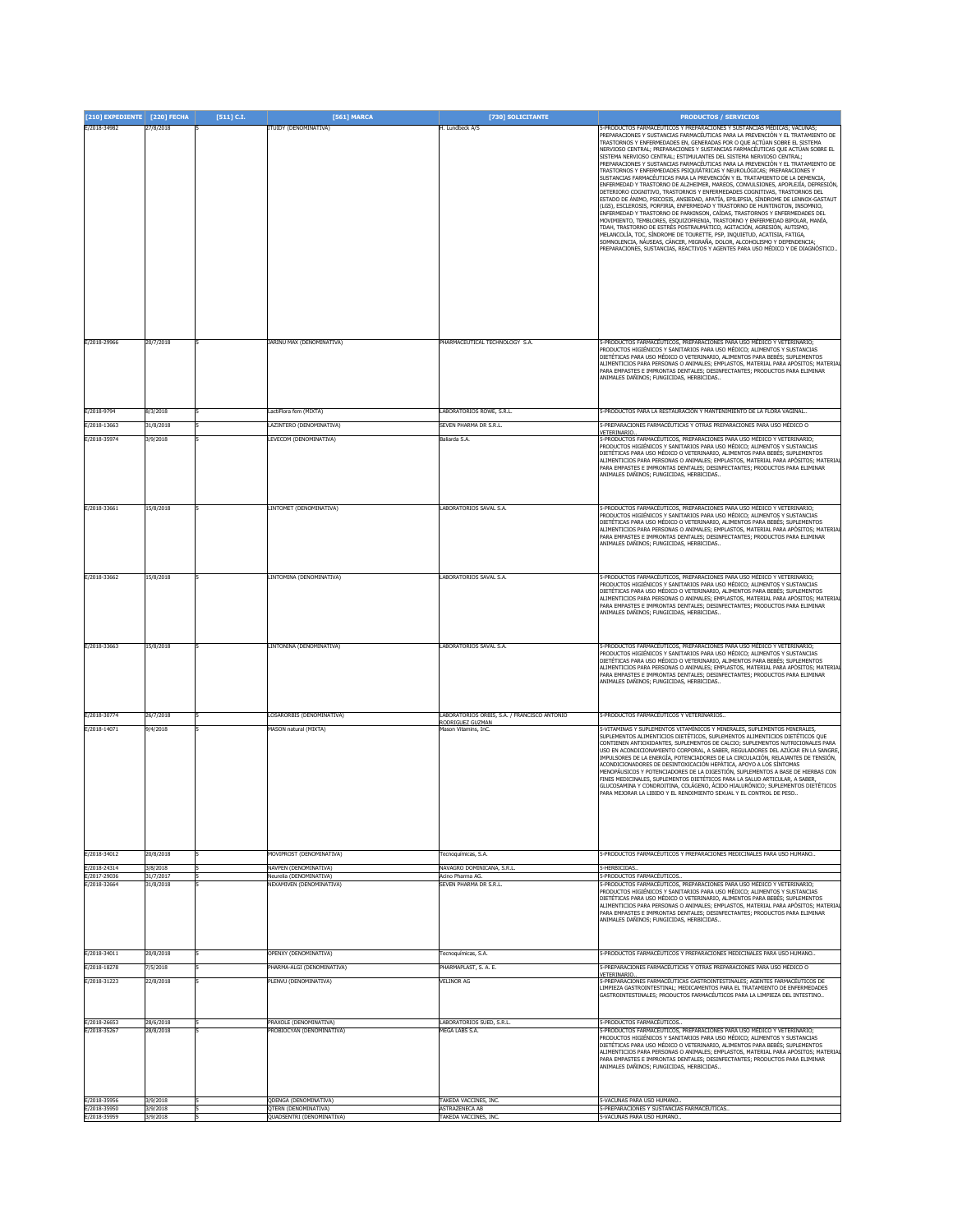| [210] EXPEDIENTE [220] FECHA |                        | [511] C.I. | [561] MARCA                                                         | [730] SOLICITANTE                                                         | <b>PRODUCTOS / SERVICIOS</b>                                                                                                                                         |
|------------------------------|------------------------|------------|---------------------------------------------------------------------|---------------------------------------------------------------------------|----------------------------------------------------------------------------------------------------------------------------------------------------------------------|
| E/2018-23287                 | 7/6/2018               |            | RECTOR (DENOMINATIVA)                                               | AGROESA, S.R.L.                                                           | i-PRODUCTOS PARA ELIMINAR ANIMALES DAÑINOS; FUNGICIDAS, HERBICIDAS                                                                                                   |
| E/2018-15041                 | 17/8/2018              |            | REGENERON (DENOMINATIVA)                                            | C. FEDERICO GOMEZ, S.R.L<br><b>MEGA LABS S.A.</b>                         | -PRODUCTOS FARMACÉUTICOS.                                                                                                                                            |
| E/2018-35270                 | 28/8/2018              |            | RINGIL (DENOMINATIVA)                                               |                                                                           | -PRODUCTOS FARMACÉUTICOS, PREPARACIONES PARA USO MÉDICO Y VETERINARIO;<br>RODUCTOS HIGIÉNICOS Y SANITARIOS PARA USO MÉDICO; ALIMENTOS Y SUSTANCIAS                   |
|                              |                        |            |                                                                     |                                                                           | DIETÉTICAS PARA USO MÉDICO O VETERINARIO, ALIMENTOS PARA BEBÉS; SUPLEMENTOS<br>LIMENTICIOS PARA PERSONAS O ANIMALES; EMPLASTOS, MATERIAL PARA APÓSITOS; MATERIAL     |
|                              |                        |            |                                                                     |                                                                           | ARA EMPASTES E IMPRONTAS DENTALES; DESINFECTANTES; PRODUCTOS PARA ELIMINAR<br>ANIMALES DAÑINOS; FUNGICIDAS, HERBICIDAS                                               |
|                              |                        |            |                                                                     |                                                                           |                                                                                                                                                                      |
|                              |                        |            |                                                                     |                                                                           |                                                                                                                                                                      |
| E/2018-24693<br>E/2018-33115 | 30/7/2018<br>13/8/2018 |            | SAXAPARIN (DENOMINATIVA)<br>SIGACURA (DENOMINATIVA)                 | <b>CARLOS MOREL BARRERA</b><br>AGROTECNICA CENTRAL, S.R.L.                | 5-PRODUCTOS FARMACÉUTICOS.<br>-PREPARACIONES PARA ELIMINAR ANIMALES DAÑINOS, FUNGICIDAS, HERBICIDAS                                                                  |
| E/2017-37357                 | 24/8/2018              |            | SIMETFOR (DENOMINATIVA)                                             | LABORATORIOS SAN LUIS, S.A.                                               | PRODUCTOS FARMACÉUTICOS Y VETERINARIOS; PRODUCTOS HIGIÉNICOS Y SANITARIOS PARA                                                                                       |
|                              |                        |            |                                                                     |                                                                           | JSO MÉDICO; ALIMENTOS Y SUSTANCIAS DIETÉTICAS PARA USO MÉDICO O VETERINARIO,<br>ALIMENTOS PARA BEBÉS; COMPLEMENTOS ALIMENTICIOS PARA PERSONAS Y ANIMALES;            |
|                              |                        |            |                                                                     |                                                                           | EMPLASTOS, MATERIAL PARA APÓSITOS; MATERIAL PARA EMPASTES E IMPRONTAS DENTALES;<br>DESINFECTANTES: PRODUCTOS PARA ELIMINAR ANIMALES DAÑINOS: FUNGICIDAS, HERBICIDAS, |
|                              |                        |            |                                                                     |                                                                           |                                                                                                                                                                      |
|                              |                        |            |                                                                     |                                                                           |                                                                                                                                                                      |
| E/2018-35906                 | 3/9/2018               |            | SUNGUARD (DENOMINATIVA)                                             | QUIMAGRO, SRL                                                             | -FUNGICIDA, INSECTICIDA, HERBICIDAS                                                                                                                                  |
| E/2018-30769                 | 26/7/2018              |            | TADALORBIS (DENOMINATIVA)                                           | LABORATORIOS ORBIS, S.A. / FRANCISCO ANTONIO<br>RODRIGUEZ GUZMAN          | -PRODUCTOS FARMACÉUTICOS Y VETERINARIOS                                                                                                                              |
| E/2018-5175<br>E/2018-34825  | 30/8/2018<br>4/8/2018  |            | TAIDO ELERTE (DENOMINATIVA)<br><b>ALFANZA (DENOMINATIVA)</b>        | Laboratoires des Réalisations Thérapeutiques, ELERTE<br>JOHNSON & JOHNSON | -PRODUCTO GEL VAGINAL PARA USO HUMANO.<br>-PREPARACIONES FARMACÉUTICAS PARA HUMANOS PARA LA PREVENCIÓN Y EL TRATAMIENTO                                              |
|                              |                        |            |                                                                     |                                                                           | DE ENFERMEDADES VIRALES, ENFERMEDADES AUTOINMUNES E INFLAMATORIAS, ENFERMEDADES<br>CARDIOVASCULARES, ENFERMEDADES DEL SISTEMA NERVIOSO CENTRAL, DOLOR,               |
|                              |                        |            |                                                                     |                                                                           | ENFERMEDADES DERMATOLÓGICAS, ENFERMEDADES GASTROINTESTINALES, ENFERMEDADES<br>RELACIONADAS A INFECCIONES, ENFERMEDADES METABÓLICAS, ENFERMEDADES ONCOLÓGICAS         |
|                              |                        |            |                                                                     |                                                                           | ENFERMEDADES OFTÁLMICAS Y ENFERMEDADES RESPIRATORIAS; VACUNAS                                                                                                        |
|                              |                        |            |                                                                     |                                                                           |                                                                                                                                                                      |
|                              |                        |            |                                                                     |                                                                           |                                                                                                                                                                      |
| F/2018-13680                 | 31/8/2018              |            | TEROGEF (DENOMINATIVA)                                              | SEVEN PHARMA DR S.R.L.                                                    | -PREPARACIONES FARMACÉUTICAS Y OTRAS PREPARACIONES PARA USO MÉDICO O                                                                                                 |
| E/2018-26812                 | 28/6/2018              |            | TOLTEDIX (DENOMINATIVA)                                             | Gynopharm S.A.                                                            | <b>/ETERINARIO</b><br>-PRODUCTO FARMACÉUTICO                                                                                                                         |
| E/2018-1839                  | 24/8/2018              |            | <b>FORIXAN (DENOMINATIVA)</b>                                       | LABORATORIOS SAN LUIS, S.A.                                               | -PRODUCTOS FARMACÉUTICOS Y VETERINARIOS; PRODUCTOS HIGIÉNICOS Y SANITARIOS PARA<br>JSO MÉDICO; ALIMENTOS Y SUSTANCIAS DIETÉTICAS PARA USO MÉDICO O VETERINARIO,      |
|                              |                        |            |                                                                     |                                                                           | ALIMENTOS PARA BEBÉS; EMPLASTOS, MATERIAL PARA APÓSITOS; MATERIAL PARA EMPASTES E<br>MPRONTAS DENTALES; DESINFECTANTES; PRODUCTOS PARA ELIMINAR ANIMALES DAÑINOS;    |
|                              |                        |            |                                                                     |                                                                           | FUNGICIDAS, HERBICIDAS                                                                                                                                               |
|                              |                        |            |                                                                     |                                                                           |                                                                                                                                                                      |
| E/2017-47531                 | 13/3/2018              |            | <b>FOXIDEX PREMIX (DENOMINATIVA)</b>                                | DEX IBÉRICA DOMINICANA. S.R.I.                                            | i-PRODUCTO FARMACÉUTICO PARA MEDICINA VETERINARIA                                                                                                                    |
| E/2018-35407                 | 29/8/2018              |            | TREXIROL (DENOMINATIVA)                                             | PHARMA DEVELOPMENT S.A.                                                   | 5-PRODUCTOS FARMACÉUTICOS, PREPARACIONES PARA USO MÉDICO Y VETERINARIO;<br>PRODUCTOS HIGIÉNICOS Y SANITARIOS PARA USO MÉDICO; ALIMENTOS Y SUSTANCIAS                 |
|                              |                        |            |                                                                     |                                                                           | DIETÉTICAS PARA USO MÉDICO O VETERINARIO, ALIMENTOS PARA BEBÉS; SUPLEMENTOS<br>ALIMENTICIOS PARA PERSONAS O ANIMALES; EMPLASTOS, MATERIAL PARA APÓSITOS; MATERIAL    |
|                              |                        |            |                                                                     |                                                                           | PARA EMPASTES E IMPRONTAS DENTALES; DESINFECTANTES; PRODUCTOS PARA ELIMINAR<br>ANIMALES DAÑINOS; FUNGICIDAS, HERBICIDAS                                              |
|                              |                        |            |                                                                     |                                                                           |                                                                                                                                                                      |
|                              |                        |            |                                                                     |                                                                           |                                                                                                                                                                      |
| E/2018-34111                 | 21/8/2018              |            | <b>FRICOXAN (DENOMINATIVA)</b>                                      | <b>MODELFARMA</b>                                                         | PRODUCTOS FARMACÉUTICOS, PREPARACIONES PARA USO MÉDICO Y VETERINARIO;<br>RODUCTOS HIGIÉNICOS Y SANITARIOS PARA USO MÉDICO; ALIMENTOS Y SUSTANCIAS                    |
|                              |                        |            |                                                                     |                                                                           | DIETÉTICAS PARA USO MÉDICO O VETERINARIO, ALIMENTOS PARA BEBÉS; SUPLEMENTOS<br>ALIMENTICIOS PARA PERSONAS O ANIMALES; EMPLASTOS, MATERIAL PARA APÓSITOS; MATERIAL    |
|                              |                        |            |                                                                     |                                                                           | PARA EMPASTES E IMPRONTAS DENTALES; DESINFECTANTES; PRODUCTOS PARA ELIMINAR<br>ANIMALES DAÑINOS; FUNGICIDAS, HERBICIDAS                                              |
|                              |                        |            |                                                                     |                                                                           |                                                                                                                                                                      |
|                              |                        |            |                                                                     |                                                                           |                                                                                                                                                                      |
| E/2018-30772                 | 26/7/2018              |            | VALDIORBIS (DENOMINATIVA)                                           | LABORATORIOS ORBIS, S.A. / FRANCISCO ANTONIO<br>RODRIGUEZ GUZMAN          | -PRODUCTOS FARMACÉUTICOS Y VETERINARIOS                                                                                                                              |
| E/2018-35954<br>E/2018-35961 | 3/9/2018<br>3/9/2018   |            | VANQADDA (DENOMINATIVA)<br>VAXENGUE (DENOMINATIVA)                  | TAKEDA VACCINES, INC<br>TAKEDA VACCINES, INC.                             | 5-VACUNAS PARA USO HUMANO.<br>5-VACUNAS PARA USO HUMANO.                                                                                                             |
| E/2018-35216                 | 28/8/2018              |            | VIGIPLIN (DENOMINATIVA)                                             | HOSPIFAR, S.R.L.                                                          | i-PRODUCTOS FARMACÉUTICOS, PREPARACIONES PARA USO MÉDICO Y VETERINARIO;<br>PRODUCTOS HIGIÉNICOS Y SANITARIOS PARA USO MÉDICO; ALIMENTOS Y SUSTANCIAS                 |
|                              |                        |            |                                                                     |                                                                           | DIETÉTICAS PARA USO MÉDICO O VETERINARIO, ALIMENTOS PARA BEBÉS; SUPLEMENTOS                                                                                          |
|                              |                        |            |                                                                     |                                                                           | ALIMENTICIOS PARA PERSONAS O ANIMALES; EMPLASTOS, MATERIAL PARA APÓSITOS; MATERIAL<br>PARA EMPASTES E IMPRONTAS DENTALES; DESINFECTANTES; PRODUCTOS PARA ELIMINAR    |
|                              |                        |            |                                                                     |                                                                           | ANIMALES DAÑINOS; FUNGICIDAS, HERBICIDAS                                                                                                                             |
|                              |                        |            |                                                                     |                                                                           |                                                                                                                                                                      |
| E/2018-28760                 | 2/7/2018               |            | <b>VITAFSUED (DENOMINATIVA)</b>                                     | LABORATORIOS SUED, S.R.L.                                                 | -PRODUCTOS FARMACÉUTICOS.                                                                                                                                            |
| E/2018-13660<br>E/2018-35214 | 31/8/2018<br>28/8/2018 |            | /ORITERO (DENOMINATIVA)<br>ZEFLOZIGA (DENOMINATIVA)                 | SEVEN PHARMA DR S.R.L.<br>HOSPIFAR, SRL                                   | -PREPARACIONES FARMACÉUTICAS Y OTRAS PREPARACIONES PARA USO MÉDICO O<br>ETERINARIO.<br>PRODUCTOS FARMACÉUTICOS, PREPARACIONES PARA USO MÉDICO Y VETERINARIO;         |
|                              |                        |            |                                                                     |                                                                           | RODUCTOS HIGIÉNICOS Y SANITARIOS PARA USO MÉDICO; ALIMENTOS Y SUSTANCIAS                                                                                             |
|                              |                        |            |                                                                     |                                                                           | DIETÉTICAS PARA USO MÉDICO O VETERINARIO, ALIMENTOS PARA BEBÉS; SUPLEMENTOS<br>ALIMENTICIOS PARA PERSONAS O ANIMALES; EMPLASTOS, MATERIAL PARA APÓSITOS; MATERIAL    |
|                              |                        |            |                                                                     |                                                                           | PARA EMPASTES E IMPRONTAS DENTALES; DESINFECTANTES; PRODUCTOS PARA ELIMINAR<br>ANIMALES DAÑINOS; FUNGICIDAS, HERBICIDAS                                              |
|                              |                        |            |                                                                     |                                                                           |                                                                                                                                                                      |
| E/2018-23234                 | 15/8/2018              |            | ZOOSAL (DENOMINATIVA)                                               | <b>IDT Biologika GmbH</b>                                                 | -VACUNAS PARA USO VETERINARIO                                                                                                                                        |
| E/2018-35264                 | 28/8/2018              |            | ZUDENAC (DENOMINATIVA)                                              | MEGA LABS S.A                                                             | -PRODUCTOS FARMACÉUTICOS, PREPARACIONES PARA USO MÉDICO Y VETERINARIO;                                                                                               |
|                              |                        |            |                                                                     |                                                                           | RODUCTOS HIGIÉNICOS Y SANITARIOS PARA USO MÉDICO; ALIMENTOS Y SUSTANCIAS<br>DIETÉTICAS PARA USO MÉDICO O VETERINARIO, ALIMENTOS PARA BEBÉS: SUPLEMENTOS              |
|                              |                        |            |                                                                     |                                                                           | ALIMENTICIOS PARA PERSONAS O ANIMALES; EMPLASTOS, MATERIAL PARA APÓSITOS; MATERIAI<br>PARA EMPASTES E IMPRONTAS DENTALES; DESINFECTANTES; PRODUCTOS PARA ELIMINAR    |
|                              |                        |            |                                                                     |                                                                           | ANIMALES DAÑINOS; FUNGICIDAS, HERBICIDAS                                                                                                                             |
|                              |                        |            |                                                                     |                                                                           |                                                                                                                                                                      |
| E/2018-3885                  | 31/7/2018              |            | HARD LOCKS BY RAMON CORRIPIO SUCESORES (DENOMINATIVA)               | RAMÓN CORRIPIO SUCESORES, S.R.L.                                          | S-ARTÍCULOS DE FERRETERÍA METÁLICOS                                                                                                                                  |
| E/2018-26525                 | 27/6/2018              |            | METROTILE ROOFING SYSTEMS (MIXTA)                                   | ARQUITECTURA TECHOS Y TEJAS, SRL                                          | -TFIAS FN MFTAL                                                                                                                                                      |
| E/2018-11655                 | 20/3/2018              |            | T TRAVEX (MIXTA)                                                    | CERRADURAS NACIONALES S.A.C.                                              | -CANDADOS, CERRADURAS, CERROJOS, CADENAS, ALDABAS, LLAVES, CHAPAS Y BISAGRAS;<br>DISPOSITIVOS NO ELÉCTRICOS DE APERTURA DE PUERTAS; CERRADURAS METÁLICAS QUE NO      |
|                              |                        |            |                                                                     |                                                                           | SEAN ELÉCTRICAS; CERRADURAS DE GOLPE; PESTILLOS DE CERRADURA; CERRAJERÍA Y<br>FERRETERÍA METÁLICA EN GENERAL; CAJAS FUERTES; METALES COMUNES Y SUS ALEACIONES;       |
|                              |                        |            |                                                                     |                                                                           | MATERIALES DE CONSTRUCCIÓN METÁLICOS; PRODUCTOS METÁLICOS NO COMPRENDIDOS EN<br>OTRAS CLASES.                                                                        |
|                              |                        |            |                                                                     |                                                                           |                                                                                                                                                                      |
|                              |                        |            |                                                                     |                                                                           |                                                                                                                                                                      |
|                              |                        |            |                                                                     |                                                                           |                                                                                                                                                                      |
| E/2018-26526<br>E/2018-26527 | 27/6/2018<br>27/6/2018 |            | TILCOR ROOFING SYSTEMS (MIXTA)<br>TROPICTILE ROOFING SYSTEM (MIXTA) | ARQUITECTURA TECHOS Y TEJAS, SRL<br>ARQUITECTURA TECHOS Y TEJAS, SRL      | 5-TEJAS DE METAL.<br>S-TEJAS DE METAL                                                                                                                                |
| E/2018-29749                 | 4/8/2018               |            | D & Y BUJÍAS (DENOMINATIVA)<br>D' METAL PRODUCTS (MIXTA)            | PACHECO PIEZAS, S.R.L.<br>CARLOS POLANCO                                  | -BUJÍAS.<br>'-DISCO DE PULIR (PIEZAS DE MÁQUINAS).                                                                                                                   |
| E/2018-21114<br>E/2018-35546 | 24/5/2018<br>30/8/2018 |            | <b>EGATEC (DENOMINATIVA)</b>                                        | PROFI DOMINICANA, S.R.L.                                                  | -DISCOS ABRASIVOS, DISCOS DE CORTE PARA SU USO CON HERRAMIENTAS ELÉCTRICAS,                                                                                          |
|                              |                        |            |                                                                     |                                                                           | SOPORTES DE TALADROS PARA MÁQUINAS TALADRADORAS, BARRENOS                                                                                                            |
| E/2018-35545                 | 30/8/2018              |            | SKILFUL (DENOMINATIVA)                                              | PROFI DOMINICANA, S.R.L.                                                  | -DISCOS ABRASIVOS, DISCOS DE CORTE PARA SU USO CON HERRAMIENTAS ELÉCTRICAS,                                                                                          |
|                              |                        |            |                                                                     |                                                                           | SOPORTES DE TALADROS PARA MÁQUINAS TALADRADORAS, BARRENOS                                                                                                            |
|                              |                        |            |                                                                     |                                                                           |                                                                                                                                                                      |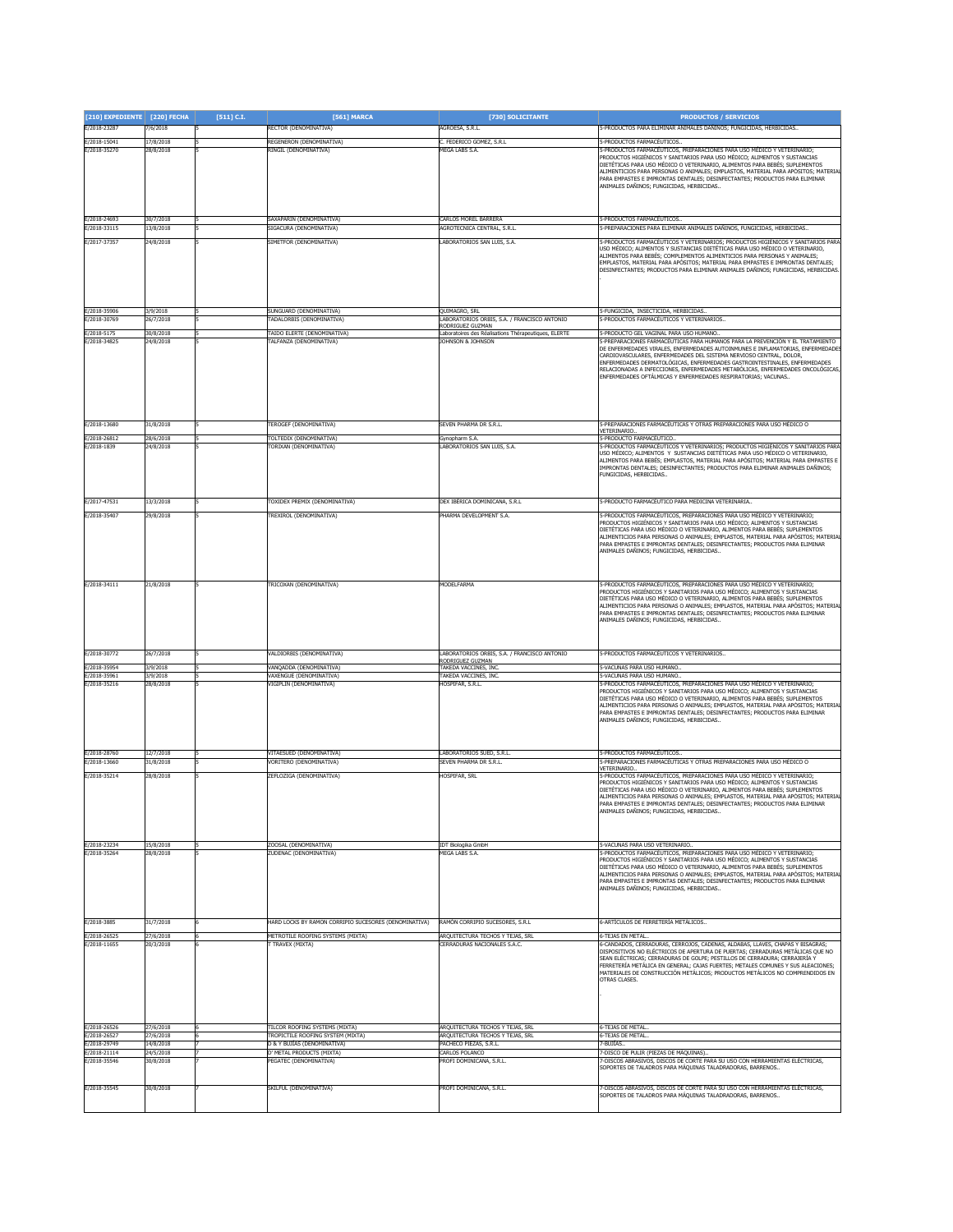| [210] EXPEDIENTE [220] FECHA |                       | [511] C.I. | [561] MARCA                           | [730] SOLICITANTE                                 | <b>PRODUCTOS / SERVICIOS</b>                                                                                                                                                                                                                                                                                                                                                                                                                                                                                                                                                                                                                                                                                                                                                                                                                                                                                                                                                                                                                                                                                                                                                                                                                                                                                                                                                                                                                                                                                                                                                                                                                                                                                                                                                                                                                                                                                                                                                                                                                                                                                                                                                                                                                                                                                                                                                                                                                                                                                                                                                                                                                                                                                                                                                                                                                                                                                                                                                                                                                                                                                                                                                                                                        |
|------------------------------|-----------------------|------------|---------------------------------------|---------------------------------------------------|-------------------------------------------------------------------------------------------------------------------------------------------------------------------------------------------------------------------------------------------------------------------------------------------------------------------------------------------------------------------------------------------------------------------------------------------------------------------------------------------------------------------------------------------------------------------------------------------------------------------------------------------------------------------------------------------------------------------------------------------------------------------------------------------------------------------------------------------------------------------------------------------------------------------------------------------------------------------------------------------------------------------------------------------------------------------------------------------------------------------------------------------------------------------------------------------------------------------------------------------------------------------------------------------------------------------------------------------------------------------------------------------------------------------------------------------------------------------------------------------------------------------------------------------------------------------------------------------------------------------------------------------------------------------------------------------------------------------------------------------------------------------------------------------------------------------------------------------------------------------------------------------------------------------------------------------------------------------------------------------------------------------------------------------------------------------------------------------------------------------------------------------------------------------------------------------------------------------------------------------------------------------------------------------------------------------------------------------------------------------------------------------------------------------------------------------------------------------------------------------------------------------------------------------------------------------------------------------------------------------------------------------------------------------------------------------------------------------------------------------------------------------------------------------------------------------------------------------------------------------------------------------------------------------------------------------------------------------------------------------------------------------------------------------------------------------------------------------------------------------------------------------------------------------------------------------------------------------------------------|
| E/2018-22427                 | 1/6/2018              |            | VI.BE.MAC. (MIXTA)                    | JACK SEWING MACHINE CO., LTD.                     | -MÁQUINAS DE COCER; MÁQUINAS DE COSTURA; MÁQUINA DE DOBLADILLOS; MÁQUINAS PARA<br>A INDUSTRIA TEXTIL; PRENSAS DE VAPOR ROTATIVAS, PORTABLE, PARA TELAS; PEDALES PARA<br>MÁQUINAS DE COCER; PLANCHADORAS; MÁQUINAS PARA CORTAR.                                                                                                                                                                                                                                                                                                                                                                                                                                                                                                                                                                                                                                                                                                                                                                                                                                                                                                                                                                                                                                                                                                                                                                                                                                                                                                                                                                                                                                                                                                                                                                                                                                                                                                                                                                                                                                                                                                                                                                                                                                                                                                                                                                                                                                                                                                                                                                                                                                                                                                                                                                                                                                                                                                                                                                                                                                                                                                                                                                                                      |
| E/2018-35334                 | 29/8/2018             |            | EUROMAX (DENOMINATIVA)                | LEONIS TEJADA RODRIGUEZ                           | -MAQUINILLAS DE AFEITAR, NAVAJAS, RASURADORAS, TIJERAS.                                                                                                                                                                                                                                                                                                                                                                                                                                                                                                                                                                                                                                                                                                                                                                                                                                                                                                                                                                                                                                                                                                                                                                                                                                                                                                                                                                                                                                                                                                                                                                                                                                                                                                                                                                                                                                                                                                                                                                                                                                                                                                                                                                                                                                                                                                                                                                                                                                                                                                                                                                                                                                                                                                                                                                                                                                                                                                                                                                                                                                                                                                                                                                             |
| E/2018-35948                 | 3/9/2018              |            | (FIGURATIVA)                          | NINGBO DEGSON ELECTRONICS CO., LTD.               | 9-APARATOS DE PROCESAMIENTO DE DATOS; ACOPLADORES (EQUIPO DE PROCESAMIENTO DE<br>)ATOS): INDICADORES DE CANTIDAD: ANOTADOR DE ELECTRONES: APARATO PARA VERIFICAR<br>EL FRANQUEO; MÁQUINAS DE CONTEO Y CLASIFICACIÓN DE DINERO; MECANISMOS PARA<br>APARATOS QUE FUNCIONAN CON MONEDAS; MÁQUINAS DE DICTADO; MÁQUINAS DE<br>COMPROBACIÓN DE HUELLAS DACTILARES: TRAZADORES GRÁFICOS: APARATOS E<br>INSTRUMENTOS DE PESAJE; MEDIDORES; PANELES DE SEÑALIZACIÓN, LUMINOSOS O<br>MECÁNICOS; CONMUTADORES; DISPOSITIVO DE COMUNICACIÓN DE RED; GRABADORAS DE<br>CASETE; APARATOS DE MEDICIÓN DE VELOCIDAD (FOTOGRAFÍA); APARATOS E INSTRUMENTOS<br>DE TOPOGRAFÍA; APARATOS DE ANÁLISIS DEL AIRE; REGULADORES DE VOLTAJE PARA<br>VEHÍCULOS; INSTRUMENTOS Y MÁQUINAS PARA PRUEBA DE MATERIALES; APARATOS DE<br>ENSEÑANZA AUDIOVISUAL; DISPOSITIVOS DE MEDICIÓN, ELÉCTRICOS; DETECTORES DE<br>METALES PARA FINES INDUSTRIALES O MILITARES; APARATOS E INSTRUMENTOS ÓPTICOS;<br>CABLES, ELÉCTRICOS; SEMICONDUCTORES; MATERIAL DE RESISTENCIA ELÉCTRICA; CIRCUITOS<br>IMPRESOS; CHIPS ELECTRÓNICOS; CONDUCTORES ELÉCTRICOS; MATERIALES Y APARATOS<br>MAGNÉTICOS; TRANSFORMADORES (ELECTRICIDAD); CAJAS DE DISTRIBUCIÓN (ELECTRICIDAD);<br>TERMINALES (ELECTRICIDAD); CAJAS DE CONEXIONES (ELECTRICIDAD); INTERRUPTORES,<br>ELÉCTRICOS; TOMACORRIENTES, ENCHUFES Y OTROS CONTACTOS (CONEXIONES ELÉCTRICAS);<br>PANELES DE CONTROL (ELECTRICIDAD); ACOPLAMIENTOS ELÉCTRICOS; RELÉS, ELÉCTRICOS;<br>CONECTORES DE CABLE (ELECTRICIDAD); PROTECTORES CONTRA SUBIDA DE VOLTAJE;<br>SENSORES; FUENTES DE ENERGÍA DE BAJO VOLTAJE; PANTALLAS FLUORESCENTES; APARATOS<br>DE CONTROL REMOTO; FIBRAS ÓPTICAS (FILAMENTOS CONDUCTORES DE LUZ); INSTALACIONES<br>ELÉCTRICAS PARA EL CONTROL REMOTO DE OPERACIONES INDUSTRIALES; DISPOSITIVO<br>IUTOMÁTICO PARA ESTACIÓN DE ENERGÍA; PARARRAYOS; ELECTROLIZADORES; EXTINTORES;<br>APARATOS RADIOLÓGICOS PARA USO INDUSTRIAL; DISPOSITIVOS DE PROTECCIÓN PARA USO<br>ERSONAL CONTRA ACCIDENTES; ALARMAS; LENTES CORRECTIVOS (ÓPTICOS); ESTACIONES DE<br>CARGA PARA VEHÍCULOS ELÉCTRICOS; DIBUJOS ANIMADOS; VALLAS ELECTRIFICADAS                                                                                                                                                                                                                                                                                                                                                                                                                                                                                                                                                                                                                                                                                                                                                                                                                                                                                                                                                                                                                                                                             |
| E/2018-29949<br>F/2018-35947 | 20/7/2018<br>3/9/2018 |            | (FIGURATIVA)<br><b>DEGSON</b> (MIXTA) | APPLE INC.<br>NINGBO DEGSON ELECTRONICS CO., LTD. | 0-COMPUTADORAS; HARDWARE PARA COMPUTADORAS; COMPUTADORAS PORTÁTILES<br>TABLETAS; APARATOS E INSTRUMENTOS DE TELECOMUNICACIONES; TELÉFONOS; TELÉFONOS<br>MÓVILES; TELÉFONOS INTELIGENTES; DISPOSITIVOS DE COMUNICACIÓN INALÁMBRICOS PARA<br>LA TRANSMISIÓN DE CONTENIDO DE VOZ, DATOS, IMÁGENES, AUDIO, VIDEO Y MULTIMEDIA;<br>APARATO DE COMUNICACIÓN EN RED; DISPOSITIVOS ELECTRÓNICOS DIGITALES PORTÁTILES<br>CAPACES DE PROPORCIONAR ACCESO A INTERNET Y PARA EL ENVÍO, RECEPCIÓN Y<br>ALMACENAMIENTO DE LLAMADAS TELEFÓNICAS, CORREO ELECTRÓNICO Y OTROS DATOS<br>DIGITALES; HARDWARE PORTÁTIL DE COMPUTADORA; DISPOSITIVOS ELECTRÓNICOS DIGITALES<br>PORTÁTILES QUE PUEDEN PROPORCIONAR ACCESO A INTERNET, PARA ENVIAR, RECIBIR Y<br>LMACENAR LLAMADAS TELEFÓNICAS, CORREO ELECTRÓNICO Y OTROS DATOS DIGITALES;<br>RELOJES INTELIGENTES; LENTES INTELIGENTES; ANILLOS INTELIGENTES; RASTREADORES DE<br>ACTIVIDAD PORTÁTILES; PULSERAS CONECTADAS [INSTRUMENTOS DE MEDIDA]; LECTORES DE<br>LIBROS ELECTRÓNICOS: SOFTWARE PARA COMPUTADORAS: SOFTWARE PARA SÚ USO EN LA<br>REVISIÓN, ALMACENAMIENTO, ORGANIZACIÓN Y REPRODUCCIÓN DE CONTENIDO DE AUDIO Y<br>VIDEO; SOFTWARE PARA SU USO EN LA ORGANIZACIÓN, TRANSMISIÓN, MANIPULACIÓN,<br>REPRODUCCIÓN, PROCESAMIENTO, TRANSMISIÓN, REPRODUCCIÓN Y REVISIÓN DE AUDIO,<br>VIDEO, IMÁGENES Y OTRO CONTENIDO MULTIMEDIA EN DISPOSITIVOS ELECTRÓNICOS<br>DIGITALES; SOFTWARE DE DESARROLLO DE APLICACIONES; SOFTWARE PARA JUEGOS DE<br>COMPUTADORA; CONTENIDO DESCARGABLE DE AUDIO, VIDEO Y MULTIMEDIA PREGRABADO;<br>RANSMISIONES POR INTERNET Y PODCASTS DESCARGABLES CON AUDIO, VIDEO Y OTRAS<br>TRANSMISIONES MULTIMEDIA DESCARGABLES EN LOS CAMPOS DE MÚSICA, TELEVISIÓN, CINE,<br>IBROS, NOTICIAS, CONCIERTOS, RADIO, DEPORTES, JUEGOS, EVENTOS CULTURALES Y<br>PROGRAMAS EDUCATIVOS Y RELACIONADOS CON EL ENTRETENIMIENTO; ARCHIVOS Y<br>GRABACIONES DIGITALES DESCARGABLES DE AUDIO, VIDEO Y MULTIMEDIA CON MÚSICA,<br>TELEVISIÓN, PELÍCULAS, LIBROS, NOTICIAS, CONCIERTOS, RADIO, DEPORTES, JUEGOS,<br>EVENTOS CULTURALES Y PROGRAMAS EDUCATIVOS RELACIONADOS CON EL ENTRETENIMIENTO;<br>DISPOSITIVOS PERIFÉRICOS DE COMPUTADORA; DISPOSITIVOS PERIFÉRICOS PARA<br>COMPUTADORAS, TELÉFONOS MÓVILES, DISPOSITIVOS ELECTRÓNICOS MÓVILES, DISPOSITIVOS<br>ELECTRÓNICOS PORTÁTILES, RELOJES INTELIGENTES, LENTES INTELIGENTES, AURICULARES,<br>AUDÍFONOS, TELEVISORES, DECODIFICADORES, REPRODUCTORES Y GRABADORES DE AUDIO Y<br>VIDEO; PERIFÉRICOS PORTÁTILES PARA SU USO CON COMPUTADORAS, TELÉFONOS MÓVILES,<br>DISPOSITIVOS ELECTRÓNICOS MÓVILES, RELOJES INTELIGENTES, LENTES INTELIGENTES,<br>ANILLOS INTELIGENTES, AURICULARES, AUDÍFONOS, TELEVISORES, DECODIFICADORES<br>REPRODUCTORES Y GRABADORAS DE AUDIO Y VIDEO; APARATOS BIOMÉTRICOS DE<br>IDENTIFICACIÓN Y AUTENTICACIÓN; ACELERÓMETROS; ALTÍMETROS; APARATOS DE MEDICIÓN<br>DE DISTANCIA; APARATOS DE REGISTRO DE DISTANCIA; PODÓMETROS; APARATOS PARA MEDIR<br>LA PRESIÓN; INDICADORES DE PRESIÓN; MONITORES, PANTALLAS DE VISUALIZACIÓN,<br>DISPOSITIVOS DE VISUALIZACIÓN MONTADOS SOBRE LA CABEZA (HMD ) Y AURICULARES PARA<br>-APARATOS DE PROCESAMIENTO DE DATOS; ACOPLADORES (EQUIPO DE PROCESAMIENTO DE |
|                              |                       |            |                                       |                                                   | DATOS); INDICADORES DE CANTIDAD; ANOTADOR DE ELECTRONES; APARATO PARA VERIFICAR<br>EL FRANQUEO; MÁQUINAS DE CONTEO Y CLASIFICACIÓN DE DINERO; MECANISMOS PARA<br>APARATOS QUE FUNCIONAN CON MONEDAS; MÁQUINAS DE DICTADO; MÁQUINAS DE<br>COMPROBACIÓN DE HUELLAS DACTILARES; TRAZADORES GRÁFICOS; APARATOS E<br>INSTRUMENTOS DE PESAJE; MEDIDORES; PANELES DE SEÑALIZACIÓN, LUMINOSOS O<br>MECÁNICOS; CONMUTADORES; DISPOSITIVO DE COMUNICACIÓN DE RED; GRABADORAS DE<br>CASETE; APARATOS DE MEDICIÓN DE VELOCIDAD (FOTOGRAFÍA); APARATOS E INSTRUMENTOS<br>DE TOPOGRAFÍA; APARATOS DE ANÁLISIS DEL AIRE; REGULADORES DE VOLTAJE PARA<br>VEHÍCULOS; INSTRUMENTOS Y MÁQUINAS PARA PRUEBA DE MATERIALES; APARATOS DE<br>ENSEÑANZA AUDIOVISUAL; DISPOSITIVOS DE MEDICIÓN, ELÉCTRICOS; DETECTORES DE<br>METALES PARA FINES INDUSTRIALES O MILITARES; APARATOS E INSTRUMENTOS ÓPTICOS;<br>CABLES, ELÉCTRICOS; SEMICONDUCTORES; MATERIAL DE RESISTENCIA ELÉCTRICA; CIRCUITOS<br>PRESOS; CHIPS ELECTRÓNICOS; CONDUCTORES ELECTRICOS; MATERIALES<br>MAGNÉTICOS; TRANSFORMADORES (ELECTRICIDAD); CAJAS DE DISTRIBUCIÓN (ELECTRICIDAD);<br>ERMINALES (ELECTRICIDAD); CAJAS DE CONEXIONES (ELECTRICIDAD); INTERRUPTORES,<br>ELÉCTRICOS; TOMACORRIENTES, ENCHUFES Y OTROS CONTACTOS (CONEXIONES ELÉCTRICAS);<br>PANELES DE CONTROL (ELECTRICIDAD); ACOPLAMIENTOS ELÉCTRICOS; RELÉS, ELÉCTRICOS;<br>CONECTORES DE CABLE (ELECTRICIDAD); PROTECTORES CONTRA SUBIDA DE VOLTAJE;<br>SENSORES; FUENTES DE ENERGÍA DE BAJO VOLTAJE; PANTALLAS FLUORESCENTES; APARATOS<br>DE CONTROL REMOTO; FIBRAS ÓPTICAS (FILAMENTOS CONDUCTORES DE LUZ); INSTALACIONES<br>ELÉCTRICAS PARA EL CONTROL REMOTO DE OPERACIONES INDUSTRIALES; DISPOSITIVO<br>AUTOMÁTICO PARA ESTACIÓN DE ENERGÍA; PARARRAYOS; ELECTROLIZADORES; EXTINTORES;<br>APARATOS RADIOLÓGICOS PARA USO INDUSTRIAL; DISPOSITIVOS DE PROTECCIÓN PARA USO<br>PERSONAL CONTRA ACCIDENTES; ALARMAS; LENTES CORRECTIVOS (ÓPTICOS); ESTACIONES DE<br>CARGA PARA VEHÍCULOS ELÉCTRICOS; DIBUJOS ANIMADOS; VALLAS ELECTRIFICADAS                                                                                                                                                                                                                                                                                                                                                                                                                                                                                                                                                                                                                                                                                                                                                                                                                                                                                                                                                                                                                                                                                                                                                                           |
| E/2018-32657                 | 8/8/2018              |            | <b>GOLFSPACE (MIXTA)</b>              | SHENZHEN GOLF & FEIHUANG TECHNOLOGY CO., LTD.     | -COMPUTADORAS; DISPOSITIVOS PERIFÉRICOS DE COMPUTADORAS; TELÉFONOS PORTÁTILES;<br>MÁQUINAS DE TARJETAS PERFORADAS PARA OFICINAS; AURICULARES; CÁMARAS (FOTOGRAFÍA);<br>ENCHUFES, TOMAS DE CORRIENTE Y OTROS CONTACTOS (CONEXIONES ELÉCTRICAS);<br>CARGADORES DE BATERÍAS; BATERÍAS, ELÉCTRICAS; CAJAS DE BATERÍAS; CONTADORES<br>APARATOS]; MÁQUINAS DE PESAJE; REGLAS (INSTRUMENTOS DE MEDIDA); LINTERNAS DE<br>SEÑAL; APARATOS DE MEDICIÓN; APARATOS E INSTRUMENTOS ÓPTICOS; MATERIALES PARA<br>REDES DE ELECTRICIDAD (CABLES, CONDUCTORES); DISPOSITIVOS DE PROTECCIÓN PARA USO<br>PERSONAL CONTRA ACCIDENTES; APARATOS DE ADVERTENCIA ANTIRROBO; ANTEOJOS                                                                                                                                                                                                                                                                                                                                                                                                                                                                                                                                                                                                                                                                                                                                                                                                                                                                                                                                                                                                                                                                                                                                                                                                                                                                                                                                                                                                                                                                                                                                                                                                                                                                                                                                                                                                                                                                                                                                                                                                                                                                                                                                                                                                                                                                                                                                                                                                                                                                                                                                                                       |
| E/2018-34019                 | 20/8/2018             |            | INVOINET (DENOMINATIVA)               | INVOINET. INC                                     | 9-SOFTWARE                                                                                                                                                                                                                                                                                                                                                                                                                                                                                                                                                                                                                                                                                                                                                                                                                                                                                                                                                                                                                                                                                                                                                                                                                                                                                                                                                                                                                                                                                                                                                                                                                                                                                                                                                                                                                                                                                                                                                                                                                                                                                                                                                                                                                                                                                                                                                                                                                                                                                                                                                                                                                                                                                                                                                                                                                                                                                                                                                                                                                                                                                                                                                                                                                          |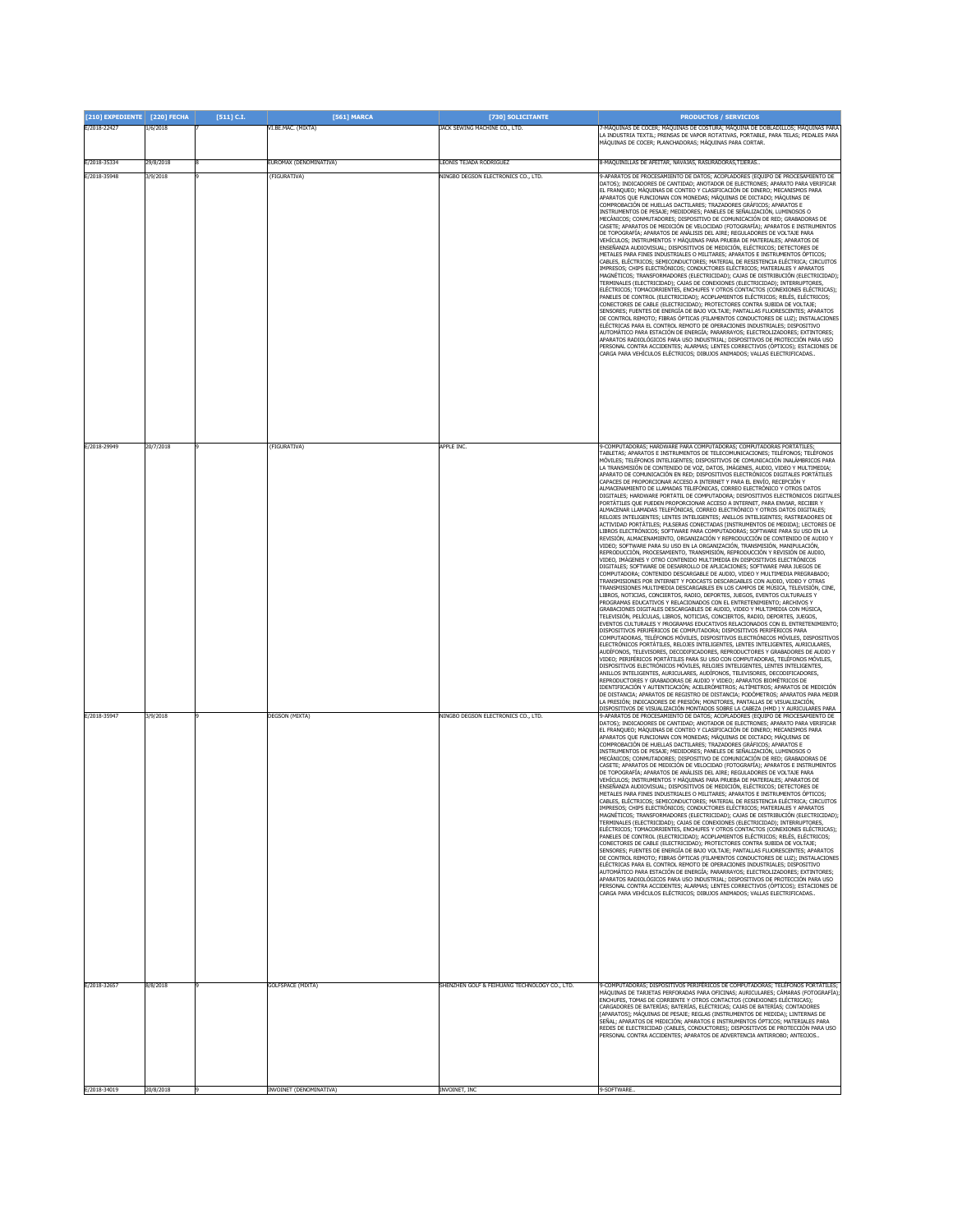| [210] EXPEDIENTE [220] FECHA |                        | $[511]$ C.I. | [561] MARCA                                                | [730] SOLICITANTE                    | <b>PRODUCTOS / SERVICIOS</b>                                                                                                                                                                                                                                                                                                                                                                                                                                                                                                                                                                                                                                                                                                                                                                                                                                                                                                                                                                                                                                                                                                                                                                                                                                                                                                                                                                                                                                                                                                                                                                                                                                                                                                                                                                                                                                                                                                                                                                                                                                                                                                                                                                                                                                                                                                                                                                                                                                                                                                                                                                                                                                                                                                                                                                                                                      |
|------------------------------|------------------------|--------------|------------------------------------------------------------|--------------------------------------|---------------------------------------------------------------------------------------------------------------------------------------------------------------------------------------------------------------------------------------------------------------------------------------------------------------------------------------------------------------------------------------------------------------------------------------------------------------------------------------------------------------------------------------------------------------------------------------------------------------------------------------------------------------------------------------------------------------------------------------------------------------------------------------------------------------------------------------------------------------------------------------------------------------------------------------------------------------------------------------------------------------------------------------------------------------------------------------------------------------------------------------------------------------------------------------------------------------------------------------------------------------------------------------------------------------------------------------------------------------------------------------------------------------------------------------------------------------------------------------------------------------------------------------------------------------------------------------------------------------------------------------------------------------------------------------------------------------------------------------------------------------------------------------------------------------------------------------------------------------------------------------------------------------------------------------------------------------------------------------------------------------------------------------------------------------------------------------------------------------------------------------------------------------------------------------------------------------------------------------------------------------------------------------------------------------------------------------------------------------------------------------------------------------------------------------------------------------------------------------------------------------------------------------------------------------------------------------------------------------------------------------------------------------------------------------------------------------------------------------------------------------------------------------------------------------------------------------------------|
| E/2018-32656                 | 3/8/2018               |              | LONSMAX (MIXTA)                                            | LONSMAX LIMITED                      | 9-COMPUTADORAS: DISPOSITIVOS PERIFÉRICOS DE COMPUTADORAS: TELÉFONOS PORTÁTILES:<br>MÁQUINAS DE TARJETAS PERFORADAS PARA OFICINAS; AURICULARES; CÁMARAS (FOTOGRAFÍA)<br>ENCHUFES, TOMAS DE CORRIENTE Y OTROS CONTACTOS (CONEXIONES ELÉCTRICAS);<br>CARGADORES DE BATERÍAS; BATERÍAS, ELÉCTRICAS; CAJAS DE BATERÍAS; CONTADORES<br>APARATOS]; MÁQUINAS DE PESAJE; REGLAS (INSTRUMENTOS DE MEDIDA); LINTERNAS DE<br>SEÑAL; APARATOS DE MEDICIÓN; APARATOS E INSTRUMENTOS ÓPTICOS; MATERIALES PARA<br>REDES DE ELECTRICIDAD (CABLES, CONDUCTORES); DISPOSITIVOS DE PROTECCIÓN PARA USO<br>PERSONAL CONTRA ACCIDENTES; APARATOS DE ADVERTENCIA ANTIRROBO; ANTEOJOS                                                                                                                                                                                                                                                                                                                                                                                                                                                                                                                                                                                                                                                                                                                                                                                                                                                                                                                                                                                                                                                                                                                                                                                                                                                                                                                                                                                                                                                                                                                                                                                                                                                                                                                                                                                                                                                                                                                                                                                                                                                                                                                                                                                     |
| E/2018-25884                 | 22/6/2018              |              | <b>MEMOJI</b> (DENOMINATIVA)                               | APPLE INC.                           | -COMPUTADORAS; HARDWARE DE COMPUTADORA; COMPUTADORAS PORTÁTILES; TABLETAS;<br>PARATOS E INSTRUMENTOS DE TELECOMUNICACIONES; TELÉFONOS; TELÉFONOS MÓVILES;                                                                                                                                                                                                                                                                                                                                                                                                                                                                                                                                                                                                                                                                                                                                                                                                                                                                                                                                                                                                                                                                                                                                                                                                                                                                                                                                                                                                                                                                                                                                                                                                                                                                                                                                                                                                                                                                                                                                                                                                                                                                                                                                                                                                                                                                                                                                                                                                                                                                                                                                                                                                                                                                                         |
|                              |                        |              |                                                            |                                      | TELÉFONOS INTELIGENTES; DISPOSITIVOS DE COMUNICACIÓN INALÁMBRICOS PARA LA<br>FRANSMISIÓN DE CONTENIDO DE VOZ, DATOS, IMÁGENES, AUDIO, VIDEO Y MULTIMEDIA;<br>APARATO DE COMUNICACIÓN EN RED; DISPOSITIVOS ELECTRÓNICOS DIGITALES PORTÁTILES<br>CAPACES DE PROPORCIONAR ACCESO A INTERNET Y PARA EL ENVÍO, RECEPCIÓN Y<br>ALMACENAMIENTO DE LLAMADAS TELEFÓNICAS, CORREO ELECTRÓNICO Y OTROS DATOS<br>DIGITALES; HARDWARE PORTÁTIL DE COMPUTADORA; DISPOSITIVOS ELECTRÓNICOS DIGITALES<br>PORTÁTILES CAPACES DE PROPORCIONAR ACCESO A INTERNET, PARA ENVIAR, RECIBIR Y<br>ALMACENAR LLAMADAS TELEFÓNICAS, CORREO ELECTRÓNICO Y OTROS DATOS DIGITALES:<br>RELOJES INTELIGENTES; LENTES INTELIGENTES; ANILLOS INTELIGENTES; RASTREADORES DE<br>ACTIVIDAD PORTÁTILES; PULSERAS CONECTADAS [INSTRUMENTOS DE MEDIDA]; LECTORES DE<br>LIBROS ELECTRÓNICOS; SOFTWARE PARA COMPUTADORAS; SOFTWARE PARA ESTABLECER,<br>CONFIGURAR, OPERAR Y CONTROLAR COMPUTADORAS, PERIFÉRICOS DE COMPUTADORA<br>DISPOSITIVOS MÓVILES, TELÉFONOS MÓVILES, RELOJES INTELIGENTES, LENTES INTELIGENTES,<br>DISPOSITIVOS PORTÁTILES, AURICULARES, AUDÍFONOS, TELEVISORES, DECODIFICADORES,<br>REPRODUCTORES Y GRABADORAS DE AUDIO Y VIDEO, SISTEMAS DE CINE EN CASA (HOME<br>THEATER), Y SISTEMAS DE ENTRETENIMIENTO; SOFTWARE PARA EL DESARROLLO DE<br>APLICACIONES; SOFTWARE DE JUEGOS DE COMPUTADORA; CONTENIDO DESCARGABLE DE<br>AUDIO, VIDEO Y MULTIMEDIA PREGRABADO; DISPOSITIVOS PERIFÉRICOS DE COMPUTADORA;<br>DISPOSITIVOS PERIFÉRICOS PARA COMPUTADORAS, TELÉFONOS MÓVILES, DISPOSITIVOS<br>ELECTRÓNICOS MÓVILES, DISPOSITIVOS ELECTRÓNICOS PORTÁTILES, RELOJES INTELIGENTES,<br>LENTES INTELIGENTES, AURICULARES, AUDÍFONOS, TELEVISORES, DECODIFICADORES Y<br>REPRODUCTORES Y GRABADORES DE AUDIO Y VIDEO; PERIFÉRICOS PORTÁTILES PARA SU USO<br>CON COMPUTADORAS, TELÉFONOS MÓVILES, DISPOSITIVOS ELECTRÓNICOS MÓVILES, RELOJES<br>INTELIGENTES, LENTES INTELIGENTES, ANILLOS INTELIGENTES, AURICULARES, AUDÍFONOS,<br>TELEVISORES, DECODIFICADORES Y REPRODUCTORES Y GRABADORAS DE AUDIO Y VIDEO;<br>APARATOS BIOMÉTRICOS DE IDENTIFICACIÓN Y AUTENTICACIÓN; ACELERÓMETROS;<br>ALTÍMETROS; APARATOS DE MEDICIÓN DE DISTANCIA; APARATOS DE REGISTRO DE DISTANCIA;<br>PODÓMETROS; APARATOS PARA MEDIR LA PRESIÓN; INDICADORES DE PRESIÓN; MONITORES,<br>ANTALLAS DE VISUALIZACIÓN, DISPOSITIVOS DE VISUALIZACIÓN MONTADOS SOBRE LA CABEZ<br>(HMD) Y AURICULARES PARA SU USO CON COMPUTADORAS, TELÉFONOS INTELIGENTES.<br>DISPOSITIVOS ELECTRÓNICOS MÓVILES, DISPOSITIVOS ELECTRÓNICOS PORTÁTILES, RELOJES<br>INTELIGENTES, LENTES INTELIGENTES, TELEVISORES, DECODIFICADORES Y REPRODUCTORES Y<br>GRABADORAS DE AUDIO Y VIDEO; PANTALLAS DE REALIDAD VIRTUAL Y AUMENTADA, GAFAS,<br>CONTROLADORES Y AURICULARES; GAFAS 3D; LENTES ÓPTICOS, GAFAS DE SOL, PRODUCTOS |
|                              |                        |              |                                                            |                                      | .<br>DPTICOS, ANTEOJOS (SPECTACLE LENSES); CRISTAL ÓPTICO; VIDRIO ÓPTICO LENTES DE GAFAS;<br>VIDRIO ÓPTICO; PRODUCTOS ÓPTICOS; APARATOS E INSTRUMENTOS ÓPTICOS; CÁMARAS;                                                                                                                                                                                                                                                                                                                                                                                                                                                                                                                                                                                                                                                                                                                                                                                                                                                                                                                                                                                                                                                                                                                                                                                                                                                                                                                                                                                                                                                                                                                                                                                                                                                                                                                                                                                                                                                                                                                                                                                                                                                                                                                                                                                                                                                                                                                                                                                                                                                                                                                                                                                                                                                                          |
| E/2018-35612<br>E/2018-24126 | 30/8/2018<br>23/7/2018 |              | Vicro SD UC (MIXTA)<br><b>PRIDAIR PRIVATE SEAT PROGRAM</b> | SD-3C LLC<br>DIEGO JOSE PRIDA SUAREZ | 3-SOPORTE DE ALMACENAMIENTO DE DATOS, A SABER, TARJETAS DE MEMORIA CON CIRCUITOS<br>INTEGRADOS; CIRCUITOS INTEGRADOS; SEMICONDUCTORES; LECTORES Y GRABADORAS DE<br>TARJETAS DE MEMORIA CON CIRCUITOS ELECTRÓNICOS INTEGRADOS; COMPUTADORAS<br>PERSONALES; GRABADORAS DE AUDIO, A SABER, GRABADORAS DE AUDIO DIGITALES;<br>GRABADORAS DE MP3; GRABADORAS DE VÍDEO, A SABER, GRABADORAS DE VÍDEO DIGITALES;<br>CÁMARAS DE VIDEO DIGITALES; VIDEOCÁMARAS DIGITALES; CÁMARAS FOTOGRÁFICAS<br>DIGITALES; VISUALIZADORES DE FOTOGRAFÍAS DIGITALES; CÁMARAS DIGITALES; CÁMARAS DE<br>VIDEO; GRABADORAS DE DVD; REPRODUCTORES DE DVD; GRABADORAS DE VOZ, A SABER,<br>GRABADORAS DE VOZ DIGITALES, NOTAS DE VOZ DIGITALES, TODAS USANDO TARJETAS DE<br>MEMORIA CON CIRCUITOS INTEGRADOS; DISPOSITIVOS DE INTERFAZ PARA COMPUTADORAS, A<br>SABER, LECTORES Y GRABADORAS DE USB; PROYECTORES DE PELÍCULAS Y PROYECTORES DE<br>ATOS, A SABER, PROYECTORES LCD, PROYECTORES DE PELÍCULAS, Y PROYECTORES DE<br>FOTOGRAFÍAS DIGITALES; ADAPTADORES PARA TARJETAS DE MEMORIA.<br>9-SERVICIOS DEL ALQUILER DE AERONAVES DE MANERA COMPARTIDA A TRAVÉS DE UNA                                                                                                                                                                                                                                                                                                                                                                                                                                                                                                                                                                                                                                                                                                                                                                                                                                                                                                                                                                                                                                                                                                                                                                                                                                                                                                                                                                                                                                                                                                                                                                                                                                                                                                       |
|                              |                        |              |                                                            |                                      | APLICACIÓN O PROGRAMA ELECTRÓNICO                                                                                                                                                                                                                                                                                                                                                                                                                                                                                                                                                                                                                                                                                                                                                                                                                                                                                                                                                                                                                                                                                                                                                                                                                                                                                                                                                                                                                                                                                                                                                                                                                                                                                                                                                                                                                                                                                                                                                                                                                                                                                                                                                                                                                                                                                                                                                                                                                                                                                                                                                                                                                                                                                                                                                                                                                 |
| E/2018-35611                 | 30/8/2018              |              | SD UC (MIXTA)                                              | SD-3C LLC                            | 3-SOPORTE DE ALMACENAMIENTO DE DATOS, A SABER, TARJETAS DE MEMORIA CON CIRCUITOS<br>INTEGRADOS; CIRCUITOS INTEGRADOS; SEMICONDUCTORES; LECTORES Y GRABADORAS DE<br>TARJETAS DE MEMORIA CON CIRCUITOS ELECTRÓNICOS INTEGRADOS; COMPUTADORAS<br>PERSONALES; GRABADORAS DE AUDIO, A SABER, GRABADORAS DE AUDIO DIGITALES;<br>GRABADORAS DE MP3; GRABADORAS DE VÍDEO, A SABER, GRABADORAS DE VÍDEO DIGITALES;<br>CÁMARAS DE VIDEO DIGITALES; VIDEOCÁMARAS DIGITALES; CÁMARAS FOTOGRÁFICAS<br>DIGITALES; VISUALIZADORES DE FOTOGRAFÍAS DIGITALES; CÁMARAS DIGITALES; CÁMARAS DE<br>VIDEO; GRABADORAS DE DVD; REPRODUCTORES DE DVD; GRABADORAS DE VOZ, A SABER,<br>GRABADORAS DE VOZ DIGITALES, NOTAS DE VOZ DIGITALES, TODAS USANDO TARJETAS DE<br>MEMORIA CON CIRCUITOS INTEGRADOS; DISPOSITIVOS DE INTERFAZ PARA COMPUTADORAS, A<br>ABER, LECTORES Y GRABADORAS DE USB; PROYECTORES DE PELÍCULAS Y PROYECTORES DE<br>DATOS, A SABER, PROYECTORES LCD, PROYECTORES DE PELÍCULAS, Y PROYECTORES DE<br>OTOGRAFÍAS DIGITALES; ADAPTADORES PARA TARJETAS DE MEMORIA                                                                                                                                                                                                                                                                                                                                                                                                                                                                                                                                                                                                                                                                                                                                                                                                                                                                                                                                                                                                                                                                                                                                                                                                                                                                                                                                                                                                                                                                                                                                                                                                                                                                                                                                                                                       |
| E/2018-35052                 | 27/8/2018              |              | <b>SOL&amp;SAND (DENOMINATIVA)</b>                         | ALMADINA S.R.L.                      | APARATOS E INSTRUMENTOS CIENTÍFICOS, NÁUTICOS, GEODÉSICOS, FOTOGRÁFICOS<br>CINEMATOGRÁFICOS, ÓPTICOS, DE PESAJE, DE MEDICIÓN, DE SEÑALIZACIÓN, DE CONTROL<br>INSPECCIÓN), DE SALVAMENTO Y DE ENSEÑANZA; APARATOS E INSTRUMENTOS DE<br>.<br>CONDUCCIÓN, DISTRIBUCIÓN, TRANSFORMACIÓN, ACUMULACIÓN, REGULACIÓN O CONTROL DE<br>A ELECTRICIDAD; APARATOS DE GRABACIÓN, TRANSMISIÓN O REPRODUCCIÓN DE SONIDO O<br>IMÁGENES; SOPORTES DE REGISTRO MAGNÉTICOS, DISCOS ACÚSTICOS; DISCOS COMPACTOS,<br>DVD Y OTROS SOPORTES DE GRABACIÓN DIGITALES; MECANISMOS PARA APARATOS DE PREVIO<br>PAGO; CAJAS REGISTRADORAS, MÁQUINAS DE CALCULAR, EQUIPOS DE PROCESAMIENTO DE<br>DATOS, ORDENADORES; SOFTWARE; EXTINTORES, GAFAS DE SOL                                                                                                                                                                                                                                                                                                                                                                                                                                                                                                                                                                                                                                                                                                                                                                                                                                                                                                                                                                                                                                                                                                                                                                                                                                                                                                                                                                                                                                                                                                                                                                                                                                                                                                                                                                                                                                                                                                                                                                                                                                                                                                                         |
| E/2018-34472                 | 22/8/2018              |              | Trina (MIXTA)                                              | TRINA SOLAR Co., LTD                 | 9-BATERÍAS, ELÉCTRICAS: BATERÍAS SOLARES: ACUMULADORES, ELÉCTRICOS: CARGADORES<br>PARA BATERÍAS ELÉCTRICAS; TRANSFORMADORES [ELECTRICIDAD]; INVERSORES                                                                                                                                                                                                                                                                                                                                                                                                                                                                                                                                                                                                                                                                                                                                                                                                                                                                                                                                                                                                                                                                                                                                                                                                                                                                                                                                                                                                                                                                                                                                                                                                                                                                                                                                                                                                                                                                                                                                                                                                                                                                                                                                                                                                                                                                                                                                                                                                                                                                                                                                                                                                                                                                                            |
|                              |                        |              |                                                            |                                      | [ELECTRICIDAD]; PANELES SOLARES PARA LA PRODUCCIÓN DE ELECTRICIDAD; TARROS DE<br>FOTOVOLTAICAS; CELDAS GALVÁNICAS; BATERÍAS DE ÁNODO / BATERÍAS DE ALTA TENSIÓN;<br>CAJAS DE BATERÍAS / CAJAS DE ACUMULADORES                                                                                                                                                                                                                                                                                                                                                                                                                                                                                                                                                                                                                                                                                                                                                                                                                                                                                                                                                                                                                                                                                                                                                                                                                                                                                                                                                                                                                                                                                                                                                                                                                                                                                                                                                                                                                                                                                                                                                                                                                                                                                                                                                                                                                                                                                                                                                                                                                                                                                                                                                                                                                                     |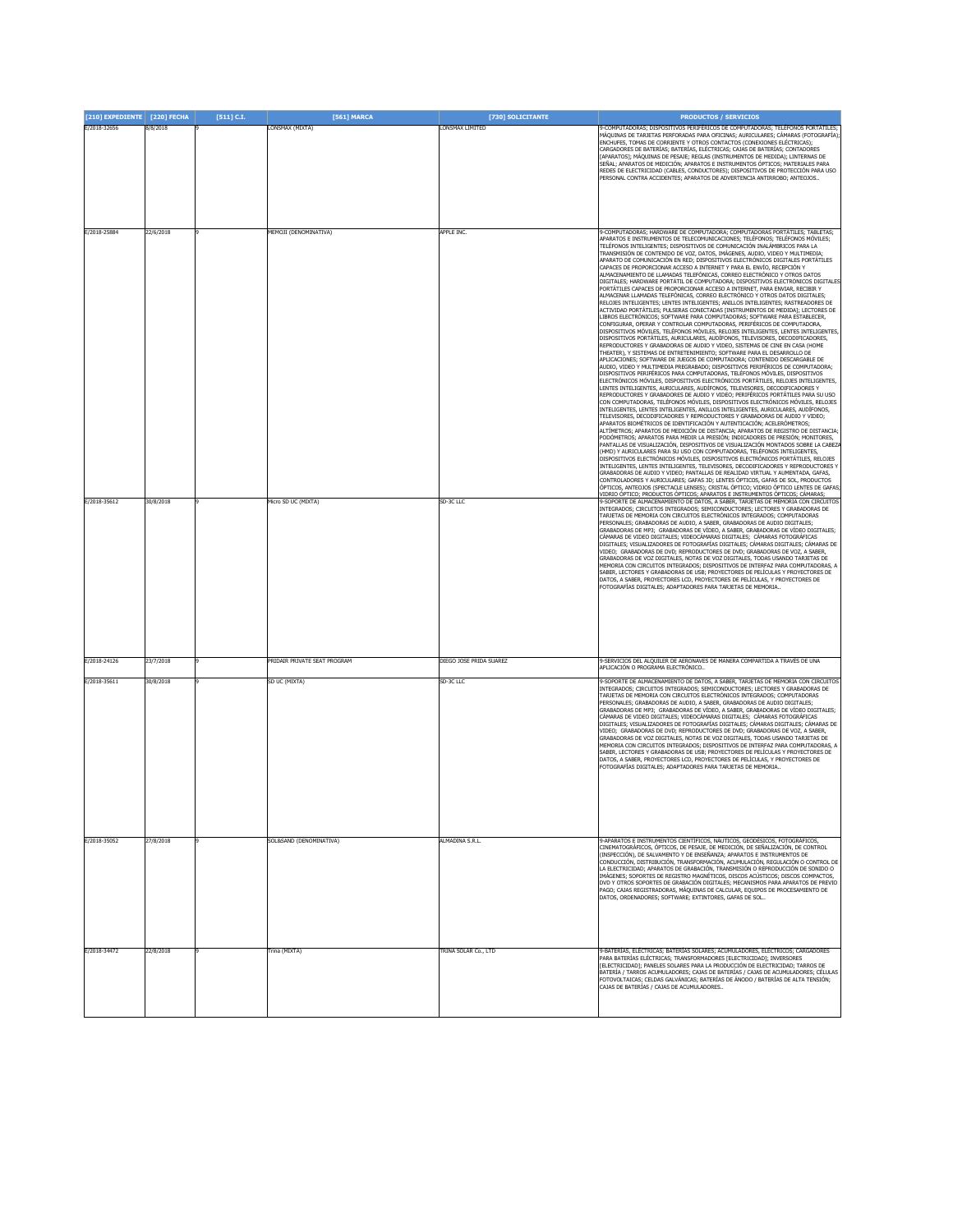| [210] EXPEDIENTE [220] FECHA |           | [511] C.I.      | [561] MARCA                                                                                     | [730] SOLICITANTE                                     | <b>PRODUCTOS / SERVICIOS</b>                                                                                                                                           |
|------------------------------|-----------|-----------------|-------------------------------------------------------------------------------------------------|-------------------------------------------------------|------------------------------------------------------------------------------------------------------------------------------------------------------------------------|
| E/2018-16693                 | 24/7/2018 |                 | VIMAR XÉ (DENOMINATIVA)                                                                         | Vimar S.p.a                                           | 9-ADAPTADORES DE CARGA Y SUPLIDORES DE CORRIENTE ELECTRÓNICOS; ADAPTADORES PARA                                                                                        |
|                              |           |                 |                                                                                                 |                                                       | CONECTORES DE DATA; ADAPTADORES PARA CARRILES DIN; SUPLIDORES DE CORRIENTE;<br>APARATOS ELÉCTRICOS Ó ELECTRÓNICOS PARA EL CONTROL AUTOMÁTICO DE LIMPIEZA,              |
|                              |           |                 |                                                                                                 |                                                       | APARATOS CALENTADORES Y ENFRIADORES DE AGUA Y PARA LIMPIAR, DESINFECTAR,                                                                                               |
|                              |           |                 |                                                                                                 |                                                       | DEHUMIDIFICAR, HUMIDIFICAR, CALENTAR, Y ENFRIAR AIRE; DISPOSITIVOS DE CONTROL                                                                                          |
|                              |           |                 |                                                                                                 |                                                       | ELECTRÓNICOS; DISPOSITIVOS DE CONTROL Y AUTOMATIZACIÓN DE HOGARES; APARATOS<br>PROTECTORES PARA EQUIPOS ELECTRÓNICOS; ACTUADORES; BATERÍAS RECARGABLES Y NO            |
|                              |           |                 |                                                                                                 |                                                       | RECARGABLES CLAVES DE TRANSPONDEDORES; INTERCOMUNICADORES Y VIDEOS                                                                                                     |
|                              |           |                 |                                                                                                 |                                                       | INTERCOMUNICADORES; CONTROLES; CONTROLES DE LLAVES BIPOLAR; INTERRUPTORES PARA<br>REGULACIÓN DE FAN-COIL; CONTROLES DE ACCESO; MÓDULOS EN BLANCO Y ENCHUFES DE         |
|                              |           |                 |                                                                                                 |                                                       | CABLE; TERMOSTATO TEMPORIZADOR ELECTRÓNICO; INTERRUPTORES; PARLANTES;                                                                                                  |
|                              |           |                 |                                                                                                 |                                                       | ATENUADORES; MUESTRA; DISPOSITIVOS DE ALARMAS; DISPOSITIVOS ANTI-ROBOS;<br>DISPOSITIVOS DE RADIOFRECUENCIA: FUSIBLES: INTERRUPTORES DE INSIGNIA: ROMPEDORES            |
|                              |           |                 |                                                                                                 |                                                       | DE CIRCUITOS: INTERRUPTORES DE CORRIENTE RESIDUAL CON SOBREPROTECCIÓN DE                                                                                               |
|                              |           |                 |                                                                                                 |                                                       | CORRIENTE; INTERRUPTORES PARA APLICACIONES CIVILES E INDUSTRIALES; INTERRUPTORES Y<br>RECEPTORES INFRAROJOS; INVERTIDORES; TARJETAS INTELIGENTES LECTORAS Y            |
|                              |           |                 |                                                                                                 |                                                       | PROGRAMADORAS: CLAVES LECTORAS DE TRANSPONDEDORES: DISPOSITIVOS DE LUCES DE                                                                                            |
|                              |           |                 |                                                                                                 |                                                       | EMERGENCIA; MEDIDORES DE CORRIENTES INTERRUPTORES DE RELOJ; PLACAS DE CUBIERTA;<br>TOMACORRIENTES COAXIALES; ENCHUFES PARA CABLES DE FIBRA ÓPTICA; PUERTOS DE DATA;    |
|                              |           |                 |                                                                                                 |                                                       | SALIDAS DE TOMAS ENCLAVADAS CON O SIN INTERRUPTORES DE CORRIENTE Y /O DISYUNTOR                                                                                        |
|                              |           |                 |                                                                                                 |                                                       | DE CORRIENTE RESIDUAL CON PROTECCIÓN DE SOBRECORRIENTE; UNIDADES DE SUMINISTRO<br>DE AFEITADORAS; TOMAS DE TELÉFONO; ENCHUFES PARA APLICACIONES CIVILES E              |
|                              |           |                 |                                                                                                 |                                                       | INDUSTRIALES; BOTONES CON Ó SIN INDICADOR; DISPOSITIVOS DE REGULACIÓN; RELÉS;                                                                                          |
|                              |           |                 |                                                                                                 |                                                       | DETECTORES, DETECTORES NOTABLES DE HUMO, DETECTORES DE VIENTO, DETECTORES DE<br>LLUVIA, DETECTORES DE TEMPERATURA, DETECTORES DE LUCES, DETECTORES DE MOVIMIENTO       |
|                              |           |                 |                                                                                                 |                                                       | Y DE GAS; ZUMBADORES; CAJAS DE PARED Y DE MESA; SENSORES; TARJETAS INTELIGENTES;                                                                                       |
|                              |           |                 |                                                                                                 |                                                       | SOFTWARE PARA LA VISUALIZACIÓN, CONTROL, AUTOMATIZACIÓN Y OPERACIÓN DE SISTEMAS,<br>EQUIPOS Y DISPOSITIVOS; CAMPANAS ELECTRÓNICAS Y ELECTROMECÁNICA; SOPORTES PARA     |
|                              |           |                 |                                                                                                 |                                                       | CAJAS DE LAVADOS Y PARA PLACAS DE CUBIERTA Y COBERTORES PARA LOS MISMOS; BOTONES                                                                                       |
|                              |           |                 |                                                                                                 |                                                       | INTERCAMBIABLES; TERMOSTATOS ELECTRÓNICOS; TRANSFORMADORES ELECTRÓNICOS;<br>UNIDADES DE SUMINISTRO USB; PANTALLAS DE VIDEO AL TACTO; CÁMARAS DE VIGILANCIA;            |
|                              |           |                 |                                                                                                 |                                                       | CONTROLES REMOTOS; TRANSMISORES, RECEPTORES Y CABLES PARA TRANSMITIR DATA,                                                                                             |
|                              |           |                 |                                                                                                 |                                                       | IMÁGENES Y SONIDOS.                                                                                                                                                    |
|                              |           |                 |                                                                                                 |                                                       |                                                                                                                                                                        |
|                              |           |                 |                                                                                                 |                                                       |                                                                                                                                                                        |
|                              |           |                 |                                                                                                 |                                                       |                                                                                                                                                                        |
| E/2018-34621                 | 23/8/2018 |                 | Z (MIXTA)                                                                                       | Nikon Corporation                                     | 9-CÁMARAS; CÁMARAS DIGITALES; PILAS RECARGABLES PARA CÁMARAS Y CÁMARAS DIGITALES;<br>CARGADORES DE PILAS PARA CÁMARAS Y CÁMARAS DIGITALES; CORREAS PARA CÁMARAS Y      |
|                              |           |                 |                                                                                                 |                                                       | CÁMARAS DIGITALES; TAPAS DE CUERPO DE CÁMARA; TAPAS PARA PIES DE SOPORTE PARA                                                                                          |
|                              |           |                 |                                                                                                 |                                                       | FLASH; SOFTWARE PARA COMPUTADORAS; LENTES PARA CÁMARAS; TAPAS PARA LENTES; TAPAS<br>PARA OCULARES; COPAS OCULARES PARA CÁMARAS Y CÁMARAS DIGITALES; CABLES USB; CABLES |
|                              |           |                 |                                                                                                 |                                                       | DE AUDIO Y VIDEO; CUBIERTAS PARA PANTALLAS LCD; OCULARES; CLIPS PARA CABLES USB;                                                                                       |
|                              |           |                 |                                                                                                 |                                                       | NÚCLEOS DE FERRITA; CUBIERTAS TERMINALES PARA CABLES ESTÉREO DE MINIPLUG;<br>CUBIERTAS PARA COMPARTIMIENTOS DE BATERÍAS; MANUALES DE INSTRUCCIONES EN                  |
|                              |           |                 |                                                                                                 |                                                       | FORMATO ELECTRÓNICO; PUBLICACIONES ELECTRÓNICAS DESCARGABLES; PARASOLES PARA                                                                                           |
|                              |           |                 |                                                                                                 |                                                       | OBJETIVOS; VISORES ELECTRÓNICOS; GRIPS PARA CÁMARAS (ACCESORIOS PARA CÁMARAS);<br>ADAPTADORES DE MONTURAS PARA CÁMARAS Y CÁMARAS DIGITALES; TARJETAS DE MEMORIA;       |
|                              |           |                 |                                                                                                 |                                                       | ESTUCHES PARA CÁMARAS Y CÁMARAS DIGITALES                                                                                                                              |
|                              |           |                 |                                                                                                 |                                                       |                                                                                                                                                                        |
|                              |           |                 |                                                                                                 |                                                       |                                                                                                                                                                        |
|                              |           |                 |                                                                                                 |                                                       |                                                                                                                                                                        |
|                              |           |                 |                                                                                                 |                                                       |                                                                                                                                                                        |
|                              |           |                 |                                                                                                 |                                                       |                                                                                                                                                                        |
| E/2018-35608                 | 30/8/2018 | 10              | (FIGURATIVA)                                                                                    | NOVARTIS AG                                           | 10-APARATOS E INSTRUMENTOS QUIRÚRGICOS PARA USO EN CIRUGÍA OFTÁLMICA                                                                                                   |
|                              |           |                 |                                                                                                 |                                                       |                                                                                                                                                                        |
| E/2018-13243                 | 31/8/2018 | 10              | BD SST (DENOMINATIVA)                                                                           | BECTON DICKINSON AND COMPANY                          | 10-APARATOS E INSTRUMENTOS MÉDICOS.                                                                                                                                    |
| E/2018-34006                 | 20/8/2018 | 10              | CATHY NO. 4 (DENOMINATIVA)                                                                      | BLUEPHARMA, S.R.L.                                    | 10-APARATOS E INSTRUMENTOS QUIRÚRGICOS MÉDICOS Y DISPOSITIVOS.                                                                                                         |
| E/2017-20857                 | 2/6/2017  | 10              | CELL SAVER (DENOMINATIVA)                                                                       | HAEMONETICS CORPORATION                               | 10-APARATOS PARA LA RECUPERACIÓN AUTÓLOGA DE SANGRE; APARATOS E INSTRUMENTOS                                                                                           |
|                              |           |                 |                                                                                                 |                                                       | QUIRÚRGICOS, MÉDICOS, ODONTOLÓGICOS Y VETERINARIOS; MIEMBROS, OJOS Y DIENTES<br>ARTIFICIALES; ARTÍCULOS ORTOPÉDICOS; MATERIAL DE SUTURA; DISPOSITIVOS TERAPÉUTICOS     |
|                              |           |                 |                                                                                                 |                                                       | Y DE ASISTENCIA PARA PERSONAS DISCAPACITADAS; APARATOS DE MASAJE; APARATOS,                                                                                            |
|                              |           |                 |                                                                                                 |                                                       | DISPOSITIVOS Y ARTÍCULOS DE PUERICULTURA; APARATOS.                                                                                                                    |
|                              |           |                 |                                                                                                 |                                                       |                                                                                                                                                                        |
|                              |           |                 |                                                                                                 |                                                       |                                                                                                                                                                        |
| E/2018-34052                 | 20/8/2018 | 10 <sup>1</sup> | DOUBLE MEDICAL (MIXTA)                                                                          | Double Medical Technology Inc.                        | 10-FÓRCEPS; APARATOS E INSTRUMENTOS MÉDICOS; FÉRULAS (STENTS); CINTURONES                                                                                              |
|                              |           |                 |                                                                                                 |                                                       | ELÉCTRICOS PARA USO MÉDICO; CATÉTERES; SIERRAS PARA FINES QUIRÚRGICOS; ARTÍCULOS<br>ORTOPÉDICOS; HILO QUIRÚRGICO; IMPLANTES QUIRÚRGICOS COMPUESTOS DE MATERIALES       |
|                              |           |                 |                                                                                                 |                                                       | ARTIFICIALES; TALADROS QUIRÚRGICOS                                                                                                                                     |
|                              |           |                 |                                                                                                 |                                                       |                                                                                                                                                                        |
| E/2018-29562                 | 18/7/2018 | 10              | DYNATRONICS (DENOMINATIVA)                                                                      | JUAN ANTONIO OSTOLAZA RIVERA                          | 10-EQUIPOS DE TERAPIA FÍSICA. VOCACIONAL, LÁSER, ONDA DE CHOQUE, OSCILACIÓN                                                                                            |
|                              |           |                 |                                                                                                 |                                                       | PROFUNDA                                                                                                                                                               |
| E/2018-29560                 | 18/7/2018 | 10              | HILL, LABORATORIES (DENOMINATIVA)                                                               | JUAN ANTONIO OSTOLAZA RIVERA                          | 10-CAMA PARA QUIROPRÁCTICOS, PEDIATRAS, GINECÓLOGOS, LÁSER TERAPIA, TERAPIA FÍSICA.                                                                                    |
| E/2018-36390                 | 5/9/2018  | 10              | INOMED (DENOMINATIVA)                                                                           | INOMED                                                | 10-APARATOS E INSTRUMENTOS OUIRÚRGICOS, MÉDICOS, ONTOLÓGICOS Y VETERINARIOS:                                                                                           |
|                              |           |                 |                                                                                                 |                                                       | MIEMBROS, OJOS Y DIENTES ARTIFICIALES; ARTÍCULOS ORTOPÉDICOS; MATERIAL DE SUTURA;<br>DISPOSITIVOS TERAPÉUTICOS Y DE ASISTENCIA PARA PERSONAS DISCAPACITADAS: APARATOS  |
|                              |           |                 |                                                                                                 |                                                       | DE MASAIE: APARATOS, DISPOSITIVOS Y ARTÍCULOS DE PUERICULTURA: APARATOS,                                                                                               |
|                              |           |                 |                                                                                                 |                                                       | DISPOSITIVOS Y ARTÍCULOS PARA ACTIVIDADES SEXUALES.                                                                                                                    |
|                              |           |                 |                                                                                                 |                                                       |                                                                                                                                                                        |
|                              |           |                 |                                                                                                 |                                                       |                                                                                                                                                                        |
| E/2018-35202                 | 28/8/2018 | 10              | PARADIGM (DENOMINATIVA)                                                                         | Medtronic Minimed, Inc.,                              | 10-BOMBAS PROGRAMABLES DE INFUSIÓN DE MEDICAMENTOS PARA LA ADMINISTRACIÓN                                                                                              |
|                              |           |                 |                                                                                                 |                                                       | SUBCUTÁNEA DE INSULINA                                                                                                                                                 |
| E/2018-14913                 | 1/6/2018  | 10              | PRIMEDENT (DENOMINATIVA)                                                                        | JOSÉ MANUEL ERANCO CAMACHO                            | 10-APARATOS E INSTRUMENTOS ODONTOLÓGICOS.                                                                                                                              |
|                              |           |                 |                                                                                                 |                                                       | CALCETERÍA MÉDICA, EN PARTICULAR, MEDIAS PARA DIABÉTICOS                                                                                                               |
|                              |           |                 |                                                                                                 |                                                       |                                                                                                                                                                        |
| E/2018-29563                 | 18/7/2018 | 10              | SYNAPSYS (DENOMINATIVA)                                                                         | JUAN ANTONIO OSTOLAZA RIVERA                          | 10-APARATOS MÉDICOS, VIDEONISTAGMOGRAFÍA, VESTIBULARES, WIRELESS NYSTAGVIEW                                                                                            |
| E/2018-29564                 | 18/7/2018 | 10              | <b>/IVOSONIC (DENOMINATIVA)</b>                                                                 | UAN ANTONIO OSTOLAZA RIVERA                           | 10-EQUIPOS PARA POTENCIALES EVOCADOS AUDITIVOS, EMISIONES ACÚSTICAS.                                                                                                   |
| E/2017-25762                 | 7/7/2017  | 11              | LUMIO (DENOMINATIVA)                                                                            | Société des Produits Nestlé S.A.                      | 11-APARATOS ELECTRÓNICOS PARA PREPARAR BEBIDAS CALIENTES, FRÍAS Y REFRIGERADAS;                                                                                        |
|                              |           |                 |                                                                                                 |                                                       | MÁQUINAS DE CAFÉ ELÉCTRICAS, CAFETERAS Y CAFETERAS ELÉCTRICAS DE FILTRO; PIEZAS Y<br>PARTES CONSTITUTIVAS DE TODOS LOS PRODUCTOS ANTES MENCIONADOS.                    |
|                              |           |                 |                                                                                                 |                                                       |                                                                                                                                                                        |
| E/2018-27713                 | 18/7/2018 | 12              | CAST BIKERS (MIXTA)                                                                             | RONNY TOMAS CASTRO DE LA CRUZ                         | 12-PIEZAS DE BICICLETAS: TIMONES, NEUMÁTICOS, AROS, GUARDABARROS PARA VEHÍCULOS                                                                                        |
|                              |           |                 |                                                                                                 |                                                       | DE MOTOR DE DOS RUEDAS O BICICLETAS, BOMBAS DE AIRE PARA BICICLETAS, CADENAS DE                                                                                        |
|                              |           |                 |                                                                                                 |                                                       | BICICLETAS, CAMPANILLAS PARA CICLOS Y BICICLETAS, CUADROS DE BICICLETAS CUBOS DE<br>RUEDAS PARA BICICLETAS, EJES PARA BICICLETAS, EMPUÑADURAS GIRATORIAS PARA          |
|                              |           |                 |                                                                                                 |                                                       | BICICLETAS, FRENOS DE BICICLETAS, AMORTIGUADORES PARA BICICLETAS, BICICLETAS                                                                                           |
|                              |           |                 |                                                                                                 |                                                       |                                                                                                                                                                        |
|                              |           |                 |                                                                                                 |                                                       |                                                                                                                                                                        |
| E/2018-37277                 | 12/9/2018 | 12              | FERRERAS (DENOMINATIVA)                                                                         | JULIO FERRERAS REYES                                  | 12-REMOLQUE                                                                                                                                                            |
| E/2018-32962                 | 10/8/2018 | $\overline{12}$ | IARTINEZ GTXR (DENOMINATIVA)                                                                    | ANIA ALTAGRACIA PICHARDO TORIBIO                      | 12-VEHÍCULOS; APARATOS DE LOCOMOCIÓN TERRESTRE, AÉREA O ACUÁTICA, MOTOCICLETAS,                                                                                        |
|                              |           |                 |                                                                                                 |                                                       | PIEZAS PARA MOTOCICLETAS, PLANTAS ELÉCTRICAS                                                                                                                           |
| E/2018-13424                 | 22/6/2018 | 12              | QUALITEC (DENOMINATIVA)                                                                         | JAIME RAFAEL PERALTA FERNANDEZ                        | 12-VEHÍCULOS, BICICLETAS, MOTOCICLETAS.                                                                                                                                |
| E/2018-20311                 | 18/5/2018 | 12              | <b>SAFETY V BRAND (MIXTA)</b>                                                                   | IMPORTADORA J & B. S. A.                              | 12-REPUESTOS DE VEHÍCULO, PARTES DE SUSPENSIÓN EN GENERAL, TERMINALES DE GUÍA,<br>BOLAS ESFÉRICAS, ROTULAS, ZETA DE GUÍA, BARRA DE CENTRO, BIELETA, LINKS, BRAZO DE    |
|                              |           |                 |                                                                                                 |                                                       | PITMAN, CATRE DE SUSPENSIÓN, AMORTIGUADOR DE VEHICULOS, BUSHING                                                                                                        |
|                              |           |                 |                                                                                                 |                                                       |                                                                                                                                                                        |
| E/2018-34796                 | 24/8/2018 | 14              | ARTESANIAS DE SAMANA GLAST (DENOMINATIVA)                                                       | AUDELIZA SOLANO LOPEZ                                 | 14-METALES PRECIOSOS Y SUS ALEACIONES; ARTÍCULOS DE JOYERÍA, PIEDRAS PRECIOSAS Y                                                                                       |
|                              |           |                 |                                                                                                 |                                                       | SEMIPRECIOSAS: ARTÍCULOS DE RELOJERÍA E INSTRUMENTOS CRONOMÉTRICOS                                                                                                     |
|                              |           |                 |                                                                                                 |                                                       |                                                                                                                                                                        |
| E/2018-21135                 | 17/7/2018 | 16              | Aprendamos Matemáticas 2 Con Su Cuaderno de Matemáticas 2<br>ditora Alfa & Omega (DENOMINATIVA) | REYITA MARIA TAVERAS ESPINOSA / EDITORA ALFA & OMEGA, | 16-LIBRO                                                                                                                                                               |
| E/2018-21139                 | 17/7/2018 | 16              | Aprendamos Matemáticas 3 Con Su Cuaderno de Matemáticas 3                                       | REYITA MARIA TAVERAS ESPINOSA / EDITORA ALFA & OMEGA, | 16-LIBRO                                                                                                                                                               |
| E/2018-21138                 | 17/7/2018 | 16              | ditora Alfa & Omega (DENOMINATIVA)<br>Aprendamos Matemáticas 4 Con Su Cuaderno de Matemáticas 4 | REYITA MARIA TAVERAS ESPINOSA / EDITORA ALFA & OMEGA, | 16-LIBRO.                                                                                                                                                              |
|                              |           |                 | ditora Alfa & Omega (DENOMINATIVA)                                                              | 5.R.                                                  |                                                                                                                                                                        |
| E/2018-21141                 | 17/7/2018 | 16              | prendamos Matemáticas 5 Con Su Cuaderno de Matemáticas 5<br>ditora Alfa & Omega (DENOMINATIVA)  | REYITA MARIA TAVERAS ESPINOSA / EDITORA ALFA & OMEGA  | 16-LIBRO.                                                                                                                                                              |
| E/2018-21142                 | 17/7/2018 | 16              | prendamos Matemáticas 6 Con Su Cuaderno de Matemáticas 6                                        | REYITA MARIA TAVERAS ESPINOSA / EDITORA ALFA & OMEGA  | 16-LIBRO                                                                                                                                                               |
|                              |           |                 | Editora Alfa & Omega (DENOMINATIVA)                                                             |                                                       |                                                                                                                                                                        |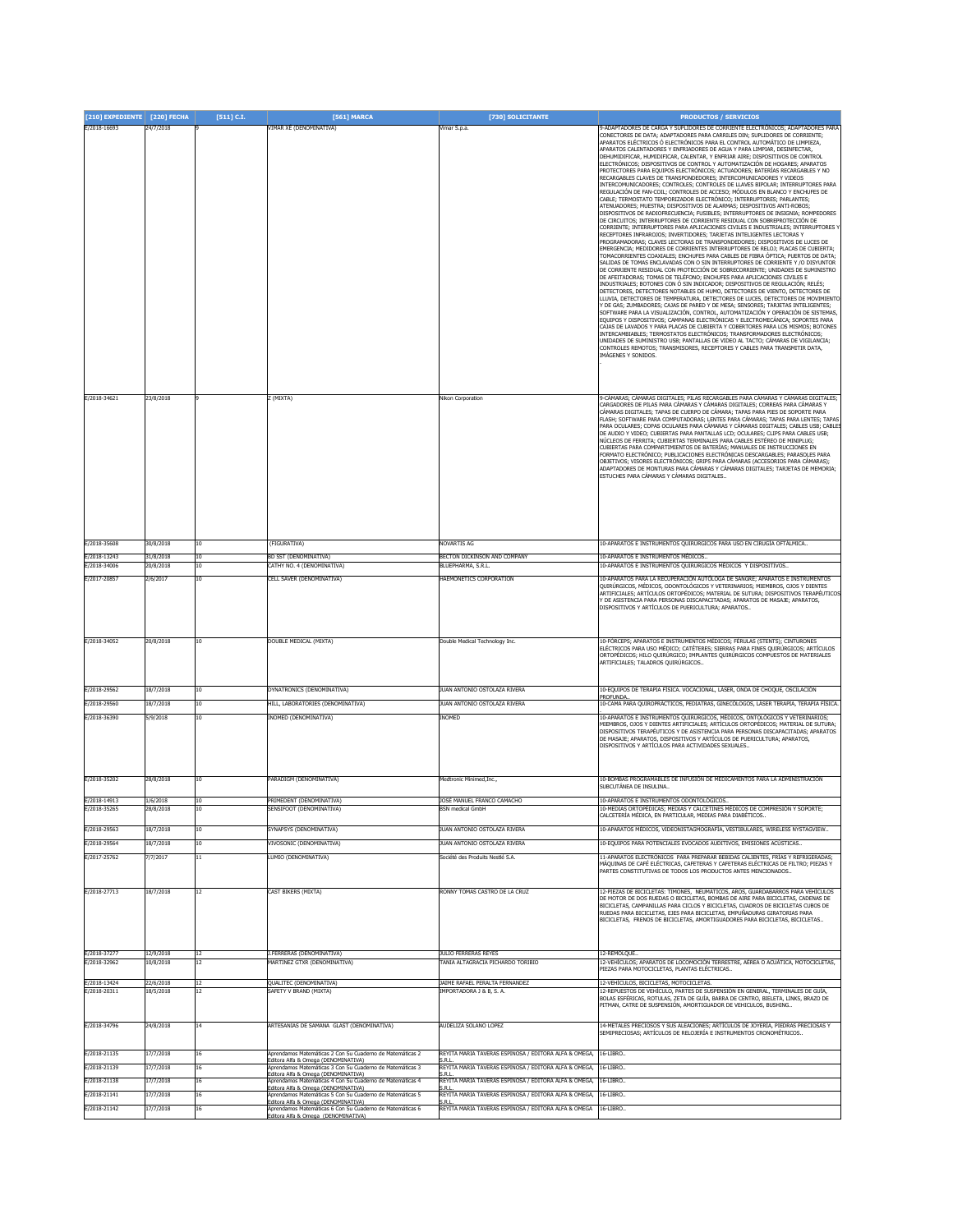| [210] EXPEDIENTE [220] FECHA |                        | $[511]$ C.I.          | [561] MARCA                                                                                                                                         | [730] SOLICITANTE                                                            | <b>PRODUCTOS / SERVICIOS</b>                                                                                                                                                                                                                                                                                                                                                                                                                                                                                                                                                                                                                                                                                                                                                                                                                                                                                                                                                                                                                                                                                                                                                                                                                                                                                                                                                                                                                                                                                   |
|------------------------------|------------------------|-----------------------|-----------------------------------------------------------------------------------------------------------------------------------------------------|------------------------------------------------------------------------------|----------------------------------------------------------------------------------------------------------------------------------------------------------------------------------------------------------------------------------------------------------------------------------------------------------------------------------------------------------------------------------------------------------------------------------------------------------------------------------------------------------------------------------------------------------------------------------------------------------------------------------------------------------------------------------------------------------------------------------------------------------------------------------------------------------------------------------------------------------------------------------------------------------------------------------------------------------------------------------------------------------------------------------------------------------------------------------------------------------------------------------------------------------------------------------------------------------------------------------------------------------------------------------------------------------------------------------------------------------------------------------------------------------------------------------------------------------------------------------------------------------------|
| E/2018-21129                 | 17/7/2018              | $16\,$                | Aprendamos Matemáticas Con Su Cuaderno de Matemáticas 1 Editora REYITA MARIA TAVERAS ESPINOSA / EDITORA ALFA & OMEGA,<br>Ifa & Omega (DENOMINATIVA) |                                                                              | 16-LIBRO.                                                                                                                                                                                                                                                                                                                                                                                                                                                                                                                                                                                                                                                                                                                                                                                                                                                                                                                                                                                                                                                                                                                                                                                                                                                                                                                                                                                                                                                                                                      |
| E/2018-34789<br>E/2018-21149 | 24/8/2018<br>20/7/2018 | 16<br>16              | Campañas & Agencias (MIXTA)<br>Ciencias Sociales 4to. Nivel Primario Editora Alfa & Omega                                                           | SERGIO FORCADELL FELIU<br>JUAN COLON CASTILLO / EDITORA ALFA & OMEGA, S.R.L. | 16-REVISTA.<br>16-LIBRO.                                                                                                                                                                                                                                                                                                                                                                                                                                                                                                                                                                                                                                                                                                                                                                                                                                                                                                                                                                                                                                                                                                                                                                                                                                                                                                                                                                                                                                                                                       |
| E/2018-21152                 | 20/7/2018              | 16                    | .<br>Ciencias Sociales 5to. Nivel Primario Editora Alfa & Omega<br>Ciencias Sociales 5to. Nivel Primario Editora Alfa & Omega                       | JUAN COLON CASTILLO / EDITORA ALFA & OMEGA, S.R.L.                           | 16-LIBRO                                                                                                                                                                                                                                                                                                                                                                                                                                                                                                                                                                                                                                                                                                                                                                                                                                                                                                                                                                                                                                                                                                                                                                                                                                                                                                                                                                                                                                                                                                       |
| E/2018-21155                 | 20/7/2018              | 16                    | DENOMINATIVA)<br>liencias Sociales 6to. Nivel Primario Editora Alfa & Omega                                                                         | JUAN COLON CASTILLO / EDITORA ALFA & OMEGA, S.R.L.                           | 16-LIBRO                                                                                                                                                                                                                                                                                                                                                                                                                                                                                                                                                                                                                                                                                                                                                                                                                                                                                                                                                                                                                                                                                                                                                                                                                                                                                                                                                                                                                                                                                                       |
| E/2018-34397                 | 22/8/2018              | 16                    | DENOMINATIVA)<br>L MENU DE MI PUEBLO (DENOMINATIVA)                                                                                                 | <b>JOHNNY DE LA CRUZ MORALES</b>                                             | 16-REVISTA.                                                                                                                                                                                                                                                                                                                                                                                                                                                                                                                                                                                                                                                                                                                                                                                                                                                                                                                                                                                                                                                                                                                                                                                                                                                                                                                                                                                                                                                                                                    |
| E/2018-36948                 | 10/9/2018              | 17                    | GOBANIA (DENOMINATIVA)                                                                                                                              | GRUPO POWERPLASTIC, S.R.L                                                    | 17-TUBOS PVC                                                                                                                                                                                                                                                                                                                                                                                                                                                                                                                                                                                                                                                                                                                                                                                                                                                                                                                                                                                                                                                                                                                                                                                                                                                                                                                                                                                                                                                                                                   |
| E/2018-21621                 | 28/5/2018              | 2O.                   | LA FACTORIA (DENOMINATIVA)                                                                                                                          | JULIE BELLIARD FERNANDEZ                                                     | 20-MUEBLES, ESPEIOS, MARCOS: PRODUCTOS DE MADERA, CORCHO, CAÑA, JUNCO, MIMBRE,<br>CUERNO, HUESO, MARFIL, BALLENA, CONCHA, ÁMBAR, NÁCAR, ESPUMA DE MAR, SUCEDÁNEOS DI<br>TODOS ESTOS MATERIALES O DE MATERIAS PLÁSTICAS, NO COMPRENDIDOS EN OTRAS CLASES.                                                                                                                                                                                                                                                                                                                                                                                                                                                                                                                                                                                                                                                                                                                                                                                                                                                                                                                                                                                                                                                                                                                                                                                                                                                       |
| E/2018-34984                 | 27/8/2018              | 20                    | VENETA CUCINE (DENOMINATIVA)                                                                                                                        | VENETA CUCINE S.P.A.                                                         | 20-MUEBLES; MUEBLES METÁLICOS; MUEBLES DE OFICINA; MUEBLES DE COCINA; ARMARIOS DE<br>ALACENAS, ARMARIOS DE COCINA, ARMARIOS DE PARED, APARADORES, ARMARIOS; GABINETES,<br>SIENDO MUEBLES: GABINETES DE TÉ, ARCHIVADORES, CASILLEROS, EXPOSITORES Y SOPORTES<br>DE EXPOSICIÓN, VITRINAS; PISOS Y PLANTAS ADICIONALES, A SABER, UNIDADES DE PARED<br>PARA AUMENTAR LOS MUEBLES DE COCINA EN FORMA DE ESTANTES Y/O GABINETES DE COCINA<br>ADICIONALES; DIVANES, SOFÁS, BANCOS, CANAPÉS, SILLAS, SILLONES, SILLONES, TABURETES;<br>COFRES DE MUEBLES, COFRES NO METÁLICOS, COFRES DE JUGUETES; ESTANTES, ESTANTES<br>PARA LIBROS, MUEBLES PARA LIBROS; MESAS, SIENDO MUEBLES; MESAS DE COMEDOR,<br>TOCADORES, ESCRITORIOS; CAMAS; APARADORES Y CÓMODAS CON ESPEJOS; ESPEJOS, SIENDO<br>MUEBLES; PUESTOS DE EXHIBICIÓN DE PERIÓDICOS; TECLADOS PARA COLGAR LLAVES, SIENDO<br>MUEBLES; PERCHAS, SOPORTES DE PARAGUAS; EXHIBIDORES Y ESTANTERÍAS DE<br>ALMACENAMIENTO PARA CINTAS, CDS Y DVDS; MARCOS DE CUADROS; ACCESORIOS DE MUEBLES<br>NO METÁLICOS, BORDES DE PLÁSTICO PARA MUEBLES, DIVISIONES DE MADERA PARA MUEBLES,<br>PANELES DE MADERA PARA MUEBLES, PUERTAS PARA MUEBLES, ESTANTES PARA MUEBLES;<br>BASES, SIENDO PARTES DE MUEBLES; COLUMNAS, SIENDO PARTES DE MUEBLES; ARTÍCULOS (NO<br>COMPRENDIDOS EN OTRAS CLASES) DE MADERA, CORCHO, JUNCO, CAÑA, MIMBRE, CUERNO,<br>HUESO, MARFIL, BALLENA, CONCHA, ÁMBAR, NÁCAR, ESPUMA DE MAR Y SUSTITUTOS DE TODOS<br>ESTOS MATERIALES, O DE MATERIAS PLÁSTICAS |
| E/2018-20036                 | 13/8/2018              | 21                    | EL FANAL HABANERO (DENOMINATIVA)                                                                                                                    | TATIANA ANTELO MOREIRA                                                       | 21-UTENSILIOS Y RECIPIENTES PARA USO DOMÉSTICO Y CULINARIO; PEINES Y ESPONJAS;<br>CEPILLOS; MATERIALES PARA FABRICAR CEPILLOS; MATERIAL DE LIMPIEZA; LANA DE ACERO;<br>VIDRIO EN BRUTO O SEMIELABORADO (EXCEPTO EL VIDRIO DE CONSTRUCCIÓN); ARTÍCULOS DE<br>CRISTALERÍA, PORCELANA Y LOZA.                                                                                                                                                                                                                                                                                                                                                                                                                                                                                                                                                                                                                                                                                                                                                                                                                                                                                                                                                                                                                                                                                                                                                                                                                     |
| E/2018-25041                 | 19/6/2018              | 25                    | BAMBU & COMPANY (DENOMINATIVA)                                                                                                                      | IMPORTADORA AMANECER, S.R.L.                                                 | 25-PRENDAS DE VESTIR, CALZADO, ARTÍCULOS DE SOMBRERERÍA.                                                                                                                                                                                                                                                                                                                                                                                                                                                                                                                                                                                                                                                                                                                                                                                                                                                                                                                                                                                                                                                                                                                                                                                                                                                                                                                                                                                                                                                       |
| E/2018-35516                 | 30/8/2018              | 25                    | Cigueña (MIXTA)                                                                                                                                     | MANUFACTURAS TEXTILES, S.R.L. (MANUTEX)                                      | 25-PRENDAS DE VESTIR, CALZADO, ARTÍCULOS DE SOMBRERERÍA                                                                                                                                                                                                                                                                                                                                                                                                                                                                                                                                                                                                                                                                                                                                                                                                                                                                                                                                                                                                                                                                                                                                                                                                                                                                                                                                                                                                                                                        |
| E/2018-20067                 | 17/5/2018              | 25                    | DAYDREAM boutique (MIXTA)                                                                                                                           |                                                                              | PING HSIEN IMPORT EXPORT, E.I.R.L. / ERICK PING HSIEN LIN 25-PRENDAS DE VESTIR, CALZADO, ARTÍCULOS DE SOMBRERERÍA                                                                                                                                                                                                                                                                                                                                                                                                                                                                                                                                                                                                                                                                                                                                                                                                                                                                                                                                                                                                                                                                                                                                                                                                                                                                                                                                                                                              |
| E/2018-33407                 | 14/8/2018              | 25                    | FANCY SINNER (DENOMINATIVA)                                                                                                                         | ĴН,<br>LAURA MASSIEL PEÑA DIAZ                                               | 25-PIJAMA BABY DOLL, BLUSAS, BODYS, BRALETTES, SOSTENES, VESTIDOS, TALES COMO:                                                                                                                                                                                                                                                                                                                                                                                                                                                                                                                                                                                                                                                                                                                                                                                                                                                                                                                                                                                                                                                                                                                                                                                                                                                                                                                                                                                                                                 |
|                              |                        |                       |                                                                                                                                                     |                                                                              | VESTIDOS DE PLAYA, VESTIDOS DE CÓCTEL Y TRAJE DE GALA; LIGUERO; LIGAS PARA LA CABEZA<br>TACONES; CALCETERÍAS; ENTERIZOS; KIMONOS; LENCERÍAS; ZAPATOS TIPO MULAS; PIJAMA;<br>PANTIE; PANTALONES; TÚNICAS; SANDALIAS; CAMISAS; ZAPATOS; PANTALONES CORTOS;<br>FALDAS; ZAPATILLAS; TÚNICAS DE CAMA; TENIS; SUJETADOR DEPORTIVOS; TRAJES DE BAÑOS,<br>ENTERIZOS PARA DEBAJO DE LA ROPA; TANGAS, CAMISETAS                                                                                                                                                                                                                                                                                                                                                                                                                                                                                                                                                                                                                                                                                                                                                                                                                                                                                                                                                                                                                                                                                                          |
| E/2018-34828                 | 24/8/2018              | 25                    | ATED OFFICIAL (DENOMINATIVA)                                                                                                                        | JESUS MANUEL HERRERA SANTANA                                                 | 25-PRENDAS DE VESTIR, CALZADO, ARTÍCULOS DE SOMBRERERÍA.                                                                                                                                                                                                                                                                                                                                                                                                                                                                                                                                                                                                                                                                                                                                                                                                                                                                                                                                                                                                                                                                                                                                                                                                                                                                                                                                                                                                                                                       |
| E/2018-32655                 | 3/8/2018               | 25                    | <b>LY FLOT (MIXTA)</b>                                                                                                                              | FLY FLOT S.R.L.                                                              | 25-CALZADOS; ZAPATOS DE PLAYA; ZAPATOS DE MADERA; ZAPATOS DE GIMNASIA; ZAPATOS DE<br>FÚTBOL; ZAPATOS DE ESPARTO O SANDALIAS; ZAPATILLAS; ZAPATILLAS DE BAÑO; SANDALIAS;<br>SANDALIAS DE BAÑO; ZUECOS; BOTAS; BOTINES; BOTAS DE FÚTBOL; BOTAS DE ESQUÍ; BOTAS<br>DE CORDONES; TALONES PARA BOTAS; ACCESORIOS DE HIERRO PARA BOTAS; DISPOSITIVOS<br>ANTIDESLIZANTES PARA CALZADOS; VERDUGONES PARA CALZADOS; ACCESORIOS DE METAL<br>PARA CALZADOS; TACOS PARA BOTAS DE FÚTBOL; PUNTAS PARA CALZADOS; PARTES<br>SUPERIORES DE CALZADOS; TACONES; SUELAS INTERIORES; SUELAS PARA CALZADOS;<br>SOSTENES; CORSÉS [ROPA INTERIOR]; CAMISETAS; ENAGUAS; CAMISONES; PIJAMAS; BATAS;<br>PULÓVERES; BATAS DE BAÑO; TRAJES DE BAÑO; GUANTES [ROPA]; CHAQUETAS DE PUNTO;<br>SUÉTERES [ROPA]; CORBATAS; PAÑUELOS PARA EL CUELLO; FOULARDS [ROPA]; BUFANDAS;<br>SUÉTERES; CALCETINES; MEDIAS; CALZONCILLOS; MALLAS; PANTALONES; PANTALONES<br>DEPORTIVOS; POLAINAS [PANTALONES]; FALDAS; CHAQUETAS [ROPA]; JUSTILLOS; CAMISAS;<br>CHALECOS; CHALECOS; SALTADORES [SUÉTERES]; CHÁNDALES; BLUSAS; PANTALONES<br>VAQUEROS; BRAGAS; PANTALONES; PANTALONES BERMUDA; CAMISETAS; ROPA INTERIOR ANTI-<br>SUDOR; TRAJES; VESTIDOS; GABANES; ABRIGOS; ANORAKS; IMPERMEABLES; CINTURONES<br>[ROPA]; TIRANTES PARA ROPA [LIGAS]; TIRANTES; SOMBREROS; GORRAS [SOMBREROS]                                                                                                                                                                 |
| E/2018-26514                 | 27/6/2018              | 25                    | OCUS (MIXTA)                                                                                                                                        | SIDERICK, SRL                                                                | 25- PRENDAS DE VESTIR, CALZADO, ARTÍCULOS DE SOMBRERERÍA                                                                                                                                                                                                                                                                                                                                                                                                                                                                                                                                                                                                                                                                                                                                                                                                                                                                                                                                                                                                                                                                                                                                                                                                                                                                                                                                                                                                                                                       |
| E/2016-34799<br>E/2018-32820 | 5/10/2016<br>9/8/2018  | 25<br>25              | SAURA ARACHE Kids Boutique (DENOMINATIVA)<br>LEXINGTON (DENOMINATIVA)                                                                               | ISAURA DEYANIRI ARACHE GONZALEZ DE MARTINEZ<br>WALDO BRITO CRUZ              | 25-ROPA, CALZADOS, SOMBREROS<br>25-PRENDAS DE VESTIR                                                                                                                                                                                                                                                                                                                                                                                                                                                                                                                                                                                                                                                                                                                                                                                                                                                                                                                                                                                                                                                                                                                                                                                                                                                                                                                                                                                                                                                           |
| E/2018-33646                 | 15/8/2018              | 25                    | LFG La Formula Gold (MIXTA)                                                                                                                         | <b>RMH CORPORACIÓN GRAPHIC SRL</b>                                           | 25-PRENDAS DE VESTIR, CALZADO, ARTÍCULOS DE SOMBRERERÍA.                                                                                                                                                                                                                                                                                                                                                                                                                                                                                                                                                                                                                                                                                                                                                                                                                                                                                                                                                                                                                                                                                                                                                                                                                                                                                                                                                                                                                                                       |
| E/2018-22718                 | 26/7/2018              | 25                    | <b>MODO MODA (DENOMINATIVA)</b>                                                                                                                     | IMPORTADORA LABALATA, S.R.L.                                                 | 25-CALZADO, PRENDAS DE VESTIR, ARTÍCULOS DE SOMBRERÍAS.                                                                                                                                                                                                                                                                                                                                                                                                                                                                                                                                                                                                                                                                                                                                                                                                                                                                                                                                                                                                                                                                                                                                                                                                                                                                                                                                                                                                                                                        |
| E/2018-36559                 | 6/9/2018               | 25                    | MOST WANTED (MIXTA)                                                                                                                                 | <b>BONAGE INC.</b>                                                           | 25-VESTIDOS, CALZADOS, SOMBRERERÍA.                                                                                                                                                                                                                                                                                                                                                                                                                                                                                                                                                                                                                                                                                                                                                                                                                                                                                                                                                                                                                                                                                                                                                                                                                                                                                                                                                                                                                                                                            |
| F/2018-27138<br>E/2018-35515 | 29/6/2018<br>30/8/2018 | 25<br>$\overline{25}$ | R.A.B.I.A PELIGRO (DENOMINATIVA)<br><b>FROOP (DENOMINATIVA)</b>                                                                                     | WILLIAM ANTONIO PAULINO OGANDO<br>INDUSTRIAS DE MERCADEO S. A.               | 25-ROPA PARA VESTIR.<br>25-CALZADO, A SABER, ZAPATILLAS (TENIS), ZAPATOS DEPORTIVOS; ROPA, BOLSOS PARA                                                                                                                                                                                                                                                                                                                                                                                                                                                                                                                                                                                                                                                                                                                                                                                                                                                                                                                                                                                                                                                                                                                                                                                                                                                                                                                                                                                                         |
|                              |                        |                       |                                                                                                                                                     |                                                                              | HOMBRES, MUJERES Y NIÑOS                                                                                                                                                                                                                                                                                                                                                                                                                                                                                                                                                                                                                                                                                                                                                                                                                                                                                                                                                                                                                                                                                                                                                                                                                                                                                                                                                                                                                                                                                       |
| E/2018-21887<br>E/2018-33080 | 29/8/2018<br>13/8/2018 | 26<br>28              | POPHI EXTENSIONES (MIXTA)<br>SUPREMACY EQUIPMENT (DENOMINATIVA)                                                                                     | JUNG MI LEE SHIN<br>SPORTCHECK SAS                                           | 26-CABELLO POSTIZO.<br>28-JUEGOS Y JUGUETES; APARATOS DE VIDEOJUEGOS; ARTÍCULOS DE GIMNASIA Y DEPORTE;                                                                                                                                                                                                                                                                                                                                                                                                                                                                                                                                                                                                                                                                                                                                                                                                                                                                                                                                                                                                                                                                                                                                                                                                                                                                                                                                                                                                         |
|                              |                        |                       |                                                                                                                                                     |                                                                              | ADORNOS PARA ÁRBOLES DE NAVIDAD.                                                                                                                                                                                                                                                                                                                                                                                                                                                                                                                                                                                                                                                                                                                                                                                                                                                                                                                                                                                                                                                                                                                                                                                                                                                                                                                                                                                                                                                                               |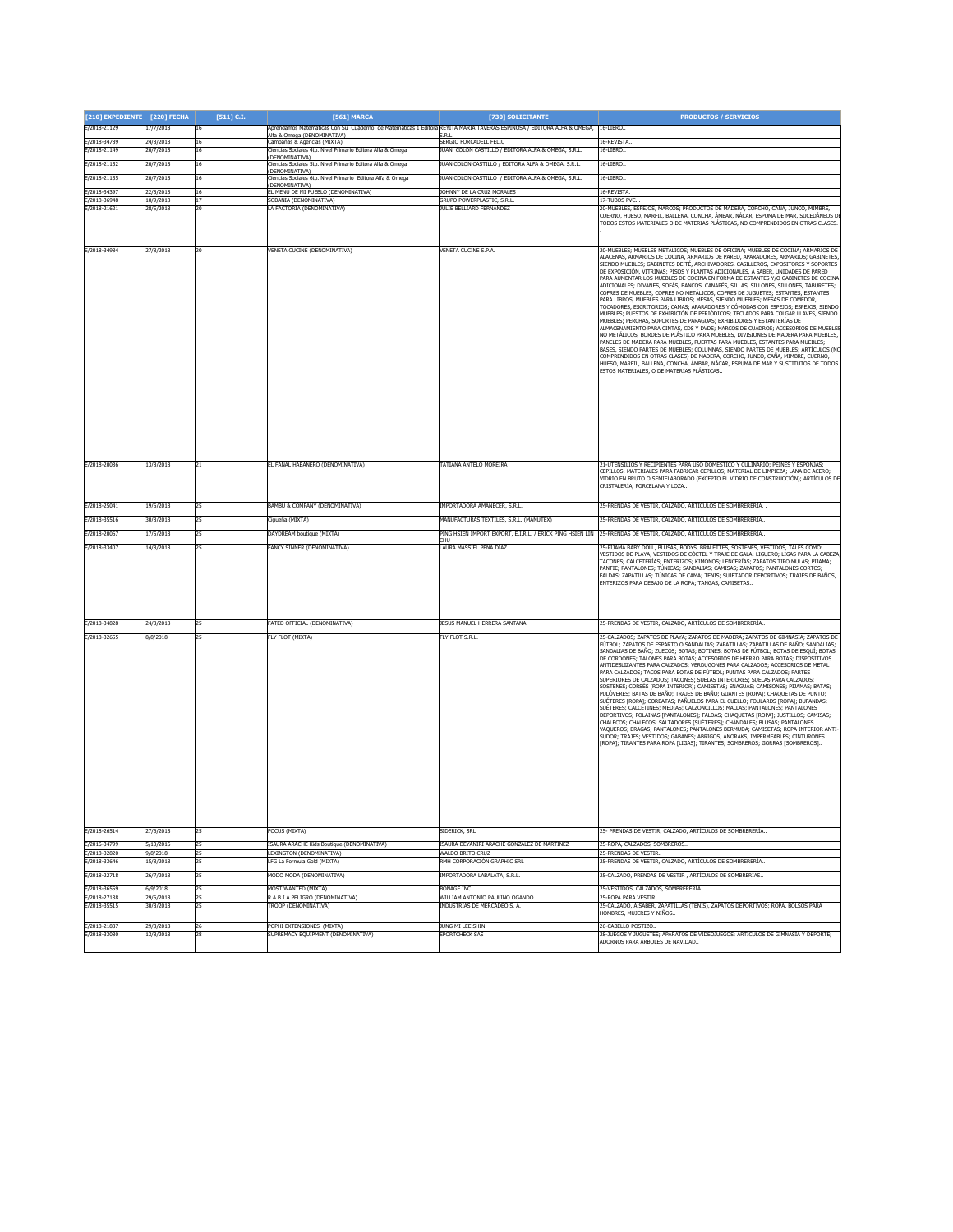| [210] EXPEDIENTE [220] FECHA |          | $[511]$ C.I. | [561] MARCA  | [730] SOLICITANTE          | <b>PRODUCTOS / SERVICIOS</b>                                                                                                                                                                                                                                                                                                                                                                                                                                                                                                                                                                                                                                                                                                                                                                                                                                                                                                                                                                                                                                                                                                                                                                                                                                                                                                                                                                                                                                                                                                                                                                                                                                                                                                                                                                                                                                                                                                                                                                                             |
|------------------------------|----------|--------------|--------------|----------------------------|--------------------------------------------------------------------------------------------------------------------------------------------------------------------------------------------------------------------------------------------------------------------------------------------------------------------------------------------------------------------------------------------------------------------------------------------------------------------------------------------------------------------------------------------------------------------------------------------------------------------------------------------------------------------------------------------------------------------------------------------------------------------------------------------------------------------------------------------------------------------------------------------------------------------------------------------------------------------------------------------------------------------------------------------------------------------------------------------------------------------------------------------------------------------------------------------------------------------------------------------------------------------------------------------------------------------------------------------------------------------------------------------------------------------------------------------------------------------------------------------------------------------------------------------------------------------------------------------------------------------------------------------------------------------------------------------------------------------------------------------------------------------------------------------------------------------------------------------------------------------------------------------------------------------------------------------------------------------------------------------------------------------------|
| E/2018-31752                 | 2/8/2018 | 29           | (FIGURATIVA) | CJ CHEILJEDANG CORPORATION | 29-CARNE, PESCADO, AVES DE CORRAL Y CAZA; EXTRACTOS DE CARNE; FRUTAS Y VERDURAS EN<br>CONSERVA, CONGELADAS, SECAS Y COCIDAS; GELATINAS Y JALEAS, MERMELADAS, COMPOTAS;<br>HUEVOS; LECHE Y PRODUCTOS LÁCTEOS; ACEITES Y GRASAS PARA ALIMENTOS; KIMCHI [PLATO<br>DE VEGETALES FERMENTADOS]; PEPINILLOS; ENSALADAS DE FRUTAS; GELATINAS Y JALEAS DE<br>FRUTAS; MERIENDAS A BASE DE FRUTAS; ENSALADAS DE VEGETALES; MERIENDAS A BASE DE<br>VEGETALES; FRIJOLES, EN CONSERVA; SETAS [HONGOS], EN CONSERVA; CARNE DE RES;<br>CROQUETAS; JERKY [CARNE SECA]; CARNE SECA; CHULETAS DE CERDO; CALDOS; CALDOS;<br>CARNE PROCESADA; POLLO; ALBÓNDIGAS; FILETES DE HAMBURGUESA; FILETES; CARNE DE RES<br>DE BARBACOA ASADA Y SAZONADA (BULGOGI); CARNE DE RES O CERDO HERVIDA EN SALSA DE<br>SOYA (GALBI); SOPAS; GUISOS; CALDOS; SOPAS Y GUISOS PRECOCINADOS; PREPARACIONES<br>PARA HACER SOPAS; TOFU; PRODUCTOS DE QUESO DE SOJA; ACEITES COMESTIBLES; ACEITE DE<br>SÉSAMO; JAMÓN; TOCINO; SALCHICHAS; NUECES PROCESADAS; BATATAS PROCESADAS;<br>CASTAÑAS PROCESADAS; QUESO; MANTEQUILLA; YOGUR; BEBIDAS DE BACTERIAS DE ÁCIDO<br>ÁCTICO; BACTERIAS DE ÁCIDO LÁCTICO EN POLVO; SALMÓN (NO VIVO); CALDOS DE PESCADO;<br>PASTELES DE PESCADO; FILETES DE PESCADO; PRODUCTOS ALIMENTICIOS A BASE DE PESCADO;<br>EXTRACTOS DE PESCADO; PESCADO FERMENTADO; PESCADO SECO; ALGAS COMESTIBLES<br>PROCESADAS; ALGAS COMESTIBLES TOSTADAS; MERIENDAS A BASE DE ALGAS PROCESADAS;<br>PRODUCTOS PROCESADOS DE ALGAS MARINAS; GINSENG PROCESADO: GINSENG ROJO<br>PROCESADO; GINSENG SECO; GINSENG ROJO SECO; GINSENG ROJO PROCESADO FERMENTADO;<br>GINSENG FERMENTADO PROCESADO; PRODUCTOS ALIMENTICIOS PROCESADOS DE GINSENG;<br>PRODUCTOS PROCESADOS DE GINSENG ROJO; MERMELADA DE GINSENG; MERMELADA DE<br>GINSENG ROJO; GELATINA Y JALEA DE GINSENG; GELATINA Y JALEA DE GINSENG ROJO;<br>CONCENTRADOS DE GINSENG; CONCENTRADOS DE GINSENG ROJO; POLVOS DE GINSENG ROJO;<br>POLVOS DE GINSENG; GINSENG ROJO EN RODAJAS; GINSENG EN RODAJAS |
| E/2018-31751                 | 2/8/2018 | 29           | (FIGURATIVA) | CJ CHEILJEDANG CORPORATION | 29-CARNE, PESCADO, AVES DE CORRAL Y CAZA; EXTRACTOS DE CARNE; FRUTAS Y VERDURAS EN<br>CONSERVA, CONGELADAS, SECAS Y COCIDAS; GELATINAS Y JALEAS, MERMELADAS, COMPOTAS;<br>HUEVOS; LECHE Y PRODUCTOS LÁCTEOS; ACEITES Y GRASAS PARA ALIMENTOS; KIMCHI [PLATO<br>DE VEGETALES FERMENTADOS]; PEPINILLOS; ENSALADAS DE FRUTAS; GELATINAS Y JALEAS DE<br>RUTAS; MERIENDAS A BASE DE FRUTAS; ENSALADAS DE VEGETALES; MERIENDAS A BASE DE<br>VEGETALES; FRIJOLES, EN CONSERVA; SETAS [HONGOS], EN CONSERVA; CARNE DE RES;<br>CROQUETAS; JERKY [CARNE SECA]; CARNE SECA; CHULETAS DE CERDO; CALDOS; CALDOS;<br>CARNE PROCESADA; POLLO; ALBÓNDIGAS; FILETES DE HAMBURGUESA; FILETES; CARNE DE RES<br>DE BARBACOA ASADA Y SAZONADA (BULGOGI); CARNE DE RES O CERDO HERVIDA EN SALSA DE<br>SOYA (GALBI); SOPAS; GUISOS; CALDOS; SOPAS Y GUISOS PRECOCINADOS; PREPARACIONES<br>PARA HACER SOPAS; TOFU; PRODUCTOS DE QUESO DE SOJA; ACEITES COMESTIBLES; ACEITE DE<br>SÉSAMO; JAMÓN; TOCINO; SALCHICHAS; NUECES PROCESADAS; BATATAS PROCESADAS;<br>CASTAÑAS PROCESADAS; QUESO; MANTEQUILLA; YOGUR; BEBIDAS DE BACTERIAS DE ÁCIDO<br>LÁCTICO; BACTERIAS DE ÁCIDO LÁCTICO EN POLVO; SALMÓN (NO VIVO); CALDOS DE PESCADO;<br>PASTELES DE PESCADO; FILETES DE PESCADO; PRODUCTOS ALIMENTICIOS A BASE DE PESCADO;<br>EXTRACTOS DE PESCADO; PESCADO FERMENTADO; PESCADO SECO; ALGAS COMESTIBLES<br>PROCESADAS: ALGAS COMESTIBLES TOSTADAS: MERIENDAS A BASE DE ALGAS PROCESADAS:<br>PRODUCTOS PROCESADOS DE ALGAS MARINAS; GINSENG PROCESADO: GINSENG ROJO<br>PROCESADO; GINSENG SECO; GINSENG ROJO SECO; GINSENG ROJO PROCESADO FERMENTADO;<br>GINSENG FERMENTADO PROCESADO: PRODUCTOS ALIMENTICIOS PROCESADOS DE GINSENG:<br>RODUCTOS PROCESADOS DE GINSENG ROJO; MERMELADA DE GINSENG; MERMELADA DE<br>GINSENG ROJO; GELATINA Y JALEA DE GINSENG; GELATINA Y JALEA DE GINSENG ROJO;<br>CONCENTRADOS DE GINSENG; CONCENTRADOS DE GINSENG ROJO; POLVOS DE GINSENG ROJO;<br>POLVOS DE GINSENG; GINSENG ROJO EN RODAJAS; GINSENG EN RODAJAS. |
| E/2018-31759                 | 2/8/2018 | 29           | (FIGURATIVA) | CJ CHEILJEDANG CORPORATION | 29-CARNE, PESCADO, AVES DE CORRAL Y CAZA; EXTRACTOS DE CARNE; FRUTAS Y VERDURAS EN<br>CONSERVA, CONGELADAS, SECAS Y COCIDAS; GELATINAS Y JALEAS, MERMELADAS, COMPOTAS;<br>HUEVOS; LECHE Y PRODUCTOS LÁCTEOS; ACEITES Y GRASAS PARA ALIMENTOS; KIMCHI [PLATO<br>DE VEGETALES FERMENTADOS]; PEPINILLOS; ENSALADAS DE FRUTAS; GELATINAS Y JALEAS DE<br>FRUTAS; MERIENDAS A BASE DE FRUTAS; ENSALADAS DE VEGETALES; MERIENDAS A BASE DE<br>VEGETALES; FRIJOLES, EN CONSERVA; SETAS [HONGOS], EN CONSERVA; CARNE DE RES;<br>CROQUETAS; JERKY [CARNE SECA]; CARNE SECA; CHULETAS DE CERDO; CALDOS; CALDOS;<br>CARNE PROCESADA; POLLO; ALBÓNDIGAS; FILETES DE HAMBURGUESA; FILETES; CARNE DE RES<br>DE BARBACOA ASADA Y SAZONADA (BULGOGI); CARNE DE RES O CERDO HERVIDA EN SALSA DE<br>SOYA (GALBI); SOPAS; GUISOS; CALDOS; SOPAS Y GUISOS PRECOCINADOS; PREPARACIONES<br>PARA HACER SOPAS; TOFU; PRODUCTOS DE QUESO DE SOJA; ACEITES COMESTIBLES; ACEITE DE<br>SÉSAMO; JAMÓN; TOCINO; SALCHICHAS; NUECES PROCESADAS; BATATAS PROCESADAS;<br>CASTAÑAS PROCESADAS; QUESO; MANTEQUILLA; YOGUR; BEBIDAS DE BACTERIAS DE ÁCIDO<br>ÁCTICO; BACTERIAS DE ÁCIDO LÁCTICO EN POLVO; SALMÓN (NO VIVO); CALDOS DE PESCADO;<br>ASTELES DE PESCADO; FILETES DE PESCADO; PRODUCTOS ALIMENTICIOS A BASE DE PESCADO;<br>EXTRACTOS DE PESCADO; PESCADO FERMENTADO; PESCADO SECO; ALGAS COMESTIBLES<br>ROCESADAS; ALGAS COMESTIBLES TOSTADAS; MERIENDAS A BASE DE ALGAS PROCESADAS;<br>RODUCTOS PROCESADOS DE ALGAS MARINAS; GINSENG PROCESADO: GINSENG ROJO<br>ROCESADO; GINSENG SECO; GINSENG ROJO SECO; GINSENG ROJO PROCESADO FERMENTADO;<br>GINSENG FERMENTADO PROCESADO; PRODUCTOS ALIMENTICIOS PROCESADOS DE GINSENG;<br>RODUCTOS PROCESADOS DE GINSENG ROJO: MERMELADA DE GINSENG: MERMELADA DE<br>GINSENG ROJO; GELATINA Y JALEA DE GINSENG; GELATINA Y JALEA DE GINSENG ROJO;<br>CONCENTRADOS DE GINSENG; CONCENTRADOS DE GINSENG ROJO; POLVOS DE GINSENG ROJO;<br>POLVOS DE GINSENG: GINSENG ROJO EN RODAJAS: GINSENG EN RODAJAS      |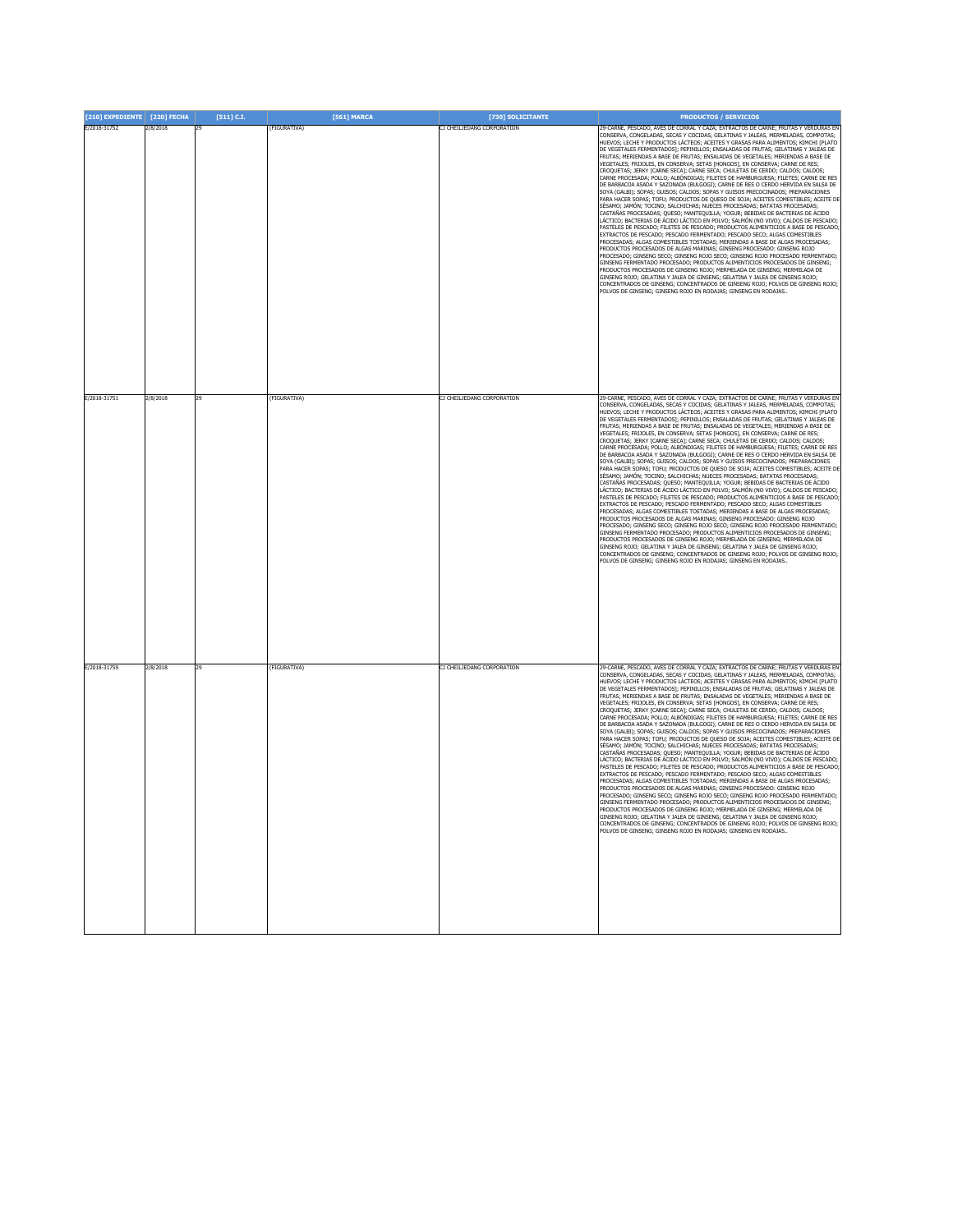| [210] EXPEDIENTE [220] FECHA |                        | $[511]$ C.I. | [561] MARCA                                                        | [730] SOLICITANTE                                                                 | <b>PRODUCTOS / SERVICIOS</b>                                                                                                                                                                                                                                                                                                                                                                                                                                                                                                                                                                                                                                                                                                                                                                                                                                                                                                                                                                                                                                                                                                                                                                                                                                                                                                                                                                                                                                                                                                                                                                                                                                                                                                                                                                                                                                                                                                                                                                                             |
|------------------------------|------------------------|--------------|--------------------------------------------------------------------|-----------------------------------------------------------------------------------|--------------------------------------------------------------------------------------------------------------------------------------------------------------------------------------------------------------------------------------------------------------------------------------------------------------------------------------------------------------------------------------------------------------------------------------------------------------------------------------------------------------------------------------------------------------------------------------------------------------------------------------------------------------------------------------------------------------------------------------------------------------------------------------------------------------------------------------------------------------------------------------------------------------------------------------------------------------------------------------------------------------------------------------------------------------------------------------------------------------------------------------------------------------------------------------------------------------------------------------------------------------------------------------------------------------------------------------------------------------------------------------------------------------------------------------------------------------------------------------------------------------------------------------------------------------------------------------------------------------------------------------------------------------------------------------------------------------------------------------------------------------------------------------------------------------------------------------------------------------------------------------------------------------------------------------------------------------------------------------------------------------------------|
| E/2018-31750                 | 2/8/2018               | 29           | (FIGURATIVA)                                                       | CJ CHEILJEDANG CORPORATION                                                        | 29-CARNE, PESCADO, AVES DE CORRAL Y CAZA; EXTRACTOS DE CARNE; FRUTAS Y VERDURAS EN<br>CONSERVA, CONGELADAS, SECAS Y COCIDAS; GELATINAS Y JALEAS, MERMELADAS, COMPOTAS;<br>HUEVOS; LECHE Y PRODUCTOS LÁCTEOS; ACEITES Y GRASAS PARA ALIMENTOS; KIMCHI [PLATO<br>DE VEGETALES FERMENTADOS]; PEPINILLOS; ENSALADAS DE FRUTAS; GELATINAS Y JALEAS DE<br>FRUTAS; MERIENDAS A BASE DE FRUTAS; ENSALADAS DE VEGETALES; MERIENDAS A BASE DE<br>VEGETALES; FRIJOLES, EN CONSERVA; SETAS [HONGOS], EN CONSERVA; CARNE DE RES;<br>CROQUETAS; JERKY [CARNE SECA]; CARNE SECA; CHULETAS DE CERDO; CALDOS; CALDOS;<br>CARNE PROCESADA; POLLO; ALBÓNDIGAS; FILETES DE HAMBURGUESA; FILETES; CARNE DE RES<br>DE BARBACOA ASADA Y SAZONADA (BULGOGI); CARNE DE RES O CERDO HERVIDA EN SALSA DE<br>SOYA (GALBI); SOPAS; GUISOS; CALDOS; SOPAS Y GUISOS PRECOCINADOS; PREPARACIONES<br>PARA HACER SOPAS; TOFU; PRODUCTOS DE QUESO DE SOJA; ACEITES COMESTIBLES; ACEITE DE<br>SÉSAMO; JAMÓN; TOCINO; SALCHICHAS; NUECES PROCESADAS; BATATAS PROCESADAS;<br>CASTAÑAS PROCESADAS; QUESO; MANTEQUILLA; YOGUR; BEBIDAS DE BACTERIAS DE ÁCIDO<br>LÁCTICO; BACTERIAS DE ÁCIDO LÁCTICO EN POLVO; SALMÓN (NO VIVO); CALDOS DE PESCADO;<br>PASTELES DE PESCADO; FILETES DE PESCADO; PRODUCTOS ALIMENTICIOS A BASE DE PESCADO<br>EXTRACTOS DE PESCADO; PESCADO FERMENTADO; PESCADO SECO; ALGAS COMESTIBLES<br>PROCESADAS; ALGAS COMESTIBLES TOSTADAS; MERIENDAS A BASE DE ALGAS PROCESADAS;<br>PRODUCTOS PROCESADOS DE ALGAS MARINAS; GINSENG PROCESADO: GINSENG ROJO<br>PROCESADO; GINSENG SECO; GINSENG ROJO SECO; GINSENG ROJO PROCESADO FERMENTADO;<br>GINSENG FERMENTADO PROCESADO; PRODUCTOS ALIMENTICIOS PROCESADOS DE GINSENG;<br>PRODUCTOS PROCESADOS DE GINSENG ROJO; MERMELADA DE GINSENG; MERMELADA DE<br>GINSENG ROJO; GELATINA Y JALEA DE GINSENG; GELATINA Y JALEA DE GINSENG ROJO;<br>CONCENTRADOS DE GINSENG; CONCENTRADOS DE GINSENG ROJO; POLVOS DE GINSENG ROJO;<br>POLVOS DE GINSENG; GINSENG ROJO EN RODAJAS; GINSENG EN RODAJAS |
| E/2018-29986                 | 20/7/2018              | 29           | AGROGRAND (MIXTA)                                                  | AGRO- GRANJAS DURAN AGROGRAND, S.R.L. / JUAN DE DIOS<br>DURAN ACOSTA              | 29-CARNE, PESCADO, CARNE DE AVE Y CARNE DE CAZA; EXTRACTOS DE CARNE; FRUTAS Y<br>VERDURAS, HORTALIZAS Y LEGUMBRES EN CONSERVA, CONGELADAS, SECAS Y COCIDAS; JALEAS,<br>CONFITURAS, COMPOTAS; HUEVOS; LECHE Y PRODUCTOS LÁCTEOS; ACEITES Y GRASAS PARA                                                                                                                                                                                                                                                                                                                                                                                                                                                                                                                                                                                                                                                                                                                                                                                                                                                                                                                                                                                                                                                                                                                                                                                                                                                                                                                                                                                                                                                                                                                                                                                                                                                                                                                                                                    |
| E/2018-29777                 | 11/9/2018              | 29           | ALFONSO GOURMEGG (DENOMINATIVA)                                    | ALFONSO AURELIO MERA PURAS                                                        | <b>LISO ALTMENTICIO.</b><br>29-CARNE, PESCADO, CARNE DE AVE Y CARNE DE CAZA; EXTRACTOS DE CARNE; FRUTAS Y<br>VERDURAS, HORTALIZAS Y LEGUMBRES EN CONSERVA, CONGELADAS, SECAS Y COCIDAS; JALEAS,<br>CONFITURAS, COMPOTAS; HUEVOS; LECHE Y PRODUCTOS LÁCTEOS; ACEITES Y GRASAS PARA<br>USO ALIMENTICIO.                                                                                                                                                                                                                                                                                                                                                                                                                                                                                                                                                                                                                                                                                                                                                                                                                                                                                                                                                                                                                                                                                                                                                                                                                                                                                                                                                                                                                                                                                                                                                                                                                                                                                                                    |
| E/2018-35319                 | 29/8/2018              |              | APICELLA GOURMET DELICIAS DEL MAR. (DENOMINATIVA)                  | GIUSEPPE APICELLA                                                                 | 29-PRODUCTOS ALIMENTICIOS DE ORIGEN ANIMAL, VERDURAS, HORTALIZAS Y LEGUMBRES EN<br>CONSERVA.                                                                                                                                                                                                                                                                                                                                                                                                                                                                                                                                                                                                                                                                                                                                                                                                                                                                                                                                                                                                                                                                                                                                                                                                                                                                                                                                                                                                                                                                                                                                                                                                                                                                                                                                                                                                                                                                                                                             |
| E/2018-21538<br>E/2018-33887 | 24/8/2018<br>17/8/2018 | 29<br>29     | COCO TAINO (DENOMINATIVA)<br>Cocolina De Samaná COOPMUDESA (MIXTA) | MAYRA CAROLINA BERMUDEZ CABA<br>COOPERATIVA MUJERES HACIA EL DESARROLLO DE SAMANA | 29-ACEITES Y GRASAS COMESTIBLES<br>29-ACEITES DE COCO.                                                                                                                                                                                                                                                                                                                                                                                                                                                                                                                                                                                                                                                                                                                                                                                                                                                                                                                                                                                                                                                                                                                                                                                                                                                                                                                                                                                                                                                                                                                                                                                                                                                                                                                                                                                                                                                                                                                                                                   |
| E/2018-31740                 | 2/8/2018               | 29           | DASIDA (DENOMINATIVA)                                              | COOPMUDESA<br>CJ CHEILJEDANG CORPORATION                                          | 29-CARNE, PESCADO, AVES DE CORRAL Y CAZA; EXTRACTOS DE CARNE; FRUTAS Y VERDURAS EN                                                                                                                                                                                                                                                                                                                                                                                                                                                                                                                                                                                                                                                                                                                                                                                                                                                                                                                                                                                                                                                                                                                                                                                                                                                                                                                                                                                                                                                                                                                                                                                                                                                                                                                                                                                                                                                                                                                                       |
|                              |                        |              |                                                                    |                                                                                   | HUEVOS; LECHE Y PRODUCTOS LÁCTEOS; ACEITES Y GRASAS PARA ALIMENTOS; KIMCHI [PLATO<br>DE VEGETALES FERMENTADOS]; PEPINILLOS; ENSALADAS DE FRUTAS; GELATINAS Y JALEAS DE<br>FRUTAS; MERIENDAS A BASE DE FRUTAS; ENSALADAS DE VEGETALES; MERIENDAS A BASE DE<br>VEGETALES; FRIJOLES, EN CONSERVA; SETAS [HONGOS], EN CONSERVA; CARNE DE RES;<br>CROQUETAS; JERKY [CARNE SECA]; CARNE SECA; CHULETAS DE CERDO; CALDOS; CALDOS;<br>CARNE PROCESADA; POLLO; ALBÓNDIGAS; FILETES DE HAMBURGUESA; FILETES; CARNE DE RES<br>DE BARBACOA ASADA Y SAZONADA (BULGOGI); CARNE DE RES O CERDO HERVIDA EN SALSA DE<br>SOYA (GALBI); SOPAS; GUISOS; CALDOS; SOPAS Y GUISOS PRECOCINADOS; PREPARACIONES<br>PARA HACER SOPAS; TOFU; PRODUCTOS DE QUESO DE SOJA; ACEITES COMESTIBLES; ACEITE DE<br>SÉSAMO; JAMÓN; TOCINO; SALCHICHAS; NUECES PROCESADAS; BATATAS PROCESADAS<br>CASTAÑAS PROCESADAS; QUESO; MANTEQUILLA; YOGUR; BEBIDAS DE BACTERIAS DE ÁCIDO<br>LÁCTICO; BACTERIAS DE ÁCIDO LÁCTICO EN POLVO; SALMÓN (NO VIVO); CALDOS DE PESCADO;<br>PASTELES DE PESCADO; FILETES DE PESCADO; PRODUCTOS ALIMENTICIOS A BASE DE PESCADO;<br>EXTRACTOS DE PESCADO; PESCADO FERMENTADO; PESCADO SECO; ALGAS COMESTIBLES<br>PROCESADAS; ALGAS COMESTIBLES TOSTADAS; MERIENDAS A BASE DE ALGAS PROCESADAS;<br>PRODUCTOS PROCESADOS DE ALGAS MARINAS; GINSENG PROCESADO: GINSENG ROJO<br>PROCESADO; GINSENG SECO; GINSENG ROJO SECO; GINSENG ROJO PROCESADO FERMENTADO;<br>GINSENG FERMENTADO PROCESADO; PRODUCTOS ALIMENTICIOS PROCESADOS DE GINSENG;<br>PRODUCTOS PROCESADOS DE GINSENG ROJO; MERMELADA DE GINSENG; MERMELADA DE<br>GINSENG ROJO; GELATINA Y JALEA DE GINSENG; GELATINA Y JALEA DE GINSENG ROJO;<br>CONCENTRADOS DE GINSENG; CONCENTRADOS DE GINSENG ROJO; POLVOS DE GINSENG ROJO;<br>POLVOS DE GINSENG; GINSENG ROJO EN RODAJAS; GINSENG EN RODAJAS                                                                                                                                                                           |
| E/2018-31747                 | 2/8/2018               | 29           | HANPPURI (DENOMINATIVA)                                            | CJ CHEILJEDANG CORPORATION                                                        | 29-CARNE, PESCADO, AVES DE CORRAL Y CAZA; EXTRACTOS DE CARNE; FRUTAS Y VERDURAS EN<br>CONSERVA, CONGELADAS, SECAS Y COCIDAS; GELATINAS Y JALEAS, MERMELADAS, COMPOTAS;<br>UEVOS; LECHE Y PRODUCTOS LACTEOS; ACEITES Y GRASAS PARA ALIMENTOS; KIMCHI [PLATC<br>DE VEGETALES FERMENTADOS]; PEPINILLOS; ENSALADAS DE FRUTAS; GELATINAS Y JALEAS DE<br>FRUTAS; MERIENDAS A BASE DE FRUTAS; ENSALADAS DE VEGETALES; MERIENDAS A BASE DE<br>VEGETALES; FRIJOLES, EN CONSERVA; SETAS [HONGOS], EN CONSERVA; CARNE DE RES;<br>CROQUETAS; JERKY [CARNE SECA]; CARNE SECA; CHULETAS DE CERDO; CALDOS; CALDOS;<br>CARNE PROCESADA; POLLO; ALBÓNDIGAS; FILETES DE HAMBURGUESA; FILETES; CARNE DE RES<br>DE BARBACOA ASADA Y SAZONADA (BULGOGI); CARNE DE RES O CERDO HERVIDA EN SALSA DE<br>SOYA (GALBI); SOPAS; GUISOS; CALDOS; SOPAS Y GUISOS PRECOCINADOS; PREPARACIONES<br>PARA HACER SOPAS; TOFU; PRODUCTOS DE QUESO DE SOJA; ACEITES COMESTIBLES; ACEITE DE<br>SÉSAMO; JAMÓN; TOCINO; SALCHICHAS; NUECES PROCESADAS; BATATAS PROCESADAS;<br>CASTAÑAS PROCESADAS; QUESO; MANTEQUILLA; YOGUR; BEBIDAS DE BACTERIAS DE ÁCIDO<br>LÁCTICO; BACTERIAS DE ÁCIDO LÁCTICO EN POLVO; SALMÓN (NO VIVO); CALDOS DE PESCADO;<br>PASTELES DE PESCADO; FILETES DE PESCADO; PRODUCTOS ALIMENTICIOS A BASE DE PESCADO;<br>EXTRACTOS DE PESCADO; PESCADO FERMENTADO; PESCADO SECO; ALGAS COMESTIBLES<br>PROCESADAS: ALGAS COMESTIBLES TOSTADAS: MERIENDAS A BASE DE ALGAS PROCESADAS:<br>PRODUCTOS PROCESADOS DE ALGAS MARINAS: GINSENG PROCESADO: GINSENG ROJO<br>PROCESADO; GINSENG SECO; GINSENG ROJO SECO; GINSENG ROJO PROCESADO FERMENTADO;<br>GINSENG FERMENTADO PROCESADO; PRODUCTOS ALIMENTICIOS PROCESADOS DE GINSENG;<br>PRODUCTOS PROCESADOS DE GINSENG ROJO: MERMELADA DE GINSENG: MERMELADA DE<br>GINSENG ROJO; GELATINA Y JALEA DE GINSENG; GELATINA Y JALEA DE GINSENG ROJO;<br>CONCENTRADOS DE GINSENG; CONCENTRADOS DE GINSENG ROJO; POLVOS DE GINSENG ROJO;<br>POLVOS DE GINSENG; GINSENG ROJO EN RODAJAS; GINSENG EN RODAJAS |
| E/2018-22519                 | 29/8/2018              | 29           | LA CERRANA (DENOMINATIVA)                                          | JEAN CARLOS ESPIRITUSANTO PADUA                                                   | 29-CARNE, PESCADO, CARNE DE AVE Y CARNE DE CAZA; EXTRACTOS DE CARNE; FRUTAS Y<br>VERDURAS, HORTALIZAS Y LEGUMBRES EN CONSERVA, CONGELADAS, SECAS Y COCIDAS; JALEAS,                                                                                                                                                                                                                                                                                                                                                                                                                                                                                                                                                                                                                                                                                                                                                                                                                                                                                                                                                                                                                                                                                                                                                                                                                                                                                                                                                                                                                                                                                                                                                                                                                                                                                                                                                                                                                                                      |
|                              |                        |              |                                                                    |                                                                                   | CONFITURAS, COMPOTAS; HUEVOS; LECHE Y PRODUCTOS LÁCTEOS; ACEITES Y GRASAS<br>COMESTIBLES.                                                                                                                                                                                                                                                                                                                                                                                                                                                                                                                                                                                                                                                                                                                                                                                                                                                                                                                                                                                                                                                                                                                                                                                                                                                                                                                                                                                                                                                                                                                                                                                                                                                                                                                                                                                                                                                                                                                                |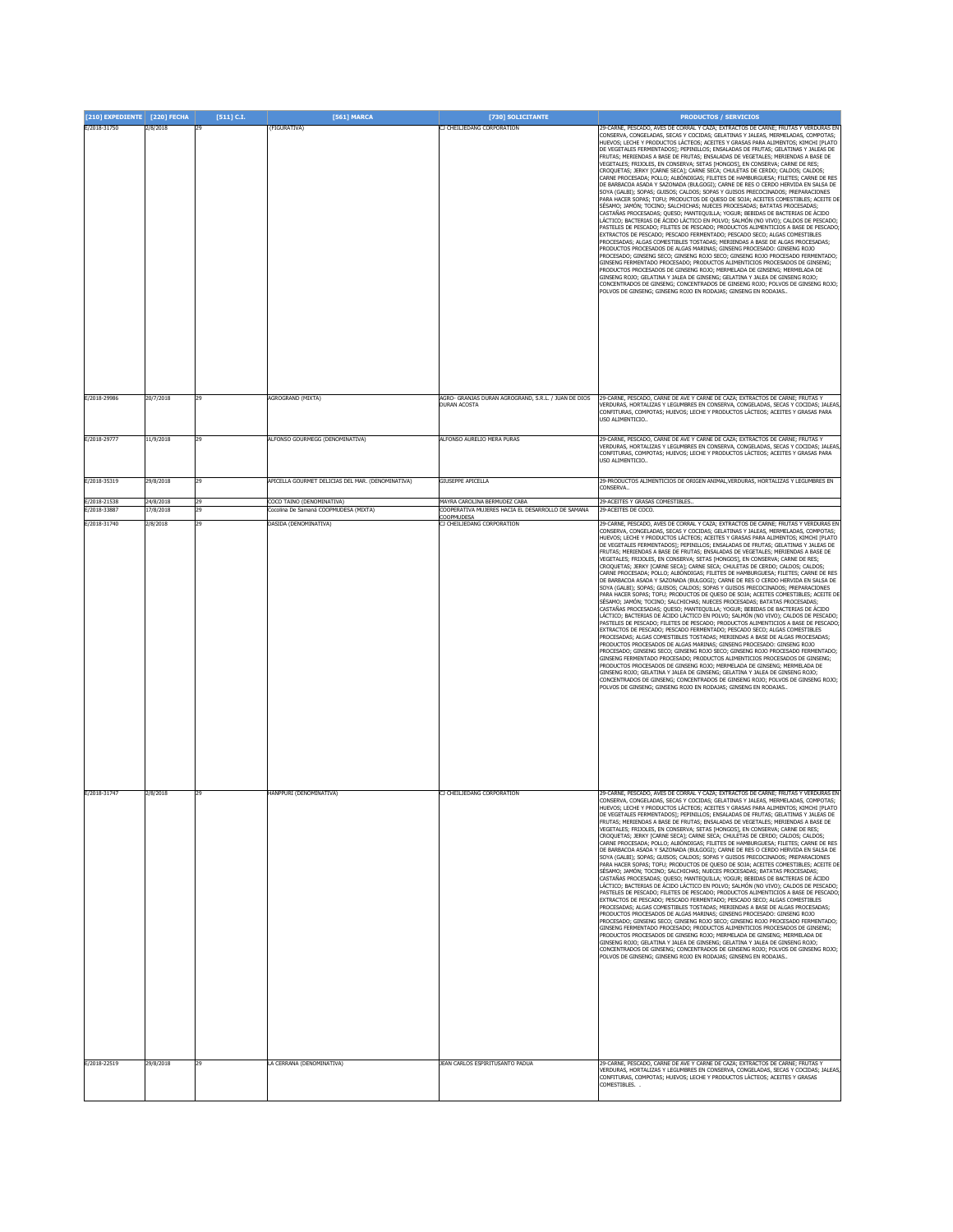| [210] EXPEDIENTE [220] FECHA |                       | $[511]$ C.I. | [561] MARCA                                                 | [730] SOLICITANTE                                  | <b>PRODUCTOS / SERVICIOS</b>                                                                                                                                                                                                                                                                                                                                                                                                                                                                                                                                                                                                                                                                                                                                                                                                                                                                                                                                                                                                                                                                                                                                                                                                                                                                                                                                                                                                                                                                                                                                                                                                                                                                                                                                                                                                                                                                                                                                                                                                                                                                                                                                                            |
|------------------------------|-----------------------|--------------|-------------------------------------------------------------|----------------------------------------------------|-----------------------------------------------------------------------------------------------------------------------------------------------------------------------------------------------------------------------------------------------------------------------------------------------------------------------------------------------------------------------------------------------------------------------------------------------------------------------------------------------------------------------------------------------------------------------------------------------------------------------------------------------------------------------------------------------------------------------------------------------------------------------------------------------------------------------------------------------------------------------------------------------------------------------------------------------------------------------------------------------------------------------------------------------------------------------------------------------------------------------------------------------------------------------------------------------------------------------------------------------------------------------------------------------------------------------------------------------------------------------------------------------------------------------------------------------------------------------------------------------------------------------------------------------------------------------------------------------------------------------------------------------------------------------------------------------------------------------------------------------------------------------------------------------------------------------------------------------------------------------------------------------------------------------------------------------------------------------------------------------------------------------------------------------------------------------------------------------------------------------------------------------------------------------------------------|
| E/2018-35787                 | 31/8/2018             |              | SHARE KOREAN FLAVOR (DENOMINATIVA)                          | CJ CHEILJEDANG CORPORATION                         | 29-CARNE, PESCADO, CARNE DE AVE Y CARNE DE CAZA; EXTRACTOS DE CARNE; FRUTAS Y<br>VERDURAS, HORTALIZAS Y LEGUMBRES EN CONSERVA, CONGELADAS, SECAS Y COCIDAS; JALEAS,<br>.<br>CONFITURAS, COMPOTAS; HUEVOS; LECHE Y PRODUCTOS LÁCTEOS; ACEITES Y GRASAS PARA<br>USO ALIMENTICIO; KIMCHI (PLATO DE VEGETALES FERMENTADOS); PEPINILLOS; FRUTAS Y<br>VEGETALES CONSERVADAS, SECAS Y COCIDAS; ENSALADAS DE FRUTAS; BOCADILLOS A BASE DE<br>FRUTA; ENSALADAS DE VERDURAS; BOCADILLOS A BASE DE VEGETALES; NUECES PROCESADAS;<br>BATATAS PROCESADAS; CASTAÑAS PROCESADAS; FRIJOLES, CONSERVADOS; TOFU; PRODUCTOS<br>DE CUAJADA DE FRIJOL; CHAMPIÑONES CONSERVADAS; SOPAS; ESTOFADOS; SOPAS Y<br>ESTOFADOS PRECOCINADOS; PREPARACIONES PARA HACER SOPAS; CALDO; CONSOMÉS;<br>EXTRACTOS DE CARNE; HUEVOS; CARNE PROCESADA; CARNE DE VACA; CERDO; POLLO;<br>CROQUETAS; ESPASMÓDICO; CHULETA DE CERDO; ALBÓNDIGAS; BISTEC DE HAMBURGUESA;<br>FILETE; CARNE DE VACA ASADA EN LONCHAS Y SAZONADA (BULGOGI); CARNE DE RES O CERDO<br>HERVIDA EN SALSA DE SOYA (GALBI); JAMÓN; TOCINO; SALCHICHAS; ACEITES COMESTIBLES;<br>.<br>ACEITE DE SÉSAMO; QUESO; SALMÓN (NO VIVO); PASTELES DE PESCADO; FILETES DE PESCADO;<br>PRODUCTOS ALIMENTICIOS A BASE DE PESCADO; PESCADO SECO; LAVER PROCESADO; LAVER<br>TOSTADO; BOCADILLOS A BASE DE LAVER; PRODUCTOS PROCESADOS DE ALGAS MARINAS;<br>GFI ATINAS.                                                                                                                                                                                                                                                                                                                                                                                                                                                                                                                                                                                                                                                                                                                                                                                                     |
| E/2018-29801                 | 4/9/2018              |              | SO NATURAL (DENOMINATIVA)                                   | <b>Transnational Foods, LLC</b>                    | 29-PASAS                                                                                                                                                                                                                                                                                                                                                                                                                                                                                                                                                                                                                                                                                                                                                                                                                                                                                                                                                                                                                                                                                                                                                                                                                                                                                                                                                                                                                                                                                                                                                                                                                                                                                                                                                                                                                                                                                                                                                                                                                                                                                                                                                                                |
| E/2018-34631                 | 23/8/2018             | 29           | TOMMY SABROSOS (MIXTA)                                      | TOMAS EDUARDO SANCHEZ RODRIGUEZ                    | 29-CARNE, PESCADO, CARNE DE AVE Y CARNE DE CAZA; EXTRACTOS DE CARNE; FRUTAS '<br>VERDURAS, HORTALIZAS Y LEGUMBRES EN CONSERVA, CONGELADAS, SECAS Y COCIDAS; JALEAS<br>CONFITURAS, COMPOTAS; HUEVOS; LECHE Y PRODUCTOS LÁCTEOS; ACEITES Y GRASAS PARA<br>USO ALIMENTICIO.                                                                                                                                                                                                                                                                                                                                                                                                                                                                                                                                                                                                                                                                                                                                                                                                                                                                                                                                                                                                                                                                                                                                                                                                                                                                                                                                                                                                                                                                                                                                                                                                                                                                                                                                                                                                                                                                                                                |
| E/2018-30027                 | 20/7/2018             | 30           | (FIGURATIVA)                                                | CJ FOODVILLE CORP., CJ CHEILJEDANG CORPORATION     | 30-CAFÉ, TÉ, CACAO Y SUCEDÁNEOS DEL CAFÉ; ARROZ; TAPIOCA Y SAGÚ; HARINAS Y<br>PREPARACIONES A BASE DE CEREALES: PAN. PRODUCTOS DE PASTELERÍA Y CONFITERÍA:<br>HELADOS; AZÚCAR; MIEL, JARABE DE MELAZA; LEVADURA, POLVOS DE HORNEAR; SAL; MOSTAZA<br><br>VINAGRE, SALSAS (CONDIMENTOS); ESPECIAS; HIELO. HARINA DE TRIGO [PARA ALIMENTOS];<br>MIGAS DE PAN; ARROZ COCIDO MEZCLADO CON VERDURAS Y CARNE (BIBIMBAP); MEZCLAS<br>INSTANTÁNEAS PARA PANQUEQUES RELLENOS DE AZÚCAR (MEZCLAS INSTANTÁNEAS DE<br>HODDEOK); REVUELVA FRITO PASTEL DE ARROZ (TTEOKBOKKI); BOCADILLOS A BASE DE<br>GRANOS; BARRAS DE CEREAL; GALLETAS; CONFITERÍA; CARAMELO; JALEAS DE FRUTA<br>[CONFITERÍA]; PAN DE MOLDE; TORTAS; BOLAS DE MASA HERVIDA; ARROZ COCIDO; ARROZ<br>.<br>FRITO; TALLARINES; SÁNDWICHES; PUDINES; PASTELES DE ARROZ; A BASE DE ARROZ SNACK<br>FOOD; SÁNDWICHES DE PERRO CALIENTE; HAMBURGUESA; PANCHO; PIZZAS; PASTAS; PIES DE<br>CARNES: TACOS: GACHAS DE AVENA: PAPITAS A BASE DE CEREAL: TALLARINES: SALSAS: SALSA<br>DE SOJA; PASTA DE PIMIENTO PICANTE FERMENTADO; PASTA DE SOJA [CONDIMENTO]; PASTA<br>DE FRIJOL SAZONADO; COCINA SAL; CONDIMENTOS; VINAGRE; ESPECIAS; AZÚCAR; MIEL DE<br>CAÑA; PIMIENTA [ESPECIA]; MEZCLAS DE CONDIMENTOS; ADEREZO PARA ENSALADAS; SALSA DE<br>CURRY; PASTA NEGRA PARA FIDEOS O ARROZ; HARINA PRECOCINADA A BASE DE ARROZ;<br>COMIDA PRECOCINADA BASADA EN FIDEOS; COMIDAS PREPARADAS O EMPACADAS QUE<br>CONSISTEN PRINCIPALMENTE EN ARROZ O CABEZA; ENZIMA PARA FINES CULINARIOS;<br>REPARACIONES AROMÁTICAS PARA ALIMENTOS: TÉ: BEBIDAS A BASE DE TÉ.                                                                                                                                                                                                                                                                                                                                                                                                                                                                                                                                                                                        |
| E/2018-31771                 | 2/8/2018              | $30^{\circ}$ | <b>BEKSUL (MIXTA)</b>                                       | CJ CHEILJEDANG CORPORATION                         | -<br>30-CAFÉ, TÉ, CACAO Y CAFÉ ARTIFICIAL; ARROZ; TAPIOCA Y SAGÚ; HARINA Y PREPARACIONES<br>HECHAS DE CEREALES; PAN, PASTELES Y CONFITERÍA; HELADOS COMESTIBLES; AZÚCAR, MIEL,<br>MELAZA; LEVADURA, POLVO DE HORNEAR; SAL; MOSTAZA; VINAGRE, SALSAS (CONDIMENTOS);<br>ESPECIAS; HIELO (AGUA CONGELADA); HARINA DE TRIGO [PARA ALIMENTOS]; MIGAS DE PAN;<br>ARROZ CÓCIDO MEZCLADO CON VEGÉTALES Y CARNE (BIBIMBAP); MEZCLAS INSTANTÁNEAS PAR.<br>PANQUEQUES RELLENOS DE AZÚCAR (MEZCLAS INSTANTÁNEAS DE HODDEOK); MEZCLAS<br>INSTANTÂNEAS DE DONAS; PLATO DE ARROZ SERVIDO CON INGREDIENTES; TORTAS DE ARROZ<br>SALTEADAS (TTEOKBOKKI); MERIENDAS A BASE DE GRANOS; BARRAS DE CEREAL; GALLETAS;<br>DULCES; JALEAS DE FRUTAS [CONFITERÍA]; TORTAS Y BIZCOCHOS; BOLAS DE MASA HERVIDA<br>[DUMPLINGS]; ARROZ COCIDO; ARROZ FRITO; TALLARINES; EMPAREDADOS; PUDINES; TORTAS<br>PASTELES DE ARROZ; MERIENDAS A BASE DE ARROZ; EMPAREDADOS DE PERROS CALIENTES<br>[HOT DOGS]; HAMBURGUESAS; PERROS CALIENTES [HOT DOGS]; PIZZAS; PASTAS; PASTELES;<br>MACARRONES; TACOS; AVENA, CEREAL HERVIDO EN AGUA O LECHE; HOJUELAS DE CEREALES;<br>-<br>FIDEOS; SALSAS; SALSA DE OSTRAS; SALSA DE SOJA; PASTAS DE PIMIENTO PICANTE<br>FERMENTADO; PASTAS DE SOJA [CONDIMENTOS]; PASTAS DE FRIJOLES SAZONADOS;<br>ESCABECHES Y MARINADAS; SAZONES Y CONDIMENTOS; MIEL DE CAÑA; EDULCORANTES<br>NATURALES; PIMIENTAS [ESPECIAS]; MEZCLAS DE CONDIMENTOS; ADEREZOS PARA ENSALADAS;<br>SALSAS DE CURRY; PASTÀ NEGRA PARA TALLARINES, FIDEOS O ARROZ; COMIDAS<br>PRECOCINADAS A BASE DE ARROZ; COMIDA PRECOCINADAS A BASE DE FIDEOS Y TALLARINES;<br>COMIDAS PREPARADAS O EMPACADAS QUE CONSISTEN PRINCIPALMENTE DE ARROZ O FIDEOS Y<br>TALLARINES; ENZIMAS PARA FINES CULINARIOS; PREPARACIONES AROMÁTICAS PARA<br>ALIMENTOS: BEBIDAS A BASE DE TÉ: CONFITERÍA DE GINSENG: CONFITERÍA DE GINSENG ROJO:<br>GINSENG CONSERVADO EN MIEL; GINSENG ROJO CONSERVADO EN MIEL [COMO CONFITERÍA];<br>GELATINAS Y JALEAS DE GINSENG [CONFITERÍA]; GELATINAS Y JALEAS DE GINSENG ROJO<br>'CONFITERÍA): TÉ DE GINSENG: TÉ DE GINSENG ROJO: DULCES DE GINSENG: DULCES DE<br>GINSENG ROJO; GOMA DE MASCAR DE GINSENG ROJO. |
| E/2018-29599<br>E/2018-36417 | 23/8/2018<br>6/9/2018 | 30<br>30     | ARROZ EL GIGANTE (DENOMINATIVA)<br>Arroz La Montaña (MIXTA) | IGNACIO DE 1FSUS NUÑEZ SANTOS<br>NEGOCIBAO, S.R.L. | 30-ARROZ<br>30-ARROZ                                                                                                                                                                                                                                                                                                                                                                                                                                                                                                                                                                                                                                                                                                                                                                                                                                                                                                                                                                                                                                                                                                                                                                                                                                                                                                                                                                                                                                                                                                                                                                                                                                                                                                                                                                                                                                                                                                                                                                                                                                                                                                                                                                    |
| F/2018-34368                 | 22/8/2018             | 30           | ΔΗΡΩΡΑ (ΜΙΥΤΑ)                                              | CESAR IGLESIAS.                                    | 30-HARTNAS                                                                                                                                                                                                                                                                                                                                                                                                                                                                                                                                                                                                                                                                                                                                                                                                                                                                                                                                                                                                                                                                                                                                                                                                                                                                                                                                                                                                                                                                                                                                                                                                                                                                                                                                                                                                                                                                                                                                                                                                                                                                                                                                                                              |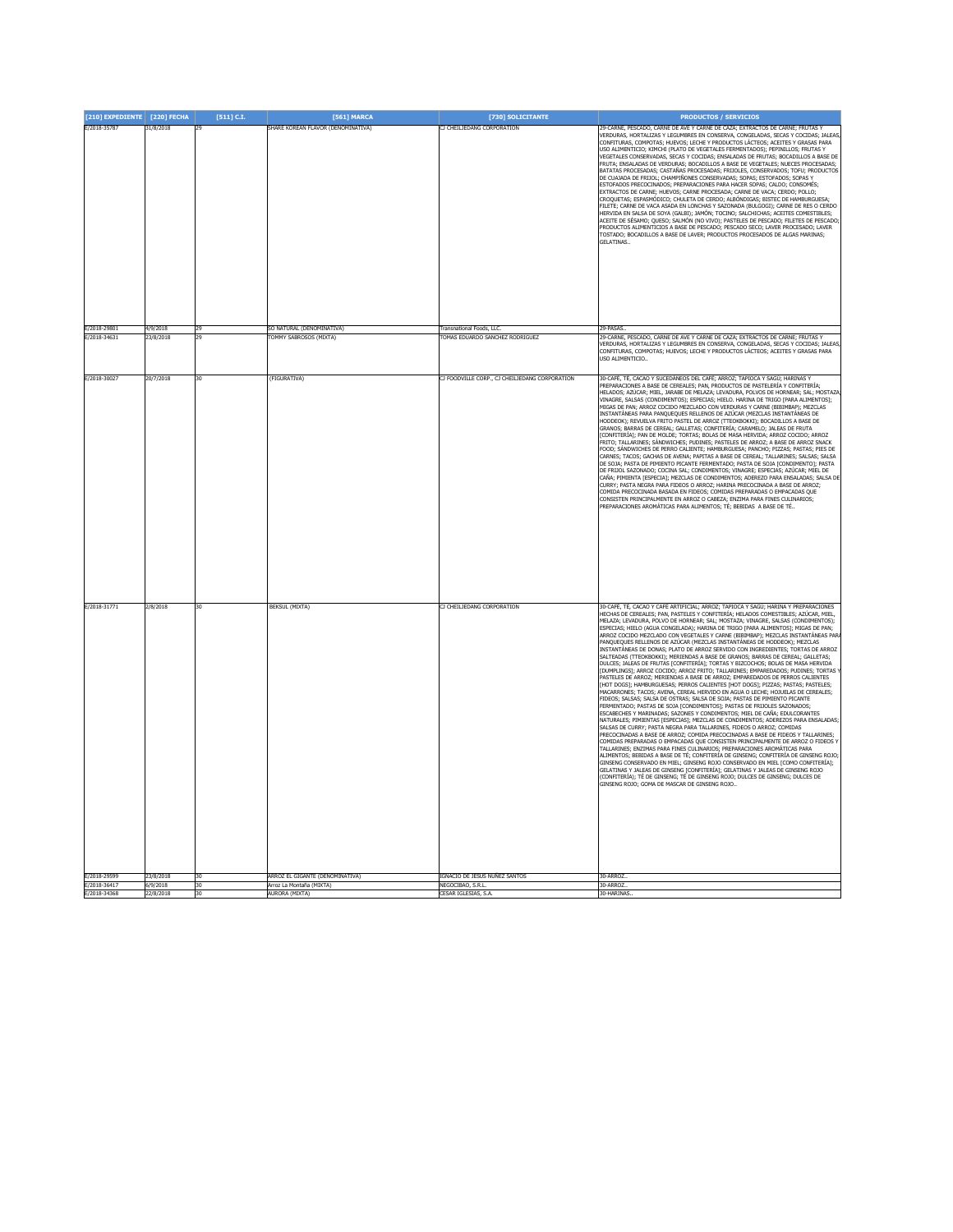| [210] EXPEDIENTE [220] FECHA                 |                                   | [511] C.I.     | <b>[561] MARCA</b>                                                                      | [730] SOLICITANTE                                                                           | <b>PRODUCTOS / SERVICIOS</b>                                                                                                                                                                                                                                                                                                                                                                                                                                                                                                                                                                                                                                                                                                                                                                                                                                                                                                                                                                                                                                                                                                                                                                                                                                                                                                                                                                                                                                                                                                                                                                                                                                                                                                                                                                                                                                                                                                                                                                                                                                                                                                                                                                 |
|----------------------------------------------|-----------------------------------|----------------|-----------------------------------------------------------------------------------------|---------------------------------------------------------------------------------------------|----------------------------------------------------------------------------------------------------------------------------------------------------------------------------------------------------------------------------------------------------------------------------------------------------------------------------------------------------------------------------------------------------------------------------------------------------------------------------------------------------------------------------------------------------------------------------------------------------------------------------------------------------------------------------------------------------------------------------------------------------------------------------------------------------------------------------------------------------------------------------------------------------------------------------------------------------------------------------------------------------------------------------------------------------------------------------------------------------------------------------------------------------------------------------------------------------------------------------------------------------------------------------------------------------------------------------------------------------------------------------------------------------------------------------------------------------------------------------------------------------------------------------------------------------------------------------------------------------------------------------------------------------------------------------------------------------------------------------------------------------------------------------------------------------------------------------------------------------------------------------------------------------------------------------------------------------------------------------------------------------------------------------------------------------------------------------------------------------------------------------------------------------------------------------------------------|
| E/2018-31732                                 | 2/8/2018                          | 30             | CHEILJEDANG (DENOMINATIVA)                                                              | CJ CHEILJEDANG CORPORATION                                                                  | 30-CAFÉ, TÉ, CACAO Y CAFÉ ARTIFICIAL; ARROZ; TAPIOCA Y SAGÚ; HARINA Y PREPARACIONES<br>HECHAS DE CEREALES; PAN, PASTELES Y CONFITERÍA; HELADOS COMESTIBLES; AZÚCAR, MIEL,<br>MELAZA; LEVADURA, POLVO DE HORNEAR; SAL; MOSTAZA; VINAGRE, SALSAS (CONDIMENTOS);<br>ESPECIAS; HIELO (AGUA CONGELADA); HARINA DE TRIGO [PARA ALIMENTOS]; MIGAS DE PAN;<br>ARROZ COCIDO MEZCLADO CON VEGETALES Y CARNE (BIBIMBAP); MEZCLAS INSTANTÁNEAS PARA<br>PANQUEQUES RELLENOS DE AZÚCAR (MEZCLAS INSTANTÁNEAS DE HODDEOK); MEZCLAS<br>INSTANTÁNEAS DE DONAS; PLATO DE ARROZ SERVIDO CON INGREDIENTES; TORTAS DE ARROZ<br>SALTEADAS (TTEOKBOKKI); MERIENDAS A BASE DE GRANOS; BARRAS DE CEREAL; GALLETAS;<br>DULCES; JALEAS DE FRUTAS [CONFITERÍA]; TORTAS Y BIZCOCHOS; BOLAS DE MASA HERVIDA<br>[DUMPLINGS]; ARROZ COCIDO; ARROZ FRITO; TALLARINES; EMPAREDADOS; PUDINES; TORTAS '<br>PASTELES DE ARROZ; MERIENDAS A BASE DE ARROZ; EMPAREDADOS DE PERROS CALIENTES<br>[HOT DOGS]; HAMBURGUESAS; PERROS CALIENTES [HOT DOGS]; PIZZAS; PASTAS; PASTELES;<br>MACARRONES; TACOS; AVENA, CEREAL HERVIDO EN AGUA O LECHE; HOJUELAS DE CEREALES;<br>FIDEOS; SALSAS; SALSA DE OSTRAS; SALSA DE SOJA; PASTAS DE PIMIENTO PICANTE<br>FERMENTADO; PASTAS DE SOJA [CONDIMENTOS]; PASTAS DE FRIJOLES SAZONADOS;<br>ESCABECHES Y MARINADAS; SAZONES Y CONDIMENTOS; MIEL DE CAÑA; EDULCORANTES<br>NATURALES; PIMIENTAS [ESPECIAS]; MEZCLAS DE CONDIMENTOS; ADEREZOS PARA ENSALADAS;<br>SALSAS DE CURRY; PASTA NEGRA PARA TALLARINES, FIDEOS O ARROZ; COMIDAS<br>PRECOCINADAS A BASE DE ARROZ; COMIDA PRECOCINADAS A BASE DE FIDEOS Y TALLARINES;<br>COMIDAS PREPARADAS O EMPACADAS QUE CONSISTEN PRINCIPALMENTE DE ARROZ O FIDEOS Y<br>TALLARINES; ENZIMAS PARA FINES CULINARIOS; PREPARACIONES AROMÁTICAS PARA<br>ALIMENTOS; BEBIDAS A BASE DE TÉ; CONFITERÍA DE GINSENG; CONFITERÍA DE GINSENG ROJO;<br>GINSENG CONSERVADO EN MIEL; GINSENG ROJO CONSERVADO EN MIEL [COMO CONFITERÍA];<br>GELATINAS Y JALEAS DE GINSENG [CONFITERÍA]; GELATINAS Y JALEAS DE GINSENG ROJO<br>(CONFITERÍA); TÉ DE GINSENG; TÉ DE GINSENG ROJO; DULCES DE GINSENG; DULCES DE<br>GINSENG ROJO; GOMA DE MASCAR DE GINSENG ROJO               |
| E/2018-23199                                 | 7/6/2018                          | 30             | CHUBI (MIXTA)                                                                           | INDUSTRIA DE ALIMENTOS DOS EN UNO S.A.                                                      | 30-CONFITES DE TODO TIPO, CONFITES DE CHOCOLATE: GALLETAS CON CONFITES:<br>CHOCOLATES CON CONFITES Y HELADOS CON CONFITES.                                                                                                                                                                                                                                                                                                                                                                                                                                                                                                                                                                                                                                                                                                                                                                                                                                                                                                                                                                                                                                                                                                                                                                                                                                                                                                                                                                                                                                                                                                                                                                                                                                                                                                                                                                                                                                                                                                                                                                                                                                                                   |
| E/2017-35300                                 | 13/10/2017                        | 30             | <b>DINNER MINT</b>                                                                      | SURTIDORA SAN FRANCISCO S. R. L.                                                            | 30-CONFITERÍA, HARINAS Y PREPARACIONES HECHAS DE CEREALES, CACAO, PASTELERÍA                                                                                                                                                                                                                                                                                                                                                                                                                                                                                                                                                                                                                                                                                                                                                                                                                                                                                                                                                                                                                                                                                                                                                                                                                                                                                                                                                                                                                                                                                                                                                                                                                                                                                                                                                                                                                                                                                                                                                                                                                                                                                                                 |
| E/2018-34371<br>E/2018-35094                 | 22/8/2018<br>28/8/2018            | 30<br>30       | Doramás (MIXTA)<br>frio-oso (MIXTA)                                                     | CESAR IGLESIAS, S.A.<br>UNION HERMANOS, SOCIEDAD ANÓNIMA                                    | 30-HARINAS.<br>30-HELADO PARA CONFITERÍA.                                                                                                                                                                                                                                                                                                                                                                                                                                                                                                                                                                                                                                                                                                                                                                                                                                                                                                                                                                                                                                                                                                                                                                                                                                                                                                                                                                                                                                                                                                                                                                                                                                                                                                                                                                                                                                                                                                                                                                                                                                                                                                                                                    |
| E/2018-34094                                 | 20/8/2018                         | 30             | HALLS EXPERTS (DENOMINATIVA)                                                            | <b>Intercontinental Great Brands LLC</b>                                                    | 30-PRODUCTOS DE CONFITERÍA NO MEDICINALES; PRODUCTOS DE CONFITERÍA DE AZÚCAR,<br>INCLUYENDO REGALIZ, TOFFEE (CARAMELO), DULCES Y GELATINAS; GOMA DE MASCAR Y<br>CHICLE.                                                                                                                                                                                                                                                                                                                                                                                                                                                                                                                                                                                                                                                                                                                                                                                                                                                                                                                                                                                                                                                                                                                                                                                                                                                                                                                                                                                                                                                                                                                                                                                                                                                                                                                                                                                                                                                                                                                                                                                                                      |
| E/2018-31738<br>/2018-34373                  | 2/8/2018<br>22/8/2018             | 30<br>30       | HANPPURI (DENOMINATIVA)<br>HARINA NACIONAL (MIXTA)                                      | CJ CHEILJEDANG CORPORATION<br>CESAR IGLESIAS, S.A.                                          | 30-CAFÉ, TÉ, CACAO Y CAFÉ ARTIFICIAL; ARROZ; TAPIOCA Y SAGÚ; HARINA Y PREPARACIONES<br>HECHAS DE CEREALES; PAN, PASTELES Y CONFITERÍA; HELADOS COMESTIBLES; AZÚCAR, MIEL,<br>MELAZA; LEVADURA, POLVO DE HORNEAR; SAL; MOSTAZA; VINAGRE, SALSAS (CONDIMENTOS);<br>ESPECIAS; HIELO (AGUA CONGELADA); HARINA DE TRIGO [PARA ALIMENTOS]; MIGAS DE PAN;<br>ARROZ COCIDO MEZCLADO CON VEGETALES Y CARNE (BIBIMBAP); MEZCLAS INSTANTÁNEAS PARA<br>PANQUEQUES RELLENOS DE AZÚCAR (MEZCLAS INSTANTÁNEAS DE HODDEOK); MEZCLAS<br>INSTANTÁNEAS DE DONAS; PLATO DE ARROZ SERVIDO CON INGREDIENTES; TORTAS DE ARROZ<br>SALTEADAS (TTEOKBOKKI); MERIENDAS A BASE DE GRANOS; BARRAS DE CEREAL; GALLETAS;<br>DULCES; JALEAS DE FRUTAS [CONFITERÍA]; TORTAS Y BIZCOCHOS; BOLAS DE MASA HERVIDA<br>[DUMPLINGS]; ARROZ COCIDO; ARROZ FRITO; TALLARINES; EMPAREDADOS; PUDINES; TORTAS '<br>PASTELES DE ARROZ; MERIENDAS A BASE DE ARROZ; EMPAREDADOS DE PERROS CALIENTES<br>[HOT DOGS]; HAMBURGUESAS; PERROS CALIENTES [HOT DOGS]; PIZZAS; PASTAS; PASTELES;<br>MACARRONES; TACOS; AVENA, CEREAL HERVIDO EN AGUA O LECHE; HOJUELAS DE CEREALES;<br>FIDEOS; SALSAS; SALSA DE OSTRAS; SALSA DE SOJA; PASTAS DE PIMIENTO PICANTE<br>FERMENTADO; PASTAS DE SOJA [CONDIMENTOS]; PASTAS DE FRIJOLES SAZONADOS;<br>ESCABECHES Y MARINADAS; SAZONES Y CONDIMENTOS; MIEL DE CAÑA; EDULCORANTES<br>NATURALES; PIMIENTAS [ESPECIAS]; MEZCLAS DE CONDIMENTOS; ADEREZOS PARA ENSALADAS;<br>SALSAS DE CURRY; PASTA NEGRA PARA TALLARINES, FIDEOS O ARROZ; COMIDAS<br>PRECOCINADAS A BASE DE ARROZ; COMIDA PRECOCINADAS A BASE DE FIDEOS Y TALLARINES;<br>COMIDAS PREPARADAS O EMPACADAS QUE CONSISTEN PRINCIPALMENTE DE ARROZ O FIDEOS Y<br>TALLARINES; ENZIMAS PARA FINES CULINARIOS; PREPARACIONES AROMÁTICAS PARA<br>ALIMENTOS; BEBIDAS A BASE DE TÉ; CONFITERÍA DE GINSENG; CONFITERÍA DE GINSENG ROJO;<br>GINSENG CONSERVADO EN MIEL; GINSENG ROJO CONSERVADO EN MIEL [COMO CONFITERÍA];<br>GELATINAS Y JALEAS DE GINSENG [CONFITERÍA]; GELATINAS Y JALEAS DE GINSENG ROJO<br>(CONFITERÍA); TÉ DE GINSENG; TÉ DE GINSENG ROJO; DULCES DE GINSENG; DULCES DE<br>GINSENG ROJO; GOMA DE MASCAR DE GINSENG ROJO<br>30-HARINAS |
| E/2018-13953                                 | 9/4/2018                          |                | Inova food HEALTHY EATING & FITNESS LIFE (MIXTA)                                        | FABRICE DÉSIRÉ BLANCHARD                                                                    | 30-HARINAS Y POLVOS ALIMENTICIOS DE TODO TIPO.                                                                                                                                                                                                                                                                                                                                                                                                                                                                                                                                                                                                                                                                                                                                                                                                                                                                                                                                                                                                                                                                                                                                                                                                                                                                                                                                                                                                                                                                                                                                                                                                                                                                                                                                                                                                                                                                                                                                                                                                                                                                                                                                               |
| E/2018-7271                                  | 20/2/2018                         | 30             | JAVA HOUSE (DENOMINATIVA)                                                               | HEARTLAND CONSUMER PRODUCTS. LLC                                                            | 30-CONCENTRADOS DE CAFÉ: BEBIDAS A BASE DE CAFÉ LISTAS PARA CONSUMIR OUE                                                                                                                                                                                                                                                                                                                                                                                                                                                                                                                                                                                                                                                                                                                                                                                                                                                                                                                                                                                                                                                                                                                                                                                                                                                                                                                                                                                                                                                                                                                                                                                                                                                                                                                                                                                                                                                                                                                                                                                                                                                                                                                     |
| E/2018-31299                                 | 31/7/2018                         | 30             | L'OVEN BY MOLINOS DEL HIGUAMO, INC (DENOMINATIVA)                                       | MOLINOS DEL HIGUAMO INC                                                                     | CONTIENEN LECHE; BEBIDAS A BASE DE CAFÉ LISTAS PARA CONSUMIR<br>30-PREPARACIÓN DE BIENES ALIMENTICIOS DERIVADOS DE HARINAS Y PREPARACIONES A BASE<br>DE CEREALES; PAN, PRODUCTOS DE PASTELERÍA Y CONFITERÍA                                                                                                                                                                                                                                                                                                                                                                                                                                                                                                                                                                                                                                                                                                                                                                                                                                                                                                                                                                                                                                                                                                                                                                                                                                                                                                                                                                                                                                                                                                                                                                                                                                                                                                                                                                                                                                                                                                                                                                                  |
| E/2018-26398                                 | 6/9/2018                          | 30             | NEVER BE WITHOUT GREAT COFFEE (LEMA COMERCIAL)                                          | STARBUCKS CORPORATION                                                                       | 30-YERBA MATE, ACHICORIA, COCA, TE, CAFÉ Y OTRAS SUSTANCIAS PARA INFUSIONES Y                                                                                                                                                                                                                                                                                                                                                                                                                                                                                                                                                                                                                                                                                                                                                                                                                                                                                                                                                                                                                                                                                                                                                                                                                                                                                                                                                                                                                                                                                                                                                                                                                                                                                                                                                                                                                                                                                                                                                                                                                                                                                                                |
| E/2018-23203<br>E/2018-35786<br>E/2018-27347 | 7/6/2018<br>31/8/2018<br>2/7/2018 | 30<br>30<br>31 | RIGOCHOC (DENOMINATIVA)<br>SHARE KOREAN FLAVOR (DENOMINATIVA)<br>ESSENCE (DENOMINATIVA) | <b>BAGLEY CHILE S.A.</b><br>CJ CHEILJEDANG CORPORATION<br>Pets Global International Limited | BEBIDAS CALIENTES<br>30-GALLETAS DULCES BAÑADAS.<br>30-CAFÉ, TÉ, CACAO Y SUCEDÁNEOS DEL CAFÉ; ARROZ; TAPIOCA Y SAGÚ; HARINAS Y<br>PREPARACIONES A BASE DE CEREALES; PAN, PRODUCTOS DE PASTELERÍA Y CONFITERÍA;<br>HELADOS; AZÚCAR, MIEL, JARABE DE MELAZA; LEVADURA, POLVOS DE HORNEAR; SAL; MOSTAZA<br>VINAGRE, SALSAS (CONDIMENTOS); ESPECIAS; HIELO; HARINA DE TRIGO (PARA ALIMENTOS);<br>PAN RALLADO; BOCADILLOS A BASE DE GRANOS; BARRAS DE CEREAL; CHIPS DE CEREAL;<br>GALLETAS; CONFITERÍA; CARAMELO; PASTA DE FRUTAS (CONFITERÍA); PAN; TORTAS;<br>SANDWICHES; PUDINES; TORTAS DE ARROZ; BOCADILLOS A BASE DE ARROZ; ALBÓNDIGAS;<br>SÁNDWICHES DE PERRO CALIENTE; HAMBURGUESA; PIZZAS; PASTAS; PIES DE CARNE; TACOS;<br>ARROZ COCIDO MEZCLADO CON VERDURAS Y CARNE DE RES (BIBIMBAP); MEZCLAS<br>INSTANTÁNEAS PARA PANQUEQUES RELLENOS DE AZÚCAR (MEZCLAS INSTANTÁNEAS DE<br>HODDEOK); PASTEL DE ARROZ REVUELTO (TTEOKBOKKI); ARROZ COCIDO; ARROZ FRITO;<br>TALLARINES; GACHAS DE AVENA; HARINA PRECOCINADA A BASE DE ARROZ; COMIDA<br>PRECOCINADA A BASE DE FIDEOS; COMIDAS PREPARADAS O EMPACADAS QUE CONSISTEN<br>PRINCIPALMENTE EN ARROZ O FIDEOS; SALSAS; SALSA DE SOJA; PASTA DE AJÍ PICANTE<br>FERMENTADO; PASTA DE SOJA (CONDIMENTO); PASTA DE FRIJOL SAZONADO; AZÚCAR; MIEL DE<br>CAÑA; SAL PARA COCINAR; CONDIMENTOS; VINAGRE; ESPECIAS; PIMIENTA (ESPECIA); MEZCLAS<br>DE CONDIMENTOS; ADEREZO PARA ENSALADAS; SALSA DE CURRY; PASTA NEGRA PARA FIDEOS O<br>ARROZ; TÉ; BEBIDAS A BASE DE TÉ<br>31-ALIMENTOS PARA ANIMALES DE COMPAÑÍA; ALIMENTOS PARA PERROS; CHUCHERÍAS                                                                                                                                                                                                                                                                                                                                                                                                                                                                                                                                                                                                  |
|                                              |                                   |                |                                                                                         |                                                                                             | TREATS) COMESTIBLES PARA PERROS; GALLETAS PARA PERROS; ALIMENTOS ENLATADOS PARA<br>PERROS; ALIMENTOS PARA GATOS; OBJETOS COMESTIBLES Y MASTICABLES PARA ANIMALES;<br>ALIMENTOS ENLATADOS PARA GATOS; ALIMENTOS PARA ANIMALES                                                                                                                                                                                                                                                                                                                                                                                                                                                                                                                                                                                                                                                                                                                                                                                                                                                                                                                                                                                                                                                                                                                                                                                                                                                                                                                                                                                                                                                                                                                                                                                                                                                                                                                                                                                                                                                                                                                                                                 |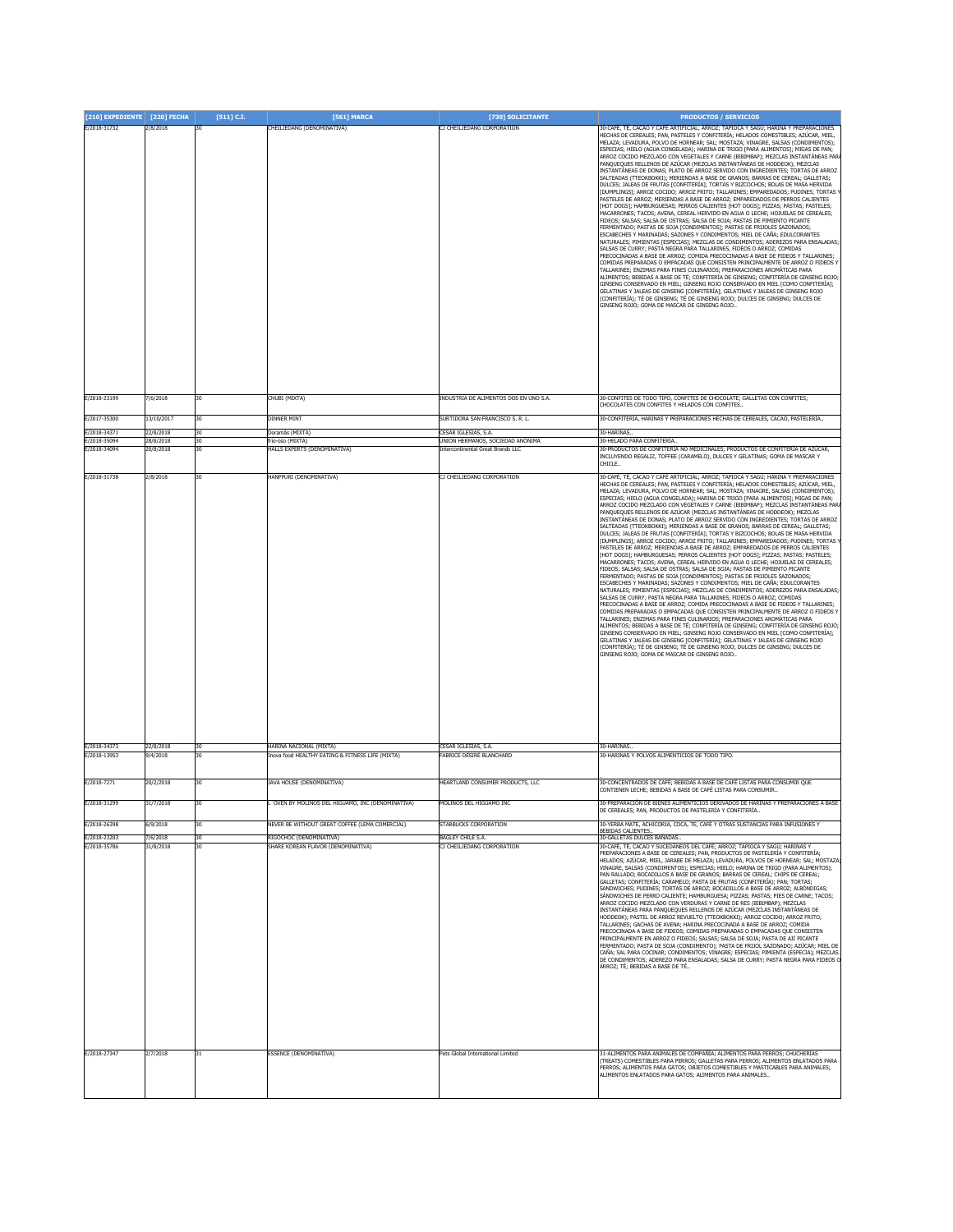| [210] EXPEDIENTE [220] FECHA |                         | [511] C.I.      | [561] MARCA                                                                                         | [730] SOLICITANTE                                                                                                                                 | <b>PRODUCTOS / SERVICIOS</b>                                                                                                                                                                                                                                                                                                                                                                                                                                             |
|------------------------------|-------------------------|-----------------|-----------------------------------------------------------------------------------------------------|---------------------------------------------------------------------------------------------------------------------------------------------------|--------------------------------------------------------------------------------------------------------------------------------------------------------------------------------------------------------------------------------------------------------------------------------------------------------------------------------------------------------------------------------------------------------------------------------------------------------------------------|
| E/2018-28791                 | 12/7/2018               |                 | La Neibana (MIXTA)                                                                                  | SOCIEDAD DE CULTIVADORES DE UVAS Y DERIVADOS DE<br>BAHORUCO INC                                                                                   | 31- PRODUCTOS AGRÍCOLAS, ACUÍCOLAS, HORTÍCOLAS Y FORESTALES EN BRUTO Y SIN<br>ROCESAR; GRANOS Y SEMILLAS EN BRUTO O SIN PROCESAR; FRUTAS Y VERDURAS,<br>HORTALIZAS Y LEGUMBRES ERESCAS. HIERRAS AROMÁTICAS ERESCAS: PLANTAS Y ELORES<br>NATURALES; BULBOS, PLANTONES Y SEMILLAS PARA PLANTAR; ANIMALES VIVOS; PRODUCTOS<br>ALIMENTICIOS Y BEBIDAS PARA ANIMALES; MALTA                                                                                                   |
| E/2018-36530                 | 6/9/2018                |                 | Solla Q-ida can (MIXTA)                                                                             | SOLLA S.A.                                                                                                                                        | 31-PRODUCTOS AGRÍCOLAS, ACUÍCOLAS, HORTÍCOLAS Y FORESTALES EN BRUTO Y SIN<br>PROCESAR; GRANOS Y SEMILLAS EN BRUTO O SIN PROCESAR; FRUTAS Y VERDURAS,<br>HORTALIZAS Y LEGUMBRES FRESCAS, HIERBAS AROMÁTICAS FRESCAS; PLANTAS Y FLORES<br>NATURALES; BULBOS, PLANTONES Y SEMILLAS PARA PLANTAR; ANIMALES VIVOS; PRODUCTOS<br>ALIMENTICIOS Y BEBIDAS PARA ANIMALES; MALTA                                                                                                   |
| E/2011-27376<br>F/2018-34745 | 14/11/2011<br>24/8/2018 | 32              | AGUA LUDIF (DENOMINATIVA)<br>AGUA PERLA-RURI (DENOMINATIVA)                                         | LUIS ERNESTO DIAZ FILPO<br>PERLA JENNIFER NOVA RUDECINDO                                                                                          | 32-AGUA<br>32-AGUAS.                                                                                                                                                                                                                                                                                                                                                                                                                                                     |
| F/2018-36551                 | 6/9/2018                | 32              | <b>R52 (DENOMINATIVA)</b>                                                                           | Bayaria N.V.                                                                                                                                      | 32-BEBIDAS ENERGIZANTES                                                                                                                                                                                                                                                                                                                                                                                                                                                  |
| E/2018-20088                 | 29/8/2018               | 37              | BASED ON SPRINGWATER Spirit DRINK 24 hours (MIXTA)                                                  | ENTERPRISES INFINITY SPIRIT S.R.I. / ELIX JUAN PEREZ                                                                                              | 32-FNFRGIZANTE.                                                                                                                                                                                                                                                                                                                                                                                                                                                          |
|                              |                         |                 |                                                                                                     | ORTORREAL / RODOLFO ARGENIS CACERES CASTILLO                                                                                                      |                                                                                                                                                                                                                                                                                                                                                                                                                                                                          |
| E/2018-23036<br>E/2018-25812 | 6/6/2018<br>20/7/2018   |                 | BERNARD (MIXTA)<br>BOLD (DENOMINATIVA)                                                              | <b>VEN KEBNER</b><br>afael aquino luciano                                                                                                         | 2-CERVEZAS: AGUAS MINERALES Y OTRAS BEBIDAS<br>2-BEBIDAS, AGUAS PARA TOMAR, AGUAS CON SABOR, AGUAS MINERALES Y GASEOSAS Y OTRAS<br>EBIDAS NO ALCOHÓLICAS, A SABER, BEBIDAS SUAVES, BEBIDAS ENERGIZANTES, BEBIDAS PARA<br>DEPORTISTAS; BEBIDAS Y JUGOS DE FRUTAS, ALMÍBAR, CONCENTRADOS Y POLVOS PARA HACER<br>BEBIDAS, A SABER, AGUAS MINERALES Y GASEOSAS, COLA, BEBIDAS SUAVES, BEBIDAS<br>NERGIZANTES, BEBIDAS PARA DEPORTISTAS; BEBIDAS Y JUGOS DE FRUTAS.           |
| E/2018-35973                 | 3/9/2018                | $\overline{32}$ | ELIQUA (DENOMINATIVA)                                                                               | Font Salem, S.L.                                                                                                                                  | 2-CERVEZAS; AGUAS MINERALES Y OTRAS BEBIDAS SIN ALCOHOL; BEBIDAS A BASE DE FRUTAS<br>7UMOS DE ERUTAS: SIROPES Y OTRAS PREPARACIONES PARA ELABORAR BEBIDAS.                                                                                                                                                                                                                                                                                                               |
| E/2018-23813                 | 11/6/2018               |                 | ENGEL (MIXTA)                                                                                       | <b>SVEN KEBNER</b>                                                                                                                                | 32-CERVEZA.                                                                                                                                                                                                                                                                                                                                                                                                                                                              |
| E/2018-35917                 | 3/9/2018                | 32              | HAPPY AGUA (DENOMINATIVA)                                                                           | LUNI POWER TECNOLOGY, S.R.L                                                                                                                       | 32-AGLIAS MINERALES                                                                                                                                                                                                                                                                                                                                                                                                                                                      |
| E/2018-35006                 | 27/8/2018               | 37              | malta Suprema (MIXTA)                                                                               | MAHINDRA DEYALSINGH                                                                                                                               | 32-BEBIDA DE MAI TA                                                                                                                                                                                                                                                                                                                                                                                                                                                      |
| E/2018-36911                 | 10/9/2018               | $\overline{32}$ | NUTRI-AGUA (MIXTA)                                                                                  | NICAURI ESTHER ROSARIO MATOS                                                                                                                      | 32-AGUA                                                                                                                                                                                                                                                                                                                                                                                                                                                                  |
| E/2018-4653                  | 5/2/2018                |                 | PATROCINADOR OFICIAL DE LOS BUENOS MOMENTOS  OFFICIAL<br>SPONSOR OF HAPPY MOMENTS. (LEMA COMERCIAL) | RAFAEL ANTIGUA, CONCEPTO WORLDWIDE                                                                                                                | 32-CERVEZA; AGUAS MINERALES Y GASEOSAS, Y OTRAS BEBIDAS SIN ALCOHOL; BEBIDAS A BASE<br>DE FRUTAS Y ZUMOS DE FRUTAS; SIROPES Y OTRAS PREPARACIONES PARA ELABORAR BEBIDAS.                                                                                                                                                                                                                                                                                                 |
| E/2018-35970                 | 3/9/2018                | 32              | PUERTO SANTO (DENOMINATIVA)                                                                         | Font Salem, S.L.                                                                                                                                  | 32-CERVEZAS; AGUAS MINERALES Y OTRAS BEBIDAS SIN ALCOHOL; BEBIDAS A BASE DE FRUTAS<br>ZUMOS DE FRUTAS: SIROPES Y OTRAS PREPARACIONES PARA ELABORAR BEBIDAS.                                                                                                                                                                                                                                                                                                              |
| E/2018-31072                 | 27/7/2018               | 32              | SAVUFRUT (DENOMINATIVA)                                                                             | <b>CHANNA SANTANA MERCEDES</b>                                                                                                                    | 32-CERVEZAS; AGUAS MINERALES Y OTRAS BEBIDAS SIN ALCOHOL; BEBIDAS A BASE DE FRUTAS<br>ZUMOS DE FRUTAS; SIROPES Y OTRAS PREPARACIONES PARA ELABORAR BEBIDAS.                                                                                                                                                                                                                                                                                                              |
| E/2018-36255                 | 5/9/2018                | 32              | WINFRESH (MIXTA)                                                                                    | Winfresh (UK) Limited                                                                                                                             | 32-AGUAS MINERALES [BEBIDAS], AGUAS GASEOSAS Y OTRAS BEBIDAS SIN ALCOHOL; BEBIDAS<br>BASE DE FRUTAS Y ZUMOS DE FRUTAS SIN ALCOHOL; SIROPES Y OTRAS PREPARACIONES PARA<br><b>FLABORAR BEBIDAS.</b>                                                                                                                                                                                                                                                                        |
| E/2018-35971                 | 3/9/2018                |                 | YAMBY (DENOMINATIVA)                                                                                | Font Salem, S.L.                                                                                                                                  | 2-CERVEZAS; AGUAS MINERALES Y OTRAS BEBIDAS SIN ALCOHOL; BEBIDAS A BASE DE FRUTAS<br>ZUMOS DE FRUTAS; SIROPES Y OTRAS PREPARACIONES PARA ELABORAR BEBIDAS.                                                                                                                                                                                                                                                                                                               |
| E/2018-32676                 | 8/8/2018                | 33              | D'ALAMEL (DENOMINATIVA)                                                                             | BOURNET-LAPOSTOLLE INTERNATIONAL SA                                                                                                               | 33-BEBIDAS ALCOHÓLICAS (EXCEPTO CERVEZAS), VINOS, VINOS ESPUMOSOS                                                                                                                                                                                                                                                                                                                                                                                                        |
| E/2018-25089                 | 31/8/2018               | 33              | KAH (DENOMINATIVA)                                                                                  | ABRICA DE TEQUILAS FINOS, S.A. DE C.V.                                                                                                            | 3-BEBIDAS ALCOHÓLICAS, EXCEPTO CERVEZAS. BEBIDAS ESPÍRITUOSAS. BEBIDAS<br>ESPÍRITUOSAS DESTILADAS. BEBIDAS ESPÍRITUOSAS BASADAS EN AGAVE. TEQUILA. VODKA                                                                                                                                                                                                                                                                                                                 |
|                              |                         |                 |                                                                                                     |                                                                                                                                                   | BRANDY, GINEBRA, RON, LICORES, WHISKY, VINOS,                                                                                                                                                                                                                                                                                                                                                                                                                            |
| E/2018-37306                 | 12/9/2018               | 33              | MARY READ BEVERAGES (DENOMINATIVA)                                                                  | ALCOHOLES DOMINICANOS ALCODOM, S.R.L.                                                                                                             | 33-BEBIDAS ALCOHÓLICAS (EXCEPTO CERVEZAS)                                                                                                                                                                                                                                                                                                                                                                                                                                |
| E/2017-8030<br>E/2017-17482  | 3/3/2017<br>10/5/2017   | 33<br>33        | NEXUS (DENOMINATIVA)<br>NEXUS ONE (MIXTA)                                                           | NEXUS BODEGAS, S.L.<br>NEXUS BODEGAS, S.L.                                                                                                        | 33-VINOS.<br>3-VINOS.                                                                                                                                                                                                                                                                                                                                                                                                                                                    |
| E/2015-31203                 | 6/10/2015               | रर              | PICCOLA LIQUORERIA (MIXTA)                                                                          | CASTELLINO FRUTTI DI MARE SRL / GIANCARLO CASTELLINO                                                                                              |                                                                                                                                                                                                                                                                                                                                                                                                                                                                          |
| E/2018-36245                 | 5/9/2018                | 33              | PILLARS (DENOMINATIVA)                                                                              | Round Hill Cellars dba Rutherford Wine Company                                                                                                    | -BEBIDAS ALCOHÓLICAS<br>3-VINO Y OTRAS BEBIDAS ALCOHÓLICAS, EXCEPTO CERVEZAS.                                                                                                                                                                                                                                                                                                                                                                                            |
| E/2018-31801                 | 2/8/2018                | 33              | <b>VELEIRO Ponche (MIXTA)</b>                                                                       | <b>VELEIRO GROUP, S.A.</b>                                                                                                                        | 33-BEBIDAS ALCOHÓLICAS (EXCEPTO CERVEZAS).                                                                                                                                                                                                                                                                                                                                                                                                                               |
| E/2018-34594                 | 23/8/2018               | 24              | (FIGURATIVA)                                                                                        | CHINA TABACCO HEBEI INDUSTRIAL CO., LTD                                                                                                           | 34-CIGARRILLOS; TABACO MASTICABLE; CIGARROS; CIGARRILLOS QUE CONTIENEN SUSTITUTOS                                                                                                                                                                                                                                                                                                                                                                                        |
|                              |                         |                 |                                                                                                     |                                                                                                                                                   | DEL TABACO, QUE NO SEAN PARA USO MÉDICO; CIGARRILLOS; HIERBAS PARA FUMAR; TABACO;<br>FILTROS DE CIGARRILLOS: CIGARRILLOS ELECTRÓNICOS: SOLUCIONES LÍOUIDAS PARA USO EN<br>IGARRILLOS ELECTRÓNICOS.                                                                                                                                                                                                                                                                       |
| E/2018-34592<br>E/2018-33654 | 23/8/2018<br>15/8/2018  |                 | (FIGURATIVA)<br>Vagabundo (MIXTA)                                                                   | CHINA TOBACCO HEBEI INDUSTRIAL CO., LTD<br>JOSE MANUEL VICTORIA BONILLA                                                                           | 34-CIGARRILLOS: TABACO MASTICABLE: CIGARROS: CIGARRILLOS OUE CONTIENEN SUSTITUTOS<br>DEL TABACO, QUE NO SEAN PARA USO MÉDICO: CIGARRILLOS: HIERBAS PARA: TABACO: FILTROS<br>DE CIGARRILLOS; CIGARRILLOS ELECTRÓNICOS, SOLUCIONES LÍQUIDAS PARA USO EN<br>CIGARRILLOS ELECTRÓNICOS.<br>34-TABACO: ARTÍCULOS PARA FUMADORES: CERILLAS                                                                                                                                      |
| E/2018-34085                 | 20/8/2018               | 34              | VICTORIA Coffie (MIXTA)                                                                             | JOSE MANUEL VICTORIA BONILLA                                                                                                                      | 34-TABACO; ARTÍCULOS PARA FUMADORES; CERILLAS                                                                                                                                                                                                                                                                                                                                                                                                                            |
| E/2018-34123                 | 7/9/2018                | 34              | YOUNG DANNY CIGARS (DENOMINATIVA)                                                                   | PORFIRIO DE JESUS LOPEZ NIETO                                                                                                                     | 34-TABACO; ARTÍCULOS PARA FUMADORES; CERILLAS                                                                                                                                                                                                                                                                                                                                                                                                                            |
| E/2018-34839                 | 24/8/2018               | 35              | <b>IFP POPULAR TE ACOMPAÑA (LEMA COMERCIAL)</b>                                                     | ADMINISTRADORA DE FONDOS DE PENSIONES POPULAR SA                                                                                                  | 5-PUBLICIDAD; GESTIÓN DE NEGOCIOS COMERCIALES, ADMINISTRACIÓN COMERCIAL;                                                                                                                                                                                                                                                                                                                                                                                                 |
|                              |                         |                 |                                                                                                     |                                                                                                                                                   | RABAJOS DE OFICINA; IMPORTACIÓN Y EXPORTACIÓN; SERVICIOS DE VENTA AL DETALLE EN<br>OMERCIOS: SERVICIOS DE VENTA AL DETALLE EN REDES MUNDIALES INFORMÁTICAS.                                                                                                                                                                                                                                                                                                              |
| E/2018-31600                 | 1/8/2018                |                 | PITUSA PARTY & MORE (DENOMINATIVA)                                                                  | ADDIS DARILYN BELTRE PLASENCIA DE BRITO, CRISTOBALINA<br>PLASENCIA ABREU, DANISSA YISELL BELTRE PLASENCIA,<br>DENISSE JACOUELINE BELTRE DE RINCON | 35-SERVICIOS DE ORGANIZACIÓN DE EVENTOS CON FINES COMERCIALES Y PROMOCIONES.                                                                                                                                                                                                                                                                                                                                                                                             |
| E/2018-31060                 | 27/7/2018               |                 | BH HS (DENOMINATIVA)                                                                                | domeServices of America. Inc                                                                                                                      | 36-SERVICIOS DE CORRETAJE INMOBILIARIO; ADMINISTRACIÓN DE BIENES RAÍCES;<br>CONSULTORÍA SOBRE BIENES RAÍCES; AGENCIAS DE BIENES RAÍCES; GESTIÓN DE BIENES<br>RAÍCES; SERVICIOS DE AGENCIAS DE BIENES RAÍCES PARA FINES COMERCIALES; SUMINISTRO<br>DE INFORMACIÓN RELACIONADA CON BIENES RAÍCES; ASESORAMIENTO RELACIONADO CON<br>BIENES INMUERLES: SUMINISTRO DE INFORMACIÓN RELACIONADA CON TEMAS DE BIENES<br>RAÍCES A TRAVÉS DE INTERNET; CORRETAJE DE BIENES RAÍCES. |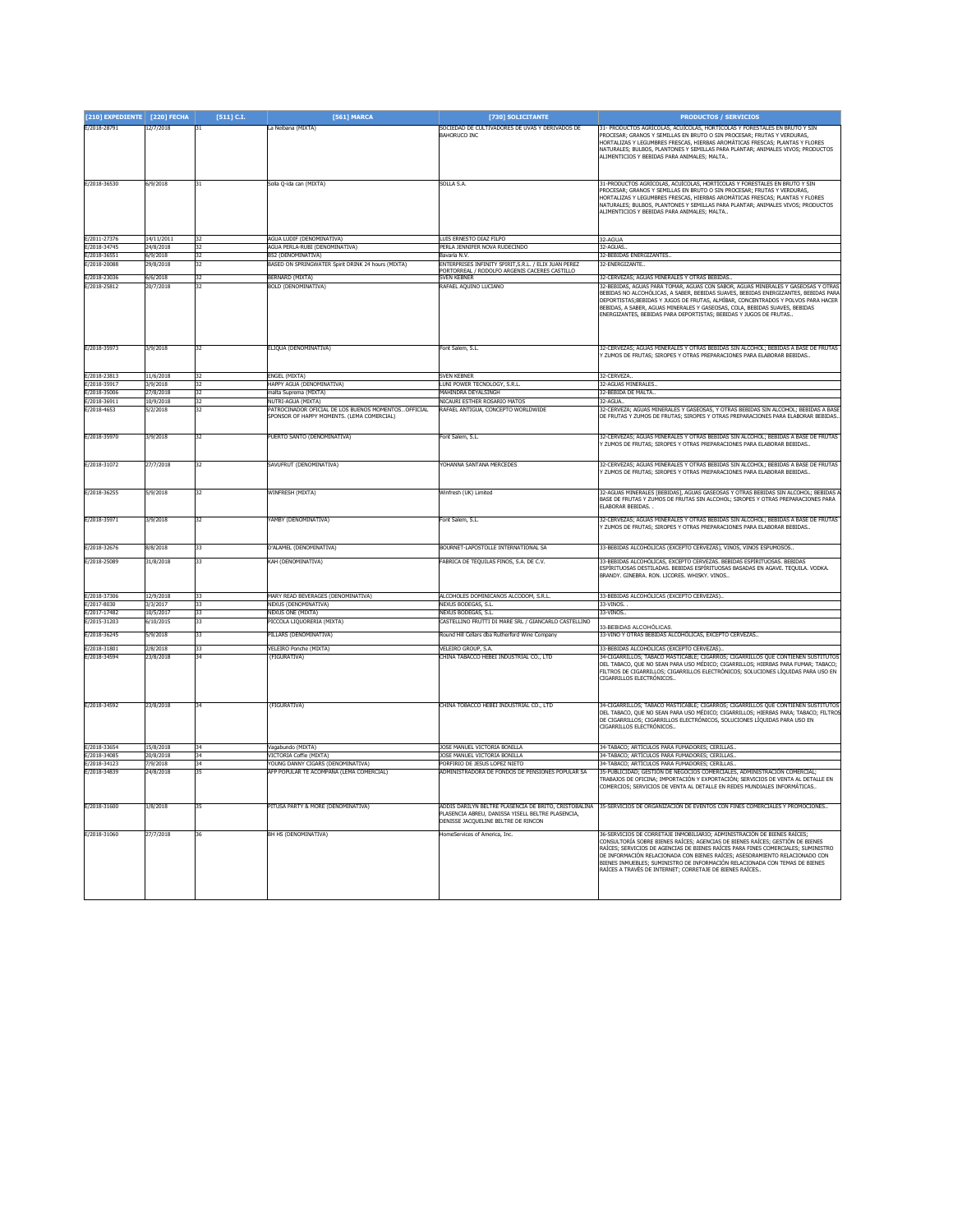| [210] EXPEDIENTE [220] FECHA               |                                    | [511] C.I.     | [561] MARCA                                                                                         | [730] SOLICITANTE                                                              | <b>PRODUCTOS / SERVICIOS</b>                                                                                                                                                                                                                                                                                                                                                                                                                                                                                                                                                                                                                                                                                                                                                                                                                                                                                                                                                                                                                                                                                                                                                                                                                                                                                                                                                                                                                                                                                                                                                                                                                                                                                                                                                                                                                                                                                                                                                                                                                                                                                                                                                                                                                                                                                                                                                                                                                                                                                                                                                                                                                                                                                                                                                                                                                                                                                                                                                                                                                                                                                                                                                                                                                                                                                                                                                                                                                                                                                                                                                                                                                                                                                                                                                                                                                                                                                                                                                                                                                                                                                                                                                                                                                                                                                                                                                             |
|--------------------------------------------|------------------------------------|----------------|-----------------------------------------------------------------------------------------------------|--------------------------------------------------------------------------------|------------------------------------------------------------------------------------------------------------------------------------------------------------------------------------------------------------------------------------------------------------------------------------------------------------------------------------------------------------------------------------------------------------------------------------------------------------------------------------------------------------------------------------------------------------------------------------------------------------------------------------------------------------------------------------------------------------------------------------------------------------------------------------------------------------------------------------------------------------------------------------------------------------------------------------------------------------------------------------------------------------------------------------------------------------------------------------------------------------------------------------------------------------------------------------------------------------------------------------------------------------------------------------------------------------------------------------------------------------------------------------------------------------------------------------------------------------------------------------------------------------------------------------------------------------------------------------------------------------------------------------------------------------------------------------------------------------------------------------------------------------------------------------------------------------------------------------------------------------------------------------------------------------------------------------------------------------------------------------------------------------------------------------------------------------------------------------------------------------------------------------------------------------------------------------------------------------------------------------------------------------------------------------------------------------------------------------------------------------------------------------------------------------------------------------------------------------------------------------------------------------------------------------------------------------------------------------------------------------------------------------------------------------------------------------------------------------------------------------------------------------------------------------------------------------------------------------------------------------------------------------------------------------------------------------------------------------------------------------------------------------------------------------------------------------------------------------------------------------------------------------------------------------------------------------------------------------------------------------------------------------------------------------------------------------------------------------------------------------------------------------------------------------------------------------------------------------------------------------------------------------------------------------------------------------------------------------------------------------------------------------------------------------------------------------------------------------------------------------------------------------------------------------------------------------------------------------------------------------------------------------------------------------------------------------------------------------------------------------------------------------------------------------------------------------------------------------------------------------------------------------------------------------------------------------------------------------------------------------------------------------------------------------------------------------------------------------------------------------------------------------------|
| E/2017-47158<br>E/2017-47156               | 14/12/2017<br>14/12/2017           | 36<br>36       | BID INVEST (DENOMINATIVA)<br><b>BID Invest (MIXTA)</b>                                              | INTER-AMERICAN INVESTMENT CORPORATION<br>INTER-AMERICAN INVESTMENT CORPORATION | 6-SERVICIOS: FINANCIAMIENTO EN FORMA DE PRÉSTAMOS FINANCIEROS, INVERSIONES DE<br>CAPITAL Y GARANTÍAS FINANCIERAS PARA FOMENTAR EL ESTABLECIMIENTO, LA EXPANSIÓN Y LA<br>MODERNIZACIÓN DE EMPRESAS PRIVADAS; SERVICIOS FINANCIEROS EN FORMA DE PRÉSTAMOS,<br>INVERSIONES DE CAPITAL Y GARANTÍAS FINANCIERAS PARA APOYAR EL DESARROLLO<br>ECONÓMICO Y PROMOVER LA SOSTENIBILIDAD; COFINANCIACIÓN Y SINDICACIÓN DE<br>/EHÍCULOS DE INVERSIÓN PARA TERCEROS; SERVICIOS DE CARIDAD, A SABER, GESTIÓN DE<br>ICTIVOS FINANCIEROS PARA APOYAR PROGRAMAS DE SALUD, BIENESTAR Y DESARROLLO<br>ECONÓMICO DE COMUNIDADES EMPOBRECIDAS; SERVICIOS DE BANCA EN LÍNEA ACCESIBLES A<br>TRAVÉS DE APLICACIONES MÓVILES NO DESCARGABLES; SERVICIOS DE ASESORÍA Y<br>CONSULTORÍA FINANCIERA; SERVICIOS DE FINANCIACIÓN PRESTADOS AL SECTOR PRIVADO EN<br>DIVERSOS PAÍSES; SUMINISTRO DE INFORMACIÓN SOBRE INVERSIONES FINANCIERAS,<br>BANCARIAS, ECONÓMICAS Y FINANCIERAS POR MEDIO DE UNA RED INFORMÁTICA MUNDIAL;<br>SERVICIOS DE INVERSIÓN DE CAPITAL, PROPORCIONANDO FINANCIAMIENTO DE PRÉSTAMOS<br>PARA EL DESARROLLO DE PAÍSES DEL TERCER MUNDO: PROPORCIONAR FINANCIAMIENTO PARA<br>EL DESARROLLO AL SECTOR PRIVADO; SERVICIOS FINANCIEROS, EN CONCRETO, LA CONCESIÓN<br>DE SUBVENCIONES A PERSONAS Y ORGANIZACIONES CON EL FIN DE DESARROLLAR. RECOPILAR<br>' DIFUNDIR UNA AMPLIA VARIEDAD DE INFORMACIÓN PARA SU USO EN EL DESARROLLO SOCIAL<br>' ECONÓMICO DE LAS ECONOMÍAS EMERGENTES: SERVICIOS DE INVERSIÓN DE FONDOS DE<br>BONOS; SERVICIOS DE GESTIÓN DE FONDOS DE BONOS; INVERSIÓN EN PRÉSTAMOS Y CAPITAL,<br>FINANCIACIÓN A CORTO Y LARGO PLAZO; GESTIÓN DE ACTIVOS FINANCIEROS, INCLUIDA LA<br>FORMACIÓN Y GESTIÓN DE FONDOS DE INVERSIÓN; PRESTACIÓN DE SERVICIOS DE SEGUROS, A<br>SABER, CORRETAJE DE SEGUROS DE RIESGO POLÍTICO PARA LA INVERSIÓN EXTRANJERA<br>DIRECTA EN LOS PAÍSES EN DESARROLLO; PROPORCIONAR ASISTENCIA TÉCNICA EN LA<br>NATURALEZA DE PROPORCIONAR INFORMACIÓN SOBRE INVERSIONES FINANCIERAS PARA QUE<br>LOS INVERSIONISTAS MEJOREN LOS CLIMAS DE INVERSIÓN Y PROMUEVAN OPORTUNIDADES DE<br>INVERSIÓN EN LOS PAÍSES EN DESARROLLO; SUMINISTRO DE INFORMACIÓN FINANCIERA SOBRE<br>INVERSIONES DIRECTAS EN PAÍSES EN DESARROLLO; SUMINISTRO DE INFORMACIÓN<br>INANCIERA SOBRE ENTORNOS COMERCIALES Y JURÍDICOS RELACIONADOS CON LA INVERSIÓN<br>EN PAÍSES EN DESARROLLO; SUMINISTRO DE INFORMACIÓN EN EL CAMPO DE LA GESTIÓN DE<br>RIESGOS FINANCIEROS Y SEGUROS; SERVICIOS DE INVESTIGACIÓN FINANCIERA EN EL CAMPO<br>DE LA INVERSIÓN EXTRANJERA DIRECTA; SUMINISTRO DE SERVICIOS DE INFORMACIÓN Y<br>SEGUROS, EN CONCRETO, SUMINISTRO DE CORRETAJE DE SEGUROS DE RIESGO POLÍTICO E<br>INFORMACIÓN PARA LA INVERSIÓN EXTRANJERA DIRECTA EN LOS PAÍSES EN DESARROLLO;<br>ROPORCIONAR ASISTENCIA TÉCNICA EN LA NATURALEZA DE PROPORCIONAR INFORMACIÓN<br>SOBRE INVERSIONES FINANCIERAS PARA QUE LOS INVERSIONISTAS MEJOREN LOS CLIMAS DE<br>NVERSIÓN Y PROMUEVAN OPORTUNIDADES DE INVERSIÓN EN LOS PAÍSES EN DESARROLLO;<br>SERVICIOS DE ASESORAMIENTO Y CONSULTORÍA DE INVERSIONES EN EL CAMPO DE LOS PAÍSES<br>N DESARROLLO; PROPORCIONAR INFORMACIÓN SOBRE LOS SERVICIOS DE FINANCIACIÓN<br>6-SERVICIOS: FINANCIAMIENTO EN FORMA DE PRÉSTAMOS FINANCIEROS, INVERSIONES DE<br>CAPITAL Y GARANTÍAS FINANCIERAS PARA FOMENTAR EL ESTABLECIMIENTO, LA EXPANSIÓN Y LA<br>MODERNIZACIÓN DE EMPRESAS PRIVADAS: SERVICIOS FINANCIEROS EN FORMA DE PRÉSTAMOS.<br>INVERSIONES DE CAPITAL Y GARANTÍAS FINANCIERAS PARA APOYAR EL DESARROLLO<br>ECONÓMICO Y PROMOVER LA SOSTENIBILIDAD; COFINANCIACIÓN Y SINDICACIÓN DE<br>/EHÍCULOS DE INVERSIÓN PARA TERCEROS; SERVICIOS DE CARIDAD, A SABER, GESTIÓN DE<br>ACTIVOS FINANCIEROS PARA APOYAR PROGRAMAS DE SALUD, BIENESTAR Y DESARROLLO<br>ECONÓMICO DE COMUNIDADES EMPOBRECIDAS; SERVICIOS DE BANCA EN LÍNEA ACCESIBLES A<br>TRAVÉS DE APLICACIONES MÓVILES NO DESCARGABLES; SERVICIOS DE ASESORÍA Y<br>CONSULTORÍA FINANCIERA; SERVICIOS DE FINANCIACIÓN PRESTADOS AL SECTOR PRIVADO EN<br>DIVERSOS PAÍSES; SUMINISTRO DE INFORMACIÓN SOBRE INVERSIONES FINANCIERAS,<br>BANCARIAS, ECONÓMICAS Y FINANCIERAS POR MEDIO DE UNA RED INFORMÁTICA MUNDIAL;<br>SERVICIOS DE INVERSIÓN DE CAPITAL, PROPORCIONANDO FINANCIAMIENTO DE PRÉSTAMOS<br>PARA EL DESARROLLO DE PAÍSES DEL TERCER MUNDO; PROPORCIONAR FINANCIAMIENTO PARA |
|                                            |                                    |                |                                                                                                     |                                                                                | EL DESARROLLO AL SECTOR PRIVADO; SERVICIOS FINANCIEROS, EN CONCRETO, LA CONCESIÓN<br>DE SUBVENCIONES A PERSONAS Y ORGANIZACIONES CON EL FIN DE DESARROLLAR, RECOPILAR<br>DIFUNDIR UNA AMPLIA VARIEDAD DE INFORMACIÓN PARA SU USO EN EL DESARROLLO SOCIAL<br>ECONÓMICO DE LAS ECONOMÍAS EMERGENTES; SERVICIOS DE INVERSIÓN DE FONDOS DE<br>BONOS; SERVICIOS DE GESTIÓN DE FONDOS DE BONOS; INVERSIÓN EN PRÉSTAMOS Y CAPITAL,<br>FINANCIACIÓN A CORTO Y LARGO PLAZO; GESTIÓN DE ACTIVOS FINANCIEROS, INCLUIDA LA<br>FORMACIÓN Y GESTIÓN DE FONDOS DE INVERSIÓN; PRESTACIÓN DE SERVICIOS DE SEGUROS, A<br>SABER, CORRETAJE DE SEGUROS DE RIESGO POLÍTICO PARA LA INVERSIÓN EXTRANJERA<br>DIRECTA EN LOS PAÍSES EN DESARROLLO; PROPORCIONAR ASISTENCIA TÉCNICA EN LA<br>NATURALEZA DE PROPORCIONAR INFORMACIÓN SOBRE INVERSIONES FINANCIERAS PARA QUE<br>LOS INVERSIONISTAS MEJOREN LOS CLIMAS DE INVERSIÓN Y PROMUEVAN OPORTUNIDADES DE<br>INVERSIÓN EN LOS PAÍSES EN DESARROLLO: SUMINISTRO DE INFORMACIÓN FINANCIERA SOBRE<br>INVERSIONES DIRECTAS EN PAÍSES EN DESARROLLO; SUMINISTRO DE INFORMACIÓN<br>FINANCIERA SOBRE ENTORNOS COMERCIALES Y JURÍDICOS RELACIONADOS CON LA INVERSIÓN<br>EN PAÍSES EN DESARROLLO: SUMINISTRO DE INFORMACIÓN EN EL CAMPO DE LA GESTIÓN DE<br>RIESGOS FINANCIEROS Y SEGUROS; SERVICIOS DE INVESTIGACIÓN FINANCIERA EN EL CAMPO<br>DE LA INVERSIÓN EXTRANJERA DIRECTA; SUMINISTRO DE SERVICIOS DE INFORMACIÓN Y<br>SEGUROS, EN CONCRETO, SUMINISTRO DE CORRETAJE DE SEGUROS DE RIESGO POLÍTICO E<br>INFORMACIÓN PARA LA INVERSIÓN EXTRANJERA DIRECTA EN LOS PAÍSES EN DESARROLLO;<br>PROPORCIONAR ASISTENCIA TÉCNICA EN LA NATURALEZA DE PROPORCIONAR INFORMACIÓN<br>SOBRE INVERSIONES FINANCIERAS PARA QUE LOS INVERSIONISTAS MEJOREN LOS CLIMAS DE<br>INVERSIÓN Y PROMUEVAN OPORTUNIDADES DE INVERSIÓN EN LOS PAÍSES EN DESARROLLO;<br>SERVICIOS DE ASESORAMIENTO Y CONSULTORÍA DE INVERSIONES EN EL CAMPO DE LOS PAÍSES<br>EN DESARROLLO; PROPORCIONAR INFORMACIÓN SOBRE LOS SERVICIOS DE FINANCIACIÓN                                                                                                                                                                                                                                                                                                                                                                                                                                                                                                                                                                                                                                                                                                                                                                                                                                                                                                                                                                                                                                                                                                                                                                                                                                                                                                                                                                                                                                                                                                                                                                                                                                                                                                                                                                                                                                                                                                                                                                                                                                                                                                                                                                                                                                                                                                                                                 |
| E/2018-32731<br>E/2018-17273               | 9/8/2018<br>25/7/2018              | 36<br>36       | CONSTRUAPOYO (MIXTA)<br>Crediclick BHD León (DENOMINATIVA)                                          | CEMEX MÉXICO, S.A. DE C.V.<br>BANCO MÚLTIPLE BHD LEÓN, S. A.                   | 36-SERVICIOS DE NEGOCIOS FINANCIEROS, MONETARIOS E INMOBILIARIOS, EN ESPECIAL<br>INANCIAMIENTO Y OTORGAMIENTO DE CRÉDITOS PARA LA CONSTRUCCIÓN.<br>36-SERVICIOS PRESTADOS EN EL MARCO DE OPERACIONES FINANCIERAS Y MONETARIAS, ASÍ<br>COMO LOS SERVICIOS RELACIONADOS CON CONTRATOS DE SEGUROS DE TODO TIPO                                                                                                                                                                                                                                                                                                                                                                                                                                                                                                                                                                                                                                                                                                                                                                                                                                                                                                                                                                                                                                                                                                                                                                                                                                                                                                                                                                                                                                                                                                                                                                                                                                                                                                                                                                                                                                                                                                                                                                                                                                                                                                                                                                                                                                                                                                                                                                                                                                                                                                                                                                                                                                                                                                                                                                                                                                                                                                                                                                                                                                                                                                                                                                                                                                                                                                                                                                                                                                                                                                                                                                                                                                                                                                                                                                                                                                                                                                                                                                                                                                                                              |
| E/2018-35049                               | 27/8/2018                          | 36             | LO COMPARO (DENOMINATIVA)                                                                           | AFFINITY MARKETING INTERNATIONAL, S.R.L.                                       | 36-VENTA AL POR MAYOR DE SEGUROS                                                                                                                                                                                                                                                                                                                                                                                                                                                                                                                                                                                                                                                                                                                                                                                                                                                                                                                                                                                                                                                                                                                                                                                                                                                                                                                                                                                                                                                                                                                                                                                                                                                                                                                                                                                                                                                                                                                                                                                                                                                                                                                                                                                                                                                                                                                                                                                                                                                                                                                                                                                                                                                                                                                                                                                                                                                                                                                                                                                                                                                                                                                                                                                                                                                                                                                                                                                                                                                                                                                                                                                                                                                                                                                                                                                                                                                                                                                                                                                                                                                                                                                                                                                                                                                                                                                                                         |
| E/2018-32556<br>E/2018-3527:               | 8/8/2018<br>28/8/2018              | 36<br>38       | Los Valores nos Mueven Adelante (LEMA COMERCIAL)<br>A OTRO NIVEL (DENOMINATIVA)                     | BANCO MÚLTIPLE BHD LEÓN. S.A.<br>EDUARDO FELIX ABREU FELIZ                     | 6-SERVICIOS EINANCIEROS<br>38-difusión de programas                                                                                                                                                                                                                                                                                                                                                                                                                                                                                                                                                                                                                                                                                                                                                                                                                                                                                                                                                                                                                                                                                                                                                                                                                                                                                                                                                                                                                                                                                                                                                                                                                                                                                                                                                                                                                                                                                                                                                                                                                                                                                                                                                                                                                                                                                                                                                                                                                                                                                                                                                                                                                                                                                                                                                                                                                                                                                                                                                                                                                                                                                                                                                                                                                                                                                                                                                                                                                                                                                                                                                                                                                                                                                                                                                                                                                                                                                                                                                                                                                                                                                                                                                                                                                                                                                                                                      |
| E/2018-33150                               | 13/8/2018                          | 39             | AEROPUERTO INTERNACIONAL DE PUNTA CANA (DENOMINATIVA)                                               | CORPORACION AEROPORTUARIA DEL ESTE, S.A.S.                                     | 19-TRANSPORTE: EMBALAJE Y ALMACENAMIENTO DE MERCANCÍAS: ORGANIZACIÓN DE VIAJES                                                                                                                                                                                                                                                                                                                                                                                                                                                                                                                                                                                                                                                                                                                                                                                                                                                                                                                                                                                                                                                                                                                                                                                                                                                                                                                                                                                                                                                                                                                                                                                                                                                                                                                                                                                                                                                                                                                                                                                                                                                                                                                                                                                                                                                                                                                                                                                                                                                                                                                                                                                                                                                                                                                                                                                                                                                                                                                                                                                                                                                                                                                                                                                                                                                                                                                                                                                                                                                                                                                                                                                                                                                                                                                                                                                                                                                                                                                                                                                                                                                                                                                                                                                                                                                                                                           |
| E/2018-16345<br>E/2018-32181               | 24/4/2018<br>6/8/2018              | 39<br>39       | City sightseeing del caribe (MIXTA)<br>Ozuna CARGO (MIXTA)                                          | JUAN CARLOS PAIS FERNANDEZ<br>CESAR AMADO MARTINEZ DE LEON                     | 39-TRANSPORTE; EMBALAJE Y ALMACENAMIENTO DE MERCANCÍAS; ORGANIZACIÓN DE VIAJES.<br>39-TRANSPORTE: EMBALAIE Y ALMACENAMIENTO DE MERCANCÍAS: ORGANIZACIÓN DE VIA1ES.                                                                                                                                                                                                                                                                                                                                                                                                                                                                                                                                                                                                                                                                                                                                                                                                                                                                                                                                                                                                                                                                                                                                                                                                                                                                                                                                                                                                                                                                                                                                                                                                                                                                                                                                                                                                                                                                                                                                                                                                                                                                                                                                                                                                                                                                                                                                                                                                                                                                                                                                                                                                                                                                                                                                                                                                                                                                                                                                                                                                                                                                                                                                                                                                                                                                                                                                                                                                                                                                                                                                                                                                                                                                                                                                                                                                                                                                                                                                                                                                                                                                                                                                                                                                                       |
| E/2018-23334                               | 7/6/2018                           | 39             | UCS COURIER & CARGO (MIXTA)                                                                         | RIMALDA MELISA ESTRELLA ALBA DE DIAZ                                           | 9-PRESTACIÓN DE SERVICIOS DE TRANSPORTE. EMBALA JE Y ALMACENAMIENTO DE<br>MERCANCÍAS DE UN LUGAR A OTRO POR FERROCARRIL, CARRETERA, AGUA O AIRE.<br>ALMACENAMIENTO DE MERCANCÍAS EN DEPÓSITOS. SERVICIO COURIER EN GENERAL<br>LMACENAMIENTO. SERVICIOS DE DEPOSITO. ALQUILER DE ALMACENES [DEPOSITOS].<br>CORRETAJE MARÍTIMO. CORRETAJE DE FLETES. CORRETAJE DE TRANSPORTE. DESCARGA DE<br>MERCANCÍAS. DISTRIBUCIÓN DE PAQUETES / REPARTO DE PAQUETES. DISTRIBUCIÓN DE<br>MENSAJES / REPARTO DE CORREO. EMPAQUETADO DE PRODUCTOS / ACONDICIONAMIENTO DE<br>PRODUCTOS, EMPAOUETADO DE MERCANCÍAS, SERVICIOS DE ENVOLTURA DE REGALOS.<br>SERVICIOS DE EXPEDICIÓN DE FLETES. FLETE [TRANSPORTE DE MERCANCÍAS]. INFORMACIÓN<br>SOBRE ALMACENAMIENTO. INFORMACIÓN SOBRE TRANSPORTE. SERVICIOS LOGÍSTICOS DE<br>TRANSPORTE. SERVICIOS DE MENSAJERÍA [CORREO O MERCANCÍAS]. REPARTO DE MERCANCÍAS<br>' DISTRIBUCIÓN [REPARTO] DE PRODUCTOS. REPARTO DE MERCANCÍAS ENCARGADAS POR<br>CORRESPONDENCIA                                                                                                                                                                                                                                                                                                                                                                                                                                                                                                                                                                                                                                                                                                                                                                                                                                                                                                                                                                                                                                                                                                                                                                                                                                                                                                                                                                                                                                                                                                                                                                                                                                                                                                                                                                                                                                                                                                                                                                                                                                                                                                                                                                                                                                                                                                                                                                                                                                                                                                                                                                                                                                                                                                                                                                                                                                                                                                                                                                                                                                                                                                                                                                                                                                                                                                                                                                                             |
| E/2018-32155<br>E/2018-21088               | 6/8/2018<br>23/5/2018              | 41<br>41       | ARIEL CABRERA TU NEGRO DE LA BACHATA (DENOMINATIVA)<br>BLACK CARD (DENOMINATIVA)                    | ARIEL TAURINO CABRERA, JOSE DOMINGO REINOSO<br>PFIP International              | 41-NOMBRE ARTÍSTICO.<br>41-INSTRUCCIÓN Y ENTRENAMIENTO PARA EL ACONDICIONAMIENTO FÍSICO; SERVICIOS DE<br>LUBES DE BIENESTAR Y SALUD, A SABER, SUMINISTRO DE INSTRUCCIÓN Y EQUIPO EN EL<br>MBITO DEL EJERCICIO FÍSICO                                                                                                                                                                                                                                                                                                                                                                                                                                                                                                                                                                                                                                                                                                                                                                                                                                                                                                                                                                                                                                                                                                                                                                                                                                                                                                                                                                                                                                                                                                                                                                                                                                                                                                                                                                                                                                                                                                                                                                                                                                                                                                                                                                                                                                                                                                                                                                                                                                                                                                                                                                                                                                                                                                                                                                                                                                                                                                                                                                                                                                                                                                                                                                                                                                                                                                                                                                                                                                                                                                                                                                                                                                                                                                                                                                                                                                                                                                                                                                                                                                                                                                                                                                     |
| E/2017-39874                               | 20/10/2017                         | 41             | Burger Rocks (MIXTA)                                                                                | uatro Dmentes Lab. S.A.                                                        | 41-SERVICIOS RELACIONADOS CON UN FESTIVAL GASTRONÓMICO DE HAMBURGUESAS                                                                                                                                                                                                                                                                                                                                                                                                                                                                                                                                                                                                                                                                                                                                                                                                                                                                                                                                                                                                                                                                                                                                                                                                                                                                                                                                                                                                                                                                                                                                                                                                                                                                                                                                                                                                                                                                                                                                                                                                                                                                                                                                                                                                                                                                                                                                                                                                                                                                                                                                                                                                                                                                                                                                                                                                                                                                                                                                                                                                                                                                                                                                                                                                                                                                                                                                                                                                                                                                                                                                                                                                                                                                                                                                                                                                                                                                                                                                                                                                                                                                                                                                                                                                                                                                                                                   |
| E/2018-29857<br>E/2018-33997               | 22/8/2018<br>27/8/2018             | 41<br>41       | CHIMONT 01 (DENOMINATIVA)<br>CLIMA POLÍTICO RD (DENOMINATIVA)                                       | EONEL DE LA CRUZ MERCEDES<br><b>CESAR RAFAEL CASADO TEJEDA</b>                 | 41-MÚSICA URBANA.<br>41-PERIÓDICO DIGITAL.                                                                                                                                                                                                                                                                                                                                                                                                                                                                                                                                                                                                                                                                                                                                                                                                                                                                                                                                                                                                                                                                                                                                                                                                                                                                                                                                                                                                                                                                                                                                                                                                                                                                                                                                                                                                                                                                                                                                                                                                                                                                                                                                                                                                                                                                                                                                                                                                                                                                                                                                                                                                                                                                                                                                                                                                                                                                                                                                                                                                                                                                                                                                                                                                                                                                                                                                                                                                                                                                                                                                                                                                                                                                                                                                                                                                                                                                                                                                                                                                                                                                                                                                                                                                                                                                                                                                               |
| E/2018-32100                               | 6/8/2018                           | 41             | EL SERVIDOR CONSTITUCIONAL (DENOMINATIVA)                                                           | TRIBUNAL CONSTITUCIONAL                                                        | 41-BOLETÍN INFORMATIVO INTERNO INSTITUCIONAL DIGITAL.                                                                                                                                                                                                                                                                                                                                                                                                                                                                                                                                                                                                                                                                                                                                                                                                                                                                                                                                                                                                                                                                                                                                                                                                                                                                                                                                                                                                                                                                                                                                                                                                                                                                                                                                                                                                                                                                                                                                                                                                                                                                                                                                                                                                                                                                                                                                                                                                                                                                                                                                                                                                                                                                                                                                                                                                                                                                                                                                                                                                                                                                                                                                                                                                                                                                                                                                                                                                                                                                                                                                                                                                                                                                                                                                                                                                                                                                                                                                                                                                                                                                                                                                                                                                                                                                                                                                    |
| E/2018-33604<br>E/2018-33601               | 30/8/2018<br>30/8/2018             | 41<br>41       | FERIA DEL CHIVO LINIERO, FERCHILIN (DENOMINATIVA)<br>FERIA DEL CHIVO, FERCHI (DENOMINATIVA)         | HEINZ SIEGFRIED VIELUF CABRERA<br>HEINZ SIEGFRIED VIELUF CABRERA               | 41-FERIAS GASTRONÓMICAS.<br>41-FERIAS GASTRONÓMICAS.                                                                                                                                                                                                                                                                                                                                                                                                                                                                                                                                                                                                                                                                                                                                                                                                                                                                                                                                                                                                                                                                                                                                                                                                                                                                                                                                                                                                                                                                                                                                                                                                                                                                                                                                                                                                                                                                                                                                                                                                                                                                                                                                                                                                                                                                                                                                                                                                                                                                                                                                                                                                                                                                                                                                                                                                                                                                                                                                                                                                                                                                                                                                                                                                                                                                                                                                                                                                                                                                                                                                                                                                                                                                                                                                                                                                                                                                                                                                                                                                                                                                                                                                                                                                                                                                                                                                     |
| E/2018-766<br>E/2018-23114<br>E/2018-26764 | 8/1/2018<br>20/7/2018<br>28/6/2018 | 41<br>41<br>41 | FESTIVAL MOZART CARIBE (MIXTA)<br>FRANCOROMANTICO (DENOMINATIVA)<br>LA COCINA CURADA (DENOMINATIVA) | OHENNY ENRIQUE AGRAMONTE<br>WILSON NIVAR FLORENTINO<br>AMY HUSSEIN SANCHEZ     | 41-FESTIVAL MUSICAL.<br>41-NOMBRE ARTÍSTICO.<br>41-EDUCACIÓN; FORMACIÓN; SERVICIOS DE ENTRETENIMIENTO; ACTIVIDADES DEPORTIVAS Y                                                                                                                                                                                                                                                                                                                                                                                                                                                                                                                                                                                                                                                                                                                                                                                                                                                                                                                                                                                                                                                                                                                                                                                                                                                                                                                                                                                                                                                                                                                                                                                                                                                                                                                                                                                                                                                                                                                                                                                                                                                                                                                                                                                                                                                                                                                                                                                                                                                                                                                                                                                                                                                                                                                                                                                                                                                                                                                                                                                                                                                                                                                                                                                                                                                                                                                                                                                                                                                                                                                                                                                                                                                                                                                                                                                                                                                                                                                                                                                                                                                                                                                                                                                                                                                          |
|                                            |                                    |                |                                                                                                     |                                                                                | CULTURALES.                                                                                                                                                                                                                                                                                                                                                                                                                                                                                                                                                                                                                                                                                                                                                                                                                                                                                                                                                                                                                                                                                                                                                                                                                                                                                                                                                                                                                                                                                                                                                                                                                                                                                                                                                                                                                                                                                                                                                                                                                                                                                                                                                                                                                                                                                                                                                                                                                                                                                                                                                                                                                                                                                                                                                                                                                                                                                                                                                                                                                                                                                                                                                                                                                                                                                                                                                                                                                                                                                                                                                                                                                                                                                                                                                                                                                                                                                                                                                                                                                                                                                                                                                                                                                                                                                                                                                                              |
| E/2018-33877<br>E/2018-23806               | 17/8/2018<br>11/6/2018             | 41<br>41       | LEIER BRY (DENOMINATIVA)<br>MARIELLE HAZLO (DENOMINATIVA)                                           | BRYAN LEONARDO SIERRA MEDINA<br>POSTQATAR GROUP, S.R.L.                        | 41-ARTISTA MUSICAL<br>41-EDUCACIÓN; FORMACIÓN; SERVICIOS DE ENTRETENIMIENTO; ACTIVIDADES DEPORTIVAS Y                                                                                                                                                                                                                                                                                                                                                                                                                                                                                                                                                                                                                                                                                                                                                                                                                                                                                                                                                                                                                                                                                                                                                                                                                                                                                                                                                                                                                                                                                                                                                                                                                                                                                                                                                                                                                                                                                                                                                                                                                                                                                                                                                                                                                                                                                                                                                                                                                                                                                                                                                                                                                                                                                                                                                                                                                                                                                                                                                                                                                                                                                                                                                                                                                                                                                                                                                                                                                                                                                                                                                                                                                                                                                                                                                                                                                                                                                                                                                                                                                                                                                                                                                                                                                                                                                    |
|                                            |                                    |                |                                                                                                     |                                                                                | CULTURALES. SERVICIOS DE ENTRETENIMIENTOS ARTÍSTICOS, MUSICALES Y VÍDEOS,<br>CONCIERTOS Y ESPECTÁCULOS                                                                                                                                                                                                                                                                                                                                                                                                                                                                                                                                                                                                                                                                                                                                                                                                                                                                                                                                                                                                                                                                                                                                                                                                                                                                                                                                                                                                                                                                                                                                                                                                                                                                                                                                                                                                                                                                                                                                                                                                                                                                                                                                                                                                                                                                                                                                                                                                                                                                                                                                                                                                                                                                                                                                                                                                                                                                                                                                                                                                                                                                                                                                                                                                                                                                                                                                                                                                                                                                                                                                                                                                                                                                                                                                                                                                                                                                                                                                                                                                                                                                                                                                                                                                                                                                                   |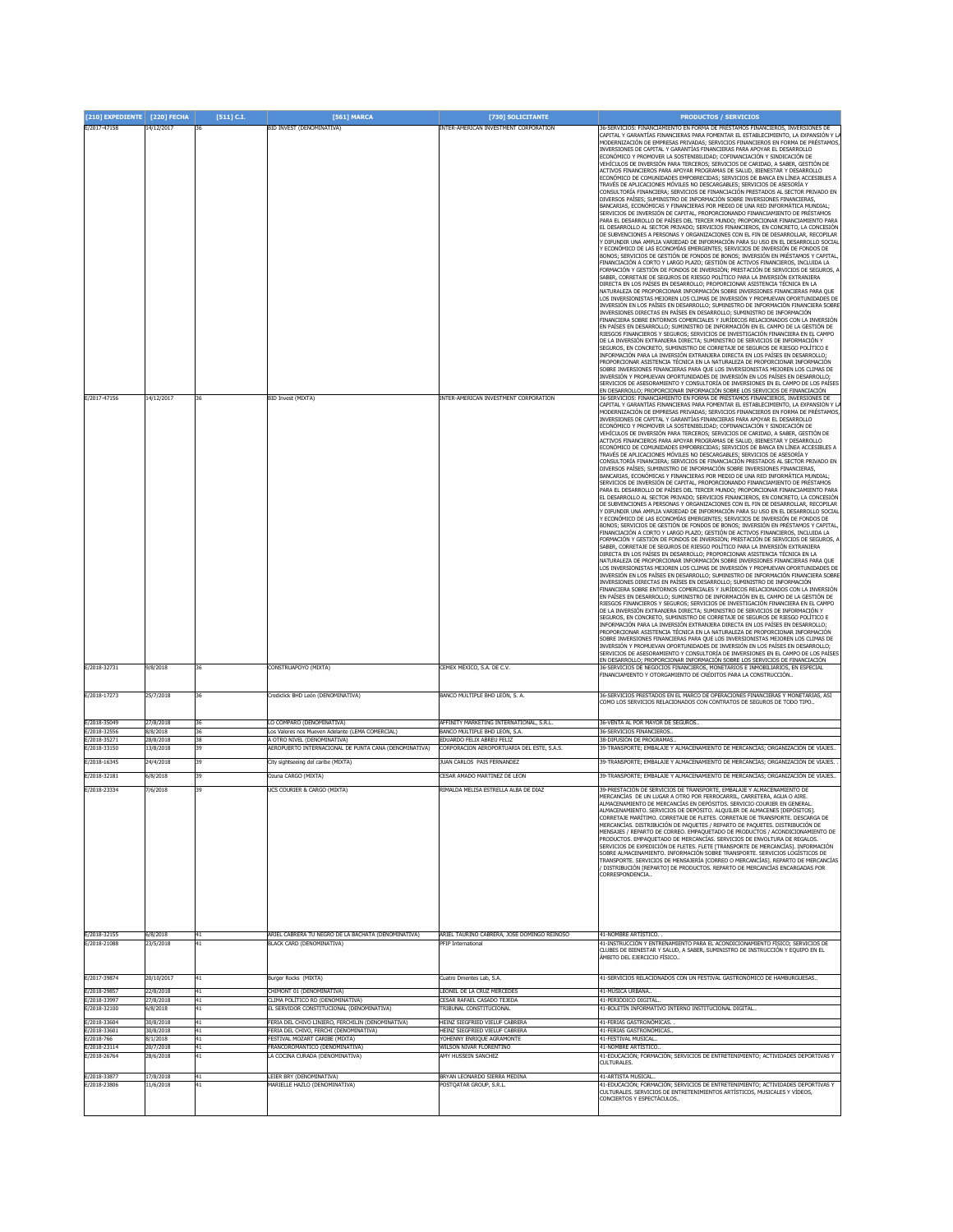| [210] EXPEDIENTE [220] FECHA |                        | $[511]$ C.I.    | [561] MARCA                                                                                            | [730] SOLICITANTE                                                        | <b>PRODUCTOS / SERVICIOS</b>                                                                                                                                                                                                                                                                                                                                                                                                                                                                                                                                                                                                                                                                                                                                                                                                                                 |
|------------------------------|------------------------|-----------------|--------------------------------------------------------------------------------------------------------|--------------------------------------------------------------------------|--------------------------------------------------------------------------------------------------------------------------------------------------------------------------------------------------------------------------------------------------------------------------------------------------------------------------------------------------------------------------------------------------------------------------------------------------------------------------------------------------------------------------------------------------------------------------------------------------------------------------------------------------------------------------------------------------------------------------------------------------------------------------------------------------------------------------------------------------------------|
| E/2018-34285                 | 21/8/2018              | 41              | MISS PERLA CARIBE DOMINICANA (DENOMINATIVA)                                                            | ROBERT ANT. CORNELIO TORRES / SINTIA MASSIEL POLANCO                     | 41-CERTAMEN DE BELLEZA.                                                                                                                                                                                                                                                                                                                                                                                                                                                                                                                                                                                                                                                                                                                                                                                                                                      |
| E/2018-23921                 | 12/6/2018              | 41              | MOZART LA PARA (DENOMINATIVA)                                                                          | RICKSON RAFAEL FERNANDEZ PANIAGUA                                        | 41-MÚSICA URBANA                                                                                                                                                                                                                                                                                                                                                                                                                                                                                                                                                                                                                                                                                                                                                                                                                                             |
| E/2018-35785                 | 31/8/2018              | 41              | PINEWOOD (MIXTA)                                                                                       | inewood Group Limited                                                    | 41-SERVICIOS DE PRODUCCIÓN CINEMATOGRÁFICA Y DE TELEVISIÓN, CINE Y TELEVISIÓN;<br>ALQUILER DE ESCENOGRAFÍAS, PELÍCULAS Y TELEVISORES, EQUIPOS DE PROYECCIÓN DE<br>PELÍCULAS, PROYECTORES DE PELÍCULAS Y SUS ACCESORIOS; SERVICIOS DE POSTPRODUCCIÓN<br>DE CINE Y TELEVISIÓN; PROPORCIONAR ESTUDIOS DE GRABACIÓN; ALQUILER DE ESCENARIOS<br>PORTÁTILES; SERVICIOS DE ESTUDIO DE GRABACIÓN DE CINE Y TELEVISIÓN; PROVISIÓN DE<br>INSTALACIONES Y SERVICIOS DE ESTUDIOS DE GRABACIÓN DE VIDEO; ALQUILER DE<br>INSTALACIONES AUDIOVISUALES PARA LA PRODUCCIÓN DE PELÍCULAS Y PROGRAMAS DE<br>TELEVISIÓN; ALQUILER DE CÁMARAS DE TELEVISIÓN Y CINE; ALQUILER DE EQUIPOS DE<br>ILUMINACIÓN PARA PELÍCULAS Y PROGRAMAS DE TELEVISIÓN; ALQUILER DE PELÍCULAS DE<br>CINE; SALAS DE CINE; PROYECCIÓN DE PELÍCULA; PRESENTACIONES DE CINE                               |
|                              |                        |                 |                                                                                                        |                                                                          |                                                                                                                                                                                                                                                                                                                                                                                                                                                                                                                                                                                                                                                                                                                                                                                                                                                              |
| E/2018-35424                 | 29/8/2018              |                 | TARDE 12:45 (DENOMINATIVA)                                                                             | OTO REAL DEL CIBAO, S.A.                                                 | 41-LOTERÍA.                                                                                                                                                                                                                                                                                                                                                                                                                                                                                                                                                                                                                                                                                                                                                                                                                                                  |
| E/2018-35425<br>E/2018-29237 | 29/8/2018<br>31/8/2018 | 41<br>41        | RM 12:45 PM (DENOMINATIVA)<br>ROOY C (DENOMINATIVA)                                                    | LOTO REAL DEL CIBAO, S.A.<br>RONNY ANGEL CHECO CONCEPCION                | 41-LOTERÍA.<br>41-NOMBRE ARTÍSTICO.                                                                                                                                                                                                                                                                                                                                                                                                                                                                                                                                                                                                                                                                                                                                                                                                                          |
| E/2018-34138                 | 21/8/2018              | 41              | SALTOS AZULES (DENOMINATIVA)                                                                           | HIGHPOINT INVESTMENTS, S.A.                                              | 41- EDUCACIÓN; FORMACIÓN; SERVICIOS DE ENTRETENIMIENTO; ACTIVIDADES DEPORTIVAS Y                                                                                                                                                                                                                                                                                                                                                                                                                                                                                                                                                                                                                                                                                                                                                                             |
|                              |                        |                 |                                                                                                        |                                                                          | CULTURALES.                                                                                                                                                                                                                                                                                                                                                                                                                                                                                                                                                                                                                                                                                                                                                                                                                                                  |
| E/2018-33605                 | 15/8/2018              | 41              | Socios por un Sueño (DENOMINATIVA)                                                                     | CERVECERIA NACIONAL DOMINICANA, S.A.                                     | 41-EDUCACIÓN Y CAPACITACIÓN DE COLMADEROS.                                                                                                                                                                                                                                                                                                                                                                                                                                                                                                                                                                                                                                                                                                                                                                                                                   |
| E/2018-36745                 | 7/9/2018               | 41              | Jniversidad Europea LAUREATE INTERNATIONAL UNIVERSITIES<br>MIXTA)                                      | UNIVERSIDAD EUROPEA DE MADRID, S.L.                                      | 41-EDUCACIÓN; FORMACIÓN; SERVICIOS DE ENTRETENIMIENTO; ACTIVIDADES DEPORTIVAS Y<br><b>ULTURALES.</b>                                                                                                                                                                                                                                                                                                                                                                                                                                                                                                                                                                                                                                                                                                                                                         |
| E/2018-35504                 | 80/8/2018              | $^{41}$         | (PLORA TRAINING TEAM (MIXTA)                                                                           | ENNIFER RICART, JAVIER SUAREZ                                            | 41-ENTRENAMIENTOS DEPORTIVOS ENFOCADOS A CORRER, CICLISMO, NATACIÓN, TRIATLÓN,<br>PESAS, ASÍ COMO CUALQUIER EJERCICIO AL AIRE LIBRE DE MANERA PRESENCIAL Y/O EN LÍNEA<br>DE FORMA ELECTRÓNICA O VIRTUAL). AYUDAR A LAS PERSONAS A ALCANZAR SUS METAS<br>DEPORTIVAS, DIVERTIRSE EN EL PROCESO Y ASÍ TENER UN ESTILO DE VIDA MÁS SALUDABLE A<br>FRAVÉS DE LA ACTIVIDAD DEPORTIVA.                                                                                                                                                                                                                                                                                                                                                                                                                                                                              |
| E/2018-27898                 | 27/7/2018              | 41              | ZURI (DENOMINATIVA)                                                                                    | AGATA CORNALINA NUÑEZ DE LA CRUZ                                         | 41-NOMBRE ARTÍSTICO                                                                                                                                                                                                                                                                                                                                                                                                                                                                                                                                                                                                                                                                                                                                                                                                                                          |
| E/2018-35445                 | 19/8/2018              | 42              | CEDOTEC Centro Dominicano de Tecnología Científica (MIXTA)                                             | CENTRO DOMINICANO DE TECNOLOGIA CIENTIFICA<br>EDOTECIE, S.R.I            | 2-SERVICIOS CIENTÍFICO.                                                                                                                                                                                                                                                                                                                                                                                                                                                                                                                                                                                                                                                                                                                                                                                                                                      |
| E/2018-22058                 | 6/7/2018               | 42              | GARASH (DENOMINATIVA)                                                                                  | KATHERINE ABREU ALEJO                                                    | 42-PÁGINA WEB.                                                                                                                                                                                                                                                                                                                                                                                                                                                                                                                                                                                                                                                                                                                                                                                                                                               |
| E/2018-33652                 | 15/8/2018              | 42              | <b>IST SOLUCIONES (MIXTA)</b>                                                                          | <b>HST SOLUCIONES, S.R.L</b>                                             | 42-SERVICIOS CIENTÍFICOS Y TECNOLÓGICOS, ASÍ COMO SERVICIOS DE INVESTIGACIÓN Y<br>DISEÑO CONEXOS; SERVICIOS DE ANÁLISIS E INVESTIGACIÓN INDUSTRIAL; DISEÑO Y<br>DESARROLLO DE EQUIPOS INFORMÁTICOS Y SOFTWARE                                                                                                                                                                                                                                                                                                                                                                                                                                                                                                                                                                                                                                                |
| E/2018-32949                 | 10/8/2018              | 42              | JUGANDO Y APRENDIENDO JUNTOS RD (MIXTA)                                                                | ADRIANA MADELIN BISONO MARTINEZ                                          | 42-SERVICIOS CIENTÍFICOS Y TECNOLÓGICOS, ASÍ COMO SERVICIOS DE INVESTIGACIÓN Y<br>DISEÑO CONEXOS: SERVICIOS DE ANÁLISIS E INVESTIGACIÓN INDUSTRIAL: DISEÑO Y<br>DESARROLLO DE EQUIPOS INFORMÁTICOS Y SOFTWARE                                                                                                                                                                                                                                                                                                                                                                                                                                                                                                                                                                                                                                                |
| E/2018-29079                 | 27/7/2018              | 42              | RESIDENCIAL TERRAZAS DEL MIRADOR (MIXTA)                                                               | SANTIAGO MOISES COLOME PIMENTEL                                          | 42-PROYECTO INMOBILIARIO DE APARTAMENTOS RESIDENCIALES PARA VENTA Y ALQUILER                                                                                                                                                                                                                                                                                                                                                                                                                                                                                                                                                                                                                                                                                                                                                                                 |
| E/2018-36508                 | /9/2018                | 42              | SISTEMA MAR (DENOMINATIVA)                                                                             | MATEO COMUNICACIONES SRL                                                 | 12-DESARROLLO DE SISTEMAS SE SOFTWARE                                                                                                                                                                                                                                                                                                                                                                                                                                                                                                                                                                                                                                                                                                                                                                                                                        |
| E/2018-35879                 | /9/2018                | $\overline{12}$ | SOLUCIONES INFORMÁTICAS CARELA - PUNTO DE VENTA                                                        | UAN CARLOS CARELA SANTIAGO                                               | 2-SERVICIOS CIENTÍFICOS Y TECNOLÓGICOS, ASÍ COMO SERVICIOS DE INVESTIGACIÓN Y                                                                                                                                                                                                                                                                                                                                                                                                                                                                                                                                                                                                                                                                                                                                                                                |
|                              |                        |                 | DENOMINATIVA)                                                                                          |                                                                          | DISEÑO CONEXOS; SERVICIOS DE ANÁLISIS E INVESTIGACIÓN INDUSTRIAL; DISEÑO Y<br>DESARROLLO DE EQUIPOS INFORMÁTICOS Y SOFTWARE                                                                                                                                                                                                                                                                                                                                                                                                                                                                                                                                                                                                                                                                                                                                  |
| E/2018-35226                 | 28/8/2018              | 43              | Comedor Josy (MIXTA)                                                                                   | COMEDOR JOSY, S.R.L.                                                     | 43-SERVICIOS DE PREPARACIÓN DE ALIMENTOS PARA CONSUMO Y BEBIDAS                                                                                                                                                                                                                                                                                                                                                                                                                                                                                                                                                                                                                                                                                                                                                                                              |
| E/2018-34220                 | 21/8/2018              | 43              | DRIFTER (DENOMINATIVA)                                                                                 | <b>HRISTO IVANOV KOJOUHAROV</b>                                          | 43-SERVICIOS DE RESTAURACIÓN (ALIMENTACIÓN); HOSPEDAJE TEMPORAL; SERVICIOS DE<br>RESTAURANTES, CAFETERÍAS, CAFÉS, BARES; SERVICIOS DE PROVISIÓN DE ALIMENTOS Y<br>BEBIDAS PARA CONSUMO, ASÍ COMO PRODUCTOS Y SERVICIOS PROPIOS DE NEGOCIOS DE ESTA<br>NATURALEZA                                                                                                                                                                                                                                                                                                                                                                                                                                                                                                                                                                                             |
|                              |                        |                 |                                                                                                        |                                                                          |                                                                                                                                                                                                                                                                                                                                                                                                                                                                                                                                                                                                                                                                                                                                                                                                                                                              |
| E/2018-35758                 | 31/8/2018              | 43              | MARINA MAKEY (MIXTA)                                                                                   | HOTELERA DON JUAN, S.A.S.                                                | 43-SERVICIOS DE RESTAURACIÓN (ALIMENTACIÓN); HOSPEDAJE TEMPORAL                                                                                                                                                                                                                                                                                                                                                                                                                                                                                                                                                                                                                                                                                                                                                                                              |
| E/2018-29787                 | 19/7/2018              | 43              | SO/ (MIXTA)                                                                                            | SOLUXURY HMC                                                             | 43-HOTELES; MOTELES; RESTAURANTES; SERVICIOS DE HOTELES; SUMINISTRO DE COMIDA Y<br>BEBIDA; SERVICIOS DE RESTAURANTE; CAFETERÍAS; SALONES DE TÉ, BARES (EXCEPTO CLUBES)<br>ALOJAMIENTOS TEMPORALES; CASAS PARA VACACIONAR; RESERVA DE HABITACIONES DE HOTEL<br>PARA VIAJEROS; RESERVAS DE ALOJAMIENTOS TEMPORALES; RESERVA DE RESTAURANTE Y<br>SERVICIOS DE COMIDA; CONSULTORÍA Y ASESORAMIENTO (NO COMERCIAL) EN LOS CAMPOS DE<br>HOTELES Y RESTAURANTES; RESERVA, ALQUILER Y CONTRATACIÓN DE SALAS DE CONFERENCIAS<br>/ REUNIONES, SALAS Y ESPACIOS; RESERVA, ALQUILER Y CONTRATACIÓN, DE SALAS Y<br>ESPACIOS PARA SEMINARIOS. BANOUETES. CÓCTELES Y RECEPCIONES: SUMINISTRO DE<br>INSTALACIONES PARA EXPOSICIONES, CONFERENCIAS Y REUNIONES; SUMINISTRO DE<br>INFORMACIÓN EN LÍNEA RELACIONADA CON LA RESERVA DE HOTELES Y RESTAURANTES                    |
| E/2018-20298                 | 18/5/2018              | 43              | THE POINT TREE (DENOMINATIVA)                                                                          | PLAYA GRANDE HOLDINGS, INC.                                              | 43-SERVICIO DE ALIMENTOS Y BEBIDAS                                                                                                                                                                                                                                                                                                                                                                                                                                                                                                                                                                                                                                                                                                                                                                                                                           |
| E/2018-33712                 | 17/8/2018              |                 | Impacto Ginecológico Prevención Cáncer de Cuello Uterino By Dr.<br>Aanuel de Jesús Arias Sasso (MIXTA) | DR. MANUEL DE JS. ARIAS SASSO Y ASOC, SRL                                | 14-SERVICIOS MÉDICOS PARA LA PREVENCIÓN DEL CÁNCER DE CUELLO UTERINO Y<br>ENFERMEDADES DE TRANSMISIÓN SEXUAL                                                                                                                                                                                                                                                                                                                                                                                                                                                                                                                                                                                                                                                                                                                                                 |
| E/2018-30663                 |                        |                 |                                                                                                        |                                                                          | 4-EVALUACIÓN NUTRICIONAL, EVALUACIÓN DEL IRIS, TERAPIAS DE DIETAS DIRIGIDAS,                                                                                                                                                                                                                                                                                                                                                                                                                                                                                                                                                                                                                                                                                                                                                                                 |
|                              | 25/7/2018              |                 | ANUKA (MIXTA)                                                                                          | MANUKA, S.R.L.                                                           | BARROTERAPIA, HIDROTERAPIA COLÓNICA, MASAJE DRENAJE LINFÁTICO, SAUNA CON SALES,<br>SUEROS VITAMINADOS Y MINERALIZADOS.                                                                                                                                                                                                                                                                                                                                                                                                                                                                                                                                                                                                                                                                                                                                       |
| E/2018-2658<br>E/2018-33191  | 20/2/2018<br>13/8/2018 | 11217           | <b>TIDA SALUDABLE SAN RAFAEL (DENOMINATIVA)</b><br>Controil (MIXTA)                                    | UNDACION SAN RAFAEL / JOSE ANIBAL GARCIA VARGAS<br>REIOS CONTROIL, LTDA. | 44-SERVICIOS MÉDICOS.<br>-LÍQUIDO DE FRENOS 12-PARTES DE VEHÍCULOS, SEGMENTOS DE FRENOS PARA VEHÍCULOS,                                                                                                                                                                                                                                                                                                                                                                                                                                                                                                                                                                                                                                                                                                                                                      |
|                              |                        |                 |                                                                                                        |                                                                          | SABER, REFUERZOS PARA VACÍO, CILINDROS MAESTROS, CILINDROS DE EMBRAGUE,<br>CILINDROS DE RUEDAS DE LÍNEA PESADA, CILINDROS DE RUEDAS DE LÍNEA LIGERA,<br>REPARADORES DE CILINDROS MAESTROS, REPARADORES DE CILINDROS DE EMBRAGUE,<br>REPARADORES DE CILINDROS DE RUEDAS, LIMPIADORES DE MANGUERAS DE AIRE,<br>REPARADORES DE HYDROVAC, RETENEDORES DE LÍQUIDO DE FRENOS, ENCENDEDORES DE<br>EMBRAGUES CONCÉNTRICOS, REPARADORES 17-SELLOS PARA COLECTORES DE ENTRADA                                                                                                                                                                                                                                                                                                                                                                                          |
| E/2018-24013                 | 2/6/2018               | $\frac{1}{4}$   | (TRIDIMENSIONAL)                                                                                       | 3SC Gazprom Neft (Public Joint Stock Company Gazprom Neft)               | -PRODUCTOS QUÍMICOS PARA LA INDUSTRIA, LA CIENCIA Y LA FOTOGRAFÍA, ASÍ COMO PARA<br>A AGRICULTURA, LA HORTICULTURA Y LA SILVICULTURA; COMPOSICIONES PARA LA EXTINCIÓN<br>DE INCENDIOS Y LAS PREVENCIÓN DE INCENDIOS: PREPARACIONES BIOLÓGICAS PARA LA<br>INDUSTRIA Y LA CIENCIA 4-ACEITES Y GRASAS PARA USO INDUSTRIAL, CERAS, LUBRICANTES:<br>COMPOSICIONES PARA ABSORBER, ROCIAR Y ASENTAR EL POLVO; COMBUSTIBLES.                                                                                                                                                                                                                                                                                                                                                                                                                                         |
| E/2018-34703                 | 24/8/2018              | 14              | WINOIL (DENOMINATIVA)                                                                                  | RAMON ALBERTO POLANCO ARTAS                                              | I-PRODUCTOS QUÍMICOS PARA LA INDUSTRIA, LA CIENCIA Y LA FOTOGRAFÍA, ASÍ COMO PARA<br>A AGRICULTURA, LA HORTICULTURA Y LA SILVICULTURA; RESINAS ARTIFICIALES EN BRUTO,<br>MATERIAS PLÁSTICAS EN BRUTO; COMPOSICIONES PARA LA EXTINCIÓN DE INCENDIOS Y LA<br>PREVENCIÓN DE INCENDIOS; PREPARACIONES PARA TEMPLAR Y SOLDAR METALES; SUSTANCIAS<br>PARA CURTIR CUEROS Y PIELES DE ANIMALES; ADHESIVOS (PEGAMENTOS) PARA LA INDUSTRIA;<br>MASILLAS Y OTRAS MATERIAS DE RELLENO EN PASTA; COMPOST, ABONOS, FERTILIZANTES;<br>PREPARACIONES BIOLÓGICAS PARA LA INDUSTRIA Y LA CIENCIA.REFRIGERANTES PARA<br>MOTOR, PEGAMENTOS Y ADITIVOS AUTOMOTRICES 4-ACEITES Y GRASAS PARA USO<br>INDUSTRIAL Y AUTOMOTRIZ, CERAS; LUBRICANTES; COMPOSICIONES PARA ABSORBER, ROCIAR<br>ASENTAR EL POLVO; COMBUSTIBLES Y MATERIALES DE ALUMBRADO; VELAS Y MECHAS DE<br>ILUMINACIÓN |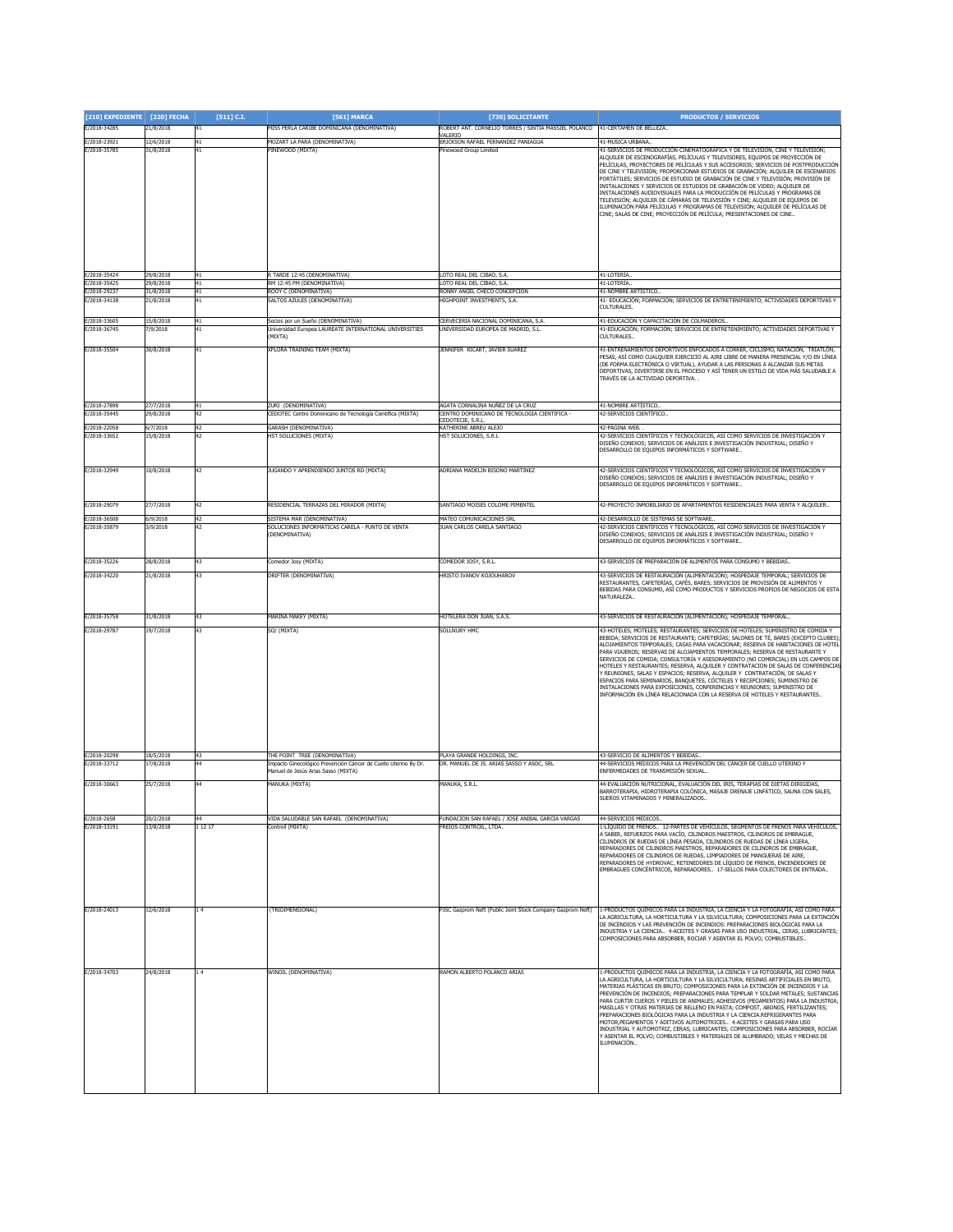| [210] EXPEDIENTE [220] FECHA |                        | $[511]$ C.I.            | [561] MARCA                                                                              | [730] SOLICITANTE                                                                               | <b>PRODUCTOS / SERVICIOS</b>                                                                                                                                                                                                                                                                                                                                                                                                                                                                                                                                                                                                                                                                                                                                                                                                                                                                                                                                                                                                                                                                                                                                                                                                                                                                                                                 |
|------------------------------|------------------------|-------------------------|------------------------------------------------------------------------------------------|-------------------------------------------------------------------------------------------------|----------------------------------------------------------------------------------------------------------------------------------------------------------------------------------------------------------------------------------------------------------------------------------------------------------------------------------------------------------------------------------------------------------------------------------------------------------------------------------------------------------------------------------------------------------------------------------------------------------------------------------------------------------------------------------------------------------------------------------------------------------------------------------------------------------------------------------------------------------------------------------------------------------------------------------------------------------------------------------------------------------------------------------------------------------------------------------------------------------------------------------------------------------------------------------------------------------------------------------------------------------------------------------------------------------------------------------------------|
| E/2018-30031                 | 20/7/2018              | 15                      | O-RING (DENOMINATIVA)                                                                    | POTENZ QUÍMICA, S.A.                                                                            | 1-PRODUCTOS QUÍMICOS PARA LA INDUSTRIA, LA CIENCIA Y LA FOTOGRAFÍA, ASÍ COMO PARA<br>LA AGRICULTURA, LA HORTICULTURA Y LA SILVICULTURA; RESINAS ARTIFICIALES EN BRUTO,<br>MATERIAS PLÁSTICAS EN BRUTO; ABONOS PARA EL SUELO; COMPOSICIONES EXTINTORAS;<br>PREPARACIONES PARA TEMPLAR Y SOLDAR METALES; PRODUCTOS QUÍMICOS PARA CONSERVAR<br>ALIMENTOS; MATERIAS CURTIENTES; ADHESIVOS (PEGAMENTOS) PARA LA INDUSTRIA 5-<br>PRODUCTOS PARA ELIMINAR ANIMALES DAÑINOS: FUNGICIDAS, HERBICIDAS,                                                                                                                                                                                                                                                                                                                                                                                                                                                                                                                                                                                                                                                                                                                                                                                                                                                 |
| E/2018-33577                 | 15/8/2018              | 1530                    | N (MIXTA)                                                                                | Bergerode B.V.                                                                                  | -PRODUCTOS QUÍMICOS UTILIZADOS EN LA INDUSTRIA, LA CIENCIA Y LA FOTOGRAFÍA, ASÍ<br>COMO EN LA AGRICULTURA, LA HORTICULTURA Y LA SILVICULTURA; RESINAS ARTIFICIALES SIN<br>PROCESAR, PLÁSTICOS SIN PROCESAR; ABONOS; COMPOSICIONES DE EXTINCIÓN DE<br>INCENDIOS; PREPARACIONES DE TEMPLADO Y SOLDADURA; SUSTANCIAS QUÍMICAS PARA<br>RESERVAR ALIMENTOS; SUSTANCIAS DE BRONCEADO; ADHESIVOS UTILIZADOS EN LA<br>INDUSTRIA; SUSTANCIAS QUÍMICAS UTILIZADAS COMO ADITIVOS PARA EL ASFALTO Y EL BETÚN<br>(BITUMEN); PRODUCTOS QUÍMICOS PARA SU USO EN LA INDUSTRIA FARMACÉUTICA;<br>SUSTANCIAS QUÍMICAS PARA EL TRATAMIENTO DEL AGUA; AGENTES QUÍMICOS DE LIMPIEZA<br>PARA USO EN PROCESOS INDUSTRIALES; SURFACTANTES PARA USO INDUSTRIAL; SAL PARA<br>FINES INDUSTRIALES; SAL (PRODUCTOS QUÍMICOS) 5-PRODUCTOS QUÍMICOS PARA USO<br>FARMACÉUTICO; SALES PARA USO MÉDICO; SALES DE MAGNESIO PARA USO FARMACÉUTICO;<br>SALES MINERALES PARA USO MÉDICO; SALES DE SODIO PARA USO MÉDICO; COMBINACIONES DE<br>SALES DE CALCIO PARA USO FARMACÉUTICO; DESINFECTANTES; PREPARACIONES PARA<br>DESTRUIR ALIMAÑAS; FUNGICIDAS, HERBICIDAS 30-SAL; ESPECIAS; HIERBAS SECAS;<br>CONDIMENTOS.                                                                                                                                                                |
| E/2018-35249                 | 28/8/2018              | 1530                    | OKAL (DENOMINATIVA)                                                                      | MEGA LABS S.A.                                                                                  | 1-PRODUCTOS QUÍMICOS PARA LA INDUSTRIA, LA CIENCIA Y LA FOTOGRAFÍA, ASÍ COMO PARA<br>LA AGRICULTURA, LA HORTICULTURA Y LA SILVICULTURA; RESINAS ARTIFICIALES EN BRUTO,<br>MATERIAS PLÁSTICAS EN BRUTO; COMPOSICIONES PARA LA EXTINCIÓN DE INCENDIOS Y LA<br>PREVENCIÓN DE INCENDIOS; PREPARACIONES PARA TEMPLAR Y SOLDAR METALES; SUSTANCIAS<br>PARA CURTIR CUEROS Y PIELES DE ANIMALES; ADHESIVOS (PEGAMENTOS) PARA LA INDUSTRIA;<br>MASILLAS Y OTRAS MATERIAS DE RELLENO EN PASTA; COMPOST, ABONOS, FERTILIZANTES;<br>PREPARACIONES BIOLÓGICAS PARA LA INDUSTRIA Y LA CIENCIA. 5-PRODUCTOS<br>FARMACÉUTICOS, PREPARACIONES PARA USO MÉDICO Y VETERINARIO; PRODUCTOS<br>HIGIÉNICOS Y SANITARIOS PARA USO MÉDICO; ALIMENTOS Y SUSTANCIAS DIETÉTICAS PARA<br>USO MÉDICO O VETERINARIO, ALIMENTOS PARA BEBÉS; SUPLEMENTOS ALIMENTICIOS PARA<br>PERSONAS O ANIMALES; EMPLASTOS, MATERIAL PARA APÓSITOS; MATERIAL PARA EMPASTES E<br>IMPRONTAS DENTALES; DESINFECTANTES; PRODUCTOS PARA ELIMINAR ANIMALES DAÑINOS;<br>FUNGICIDAS, HERBICIDAS 30-CAFÉ, TÉ, CACAO Y SUCEDÁNEOS DEL CAFÉ; ARROZ; TAPIOCA Y<br>SAGÚ; HARINAS Y PREPARACIONES A BASE DE CEREALES; PAN, PRODUCTOS DE PASTELERÍA Y<br>CONFITERÍA; HELADOS; AZÚCAR, MIEL, JARABE DE MELAZA; LEVADURA, POLVOS DE HORNEAR;<br>SAL; MOSTAZA; VINAGRE, SALSAS (CONDIMENTOS); ESPECIAS; HIELO |
| E/2017-42527                 | 9/11/2017              | 14 16 18 21 24 25 26 41 | MANOS ESFORZADAS por Buckner Dominicana (DENOMINATIVA)                                   | <b>BUCKNER DOMINICANA</b>                                                                       | 14-BISUTERÍA [JOYERÍA EN PIEDRAS PRECIOSAS Y SEMIPRECIOSAS], ARTÍCULOS [ADORNOS] DE<br>BISUTERÍA, PULSERAS, PULSERAS DE MATERIAS TEXTILES BORDADAS [JOYERÍA] 16-FORROS<br>DE CUADERNOS Y LIBROS [BIBLIAS] 18-BOLSOS DE MATERIA TEXTILES Y BIODEGRADABLES,<br>CARTERAS [BOLSOS DE MANO], ORGANIZADORES DE BOLSOS 21-AGARRADORES DE COCINA,<br>AGARRADERAS DE COCINA, MANOPLAS DE COCINA [AGARRA OLLAS], MANOPLAS [GUANTES] DE<br>HORNO, MANOPLAS [GUANTES] DE HORNO 24-SALVAMANTELES DE MATERIAS TEXTILES,<br>MANTELES INDIVIDUALES DE MATERIAS TEXTILES, BORDADOS; ADORNOS BORDADOS; [FORROS<br>PARA ARTÍCULOS DE BAÑOS], FUNDAS PARA TAPAS DE INODORO 25-DELANTALES,<br>UNIFORMES 26-CINTAS, BANDAS Y VINCHAS PARA EL CABELLO JACCESORIOS PARA EL<br>CABELLO EN GENERAL] 41-EDUCACIÓN, ENSEÑANZA E INSTRUCCIÓN EN LA CONFECCIÓN DE<br>TEXTILES ARTESANALES; ORGANIZACIÓN Y DIRECCIÓN DE SEMINARIOS Y TALLERES DE<br>FORMACIÓN RELACIONADOS A LA CONFECCIÓN DE TEXTILES ARTESANALES; SERVICIOS DE<br>TUTORÍA [INSTRUCCIÓN] PARA LA CREACIÓN, DESARROLLO Y ELABORACIÓN DE PRODUCTOS<br>TEXTILES; ORIENTACIÓN PROFESIONAL [ASESORAMIENTO SOBRE EDUCACIÓN O FORMACIÓN];<br>ORIENTACIÓN VOCACIONAL [ASESORAMIENTO SOBRE EDUCACIÓN O FORMACIÓN];<br>ORGANIZACIÓN DE EXPOSICIONES CON FINES CULTURALES O EDUCATIVOS                                |
| E/2018-27671<br>E/2018-30822 | 1/9/2018<br>26/7/2018  | 16 35<br>1641           | TWISTED BACKGROUNDS (DENOMINATIVA)<br>POLO MAGNÉTICO: ESCAPE EN EL TIEMPO (DENOMINATIVA) | RIACE, SAS<br>ARIEL JEHOVANNI OLIVERO RAMIREZ                                                   | 16-FOTOGRAFÍAS, IMPRESIONES, DISEÑO Y CREACIÓN DE COLLAGE 35-PUBLICIDAD EN<br>GENERAL<br>16-LIBROS, MATERIAL DE INSTRUCCIÓN IMPRESO 41-PRODUCCIÓN DE PELÍCULAS, PROGRAMA                                                                                                                                                                                                                                                                                                                                                                                                                                                                                                                                                                                                                                                                                                                                                                                                                                                                                                                                                                                                                                                                                                                                                                     |
| E/2018-32099                 | 6/8/2018               | 16 4:                   | REVISTA DOMINICANA DE DERECHO CONSTITUCIONAL (MIXTA)                                     | TRIBUNAL CONSTITUCIONA                                                                          | DE RADIO. TELEVISIÓN.<br>16-REVISTA IMPRESA SOBRE LA DIFUSIÓN DE TEMAS DE DERECHO CONSTITUCIONAL<br>DERECHOS FUNDAMENTALES PARA FINES EDUCATIVOS Y CULTURALES 41-REVISTA DIGITAL<br>SOBRE LA DIFUSIÓN DE TEMAS DE DERECHO CONSTITUCIONAL Y DERECHOS FUNDAMENTALES<br>PARA FINES EDUCATIVOS Y CULTURALES                                                                                                                                                                                                                                                                                                                                                                                                                                                                                                                                                                                                                                                                                                                                                                                                                                                                                                                                                                                                                                      |
| E/2018-33621                 | 15/8/2018              | 20 21                   | BEBE A BORDO (DENOMINATIVA)                                                              | MELBA ISABEL ALCANTARA CORNELIO                                                                 | 20-ACCESORIOS DE CAMA PARA BEBÉS; ALMOHADAS PARA BEBÉS; CAMBIADORES PARA BEBÉS;<br>COLCHONETAS PARA BEBÉS: CUNAS DE BEBÉ: CORRALES DE BEBÉ: PROTECTORES DE CUNAS DE<br>BEBES (DISTINTOS DE ROPA DE CAMA); MUEBLES PARA BEBÉS Y PARTE DE MOBILIARIO Y/O<br>ACCESORIOS DE MOBILIARIO PARA BEBÉS.<br>21-UTENSILIOS PARA BEBÉS Y RECIPIENTES PARA USO DOMÉSTICO Y CULINARIO PARA BEBES;<br>PEINES Y ESPONJAS PARA BEBÉS; CEPILLOS PARA BEBES; MATERIAL DE LIMPIEZA PARA BEBÉS;<br>BAÑERAS PARA BEBÉS; Y SOPORTES DE BAÑERAS PARA BEBÉS                                                                                                                                                                                                                                                                                                                                                                                                                                                                                                                                                                                                                                                                                                                                                                                                           |
| E/2018-29800                 | 4/9/2018               | 29 30                   | PAMPA (DENOMINATIVA)                                                                     | <b>Transnational Foods, LLC.</b>                                                                | 29-ACEITE DE OLIVA, MANTEQUILLA DE MANÍ, FRUTA PARA UNTAR, FRUTA ENLATADA,<br>ACEITUNAS, GALLETAS SALADAS, CONSERVAS DE VERDURAS Y MARISCOS ENLATADOS 30-<br>GALLETAS Y WAFLES.                                                                                                                                                                                                                                                                                                                                                                                                                                                                                                                                                                                                                                                                                                                                                                                                                                                                                                                                                                                                                                                                                                                                                              |
| E/2018-30782<br>E/2018-34821 | 26/7/2018<br>24/8/2018 | 29 30<br>29 30 32 43    | SKYSNACKS (MIXTA)<br>ESPRESSO SANTO DOMINGO (MIXTA)                                      | VAN ROMAN MELGAREJO PALACIOS / MELISSA CRISTINA MC<br>PECK RINCON<br>INDUSTRIAS BANILEJAS, SAS. | 29-MANTEQUILLA DE MANÍ 30-PREPARACIONES A BASE DE CEREALES, CONFITERÍA<br>29-LECHE Y BEBIDAS A BASE DE LECHE. 30-CAFÉ, TÉ, CACAO Y SUCEDÁNEOS DEL CAFÉ                                                                                                                                                                                                                                                                                                                                                                                                                                                                                                                                                                                                                                                                                                                                                                                                                                                                                                                                                                                                                                                                                                                                                                                       |
|                              |                        |                         |                                                                                          |                                                                                                 | TAPIOCA Y SAGÚ; HARINAS Y PREPARACIONES A BASE DE CEREALES; PAN, PRODUCTOS DE<br>PASTELERÍA Y CONFITERÍA, HELADOS; AZÚCAR, MIEL, JARABE DE MELAZA; LEVADURA, POLVOS<br>DE HORNEAR; ESPECIAS, HIELO 32-CERVEZAS, AGUAS MINERALES Y OTRAS BEBIDAS SIN<br>ALCOHOL; BEBIDA A BASE DE FRUTAS Y ZUMOS DE FRUTAS; SIROPES Y OTRAS PREPARACIONES<br>PARA ELABORAR BEBIDAS 43-SERVICIOS DE RESTAURACIÓN (ALIMENTACIÓN)                                                                                                                                                                                                                                                                                                                                                                                                                                                                                                                                                                                                                                                                                                                                                                                                                                                                                                                                |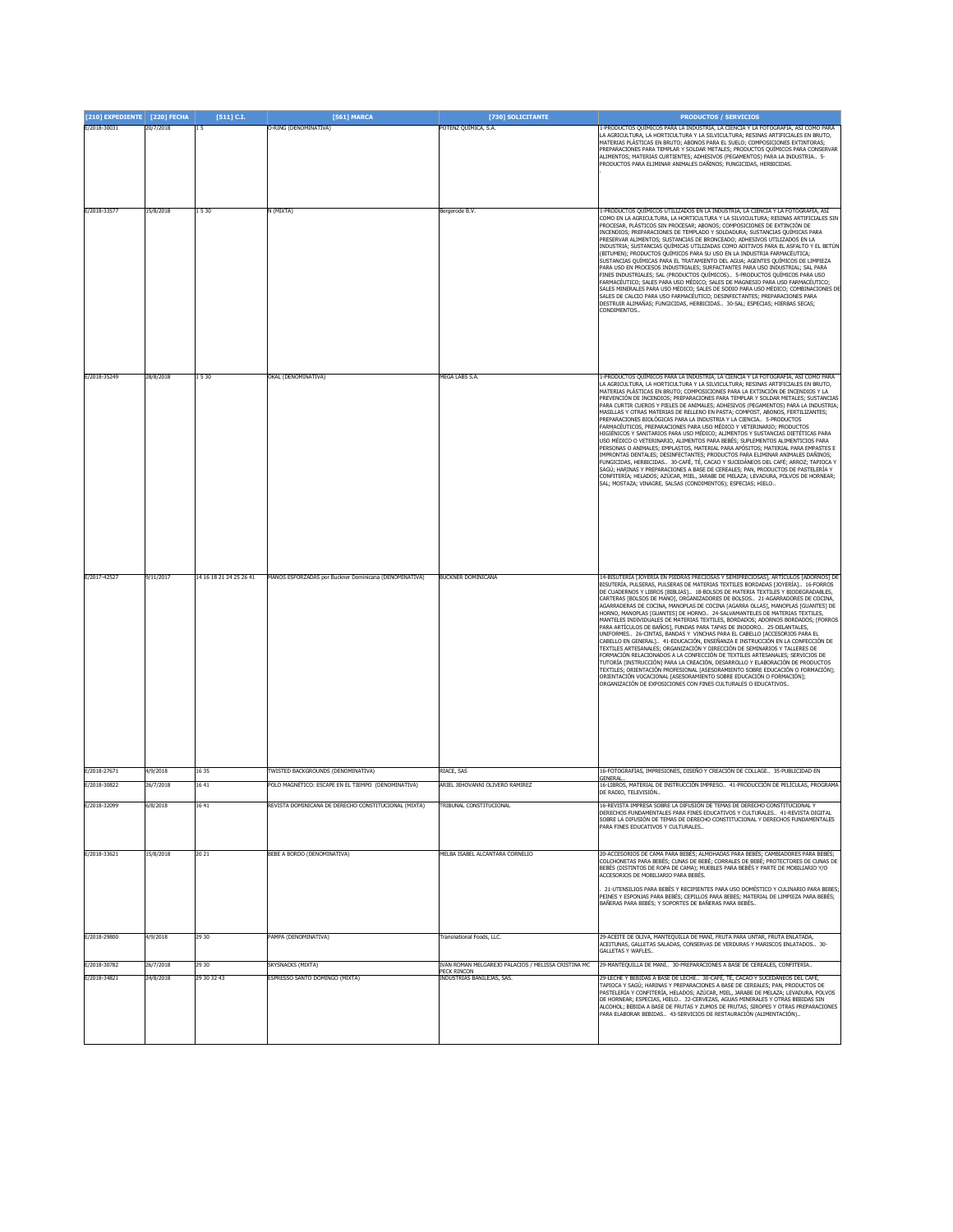| [210] EXPEDIENTE [220] FECHA |           | $[511]$ C.I. | [561] MARCA                               | [730] SOLICITANTE                | <b>PRODUCTOS / SERVICIOS</b>                                                                                                                                                                                                                                                                                                                                                                                                                                                                                                                                                                                                                                                                                                                                                                                                                                                                                                                                                                                                                                                                                                                                                                                                                                                                                                                                                                                                                                                                                                                                                                                                                                                                                                                                                                                                                                                                                                                                                                                                                                                                                                                                                                                                                                                                                                                                                                                                                                                                                                        |
|------------------------------|-----------|--------------|-------------------------------------------|----------------------------------|-------------------------------------------------------------------------------------------------------------------------------------------------------------------------------------------------------------------------------------------------------------------------------------------------------------------------------------------------------------------------------------------------------------------------------------------------------------------------------------------------------------------------------------------------------------------------------------------------------------------------------------------------------------------------------------------------------------------------------------------------------------------------------------------------------------------------------------------------------------------------------------------------------------------------------------------------------------------------------------------------------------------------------------------------------------------------------------------------------------------------------------------------------------------------------------------------------------------------------------------------------------------------------------------------------------------------------------------------------------------------------------------------------------------------------------------------------------------------------------------------------------------------------------------------------------------------------------------------------------------------------------------------------------------------------------------------------------------------------------------------------------------------------------------------------------------------------------------------------------------------------------------------------------------------------------------------------------------------------------------------------------------------------------------------------------------------------------------------------------------------------------------------------------------------------------------------------------------------------------------------------------------------------------------------------------------------------------------------------------------------------------------------------------------------------------------------------------------------------------------------------------------------------------|
| E/2018-35036                 | 27/8/2018 | 29 30 43     | CHINAWOK (MIXTA)                          | AMAC INTERNATIONAL CORPORATION   | 29-PESCADO, PLATOS Y ALIMENTOS A BASE DE PESCADO; ALIMENTOS A BASE DE VERDURAS,<br>HORTALIZAS Y LEGUMBRES EERMENTADAS: CALDOS: LANGOSTAS, LANGOSTINOS, CAMARONES<br>MARISCOS, MOLUSCOS, OSTRAS, OSTRONES Y MEJILLONES QUE NO ESTÁN VIVOS; CANGREJOS<br>QUE NO ESTÁN VIVOS; CARNE, CARNE DE AVE, CARNE DE CAZA, CARNE DE CERDO; EXTRACTOS<br>DE CARNE; SOPAS Y CONSOMÉS; CROQUETAS; REFRIGERIOS A BASE DE FRUTAS; ENSALADAS DE<br>FRUTAS, HORTALIZAS, VERDURAS Y LEGUMBRES; FRUTAS, VERDURAS, HORTALIZAS Y<br>LEGUMBRES COCIDAS, CONGELADAS, SECAS Y EN CONSERVA; REFRIGERIOS A BASE DE FRUTA;<br>JALEAS COMESTIBLES; JALEAS DE FRUTA, JAMÓN; CONFITURAS; COMPOTAS; HUEVO, LECHE Y<br>PRODUCTOS LÁCTEOS; ACEITES Y GRASAS COMESTIBLES; LEGUMBRES Y OTROS PRODUCTOS<br>HORTÍCOLAS COMESTIBLES PREPARADOS PARA EL CONSUMO O LA CONSERVACIÓN: PRODUCTOS<br>ALIMENTICIOS PREPARADOS LISTOS PARA EL CONSUMO ELABORADOS EN BASE A PESCADO,<br>CARNE Y AVES 30-ADEREZOS PARA ENSALADA; PASTAS ALIMENTICIAS; ALIMENTOS A BASE DE<br>HARINAS; ALIÑOS PARA ENSALADAS; PASTAS DE ALMENDRAS; PRODUCTOS DE CONFITERÍA A<br>BASE DE ALMENDRAS; PREPARACIONES AROMÁTICAS PARA USO ALIMENTICIO; ARROZ,<br>PASTELITOS A BASE DE ARROZ, REFRIGERIOS A BASE DE ARROZ; ALIMENTOS A BASE DE AVENA;<br>BEBIDAS A BASE DE CAFÉ, TE, CACAO Y CHOCOLATE; BOCADILLOS Y EMPAREDADOS Y<br>SANDWICHES; BOLLOS; BOMBONES DE CHOCOLATE; BRIOCHES; BUDINES; PASTELES DE CARNE;<br>PREPARACIONES Y REFRIGERIOS A BASE DE CEREALES; CREPS; EMPANADAS; DULCES;<br>ESPAGUETIS; ESPECIAS; FIDEOS; PASTA PARA SOPA; GALLETAS; GOLOSINAS; HELADOS<br>COMESTIBLES; INFUSIONES QUE NO SEAN DE USO MÉDICO; MACARRONES; PAN; ROLLITOS<br>PRIMAVERA; SALSAS (CONDIMENTOS); TARTAS; PASTELES; TORTILLAS DE HARINA O DE MAÍZ;<br>SAL, MOSTAZA; VINAGRE, ESPECIAS; HIELO; PRODUCTOS ALIMENTICIOS DE ORIGEN VEGETAL<br>PREPARADOS PARA EL CONSUMO O LA CONSERVA; COADYUVANTES DESTINADOS A MEJORAR EL<br>GUSTO DE LOS ALIMENTOS; PRODUCTOS ALIMENTICIOS PREPARADOS LISTOS PARA EL<br>CONSUMO ELABORADOS EN BASE A MENESTRAS, ARROZ, VERDURAS, FIDEOS Y PASTAS 43-<br>SERVICIOS DE ALIMENTACIÓN (RESTAURANTES) Y DE EXPENDIO DE COMIDAS, BEBIDAS,<br>POSTRES, HELADOS Y DULCES, PREPARADOS PARA CONSUMO HUMANO, A TRAVÉS DE<br>ESTABLECIMIENTOS FIJOS O AMBULATORIOS, TANTO PARA CONSUMO EN EL LOCAL COMO PARA<br>CONSUMO AL PASO Y/O PARA LLEVAR; SERVICIOS DE AUTOSERVICIO DE RESTAURANTES, DE<br>HELADERÍAS, DE CAFETERÍAS Y BARES; SERVICIOS DE BANQUETES; SERVICIOS DE CATERING. |
| E/2018-35039                 | 27/8/2018 | 29 30 43     | CHINAWOK (MIXTA)                          | AMAC INTERNATIONAL CORPORATION   | 29-PESCADO, PLATOS Y ALIMENTOS A BASE DE PESCADO; ALIMENTOS A BASE DE VERDURAS,                                                                                                                                                                                                                                                                                                                                                                                                                                                                                                                                                                                                                                                                                                                                                                                                                                                                                                                                                                                                                                                                                                                                                                                                                                                                                                                                                                                                                                                                                                                                                                                                                                                                                                                                                                                                                                                                                                                                                                                                                                                                                                                                                                                                                                                                                                                                                                                                                                                     |
|                              |           |              |                                           |                                  | HORTALIZAS Y LEGUMBRES FERMENTADAS; CALDOS; LANGOSTAS, LANGOSTINOS, CAMARONES,<br>MARISCOS, MOLUSCOS, OSTRAS, OSTRONES Y MEJILLONES QUE NO ESTÁN VIVOS; CANGREJOS<br>QUE NO ESTÁN VIVOS; CARNE, CARNE DE AVE, CARNE DE CAZA, CARNE DE CERDO; EXTRACTOS<br>DE CARNE; SOPAS Y CONSOMÉS; CROQUETAS; REFRIGERIOS A BASE DE FRUTAS; ENSALADAS DE<br>FRUTAS, HORTALIZAS, VERDURAS Y LEGUMBRES; FRUTAS, VERDURAS, HORTALIZAS Y<br>LEGUMBRES COCIDAS, CONGELADAS, SECAS Y EN CONSERVA; REFRIGERIOS A BASE DE FRUTA;<br>JALEAS COMESTIBLES; JALEAS DE FRUTA, JAMÓN; CONFITURAS; COMPOTAS; HUEVO, LECHE Y<br>PRODUCTOS LÁCTEOS; ACEITES Y GRASAS COMESTIBLES; LEGUMBRES Y OTROS PRODUCTOS<br>HORTÍCOLAS COMESTIBLES PREPARADOS PARA EL CONSUMO O LA CONSERVACIÓN; PRODUCTOS<br>ALIMENTICIOS PREPARADOS LISTOS PARA EL CONSUMO ELABORADOS EN BASE A PESCADO,<br>CARNE Y AVES 30-ADEREZOS PARA ENSALADA; PASTAS ALIMENTICIAS; ALIMENTOS A BASE DE<br>HARINAS; ALIÑOS PARA ENSALADAS; PASTAS DE ALMENDRAS; PRODUCTOS DE CONFITERÍA A<br>BASE DE ALMENDRAS; PREPARACIONES AROMÁTICAS PARA USO ALIMENTICIO; ARROZ,<br>PASTELITOS A BASE DE ARROZ, REFRIGERIOS A BASE DE ARROZ; ALIMENTOS A BASE DE AVENA;<br>BEBIDAS A BASE DE CAFÉ, TE, CACAO Y CHOCOLATE; BOCADILLOS Y EMPAREDADOS Y<br>SANDWICHES: BOLLOS: BOMBONES DE CHOCOLATE: BRIOCHES: BUDINES: PASTELES DE CARNE:<br>PREPARACIONES Y REFRIGERIOS A BASE DE CEREALES; CREPS; EMPANADAS; DULCES;<br>ESPAGUETIS; ESPECIAS; FIDEOS; PASTA PARA SOPA; GALLETAS; GOLOSINAS; HELADOS<br>COMESTIBLES; INFUSIONES QUE NO SEAN DE USO MÉDICO; MACARRONES; PAN; ROLLITOS<br>PRIMAVERA; SALSAS (CONDIMENTOS); TARTAS; PASTELES; TORTILLAS DE HARINA O DE MAÍZ;<br>SAL, MOSTAZA; VINAGRE, ESPECIAS; HIELO; PRODUCTOS ALIMENTICIOS DE ORIGEN VEGETAL<br>PREPARADOS PARA EL CONSUMO O LA CONSERVA; COADYUVANTES DESTINADOS A MEJORAR EL<br>GUSTO DE LOS ALIMENTOS; PRODUCTOS ALIMENTICIOS PREPARADOS LISTOS PARA EL<br>CONSUMO ELABORADOS EN BASE A MENESTRAS, ARROZ, VERDURAS, FIDEOS Y PASTAS 43-<br>SERVICIOS DE ALIMENTACIÓN (RESTAURANTES) Y DE EXPENDIO DE COMIDAS, BEBIDAS,<br>POSTRES, HELADOS Y DULCES, PREPARADOS PARA CONSUMO HUMANO, A TRAVÉS DE<br>ESTABLECIMIENTOS FIJOS O AMBULATORIOS, TANTO PARA CONSUMO EN EL LOCAL COMO PARA<br>CONSUMO AL PASO Y/O PARA LLEVAR; SERVICIOS DE AUTOSERVICIO DE RESTAURANTES, DE<br>HELADERÍAS, DE CAFETERÍAS Y BARES; SERVICIOS DE BANQUETES; SERVICIOS DE CATERING                                                                                    |
| E/2018-26840                 | 28/6/2018 | 29 31        | SUPERIOR DESDE EL ORIGEN (LEMA COMERCIAL) | CENTRO CUESTA NACIONAL, S.A.S.   | 29-CARNE, PESCADO, AVES Y CAZA; EXTRACTOS DE CARNE; FRUTAS Y HORTALIZAS EN<br>CONSERVA, CONGELADAS, DESECADAS Y COCIDAS: JALEAS, MERMELADAS, COMPOTAS: HUEVOS,<br>LECHE Y PRODUCTOS LÁCTEOS; ACEITES Y GRASAS COMESTIBLES 31-PRODUCTOS AGRÍCOLAS<br>HORTÍCOLAS, FORESTALES Y GRANOS, NO COMPRENDIDOS EN OTRAS CLASES; ANIMALES VIVOS<br>FRUTAS Y HORTALIZAS FRESCAS; SEMILLAS, PLANTAS Y FLORES NATURALES; ALIMENTOS PARA<br>ANIMALES; MALTA                                                                                                                                                                                                                                                                                                                                                                                                                                                                                                                                                                                                                                                                                                                                                                                                                                                                                                                                                                                                                                                                                                                                                                                                                                                                                                                                                                                                                                                                                                                                                                                                                                                                                                                                                                                                                                                                                                                                                                                                                                                                                        |
| E/2018-26830                 | 28/6/2018 | 29 31 43     | BRANGUS (MIXTA)                           | CENTRO CUESTA NACIONAL, S.A.S.   | 29-CARNE, PESCADO, CARNE DE AVE Y CARNE DE CAZA; EXTRACTOS DE CARNE; FRUTAS Y<br>VERDURAS, HORTALIZAS Y LEGUMBRES EN CONSERVA, CONGELADAS, SECAS Y COCIDAS; JALEAS<br>CONFITURAS, COMPOTAS; HUEVOS; LECHE Y PRODUCTOS LÁCTEOS; ACEITES Y GRASAS PARA<br>USO ALIMENTICIO 31-PRODUCTOS AGRÍCOLAS, ACUÍCOLAS, HORTÍCOLAS Y FORESTALES EN<br>BRUTO Y SIN PROCESAR; GRANOS Y SEMILLAS EN BRUTO O SIN PROCESAR; FRUTAS Y<br>VERDURAS, HORTALIZAS Y LEGUMBRES FRESCAS, HIERBAS AROMÁTICAS FRESCAS; PLANTAS Y<br>FLORES NATURALES; BULBOS, PLANTONES Y SEMILLAS PARA PLANTAR; ANIMALES VIVOS;<br>PRODUCTOS ALIMENTICIOS Y BEBIDAS PARA ANIMALES; MALTA 43-SERVICIOS DE<br>ESTAURACIÓN (ALIMENTACIÓN); HOSPEDAJE TEMPORAI                                                                                                                                                                                                                                                                                                                                                                                                                                                                                                                                                                                                                                                                                                                                                                                                                                                                                                                                                                                                                                                                                                                                                                                                                                                                                                                                                                                                                                                                                                                                                                                                                                                                                                                                                                                                                    |
| E/2018-35429                 | 29/8/2018 | 29 32        | ADES (DENOMINATIVA)                       | The Coca-Cola Company            | 29-CARNE, PESCADO, CARNE DE AVE Y CARNE DE CAZA; EXTRACTOS DE CARNE; FRUTAS Y<br>VERDURAS, HORTALIZAS Y LEGUMBRES EN CONSERVA, CONGELADAS, SECAS Y COCIDAS; JALEAS<br>CONFITURAS, COMPOTAS; HUEVOS; LECHE Y PRODUCTOS LÁCTEOS; ACEITES Y GRASAS PARA<br>USO ALIMENTICIO 32-CERVEZAS; AGUAS MINERALES Y OTRAS BEBIDAS SIN ALCOHOL; BEBIDA<br>A BASE DE FRUTAS Y ZUMOS DE FRUTAS; SIROPES Y OTRAS PREPARACIONES PARA ELABORAR<br>BEBIDAS                                                                                                                                                                                                                                                                                                                                                                                                                                                                                                                                                                                                                                                                                                                                                                                                                                                                                                                                                                                                                                                                                                                                                                                                                                                                                                                                                                                                                                                                                                                                                                                                                                                                                                                                                                                                                                                                                                                                                                                                                                                                                              |
| E/2018-36230                 | 5/9/2018  | 29 43        | <b>IARTO Y 1/2 (DENOMINATIVA)</b>         | DOMINICAN FOOD INVESTMENTS, S.A. | 9-CARNE, PESCADO, CARNE DE AVE Y CARNE DE CAZA; EXTRACTOS DE CARNE; HUEVOS; LECHE<br>Y PRODUCTOS LÁCTEOS; ACEITES Y GRASAS PARA USO ALIMENTICIO 43-SERVICIOS DE<br>(ESTAURACIÓN (ALIMENTACIÓN)                                                                                                                                                                                                                                                                                                                                                                                                                                                                                                                                                                                                                                                                                                                                                                                                                                                                                                                                                                                                                                                                                                                                                                                                                                                                                                                                                                                                                                                                                                                                                                                                                                                                                                                                                                                                                                                                                                                                                                                                                                                                                                                                                                                                                                                                                                                                      |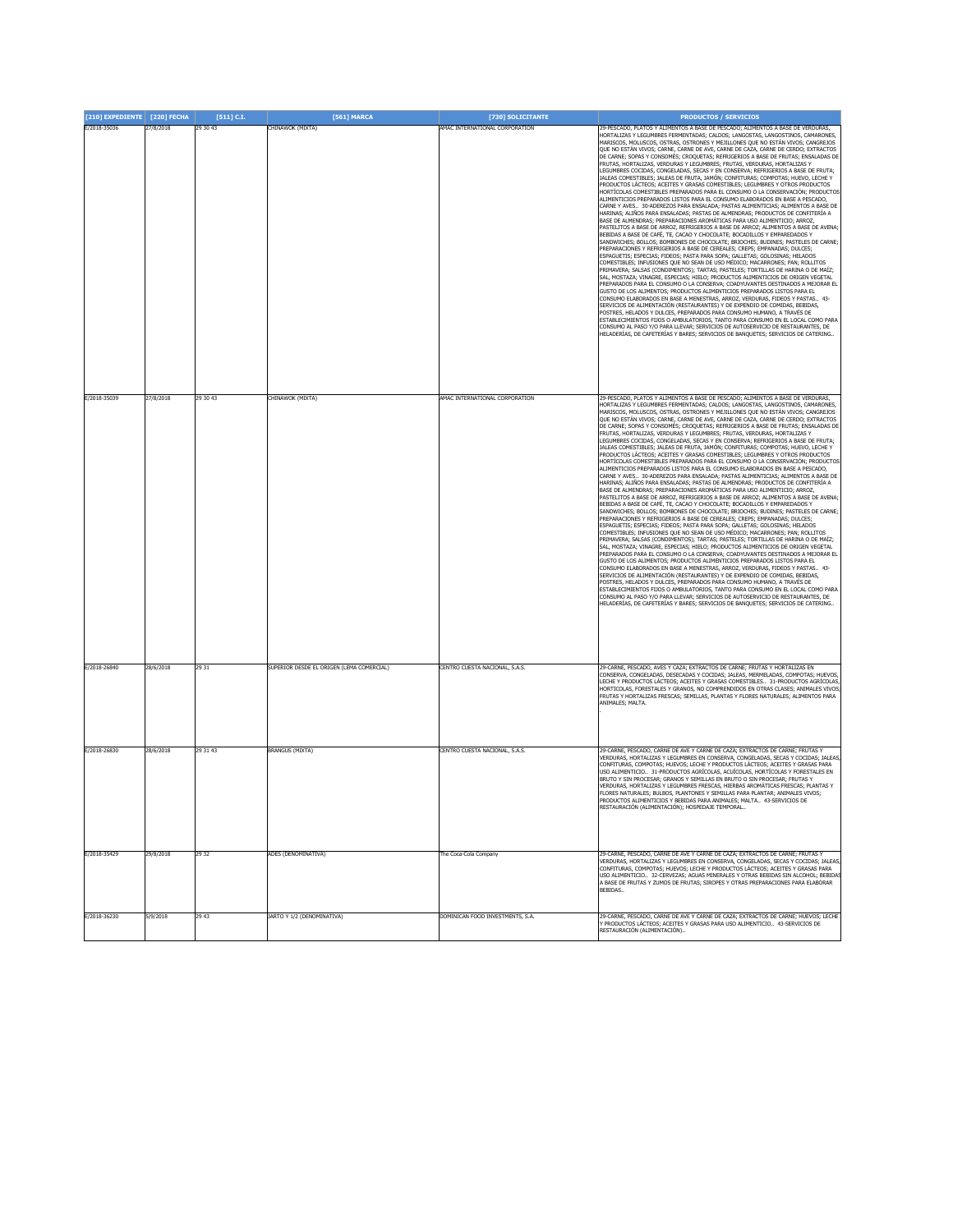| [210] EXPEDIENTE | [220] FECHA         | $[511]$ C.I.         | [561] MARCA                                | [730] SOLICITANTE                 | <b>PRODUCTOS / SERVICIOS</b>                                                                                                                                                |
|------------------|---------------------|----------------------|--------------------------------------------|-----------------------------------|-----------------------------------------------------------------------------------------------------------------------------------------------------------------------------|
| E/2018-31795     | 2/8/2018            | 3 3 5                | AVESTAN (DENOMINATIVA)                     | Deciem Beauty Group Inc           | 3-PREPARACIONES COSMÉTICAS PARA EL CUIDADO DEL CUERPO; PRODUCTOS PARA EL CUIDADO<br>DE LA PIEL Y EL CUERPO, A SABER, HUMECTANTES PARA LA CARA, HUMECTANTES PARA EL          |
|                  |                     |                      |                                            |                                   | CUERPO, TRATAMIENTOS ANTIENVEJECIMIENTO PARA LA CARA; PRODUCTOS<br>ANTIENVEJECIMIENTO CORPORALES, A SABER, LOCIONES, GELES, ACEITES, LIMPIADORAS,                           |
|                  |                     |                      |                                            |                                   | JABONES CORPORALES, EXFOLIANTES, HUMECTANTES, ACONDICIONADORES DE LA PIEL,<br>EMOLIENTES DE LA PIEL, CREMAS CORPORALES ANTIENVEJECIMIENTO Y PREPARACIONES PARA              |
|                  |                     |                      |                                            |                                   | EL CUIDADO DE LA PIEL QUE ELIMINAN LAS ARRUGAS; TRATAMIENTOS TÓPICOS PARA EL<br>CUELLO, A SABER, LOCIONES, CREMAS, GELES, ACEITES, LIMPIADORAS, EXFOLIANTES,                |
|                  |                     |                      |                                            |                                   | HUMECTANTES, ACONDICIONADORES DE LA PIEL, EMOLIENTES DE LA PIEL Y PREPARACIONES<br>PARA EL CUIDADO DE LA PIEL QUE ELIMINAN LAS ARRUGAS EN EL CUELLO; TRATAMIENTOS DE        |
|                  |                     |                      |                                            |                                   | ESTRÍAS NO MEDICINALES, A SABER, LOCIONES, CREMAS, GELES, ACEITES, LIMPIADORAS,<br>EXFOLIANTES, HUMECTANTES, ACONDICIONADORES DE LA PIEL, EMOLIENTES DE LA PIEL Y           |
|                  |                     |                      |                                            |                                   | PREPARACIONES PARA EL CUIDADO DE LA PIEL QUE ELIMINAN LAS ARRUGAS PARA EL                                                                                                   |
|                  |                     |                      |                                            |                                   | TRATAMIENTO DE ESTRÍAS DE LA PIEL; TRATAMIENTOS DE CELULITIS NO MEDICINALES, A<br>SABER, LOCIONES, CREMAS, GELES, ACEITES, LIMPIADORAS, HUMECTANTES,                        |
|                  |                     |                      |                                            |                                   | ACONDICIONADORES DE LA PIEL PARA LA REDUCCIÓN DE LA CELULITIS; TRATAMIENTOS DE<br>BLANQUEAMIENTO Y/O ACLARADO DE LA PIEL, A SABER, LOCIONES, CREMAS, GELES, ACEITES,        |
|                  |                     |                      |                                            |                                   | LIMPIADORAS, HUMECTANTES, ACONDICIONADORES DE LA PIEL PARA EL BLANQUEAMIENTO DE<br>LA PIEL Y ACLARADO DE LA PIEL; PRODUCTOS PARA EL CUIDADO DEL CABELLO, A SABER,           |
|                  |                     |                      |                                            |                                   | AEROSOLES PARA EL CABELLO, LOCIONES PARA EL CUIDADO DEL CABELLO, ACONDICIONADORES<br>PARA EL CABELLO Y GELES PARA EL CABELLO; COSMÉTICOS; PREPARACIONES PARA LIMPIEZA,      |
|                  |                     |                      |                                            |                                   | PREPARACIONES BLANQUEADORAS Y OTRAS SUSTANCIAS PARA USO EN LAVANDERÍA, A SABER,<br>BLANQUEADORES DE LAVANDERÍA, DETERGENTES DE LAVANDERÍA Y CERA DE LAVANDERÍA;             |
|                  |                     |                      |                                            |                                   | PREPARACIONES PARA LIMPIAR, PULIR, DESENGRASAR Y RASPAR; JABONES, A SABER, JABONES<br>ANTITRANSPIRANTES, JABONES CORPORALES, JABONES DE BAÑO Y JABONES PARA MANOS;          |
|                  |                     |                      |                                            |                                   | ACEITES ESENCIALES, LOCIONES PARA EL CABELLO; DENTÍFRICOS, CREMAS FACIALES Y<br>CORPORALES, JABONES LÍQUIDOS CORPORALES, CHAMPÚS, HUMECTANTES CORPORALES,                   |
|                  |                     |                      |                                            |                                   | COLONIAS; AGUA DE PERFUME; PERFUMES; DESODORANTES PARA USO PERSONAL 35-<br>SERVICIOS DE TIENDA AL DETALLE EN EL CAMPO DE COSMÉTICOS, PRODUCTOS DE CUIDADO                   |
|                  |                     |                      |                                            |                                   | PERSONAL, PRODUCTOS PARA EL CUIDADO DE LA PIEL, CARA Y CUERPO Y PRODUCTOS DE<br>BELLEZA; SERVICIOS DE VENTA AL DETALLE EN LÍNEA EN EL CAMPO DE COSMÉTICOS,                  |
|                  |                     |                      |                                            |                                   | PRODUCTOS DE CUIDADO PERSONAL, PRODUCTOS PARA EL CUIDADO DE LA PIEL, CARA Y<br>CUERPO Y PRODUCTOS DE BELLEZA                                                                |
|                  |                     |                      |                                            |                                   |                                                                                                                                                                             |
|                  |                     |                      |                                            |                                   |                                                                                                                                                                             |
| E/2018-31794     | 2/8/2018            | 335                  | THE ABNORMAL BEAUTY COMPANY (DENOMINATIVA) | Deciem Beauty Group Inc.          | 3-PREPARACIONES COSMÉTICAS PARA EL CUIDADO DEL CUERPO; PRODUCTOS PARA EL CUIDADO                                                                                            |
|                  |                     |                      |                                            |                                   | DE LA PIEL Y EL CUERPO, A SABER, HUMECTANTES PARA LA CARA, HUMECTANTES PARA EL<br>CUERPO, TRATAMIENTOS ANTIENVEJECIMIENTO PARA LA CARA; PRODUCTOS                           |
|                  |                     |                      |                                            |                                   | ANTIENVEJECIMIENTO CORPORALES, A SABER, LOCIONES, GELES, ACEITES, LIMPIADORAS,<br>JABONES CORPORALES, EXFOLIANTES, HUMECTANTES, ACONDICIONADORES DE LA PIEL,                |
|                  |                     |                      |                                            |                                   | EMOLIENTES DE LA PIEL, CREMAS CORPORALES ANTIENVEJECIMIENTO Y PREPARACIONES PARA                                                                                            |
|                  |                     |                      |                                            |                                   | EL CUIDADO DE LA PIEL QUE ELIMINAN LAS ARRUGAS; TRATAMIENTOS TÓPICOS PARA EL<br>CUELLO, A SABER, LOCIONES, CREMAS, GELES, ACEITES, LIMPIADORAS, EXFOLIANTES,                |
|                  |                     |                      |                                            |                                   | HUMECTANTES, ACONDICIONADORES DE LA PIEL, EMOLIENTES DE LA PIEL Y PREPARACIONES<br>PARA EL CUIDADO DE LA PIEL QUE ELIMINAN LAS ARRUGAS EN EL CUELLO; TRATAMIENTOS DE        |
|                  |                     |                      |                                            |                                   | ESTRÍAS NO MEDICINALES, A SABER, LOCIONES, CREMAS, GELES, ACEITES, LIMPIADORAS,<br>EXFOLIANTES, HUMECTANTES, ACONDICIONADORES DE LA PIEL, EMOLIENTES DE LA PIEL Y           |
|                  |                     |                      |                                            |                                   | PREPARACIONES PARA EL CUIDADO DE LA PIEL QUE ELIMINAN LAS ARRUGAS PARA EL<br>TRATAMIENTO DE ESTRÍAS DE LA PIEL; TRATAMIENTOS DE CELULITIS NO MEDICINALES, A                 |
|                  |                     |                      |                                            |                                   | SABER, LOCIONES, CREMAS, GELES, ACEITES, LIMPIADORAS, HUMECTANTES,<br>ACONDICIONADORES DE LA PIEL PARA LA REDUCCIÓN DE LA CELULITIS; TRATAMIENTOS DE                        |
|                  |                     |                      |                                            |                                   | BLANQUEAMIENTO Y/O ACLARADO DE LA PIEL, A SABER, LOCIONES, CREMAS, GELES, ACEITES,<br>LIMPIADORAS, HUMECTANTES, ACONDICIONADORES DE LA PIEL PARA EL BLANQUEAMIENTO DE       |
|                  |                     |                      |                                            |                                   | LA PIEL Y ACLARADO DE LA PIEL; PRODUCTOS PARA EL CUIDADO DEL CABELLO, A SABER,<br>AEROSOLES PARA EL CABELLO, LOCIONES PARA EL CUIDADO DEL CABELLO, ACONDICIONADORES         |
|                  |                     |                      |                                            |                                   | PARA EL CABELLO Y GELES PARA EL CABELLO; COSMÉTICOS; PREPARACIONES PARA LIMPIEZA,<br>PREPARACIONES BLANQUEADORAS Y OTRAS SUSTANCIAS PARA USO EN LAVANDERÍA, A SABER,        |
|                  |                     |                      |                                            |                                   | BLANQUEADORES DE LAVANDERÍA, DETERGENTES DE LAVANDERÍA Y CERA DE LAVANDERÍA;<br>PREPARACIONES PARA LIMPIAR, PULIR, DESENGRASAR Y RASPAR; JABONES, A SABER, JABONES          |
|                  |                     |                      |                                            |                                   | ANTITRANSPIRANTES, JABONES CORPORALES, JABONES DE BAÑO Y JABONES PARA MANOS;<br>ACEITES ESENCIALES, LOCIONES PARA EL CABELLO; DENTÍFRICOS, CREMAS FACIALES Y                |
|                  |                     |                      |                                            |                                   | CORPORALES, JABONES LÍQUIDOS CORPORALES, CHAMPÚS, HUMECTANTES CORPORALES,<br>COLONIAS; AGUA DE PERFUME; PERFUMES; DESODORANTES PARA USO PERSONAL 35-                        |
|                  |                     |                      |                                            |                                   | SERVICIOS DE TIENDA AL DETALLE EN EL CAMPO DE COSMÉTICOS, PRODUCTOS DE CUIDADO                                                                                              |
|                  |                     |                      |                                            |                                   | PERSONAL, PRODUCTOS PARA EL CUIDADO DE LA PIEL, CARA Y CUERPO Y PRODUCTOS DE<br>BELLEZA; SERVICIOS DE VENTA AL DETALLE EN LÍNEA EN EL CAMPO DE COSMÉTICOS                   |
|                  |                     |                      |                                            |                                   | PRODUCTOS DE CUIDADO PERSONAL, PRODUCTOS PARA EL CUIDADO DE LA PIEL, CARA Y<br>CUERPO Y PRODUCTOS DE BELLEZA.                                                               |
|                  |                     |                      |                                            |                                   |                                                                                                                                                                             |
|                  |                     |                      |                                            |                                   |                                                                                                                                                                             |
| E/2018-37200     | 12/9/2018           | 35                   | <b>/INI LADY (DENOMINATIVA)</b>            | SGM Indústria De Cosméticos Ltda. | 3-PRODUCTOS COSMÉTICOS Y PREPARACIONES DE TOCADOR NO MEDICINALES; DENTÍFRICOS                                                                                               |
|                  |                     |                      |                                            |                                   | NO MEDICINALES; PRODUCTOS DE PERFUMERÍA, ACEITES ESENCIALES; PREPARACIONES PARA<br>BLANQUEAR Y OTRAS SUSTANCIAS PARA LAVAR LA ROPA; PREPARACIONES PARA LIMPIAR, PULIR       |
|                  |                     |                      |                                            |                                   | DESENGRASAR Y RASPAR  5-PRODUCTOS FARMACÉUTICOS, PREPARACIONES PARA USO MÉDICO<br>Y VETERINARIO; PRODUCTOS HIGIÉNICOS Y SANITARIOS PARA USO MÉDICO; ALIMENTOS Y             |
|                  |                     |                      |                                            |                                   | SUSTANCIAS DIETÉTICAS PARA USO MÉDICO O VETERINARIO, ALIMENTOS PARA BEBÉS;<br>SUPLEMENTOS ALIMENTICIOS PARA PERSONAS O ANIMALES; EMPLASTOS, MATERIAL PARA                   |
|                  |                     |                      |                                            |                                   | APÓSITOS: MATERIAL PARA EMPASTES E IMPRONTAS DENTALES: DESINFECTANTES: PRODUCTOS<br>ARA ELIMINAR ANIMALES DAÑINOS: ELINGICIDAS, HERBICIDAS,                                 |
| E/2018-29424     | 17/7/2018           | 39 14 18 25 35 38 41 | LV (MIXTA)                                 | <b>LOUIS VUITTON MALLETIER</b>    | 3-PREPARACIONES BLANQUEADORAS Y OTRAS SUSTANCIAS PARA LAVAR, PREPARACIONES PARA                                                                                             |
|                  |                     |                      |                                            |                                   | LIMPIAR, PULIR Y DESENGRASAR, PREPARACIONES DE LIMPIEZA, ACEITES DE LIMPIEZA,<br>PRODUCTOS PARA LA PRESERVACIÓN DE CUERO (PULIMENTOS), PRODUCTOS PARA BLANQUEAR             |
|                  |                     |                      |                                            |                                   | EL CUERO, CREMAS PARA PULIR, CREMAS PARA EL CUERO, CREMAS PARA ZAPATOS, BETÚN PARA<br>ZAPATOS, CERA PARA ZAPATOS; PRODUCTOS DE PERFUMERÍA; PERFUMES; AGUA PARA              |
|                  |                     |                      |                                            |                                   | TOCADOR; AGUAS PARA PERFUMES; COLONIAS; BASES PARA PERFUME; EXTRACTOS DE FLORES;<br>ACEITES ESENCIALES; PREPARACIONES DE FRAGANCIAS PARA AL AIRE; FRAGANCIAS DE POPURR      |
|                  |                     |                      |                                            |                                   | (FRAGANCIAS NATURALES); INCIENSOS; PREPARACIONES COSMÉTICAS PARA EL CUIDADO DE LA<br>PIEL Y LOS LABIOS; PREPARACIONES COSMÉTICAS PARA ADELGAZAR; LOCIONES CON FINES         |
|                  |                     |                      |                                            |                                   | COSMÉTICOS; MASCARILLAS DE BELLEZA; COSMÉTICOS PARA LAS MANOS, LA CARA Y EL CUERPO                                                                                          |
|                  |                     |                      |                                            |                                   | EPARACIONES PARA EL CUIDADO DEL CABELLO; PRODUCTOS PARA DESENRED.<br>(ACONDICIONADORES); LOCIONES PARA EL CABELLO; REMOVEDORES DE COLOR DEL CABELLO;                        |
|                  |                     |                      |                                            |                                   | .<br>TINTES PARA EL CABELLO, CREMAS O GELES PARA FIJAR EL PEINADO; LACAS PARA EL PELO;<br>CREMAS DEPILATORIAS, CERAS DEPILATORIAS; PRODUCTOS DE AFEITADO; JABÓN PARA BARBA; |
|                  |                     |                      |                                            |                                   | CREMAS DE AFEITAR; PRODUCTOS PARA DESPUÉS DEL AFEITADO; PREPARACIONES DE<br>PROTECCIÓN SOLAR PARA FINES COSMÉTICOS; PREPARACIONES BLOQUEADORAS DE SOL                       |
|                  |                     |                      |                                            |                                   | [COSMÉTICOS]; PREPARACIONES AUTOBRONCEADORAS CON FINES COSMÉTICOS; ARTÍCULOS<br>DE ASEO: PASTA DENTAL: JABONES: CHAMPÚS: GELES DE DUCHA: GELES DE BAÑO: ACEITES DE          |
|                  |                     |                      |                                            |                                   | BAÑO; SALES DE BAÑO; PRODUCTOS DE BAÑO DE BURBUJAS; PERLAS DE BAÑO; TALCO PARA EL<br>TOCADOR, LECHES LIMPIADORAS PARA EL TOCADOR; DESODORANTES; PRODUCTOS DE                |
|                  |                     |                      |                                            |                                   | MAQUILLAJE; LÁPIZ LABIAL; MÁSCARAS PARA LAS PESTAÑAS; RUBORES; POLVOS DE MAQUILLAJE<br>DELINEADOR DE OJOS; LÁPICES DE MAQUILLAJE; PREPARACIONES PARA REMOVER EL             |
|                  |                     |                      |                                            |                                   | MAQUILLAJE: PATRONES DECORATIVOS CON FINES COSMÉTICOS, TATUAJES TEMPORALES PARA<br>EL CUERPO Y LAS UÑAS: KITS DE MAOUILLAJE: PREPARACIONES PARA EL CUIDADO Y EL             |
|                  |                     |                      |                                            |                                   | EMBELLECIMIENTO DE LAS UÑAS; ESMALTE DE UÑAS, PROTECTORES DE UÑAS, LACAS DE UÑAS,<br>REMOVEDORES DE ESMALTES; UÑAS ACRÍLICAS (POSTIZAS) PARA LAS MANOS Y LOS PIES, KITS     |
|                  |                     |                      |                                            |                                   | DE UÑAS POSTIZAS, ADHESIVOS PARA UÑAS POSTIZAS 9-APARATOS E INSTRUMENTOS<br>CIENTÍFICOS. NÁUTICOS. GEODÉSICOS. FOTOGRÁFICOS. CINEMATOGRÁFICOS. ÓPTICOS. DE                  |
|                  |                     |                      |                                            |                                   | PESAJE. DE MEDICIÓN. DE SEÑALIZACIÓN. DE CONTROL (INSPECCIÓN). DE SALVAMENTO Y DE                                                                                           |
|                  |                     |                      |                                            |                                   | ENSEÑANZA; APARATOS E INSTRUMENTOS PARA LA GRABACIÓN, TRANSMISIÓN O<br>REPRODUCCIÓN DE SONIDO O IMÁGENES, MEDIOS DE GRABACIÓN MAGNÉTICOS, DISCOS DE                         |
|                  |                     |                      |                                            |                                   | GRABACIÓN DE SONIDO; BOLSAS Y ESTUCHES PARA CÁMARAS DE VIDEO O EQUIPO<br>FOTOGRÁFICO; DISCOS COMPACTOS, DVD Y OTROS MEDIOS DE GRABACIÓN DIGITAL;                            |
|                  |                     |                      |                                            |                                   | MÁQUINAS DE CÁLCULO, EQUIPOS DE PROCESAMIENTO DE DATOS, COMPUTADORAS Y EQUIPOS<br>DE CÓMPUTO; ALFOMBRILLA PARA RATÓN; SOFTWARE; MEMORIAS FLASH USB, PDA, SOFTWARE           |
|                  |                     |                      |                                            |                                   | DE JUEGOS, PROGRAMAS INFORMÁTICOS, PROGRAMAS INFORMÁTICOS GRABADOS, PROGRAMAS<br>INFORMÁTICOS Y DE TELÉFONOS MÓVILES (SOFTWARE DESCARGABLE) Y PUBLICACIONES                 |
|                  |                     |                      |                                            |                                   | ELECTRÓNICAS DESCARGABLES EN LÍNEA O DE INTERNET; PRODUCTOS ÓPTICOS; GAFAS, GAFAS                                                                                           |
|                  |                     |                      |                                            |                                   |                                                                                                                                                                             |
|                  |                     |                      |                                            |                                   |                                                                                                                                                                             |
|                  |                     |                      |                                            |                                   | 30-CAFÉ, TE, CACAO, AZÚCAR, ARROZ, TAPIOCA, SAGÚ, SUCEDÁNEOS DEL CAFÉ;                                                                                                      |
|                  |                     |                      |                                            |                                   | HARINAS Y PREPARACIONES HECHAS DE CEREALES, PAN, PASTELERÍA Y CONFITERÍA,<br>HELADOS COMESTIBLES; MIEL, JARABE DE MELAZA; LEVADURA, POLVOS PARA                             |
|                  |                     |                      |                                            |                                   | ESPONJAR; SAL, MOSTAZA; VINAGRE, SALSAS (CONDIMENTOS); ESPECIAS; HIELO. 32-<br>CERVEZAS; AGUAS MINERALES Y GASEOSAS Y OTRAS BEBIDAS NO ALCOHÓLICAS;                         |
| E/2010-26845     | 12/11/2010 30 32 33 |                      | OUR LOKO (DENOMINATIVA)                    | PHUSION PROJECTS LLC              | BEBIDAS Y ZUMOS DE FRUTAS; SIROPES Y OTRAS PREPARACIONES PARA HACER<br>BEBIDAS. 33-BEBIDAS ALCOHÓLICAS (CON EXCEPCIÓN DE CERVEZAS).                                         |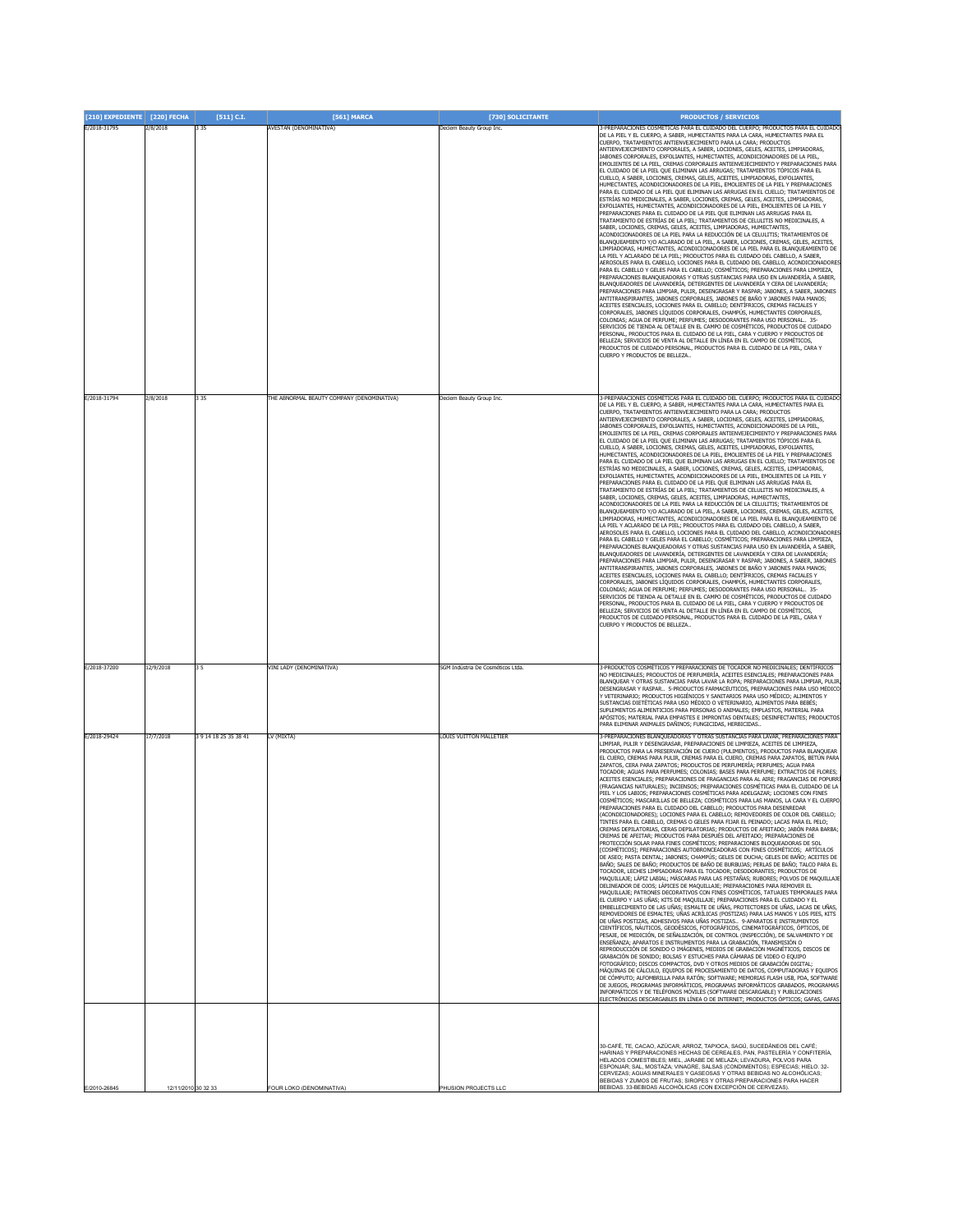| [210] EXPEDIENTE [220] FECHA |           | $[511]$ C.I.   | [561] MARCA                                                                                                                     | [730] SOLICITANTE                                        | <b>PRODUCTOS / SERVICIOS</b>                                                                                                                                                                                                                                                                                                                                                                                                                                                                                                                                                                                                                                                                                                                                                                                                                                                                                                                                                                                                                                                                                                                                                                                                                                                                                                                                                                   |
|------------------------------|-----------|----------------|---------------------------------------------------------------------------------------------------------------------------------|----------------------------------------------------------|------------------------------------------------------------------------------------------------------------------------------------------------------------------------------------------------------------------------------------------------------------------------------------------------------------------------------------------------------------------------------------------------------------------------------------------------------------------------------------------------------------------------------------------------------------------------------------------------------------------------------------------------------------------------------------------------------------------------------------------------------------------------------------------------------------------------------------------------------------------------------------------------------------------------------------------------------------------------------------------------------------------------------------------------------------------------------------------------------------------------------------------------------------------------------------------------------------------------------------------------------------------------------------------------------------------------------------------------------------------------------------------------|
| E/2018-31230                 | 30/7/2018 | 30 35          | Señor Paleta (DENOMINATIVA)                                                                                                     | RAMÓN ORTIZ                                              | 30-HELADOS EN GENERAL; PALETAS ARTESANALES DE FRUTAS, NUECES Y CHOCOLATE; GELATO<br>[HELADOS] A BASE DE LECHE; SORBETES [HELADOS] A BASE DE AGUA. . 35-SERVICIOS DE<br>VENTA AL POR MENOR DE PRENDAS DE VESTIR [CAMISAS], ARTÍCULOS DE SOMBRERERÍA<br>[GORRAS], ACCESORIOS; PINES; PELUCHES                                                                                                                                                                                                                                                                                                                                                                                                                                                                                                                                                                                                                                                                                                                                                                                                                                                                                                                                                                                                                                                                                                    |
| E/2018-29620                 | 5/9/2018  | 32 33          | BUNKER BEERS (DENOMINATIVA)                                                                                                     | ADOLFO MOLINA MEJIA / FEDERICO ADOLFO MOLINA             | 32-CERVEZA ARTESANAL 33-BEBIDAS ALCOHÓLICAS                                                                                                                                                                                                                                                                                                                                                                                                                                                                                                                                                                                                                                                                                                                                                                                                                                                                                                                                                                                                                                                                                                                                                                                                                                                                                                                                                    |
| E/2018-31788                 | 2/8/2018  | 32 35 41       | CIUDAD DE LA MÚSICA PRESIDENTE (DENOMINATIVA)                                                                                   | <b>FERNANDE2</b><br>CERVECERIA NACIONAL DOMINICANA, S.A. | 2-CERVEZAS; AGUAS MINERALES Y OTRAS BEBIDAS SIN ALCOHOL; BEBIDAS A BASE DE FRUTAS<br>Y ZUMOS DE FRUTAS; SIROPES Y OTRAS PREPARACIONES PARA ELABORAR BEBIDAS 35-<br>PUBLICIDAD. PROMOCIONES, ESPECIALMENTE EN ÁREAS DETERMINADAS EN LA FORMA DE UNA<br>CIUDAD, DENTRO DE ACTIVIDADES, ACTIVIDADES DEPORTIVAS Y CULTURALES, CONCIERTOS, Y<br>AFINES 41-SERVICIOS DE ENTRETENIMIENTO, ESPECIALMENTE EN ÁREAS DETERMINADAS EN<br>LA FORMA DE UNA CIUDAD, DENTRO DE ACTIVIDADES, ACTIVIDADES DEPORTIVAS Y<br>CULTURALES, CONCIERTOS, Y AFINES                                                                                                                                                                                                                                                                                                                                                                                                                                                                                                                                                                                                                                                                                                                                                                                                                                                       |
| E/2018-31784                 | 2/8/2018  | 32 35 41       | CIUDAD PRESIDENTE DE LA MÚSICA (DENOMINATIVA)                                                                                   | CERVECERIA NACIONAL DOMINICANA, S.A.                     | 32-CERVEZAS; AGUAS MINERALES Y OTRAS BEBIDAS SIN ALCOHOL; BEBIDAS A BASE DE FRUTAS<br>ZUMOS DE FRUTAS; SIROPES Y OTRAS PREPARACIONES PARA ELABORAR BEBIDAS 35-<br>PUBLICIDAD, PROMOCIONES, ESPECIALMENTE EN ÁREAS DETERMINADAS EN LA FORMA DE UNA<br>CIUDAD, DENTRO DE ACTIVIDADES, ACTIVIDADES DEPORTIVAS Y CULTURALES, CONCIERTOS, Y<br>AFINES 41-SERVICIOS DE ENTRETENIMIENTO, ESPECIALMENTE EN ÁREAS DETERMINADAS EN<br>LA FORMA DE UNA CIUDAD, DENTRO DE ACTIVIDADES, ACTIVIDADES DEPORTIVAS Y<br>CULTURALES, CONCIERTOS, Y AFINES                                                                                                                                                                                                                                                                                                                                                                                                                                                                                                                                                                                                                                                                                                                                                                                                                                                        |
| F/2018-28815                 | 12/7/2018 | 35 36          | <b>POPULAR PX (DENOMINATIVA)</b>                                                                                                | BANCO POPULAR DOMINICANO, BANCO MULTIPLE                 | 35-PUBLICIDAD, GESTIÓN DE NEGOCIOS COMERCIALES, ADMINISTRACIÓN COMERCIAL,<br>FRABAJOS DE OFICINA. . 36-SERVICIOS DE SEGUROS, OPERACIONES FINANCIERAS,<br>OPERACIONES MONETARIAS, NEGOCIOS INMOBILIARIOS. .                                                                                                                                                                                                                                                                                                                                                                                                                                                                                                                                                                                                                                                                                                                                                                                                                                                                                                                                                                                                                                                                                                                                                                                     |
| E/2018-26619                 | 27/6/2018 | 35 36          | SELLO DE GARANTIA INMOBILIARIA LAS AMERICAS TITLE SERVICES MARCOS JOSE MANUEL TRONCOSO LEROUX<br><b>FÍTULO DEPURADO (MIXTA)</b> |                                                          | 5-PUBLICIDAD; GESTIÓN DE NEGOCIOS COMERCIALES; ADMINISTRACIÓN COMERCIAL;<br>RABAJOS DE OFICINA 36-SERVICIOS DE SEGUROS; OPERACIONES FINANCIERAS;<br>OPERACIONES MONETARIAS; NEGOCIOS INMOBILIARIOS.                                                                                                                                                                                                                                                                                                                                                                                                                                                                                                                                                                                                                                                                                                                                                                                                                                                                                                                                                                                                                                                                                                                                                                                            |
| E/2018-34287                 | 21/8/2018 | 35 36 41 43 44 | LXR (DENOMINATIVA)                                                                                                              | HILTON WORLDWIDE MANAGE LIMITED                          | 35-ORGANIZACIÓN Y DIRECCIÓN DE ACTIVIDADES DE NEGOCIOS, CONFERENCIAS,<br>CONVENCIONES, EXPOSICIONES, SEMINARIOS Y REUNIONES 36-SERVICIOS DE CORRETAJE DE<br>BIENES RAÍCES, SERVICIOS DE GESTIÓN DE BIENES RAÍCES 41-SERVICIOS DE<br>ENTRETENIMIENTO EN EL ÁMBITO DE PRESENTACIONES DE ESPECTÁCULOS DE DANZA EN VIVO,<br>VARIEDAD Y MUSICALES; SERVICIOS DE CLUBES NOCTURNOS; SERVICIOS DE CLUBES DE SALUD<br>A SABER, SUMINISTRO DE INSTRUCCIÓN Y EQUIPOS EN EL CAMPO DEL EJERCICIO FÍSICO;<br>ORGANIZACIÓN Y DIRECCIÓN DE EXPOSICIONES EN VIVO, FUNCIONES, CONFERENCIAS,<br>CONVENCIONES, SEMINARIOS Y REUNIONES EN LOS ÁMBITOS DE LA EDUCACIÓN, LA CULTURA,<br>LOS DEPORTES Y EL ENTRETENIMIENTO PARA FINES NO COMERCIALES; RESERVAS DE TEATRO Y<br>ÓPERA 43-ALQUILER DE ALOJAMIENTO TEMPORAL; RESERVAS DE ALOJAMIENTOS<br>TEMPORALES;<br>SERVICIOS DE HOTEL, MOTEL, BAR, CAFETERÍA, RESTAURANTE, BANQUETE Y DE CATERING;<br>ALQUILER DE SALAS PARA LA CELEBRACIÓN DE FUNCIONES, CONFERENCIAS, CONVENCIONES,<br>EXPOSICIONES, SEMINARIOS Y REUNIONES 44-SALONES DE BELLEZA, PELUQUERÍAS.<br>SERVICIOS DE BARBERÍA; SERVICIOS DE MASAJE;<br>SERVICIOS DE SPA PARA LA SALUD Y EL BIENESTAR DEL CUERPO Y EL ESPÍRITU; PROVISIÓN DE<br>SAUNA, HIDROMASAJE, SOLÁRIUM E INSTALACIONES DE CUBIERTAS PARA TOMAR EL SOL;<br>SERVICIOS DE AROMATERAPIA; CONSEJOS DE BELLEZA, PELUQUERÍA Y AROMATERAPIA |
| E/2018-21975                 | 30/5/2018 | 35 41          | Link gerencial consultores (MIXTA)                                                                                              | ODALIS MARIA ROJAS ZAMBRANO                              | 35-SERVICIOS DE CONSULTORÍA GERENCIAL  41-CONSULTORÍA GERENCIALES EN EDUCACIÓN.<br>CURSOS, TALLERES EDUCATIVOS, DISEÑO, ELABORACIÓN DE IMPLEMENTACIÓN DE CONTENIDO<br>DIDÁCTICOS E INFORMATIVOS EN EDUCACIÓN                                                                                                                                                                                                                                                                                                                                                                                                                                                                                                                                                                                                                                                                                                                                                                                                                                                                                                                                                                                                                                                                                                                                                                                   |
| E/2018-12037                 | 9/4/2018  | 35 44          | Cardio Control (MIXTA)                                                                                                          | <b>GYNOPHARM S.A.</b>                                    | 35-PUBLICIDAD; ADMINISTRACIÓN DE EMPRESAS; ADMINISTRACIÓN DE NEGOCIOS; FUNCIONES<br>DE OFICINA. 44-SERVICIOS MÉDICOS Y SERVICIOS VETERINARIOS                                                                                                                                                                                                                                                                                                                                                                                                                                                                                                                                                                                                                                                                                                                                                                                                                                                                                                                                                                                                                                                                                                                                                                                                                                                  |
| E/2018-32228                 | 6/8/2018  | 39 43          | <b>ALKA TOURS (DENOMINATIVA)</b>                                                                                                | INVERSIONES TASCON, S.R.L.                               | 39-TRANSPORTE; EMBALAJE Y ALMACENAJE DE MERCANCÍAS; ORGANIZACIÓN DE VIAJES 43-<br>SERVICIOS DE RESTAURACIÓN (ALIMENTACIÓN); HOSPEDAJE TEMPORAL                                                                                                                                                                                                                                                                                                                                                                                                                                                                                                                                                                                                                                                                                                                                                                                                                                                                                                                                                                                                                                                                                                                                                                                                                                                 |
| E/2018-30226                 | 23/7/2018 | 39 43          | <b>MP HOTELS (MIXTA)</b>                                                                                                        | Meeting Point Hotelmanagement Holding GmbH               | 39-TRANSPORTE, INCLUYENDO ORGANIZACIÓN Y ALQUILER DE MEDIOS DE TRANSPORTE Y<br>TRANSPORTE DE VIAJEROS; PLANIFICACIÓN, ORGANIZACIÓN, RESERVAS Y ORGANIZACIÓN DE<br>VIAJES, INCLUYENDO LOS SERVICIOS MENCIONADOS UTILIZANDO DISPOSITIVOS<br>ELECTRÓNICOS; ORGANIZACIÓN DE EXCURSIONES, VISITAS TURÍSTICAS, ACOMPAÑAMIENTO DE<br>VIAJEROS; SUMINISTRO Y ORGANIZACIÓN DE SERVICIOS DE TRANSPORTE (COMPRENDIDOS EN<br>ESTA CLASE) POR MEDIO DE APARATOS DE LOCOMOCIÓN TERRESTRE, AÉREA O ACUÁTICA;<br>SUMINISTRO DE INFORMACIÓN Y RESERVAS RELACIONADAS CON TRANSPORTE Y VIAJES,<br>INCLUYENDO POR MEDIO DE DISPOSITIVOS ELECTRÓNICOS 43-SERVICIOS DE SUMINISTRO DE<br>ALIMENTOS Y BEBIDAS; ALOJAMIENTO TEMPORAL; RESERVAS (ALOJAMIENTO TEMPORAL),<br>INCLUYENDO ORGANIZACIÓN DE ALOJAMIENTO; HOTELES, HOTELES DE VERANEO, MOTELES,<br>BARES, CAFÉS Y RESTAURANTES Y BANQUETES Y ABASTECIMIENTO DE ALIMENTOS Y BEBIDAS<br>PARA EL SUMINISTRO DE ALIMENTOS Y BEBIDAS; SUMINISTRO DE ALOJAMIENTO TEMPORAL EN<br>APARTAMENTOS VACACIONALES; RESERVACIONES Y SUMINISTRO DE LOCALES E INSTALACIONES<br>TEMPORALES PARA FESTIVIDADES, CONFERENCIAS, REUNIONES, EVENTOS, EXPOSICIONES,<br>MINARIOS Y CONVENCIUNES.                                                                                                                                                                                         |
| E/2018-35335                 | 29/8/2018 | 5 10           | ECO CUP (DENOMINATIVA)                                                                                                          | DISTRIBUIDORA PHARMA-OL SRL                              | 5-PRODUCTOS FARMACÉUTICOS, PREPARACIONES PARA USO MÉDICO Y VETERINARIO;<br>PRODUCTOS HIGIÉNICOS Y SANITARIOS PARA USO MÉDICO; ALIMENTOS Y SUSTANCIAS<br>DIETÉTICAS PARA USO MÉDICO O VETERINARIO, ALIMENTOS PARA BEBÉS; SUPLEMENTOS<br>ALIMENTICIOS PARA PERSONAS O ANIMALES; EMPLASTOS, MATERIAL PARA APÓSITOS; MATERIAL<br>PARA EMPASTES E IMPRONTAS DENTALES; DESINFECTANTES; PRODUCTOS PARA ELIMINAR<br>ANIMALES DAÑINOS; FUNGICIDAS, HERBICIDAS 10-APARATOS E INSTRUMENTOS<br>QUIRÚRGICOS, MÉDICOS, ODONTOLÓGICOS Y VETERINARIOS; MIEMBROS, OJOS Y DIENTES<br>DISPOSITIVOS Y ARTÍCULOS DE PUERICULTURA; APARATOS, DISPOSITIVOS Y ARTÍCULOS PARA<br>ACTIVIDADES SEXUALES                                                                                                                                                                                                                                                                                                                                                                                                                                                                                                                                                                                                                                                                                                                   |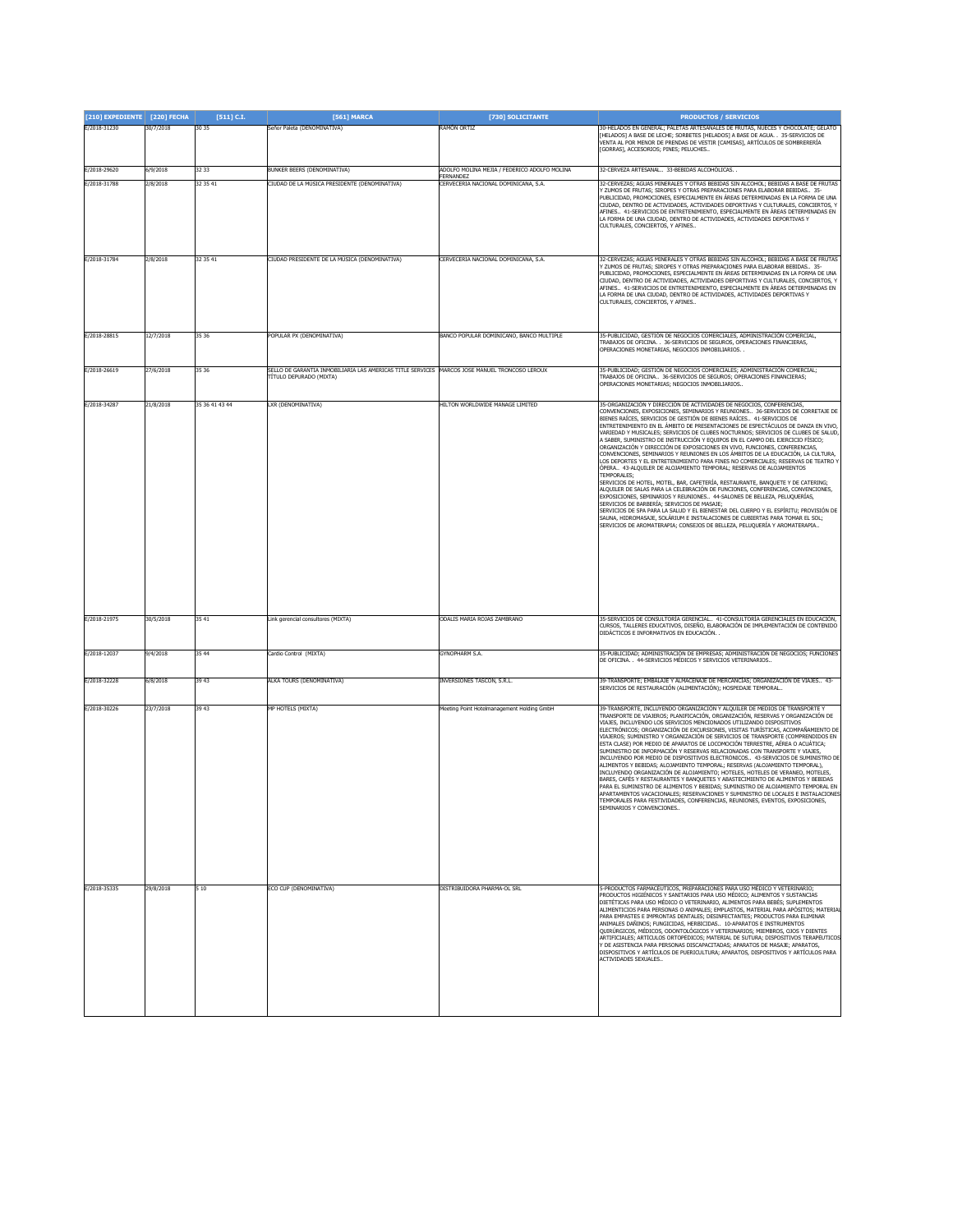| [210] EXPEDIENTE [220] FECHA |           | $[511]$ C.I.     | [561] MARCA                 | [730] SOLICITANTE                              | <b>PRODUCTOS / SERVICIOS</b>                                                                                                                                                                                                                                                                                                                                                                                                                                                                                                                                                                                                                                                                                                                                                                                                                                                                                                                                                                                                                                                                                                                                                                                                                                                                                                                                                                                                                                                                                                                                                                                                                                                                                                     |
|------------------------------|-----------|------------------|-----------------------------|------------------------------------------------|----------------------------------------------------------------------------------------------------------------------------------------------------------------------------------------------------------------------------------------------------------------------------------------------------------------------------------------------------------------------------------------------------------------------------------------------------------------------------------------------------------------------------------------------------------------------------------------------------------------------------------------------------------------------------------------------------------------------------------------------------------------------------------------------------------------------------------------------------------------------------------------------------------------------------------------------------------------------------------------------------------------------------------------------------------------------------------------------------------------------------------------------------------------------------------------------------------------------------------------------------------------------------------------------------------------------------------------------------------------------------------------------------------------------------------------------------------------------------------------------------------------------------------------------------------------------------------------------------------------------------------------------------------------------------------------------------------------------------------|
| E/2018-35651                 | 31/8/2018 | 5 29 30 31 32 33 | MONTE ALPINO (DENOMINATIVA) | ISMAEL ANIBAL MEJIA DE LOS SANTOS              | 5-PRODUCTOS FARMACÉUTICOS, PREPARACIONES PARA USO MÉDICO Y VETERINARIO;<br>PRODUCTOS HIGIÉNICOS Y SANITARIOS PARA USO MÉDICO; ALIMENTOS Y SUSTANCIAS<br>DIETÉTICAS PARA USO MÉDICO O VETERINARIO, ALIMENTOS PARA BEBÉS; SUPLEMENTOS<br>ALIMENTICIOS PARA PERSONAS O ANIMALES; EMPLASTOS, MATERIAL PARA APÓSITOS; MATERIAL<br>PARA EMPASTES E IMPRONTAS DENTALES; DESINFECTANTES; PRODUCTOS PARA ELIMINAR<br>ANIMALES DAÑINOS; FUNGICIDAS, HERBICIDAS 29-CARNE, PESCADO, CARNE DE AVE Y CARNE<br>DE CAZA; EXTRACTOS DE CARNE; FRUTAS Y VERDURAS, HORTALIZAS Y LEGUMBRES EN<br>CONSERVA, CONGELADAS, SECAS Y COCIDAS; JALEAS, CONFITURAS, COMPOTAS; HUEVOS; LECHE<br>/ PRODUCTOS LÁCTEOS; ACEITES Y GRASAS PARA USO ALIMENTICIO 30-CAFÉ, TÉ, CACAO Y<br>SUCEDÁNEOS DEL CAFÉ; ARROZ; TAPIOCA Y SAGÚ; HARINAS Y PREPARACIONES A BASE DE<br>CEREALES; PAN, PRODUCTOS DE PASTELERÍA Y CONFITERÍA; HELADOS; AZÚCAR, MIEL, JARABE<br>DE MELAZA; LEVADURA, POLVOS DE HORNEAR; SAL; MOSTAZA; VINAGRE, SALSAS<br>(CONDIMENTOS); ESPECIAS; HIELO 31-PRODUCTOS AGRÍCOLAS, ACUÍCOLAS, HORTÍCOLAS Y<br>FORESTALES EN BRUTO Y SIN PROCESAR; GRANOS Y SEMILLAS EN BRUTO O SIN PROCESAR;<br>FRUTAS Y VERDURAS, HORTALIZAS Y LEGUMBRES FRESCAS, HIERBAS AROMÁTICAS FRESCAS;<br>PLANTAS Y FLORES NATURALES; BULBOS, PLANTONES Y SEMILLAS PARA PLANTAR; ANIMALES<br>VIVOS; PRODUCTOS ALIMENTICIOS Y BEBIDAS PARA ANIMALES; MALTA 32-CERVEZAS; AGUAS<br>MINERALES Y OTRAS BEBIDAS SIN ALCOHOL; BEBIDAS A BASE DE FRUTAS Y ZUMOS DE FRUTAS;<br>SIROPES Y OTRAS PREPARACIONES PARA ELABORAR BEBIDAS 33-BEBIDAS ALCOHÓLICAS<br>(EXCEPTO CERVEZAS)                                                                                                         |
| E/2018-23439                 | 8/6/2018  | 6911             | <b>DGCANDLE</b> (MIXTA)     | DOS GARCIA, S.R.L.                             | 6-ARTÍCULOS DE FERRETERÍA METÁLICOS 9-APARATOS DE CONTROL REMOTO PARA<br>CONTROLAR LA ILUMINACIÓN, BOTONES DE ENCENDIDO DE LÁMPARAS ELÉCTRICAS,<br>INTERRUPTORES PARA LÁMPARAS ELÉCTRICAS 11-ACCESORIOS DE LÁMPARAS ELÉCTRICAS,<br>ACCESORIOS DE LÁMPARAS, ALUMBRADO DE TECHO [LÁMPARAS, APARATOS DE ILUMINACIÓN],<br>APARATOS DE ILUMINACIÓN, LÁMPARAS ESTROBOSCÓPICAS [DECORATIVAS], LAMPARITAS PARA<br>DECORACIONES FESTIVAS, LUCES ELÉCTRICAS PARA DECORACIONES FESTIVAS. .                                                                                                                                                                                                                                                                                                                                                                                                                                                                                                                                                                                                                                                                                                                                                                                                                                                                                                                                                                                                                                                                                                                                                                                                                                                  |
| E/2018-23438                 | 8/6/2018  | 6911             | nway (MIXTA)                | DOS GARCIA, S.R.L.                             | 5-ARTÍCULOS DE FERRETERÍA METÁLICOS 9-APARAROS DE CONTROL REMOTO PARA<br>CONTROLAR LA ILUMINACIÓN, BOTONES DE ENCENDIDO DE LÁMPARAS ELÉCTRICAS,<br>INTERRUPTORES PARA LÁMPARAS ELÉCTRICAS 11-ACCESORIOS DE LÁMPARAS ELÉCTRICAS,<br>ACCESORIOS DE LÁMPARAS, ALUMBRADO DE TECHO [LÁMPARAS, APARATOS DE ILUMINACIÓN],<br>APARATOS DE ILUMINACIÓN, LÁMPARAS ESTROBOSCÓPICAS [DECORATIVAS, LUCES ELÉCTRICAS<br>PARA DECORACIONES FESTIVAS                                                                                                                                                                                                                                                                                                                                                                                                                                                                                                                                                                                                                                                                                                                                                                                                                                                                                                                                                                                                                                                                                                                                                                                                                                                                                             |
| E/2017-29617                 | 3/8/2017  | 711              | ASKO (DENOMINATIVA)         | ASKO APPLIANCES AB                             | 7-LAVADORAS; PROCESADORES ELÉCTRICOS DE ALIMENTOS; LAVAPLATOS; EXPRIMIDORES;<br>AVADORAS QUE INCORPORAN FACILIDADES DE SECADO; LAVAPLATOS PARA USO INDUSTRIAL;<br>CANASTAS DE UTENSILIOS PARA LAVAPLATOS; FILTROS (PARTES DE MÁQUINAS O MOTORES)<br>PARA ELECTRODOMÉSTICOS RESIDENCIALES; LICUADORAS ELÉCTRICAS; LICUADORAS DE<br>ALIMENTOS (ELÉCTRICAS); LICUADORAS ELÉCTRICAS PARA USO DOMÉSTICO; EXPRIMIDORES<br>ELÉCTRICOS 11-HORNOS DE MICROONDAS; PARRILLAS ELÉCTRICAS; ESTUFAS ELÉCTRICAS;<br>ESTUFAS DE SAUNA; REFRIGERADORES; CONGELADORES; CAMPANAS DE COCINA; CAMPANAS<br>EXTRACTORAS PARA COCINAS; SECADORAS ELÉCTRICAS DE LAVANDERÍA; ARMARIOS SECADORE<br>PARA ROPA; SECADORAS; HORNOS ELÉCTRICOS; HORNOS DE COCINA; HORNILLAS; HORNILLAS<br>DE GAS; COCINAS DE GAS; HORNILLAS DE COCINA DE GAS; CAMPANAS DE VENTILACIÓN PARA<br>ESTUFAS; ABANICOS ELÉCTRICOS PARA FINES DE VENTILACIÓN; VENTILADORES DE FUEGO PARA<br>ESCAPE DE VAPORES; FILTROS PARA EXTRACTORES DE ESCAPE (PARTES DE INSTALACIONES<br>DOMÉSTICAS) PARA ELECTRODOMÉSTICOS RESIDENCIALES; FILTROS PARA CAMPANAS<br>EXTRACTORAS DE AIRE PARA ELECTRODOMÉSTICOS RESIDENCIALES; ABANICOS ELÉCTRICOS<br>QUE SON PARTE DE LAS INSTALACIONES DOMÉSTICAS DE VENTILACIÓN; FREIDORAS<br>(ELÉCTRICAS); FREIDORAS DOMÉSTICAS (ELÉCTRICAS); PLANCHAS ELÉCTRICAS; PLANCHAS<br>APARATOS DE COCINA); TOSTADORAS; TOSTADORAS ELÉCTRICAS; TOSTADORAS DOMÉSTICAS<br>.<br>DE PAN (ELÉCTRICAS); HERVIDORES ELÉCTRICOS; HERVIDORES DE TÉ (ELÉCTRICOS); OLLAS DE<br>COCCIÓN LENTA (ELÉCTRICAS); OLLAS PARA GUISADO (ELÉCTRICAS)                                                                                                                                         |
| E/2018-33841                 | 17/8/2018 | 7 11 37          | MONTE COLMO (MIXTA)         | Midea Group Co., Ltd                           | 7-CLASE 7: LAVADORAS; MÁQUINAS PARA LIMPIEZA EN SECO; ESCURRIDORAS DE ROPA;<br>LAVAVAJILLAS; EXPRIMIDORES DE FRUTA ELÉCTRICOS, DE USO DOMÉSTICO; MÁQUINAS PARA<br>HACER LECHE DE SOJA, DE USO DOMÉSTICO; COMPRESORAS [MÁQUINAS];<br>TURBOCOMPRESORES; COMPRESORES PARA REFRIGERADORES; MÁQUINAS Y APARATOS DE<br>LIMPIEZA ELÉCTRICOS; ROBOTS [MÁQUINAS]; MÁQUINAS DE MANIPULACIÓN, AUTOMÁTICAS<br>[MANIPULADORES] 11-CLASE 11: INSTALACIONES DE AIRE ACONDICIONADO; APARATOS DE<br>AIRE ACONDICIONADO; REFRIGERADORES; APARATOS Y MÁQUINAS DE HIELO; DISPENSADORES<br>DE AGUA POTABLE; MÁQUINAS Y APARATOS PARA DEPURAR EL AGUA; APARATOS PARA FILTRAR<br>EL AGUA; APARATOS Y MÁQUINAS PARA PURIFICAR EL AIRE; VENTILADORES ELÉCTRICOS PARA<br>CO DEDCONAL - LITENCTI TOC DE COCCTÓN EL ÉCTE<br>ne- ucovinnose ci com<br>MICROONDAS [APARATOS DE COCINA]; OLLAS A PRESIÓN ELÉCTRICAS; CAMPANAS<br>EXTRACTORAS PARA COCINAS; APARATOS DE DESINFECCIÓN; BOMBAS DE CALOR; CALDERAS DE<br>GAS; HOGARES; CALENTADORES DE BAÑO; RADIADORES ELÉCTRICOS; SECADORAS DE ROPA<br>ELÉCTRICAS; APARATOS VAPORIZADORES PARA PLANCHAR TEJIDOS; LÁMPARAS ELÉCTRICAS<br>37-CLASE 37: CONSTRUCCIÓN; INFORMACIÓN SOBRE REPARACIONES; INSTALACIÓN Y<br>REPARACIÓN DE APARATOS ELÉCTRICOS; INSTALACIÓN Y REPARACIÓN DE APARATOS DE AIRE<br>ACONDICIONADO; INSTALACIÓN Y REPARACIÓN DE APARATOS DE SANEAMIENTO; INSTALACIÓN<br>Y REPARACIÓN DE APARATOS DE BAÑO; INSTALACIÓN Y REPARACIÓN DE APARATOS DE<br>ALUMBRADO; INSTALACIÓN, MANTENIMIENTO Y REPARACIÓN DE MÁQUINAS; MANTENIMIENTO Y<br>REPARACIÓN DE VEHÍCULOS A MOTOR; RESTAURACIÓN DE MOBILIARIO; INSTALACIÓN Y<br>REPARACIÓN DE ALARMAS ANTIRROBO; SERVICIO DE LAVADO DE AIRE ACONDICIONADO |
| E/2018-19467                 | 14/5/2018 | 712              | ODM (MIXTA)                 | Zhejiang ODM Transmission Technology Co., Ltd. | -BOMBAS [PARTES DE MÁQUINAS, MOTORES O LOCOMOTORAS]; BARRAS CONECTORAS<br>(BIELAS) PARA MÁQUINAS, MOTORES Y MAQUINARIAS; JUNTAS UNIVERSALES [CARDANES];<br>ACOPLAMIENTOS DE EJE [MÁQUINAS]; AMORTIGUADORES PARA MÁQUINAS 12-EJES PARA<br>RUEDAS DE VEHÍCULOS; TRENES DE RODAJE PARA VEHÍCULOS; ENGRANAJE PARA VEHÍCULOS<br>TERRESTRES; EMBRAGUES PARA VEHÍCULOS TERRESTRES; FRENOS PARA VEHÍCULOS;<br>MECANISMOS DE PROPULSIÓN PARA VEHÍCULOS TERRESTRES; AMORTIGUADORES PARA<br>AUTOMÓVILES; CAJAS DE ENGRANAJE (CAJAS DE CAMBIOS) PARA VEHÍCULOS TERRESTRES;<br>VOLANTES PARA VEHÍCULOS; EJES DE TRANSMISIÓN PARA VEHÍCULOS TERRESTRES. EXCEPTO<br>MOTOCICLETAS Y SUS PARTES                                                                                                                                                                                                                                                                                                                                                                                                                                                                                                                                                                                                                                                                                                                                                                                                                                                                                                                                                                                                                                                   |